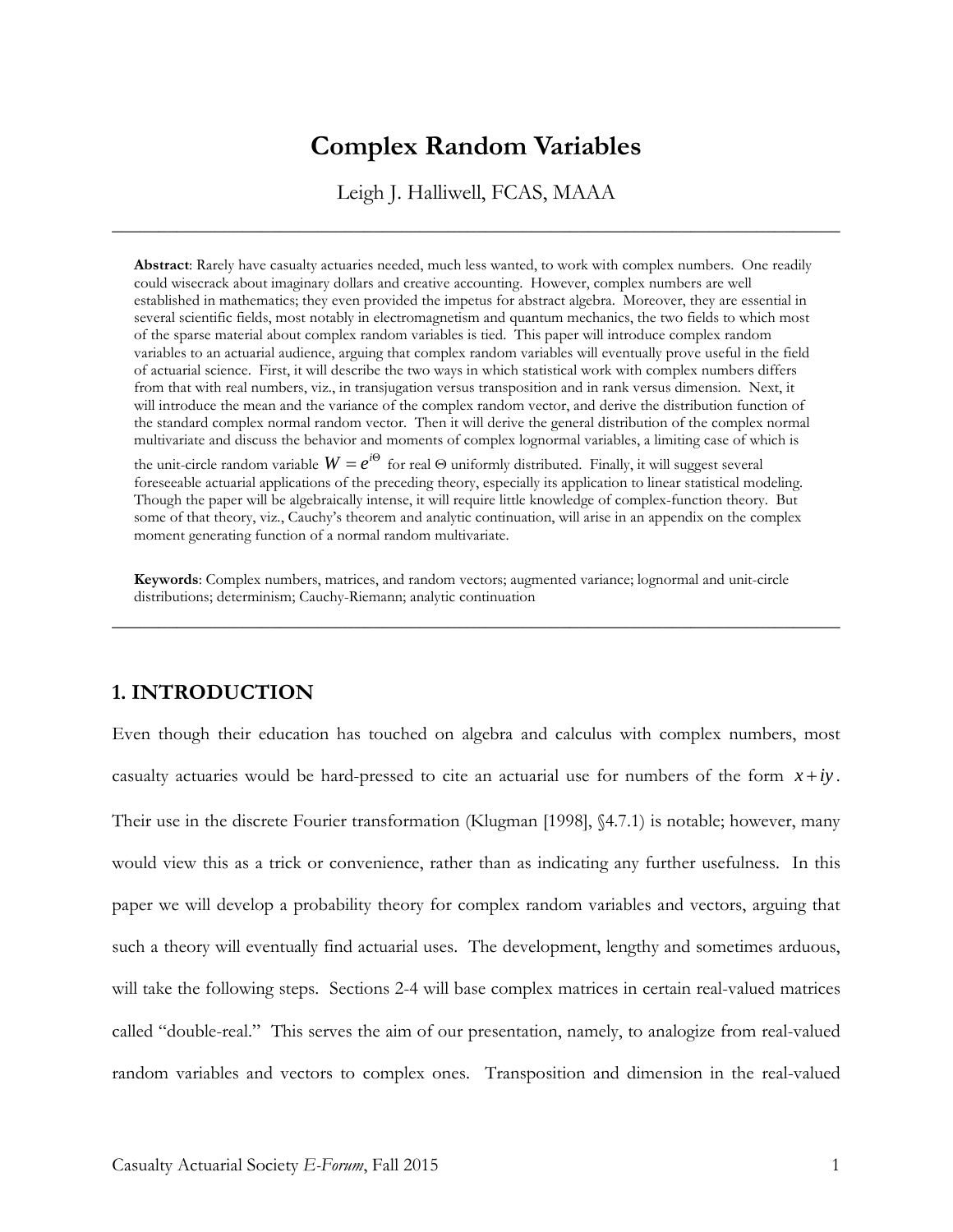realm become transjugation and rank in the complex. These differences figure into the standard quadratic form of Section 5, where also the distribution of the standard complex normal random vector is derived. Section 6 will elaborate on the variance of a complex random vector, as well as introduce "augmented variance," i.e., the variance of dyad whose second part is the complex conjugate of the first. Section 7 derives of the formula for the distribution of the general complex normal multivariate. Of special interest to many casualty actuaries should be the treatment of the complex lognormal random vector in Section 8, an intuition into whose behavior Section 9 provides on a univariate or scalar level. Even further simplification in the next two sections leads to the unitcircle random variable, which is the only random variable with widespread deterministic effects. In Section 12 we adapt the linear statistical model to complex multivariates. Finally, Section 13 lists foreseeable applications of complex random variables. However, we believe their greatest benefit resides not in their concrete applications, but rather in their fostering abstractions of thought and imagination. Three appendices delve into mathematical issues too complicated for the body of paper. Those who work on an advanced level with lognormal random variables should read Appendix A ("Real-Valued Lognormal Random Vectors"), regardless of their interest in complex random variables.

#### **2. INVERTING COMPLEX MATRICES**

Let  $m \times n$  complex matrix Z be composed of real and imaginary parts X and Y, i.e.,  $Z = X + iY$ . Of course, X and Y also must be *m*×*n*. Since only square matrices have inverses, our purpose here requires that  $m = n$ . Complex matrix  $W = A + iB$  is an inverse of Z if and only if  $ZW = WZ = I_n$ , where  $I_n$  is the  $n \times n$  identity matrix. Because such an inverse must be unique, we may say that  $Z^{-1} = W$ . Under what conditions does W exist?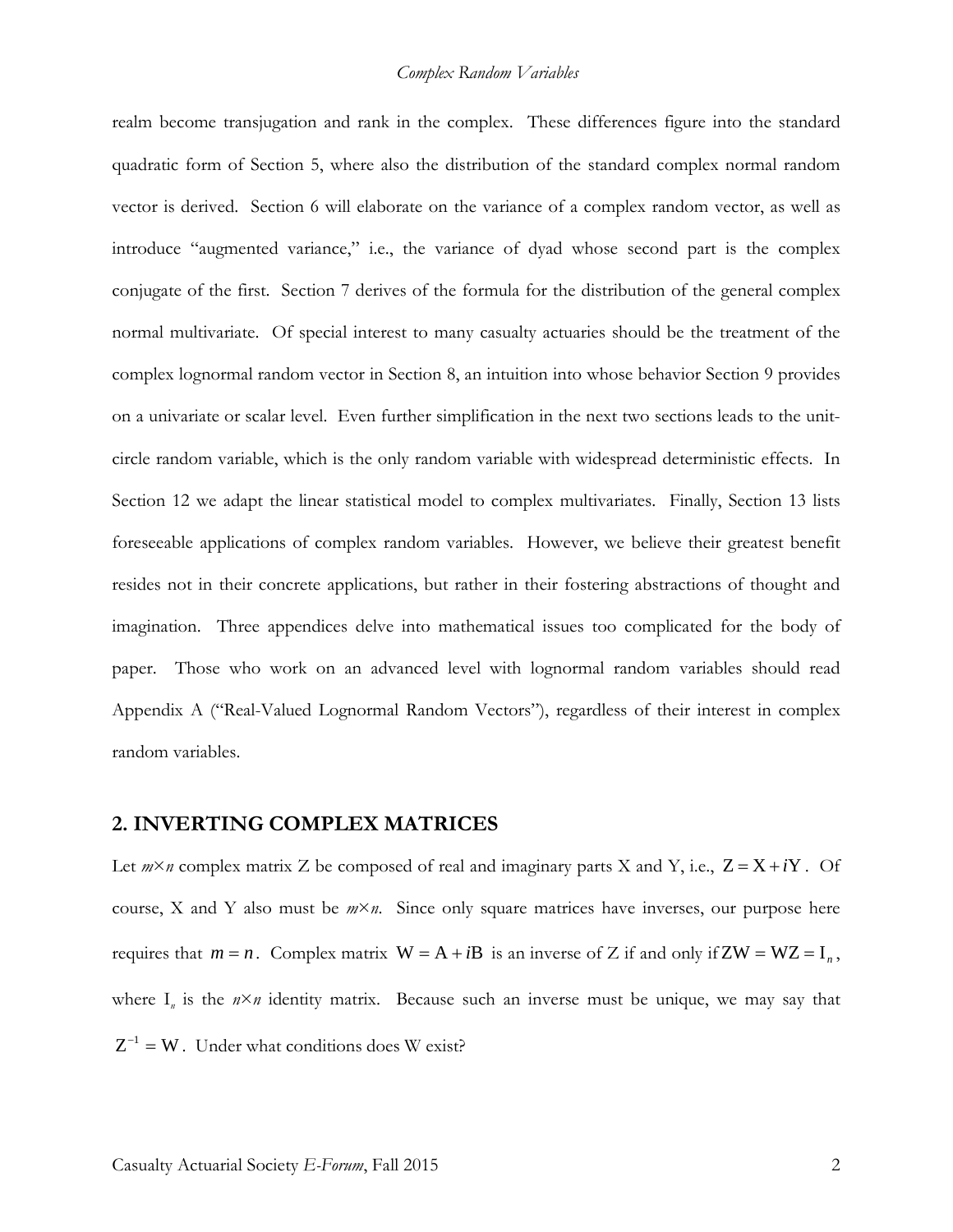First, define the conjugate of Z as  $\overline{Z} = X - iY$ . Since the conjugate of a product equals the product of the conjugates,<sup>[1](#page-2-0)</sup> if Z is non-singular, then  $\overline{ZZ^{-1}} = \overline{ZZ^{-1}} = \overline{I_n} = I_n$ . Similarly,  $\overline{Z^{-1}}\overline{Z} = I_n$ . Therefore,  $\overline{Z}$  too is non-singular, and  $\overline{Z}^{-1} = \overline{Z}^{-1}$ . Moreover, if Z is non-singular, so too are *i*<sup>n</sup>Z and  $i^n\overline{Z}$ . Therefore, the invertibility of  $X + iY$ ,  $-Y + iX$ ,  $-X - iY$ ,  $Y - iX$ ,  $X - iY$ ,  $Y + iX$ , − X + *i*Y , and − Y − *i*X is true for all eight or true for none. Invertibility is no respecter of the real and imaginary parts.

Now if the inverse of Z is  $W = A + iB$ , then  $I_n = (X + iY)(A + iB) = (A + iB)(X + iY)$ . Expanding the first equality, we have:

$$
I_n = (X + iY)(A + iB)
$$
  
= XA + iYA + iXB + i<sup>2</sup>YB  
= XA + iYA + iXB - YB  
= (XA - YB) + i(YA + XB)

Therefore,  $ZW = I_n$  if and only if  $XA - YB = I_n$  and  $YA + XB = 0_{n \times n}$ . We may combine the last two equations into the partitioned-matrix form:

$$
\begin{bmatrix} X & -Y \ Y & X \end{bmatrix} \begin{bmatrix} A \\ B \end{bmatrix} = \begin{bmatrix} I_n \\ 0 \end{bmatrix}
$$

Since  $YA + XB = 0$  if and only if  $-YA - XB = 0$ , another form just as valid is:

$$
\begin{bmatrix} X & -Y \ Y & X \end{bmatrix} \begin{bmatrix} -B \\ A \end{bmatrix} = \begin{bmatrix} 0 \\ I_n \end{bmatrix}
$$

We may combine these two forms into the balanced form:

$$
\begin{bmatrix} X & -Y \ Y & X \end{bmatrix} \begin{bmatrix} A & -B \ B & A \end{bmatrix} = \begin{bmatrix} I_n & 0 \ 0 & I_n \end{bmatrix} = I_{2n}
$$

<span id="page-2-0"></span><sup>1</sup> If Z and W are conformable to multiplication:

 $\overline{a}$ 

 $\overline{ZW} = \overline{(X + iY)(A + iB)} = \overline{XA - YB + i(XB + YA)} = XA - YB - i(XB + YA) = (X - iY)(A - iB) = \overline{Z} \overline{W}$ 

Casualty Actuarial Society *E-Forum*, Fall 2015 3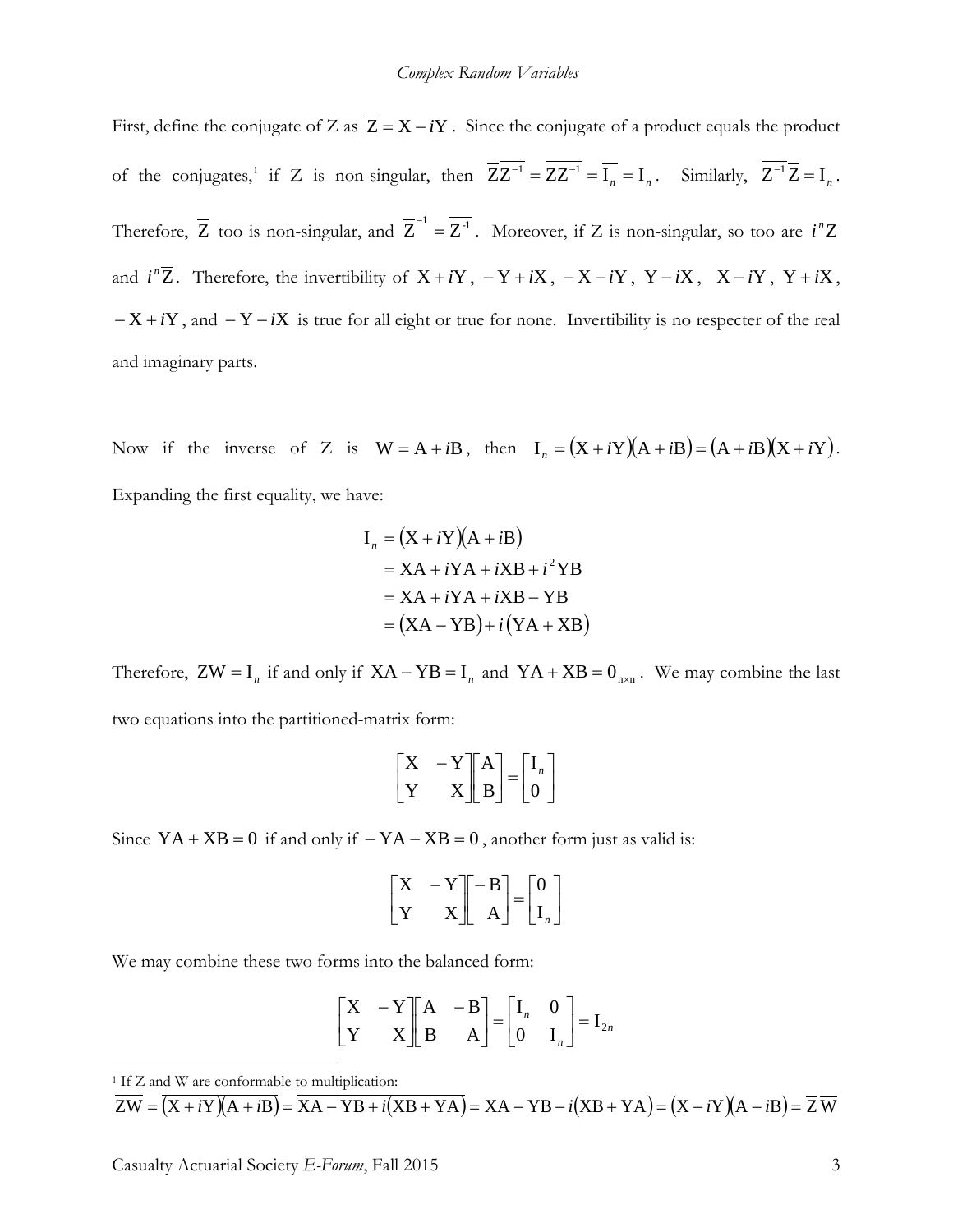Therefore, 
$$
ZW = I_n
$$
 if and only if  $\begin{bmatrix} X & -Y \\ Y & X \end{bmatrix} \begin{bmatrix} A & -B \\ B & A \end{bmatrix} = \begin{bmatrix} I_n & 0 \\ 0 & I_n \end{bmatrix}$ . By a similar expansion of the

last equality above,  $WZ = I_n$  if and only if  $\begin{vmatrix} 1 & 1 \ 0 & 1 \end{vmatrix}$   $\begin{vmatrix} 1 & 1 \ 1 & 1 \end{vmatrix} = \begin{vmatrix} 1 & 1 \ 0 & 1 \end{vmatrix}$ 」  $\begin{bmatrix} I_n & 0 \\ 0 & I \end{bmatrix}$ L  $=$  $\rfloor$  $\begin{vmatrix} X & -Y \\ V & Y \end{vmatrix}$ L −  $\overline{\phantom{a}}$ J  $\begin{vmatrix} A & -B \\ D & A \end{vmatrix}$ L − *n n* 0 I  $I_n \quad 0$ Y X  $X - Y$ B A  $\begin{bmatrix} A & -B & X & -Y \end{bmatrix} = \begin{bmatrix} I_n & 0 \ 0 & I \end{bmatrix}$ . Hence, we conclude

that the  $n \times n$  complex matrix  $Z = X + iY$  is non-singular, or has an inverse, if and only if the  $2n \times 2n$ 

real-valued matrix 
$$
\begin{bmatrix} X & -Y \\ Y & X \end{bmatrix}
$$
 is non-singular. Moreover, if  $\begin{bmatrix} X & -Y \\ Y & X \end{bmatrix}^{-1}$  exists, it will have the form  $\begin{bmatrix} A & -B \\ B & A \end{bmatrix}$  and  $Z^{-1}$  will equal  $A + iB$ .

#### **3. COMPLEX MATRICES AS DOUBLE-REAL MATRICES**

That the problem of inverting an  $n \times n$  complex matrix resolves into the problem of inverting a 2*n*×2*n* real-valued matrix suggests that with complex numbers one somehow gets "two for the price of one." It even hints of a relation between the general  $m \times n$  complex matrix  $Z = X + iY$  and the

$$
2m \times 2n
$$
 complex matrix  $\begin{bmatrix} X & -Y \\ Y & X \end{bmatrix}$ . If X and Y are  $m \times n$  real matrices, we will call  $\begin{bmatrix} X & -Y \\ Y & X \end{bmatrix}$  a

double-real matrix. The matrix is double in two senses; first, in that it involves two (same-sized and real-valued) matrices X and Y, and second, in that its right half is redundant, or reproducible from its left.

Returning to the hint above, we easily see an addition analogy:

$$
X_1 + iY_1 + X_2 + iY_2 \Leftrightarrow \begin{bmatrix} X_1 & -Y_1 \\ Y_1 & X_1 \end{bmatrix} + \begin{bmatrix} X_2 & -Y_2 \\ Y_2 & X_2 \end{bmatrix}
$$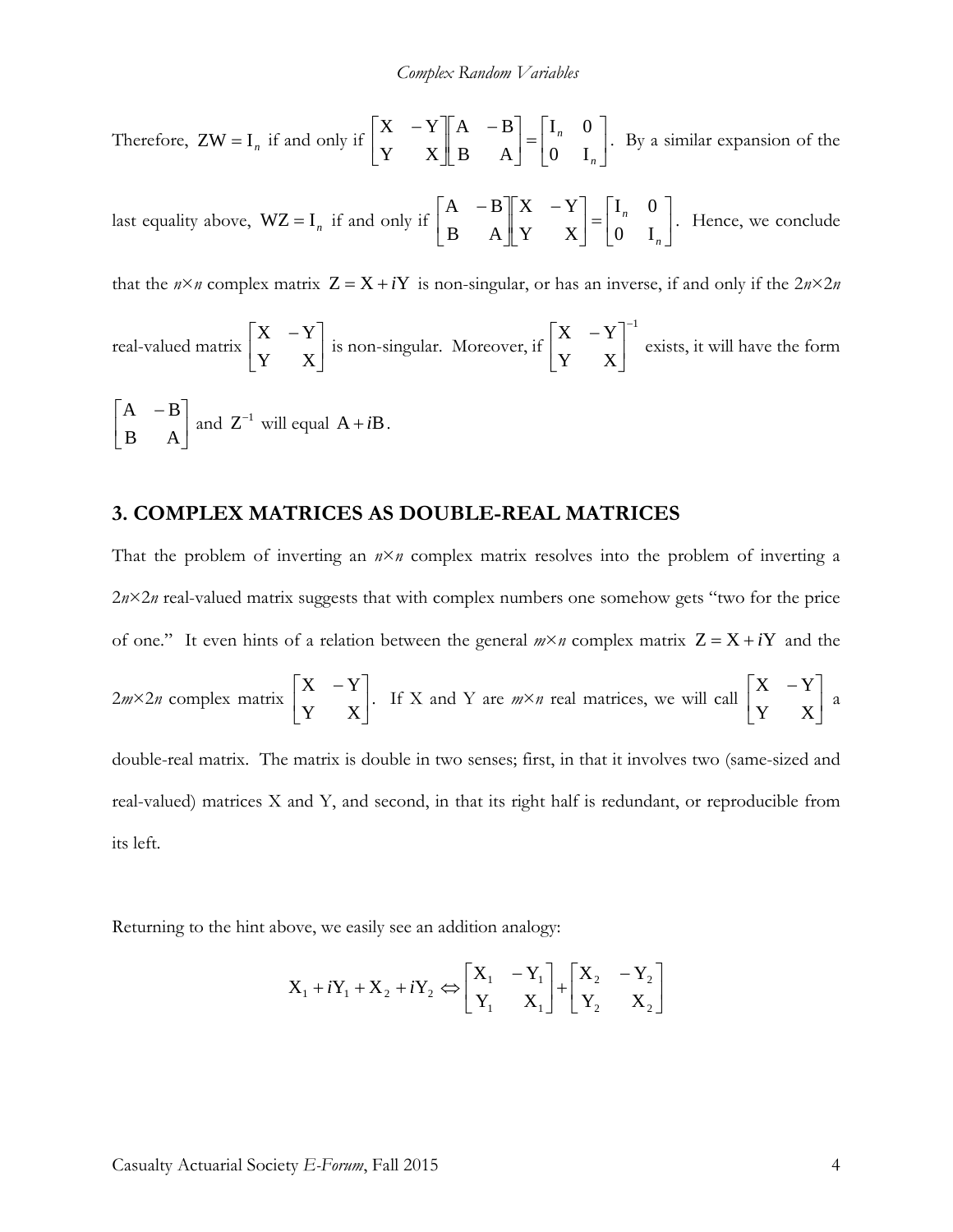#### *Complex Random Variables*

And if  $Z_1$  is  $m \times n$  and  $Z_2$  is  $n \times p$ , so that the matrices are conformable to multiplication, then  $Z_1Z_2 = (X_1 + iY_1)(X_2 + iY_2) = (X_1X_2 - Y_1Y_2) + i(X_1Y_2 + Y_1X_2)$ . This is analogous with the double-real multiplication:

> $\overline{\phantom{a}}$  $\rfloor$  $\begin{bmatrix} X_1X_2 - Y_1Y_2 & -X_1Y_2 - Y_1X_2 \\ X & Y & Y & Y & Y \end{bmatrix}$ L  $= \begin{bmatrix} X_1 X_2 - Y_1 Y_2 & -X_1 Y_2 - \\ X_1 Y_2 + Y_1 X_2 & X_1 X_2 - \end{bmatrix}$ ╛  $\begin{vmatrix} X_2 & -Y_2 \\ Y & Y \end{vmatrix}$ L  $\lceil X_2 \rceil$  –  $\overline{\phantom{a}}$ 」  $\begin{vmatrix} X_1 & -Y_1 \\ Y & Y \end{vmatrix}$ L  $\begin{bmatrix} X_1 & - \end{bmatrix}$  $1 + 2 + 1 + 2$   $2 + 1 + 2$  $1^2$  1  $1^2$   $2^2$   $1^2$   $1^2$   $1^2$ 2  $\mathbf{A}_2$ 2  $\frac{1}{2}$ 1  $\mathbf{A}_1$ 1 1  $X_1 Y_2 + Y_1 X_2$   $X_1 X_2 - Y_1 Y_2$  $X_1 X_2 - Y_1 Y_2 - X_1 Y_2 - Y_1 X$  $Y_2$  X  $X_2 - Y$  $Y_1$  X  $X_1 - Y_2$

Rather trivial is the analogy between the  $m \times n$  complex zero matrix and the  $2m \times 2n$  double-real zero

 $\left| \begin{array}{cc} 0 & m \times n \\ 0 & 0 \end{array} \right|$ J  $\begin{vmatrix} 0_{m \times n} & -0 \\ 0 & 0 \end{vmatrix}$ L  $\begin{bmatrix} 0_{m \times n} & - \end{bmatrix}$ 0 0  $\begin{bmatrix} 0_{m \times n} & -0 \\ 0 & \text{as well as that between the } n \times n \text{ complex identity matrix and the } 2n \times 2n \text{ double-} \end{bmatrix}$ 

real identity matrix  $\begin{bmatrix} -n \\ 0 \end{bmatrix}$  $\rfloor$  $\begin{vmatrix} I_n & -0 \\ 0 & I \end{vmatrix}$ L  $\begin{bmatrix} 1_n & - \end{bmatrix}$ *n n* 0 I  $\begin{bmatrix} I_n & -0 \end{bmatrix}$ .

The general 2*m*×2*n* double-real matrix may itself be decomposed into quasi-real and quasi-imaginary

parts:  $\begin{vmatrix} 1 & 1 \\ 1 & 1 \end{vmatrix} = \begin{vmatrix} 1 & 1 \\ 0 & 1 \end{vmatrix} + \begin{vmatrix} 1 & 1 \\ 1 & 1 \end{vmatrix}$  $\rfloor$  $\begin{vmatrix} 0 & -Y \\ Y & 0 \end{vmatrix}$ L  $-$  +  $\begin{bmatrix} 0 & - \\ 0 & \end{bmatrix}$  $\rfloor$  $\begin{vmatrix} X & 0 \\ 0 & Y \end{vmatrix}$ L  $=$  $\rfloor$  $\begin{vmatrix} X & -Y \\ V & Y \end{vmatrix}$ L − Y 0  $0 - Y$ 0 X  $X \quad 0$ Y X  $X - Y$ . And in the case of square matrices  $(m = n)$  this extends to the form  $\begin{bmatrix} 1 & 1 \ 1 & 1 \end{bmatrix} = \begin{bmatrix} 1 & 1 \ 0 & 1 \end{bmatrix} + \begin{bmatrix} 1 & 1 \ 1 & 0 \end{bmatrix} \begin{bmatrix} 1 & 1 \ 0 & 1 \end{bmatrix}$ J  $\begin{vmatrix} Y & 0 \\ 0 & V \end{vmatrix}$ L  $\mathsf{L}$  $\overline{\phantom{a}}$ ╛  $\begin{vmatrix} 0 & -I_n \\ I & 0 \end{vmatrix}$ L  $-\left[-\begin{matrix} 0 & -1 \\ 0 & -1 \end{matrix}\right]$ J  $\begin{vmatrix} X & 0 \\ 0 & Y \end{vmatrix}$ L  $=$  $\rfloor$  $\begin{vmatrix} X & -Y \\ V & Y \end{vmatrix}$ L − 0 Y Y 0  $I_n$  0  $0 \quad -I$ 0 X  $X \quad 0$ Y X  $X - Y$ *n*  $\begin{bmatrix} n \\ n \end{bmatrix}$ , wherein the double-real matrix  $\overline{\phantom{a}}$  $\rfloor$  $\begin{vmatrix} 0 & -I_n \\ I & 0 \end{vmatrix}$ L −  $I_n$  0  $0 \quad -I$ *n*  $n$  is analogous with the imaginary unit, inasmuch as:

$$
\begin{bmatrix} 0 & -\mathbf{I}_n \\ \mathbf{I}_n & 0 \end{bmatrix}^2 = \begin{bmatrix} 0 & -\mathbf{I}_n \\ \mathbf{I}_n & 0 \end{bmatrix} \begin{bmatrix} 0 & -\mathbf{I}_n \\ \mathbf{I}_n & 0 \end{bmatrix} = \begin{bmatrix} -\mathbf{I}_n & 0 \\ 0 & -\mathbf{I}_n \end{bmatrix} = (-1) \begin{bmatrix} \mathbf{I}_n & 0 \\ 0 & \mathbf{I}_n \end{bmatrix}
$$

Finally, one of the most important theorems of linear algebra is that every *m*×*n* complex matrix  $Z = X + iY$  may be reduced by invertible transformations to "canonical form" (Healy [1986], 32-34). In symbols, for every Z there exist non-singular matrices U and V such that: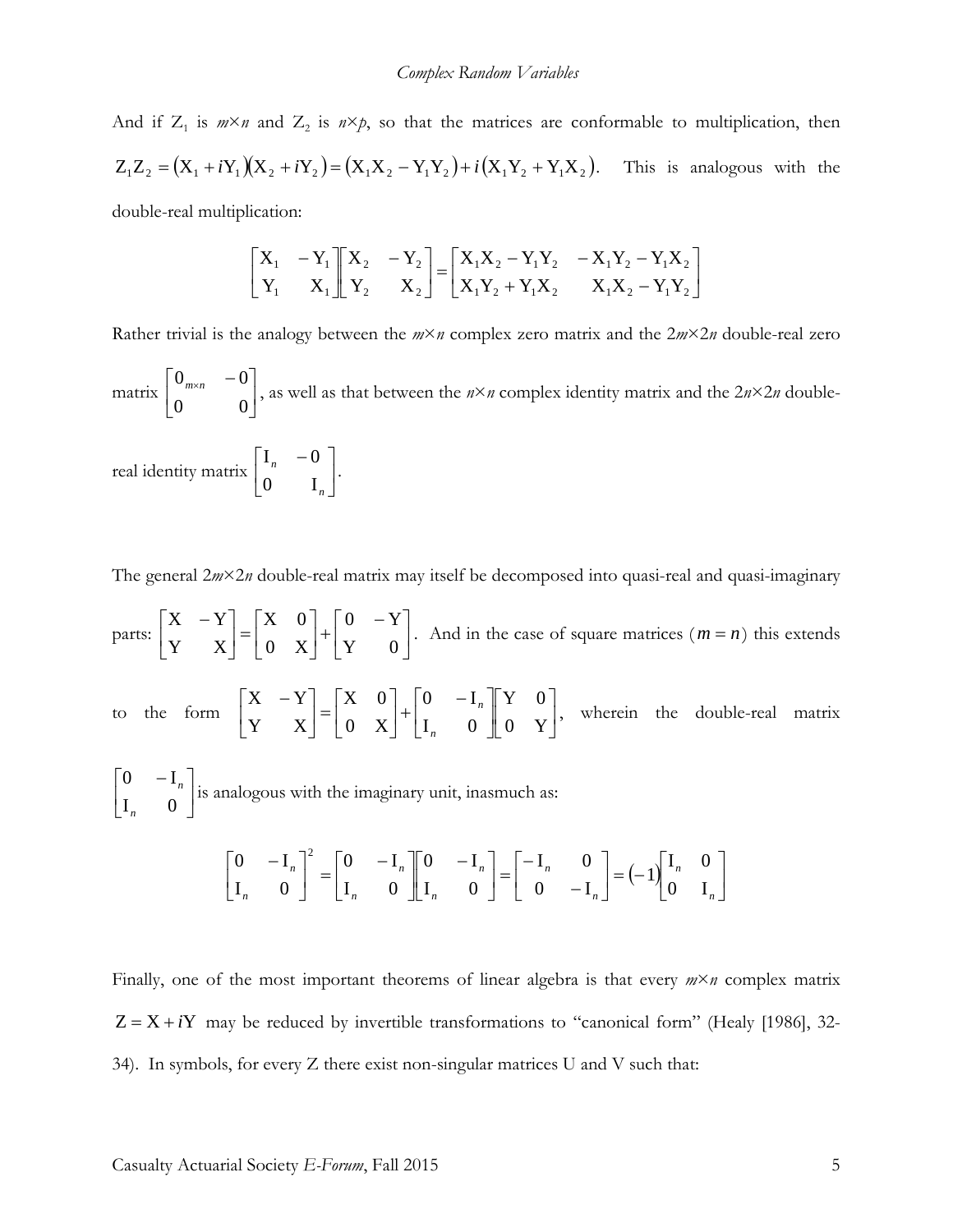$$
\mathbf{U}_{m \times m} \mathbf{Z}_{m \times n} \mathbf{V}_{n \times n} = \begin{bmatrix} \mathbf{I}_r & 0 \\ 0 & 0 \end{bmatrix}_{m \times n}
$$

The  $m \times n$  real matrix on the right side of the equation consists entirely of zeroes except for *r* instances of one along its main diagonal. Since invertible matrix operations can reposition the ones, it is further stipulated that the ones appear as a block in the upper-left corner. Although many reductions of Z to canonical form exist, the canonical forms themselves must all contain the same number of ones, *r*, which is defined as the rank of Z. Providing the matrices with real and complex parts, we have:

$$
U_{m \times m} Z_{m \times n} V_{n \times n} = (P + iQ)(X + iY)(R + iS)
$$
  
= (PXR – QYR – PYS – QXS) + i(PXS – QYS + PYR + QXR)  
= A + iB  
=  $\begin{bmatrix} I_r & 0 \\ 0 & 0 \end{bmatrix} + i0_{m \times n}$ 

The double-real analogue to this is:

$$
\begin{bmatrix} P & -Q \ T & P \end{bmatrix} \begin{bmatrix} X & -Y \ Y & X \end{bmatrix} \begin{bmatrix} R & -S \ S & R \end{bmatrix} = \begin{bmatrix} A & -B \ B & A \end{bmatrix} = \begin{bmatrix} I_r & 0 \ 0 & 0 \end{bmatrix} \begin{bmatrix} 0_{m \times n} \\ 0_{n \times n} \end{bmatrix}
$$

As shown in the previous section,  $\begin{bmatrix} 1 & 1 \\ 0 & B \end{bmatrix}$  $\rfloor$  $\begin{vmatrix} P & -Q \\ Q & D \end{vmatrix}$ L FP – Q P  $\begin{bmatrix} P & -Q \\ \vdots & \vdots \\ Q & Q \end{bmatrix}$  is non-singular, or invertible, if and only if

 $U = P + iQ$  is non-singular; the same is true for  $\begin{bmatrix} 1 & 2 \\ S & R \end{bmatrix}$  $\rfloor$  $\begin{vmatrix} R & -S \\ S & D \end{vmatrix}$ L **FR** – S R  $R - S$ . Therefore, the rank of the double-real

analogue of a complex matrix is twice the rank of the complex matrix. Moreover, the 2*r* instances of one correspond to *r* quasi-real and *r* quasi-imaginary instances. It is not possible for the contribution to the rank of a matrix to be real without its being imaginary, and *vice versa*.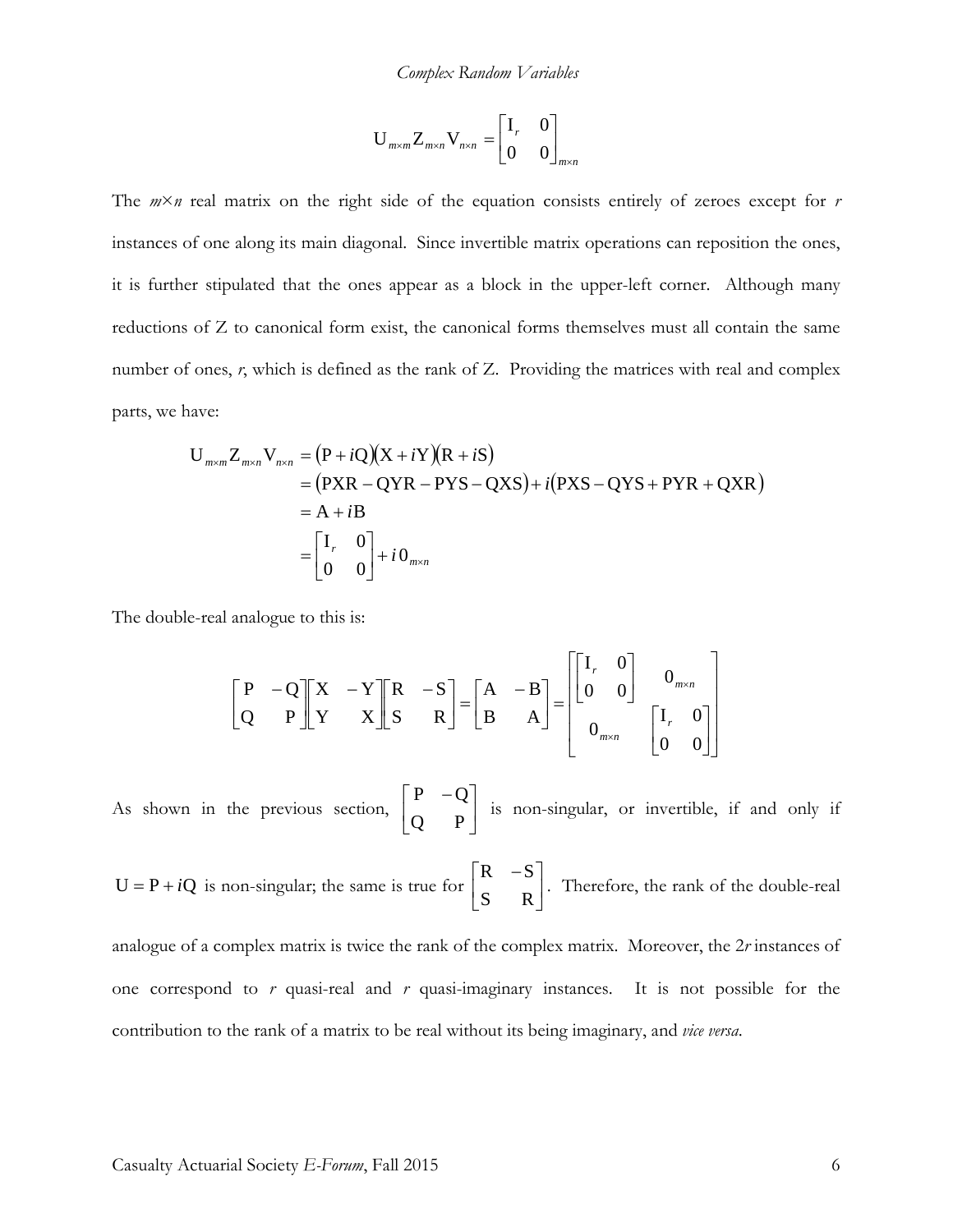To conclude this section, there are extensive analogies between complex and double-real matrices, analogies so extensive that one who lacked either the confidence or the software to work with complex numbers could probably do a work-around with double-real matrices.<sup>[2](#page-6-0)</sup>

#### **4. COMPLEX MATRICES AND VARIANCE**

 $\Sigma = Var[\mathbf{x}] = E[(\mathbf{x} - \mu)(\mathbf{x} - \mu)']$  is a real-valued  $n \times n$  matrix, whose  $jk^{\text{th}}$  element is the covariance of the  $j^{\text{th}}$  element of x with the  $k^{\text{th}}$  element. Since the covariance of two real-valued random variables is symmetric,  $\Sigma$  must be a symmetric matrix. But a realistic  $\Sigma$  must have one other property, viz., nonnegative definiteness (NND). This means that for every real-valued  $n \times 1$  vector ξ,  $\xi' \Sigma \xi \ge 0$ .<sup>[3](#page-6-1)</sup> This must be true, because ξ′Σξ is the variance of the real-valued random variable ξ′**x** :

$$
Var[\xi' \mathbf{x}] = E\bigg[\big(\xi' \mathbf{x} - \xi' \mu\big)\big(\xi' \mathbf{x} - \xi' \mu\big)'\bigg] = E\bigg[\xi' \big(\mathbf{x} - \mu\big)\big(\mathbf{x} - \mu\big)'\xi\bigg] = \xi' E\bigg[\big(\mathbf{x} - \mu\big)\big(\mathbf{x} - \mu\big)'\bigg]\xi = \xi' \Sigma \xi
$$

Although variances of real-valued random variables may be zero, they must not be negative. Now if ξ<sup> $\zeta$ </sup>Σξ > 0 for all  $\xi \neq 0$ <sub>*n*×1</sub>, the variance Σ is said to be positive-definite (PD). Every invertible NND matrix must be PD. Moreover, every NND matrix may be expressed as the product of some real matrix and its transpose, the most common method for doing this being the Cholesky

<span id="page-6-0"></span><sup>&</sup>lt;sup>2</sup> The representation of the complex scalar  $z = x + iy$  as the real 2×2 matrix  $\begin{bmatrix} x & y \\ y & x \end{bmatrix}$  $\rfloor$  $\begin{vmatrix} x & -y \\ y & x \end{vmatrix}$ L  $\lceil x \rceil$ *y x*  $x - y$  is a common theme in modern algebra (e.g., section 7.2 of the Wikipedia article "Complex number"). We have merely extended the representation to complex matrices. Our representation is even more meaningful when expressed in the Kroneckerproduct form  $\begin{bmatrix} 1 & 1 \ 1 & 1 \end{bmatrix} = \begin{bmatrix} 1 & 1 \ 0 & 1 \end{bmatrix} + \begin{bmatrix} 1 & 1 \ 1 & 1 \end{bmatrix} = \begin{bmatrix} 1 & 1 \ 0 & 1 \end{bmatrix} \otimes X + \begin{bmatrix} 1 & 1 \ 1 & 1 \end{bmatrix} \otimes Y.$ 1 0  $0 -1$ X 0 1 1 0 Y 0  $0 - Y$ 0 X  $X \quad 0$ Y X  $X - Y$  ⊗  $\rfloor$  $\begin{vmatrix} 0 & -1 \\ 1 & 0 \end{vmatrix}$ L  $\Big] \otimes X + \Big[ \begin{matrix} 0 & -1 \\ 1 & 0 \end{matrix} \Big]$  $\rfloor$  $\begin{vmatrix} 1 & 0 \\ 0 & 1 \end{vmatrix}$ L  $=$  $\rfloor$  $\begin{vmatrix} 0 & -Y \\ y & 0 \end{vmatrix}$ L  $-$  +  $\begin{bmatrix} 0 & - \\ 0 & - \end{bmatrix}$  $\rfloor$  $\begin{vmatrix} X & 0 \\ 0 & Y \end{vmatrix}$ L  $=$  $\rfloor$  $\begin{vmatrix} X & -Y \\ V & V \end{vmatrix}$ L  $\begin{bmatrix} X & -Y \\ Y & -Y \end{bmatrix} = \begin{bmatrix} X & 0 \\ 0 & -Y \end{bmatrix} + \begin{bmatrix} 0 & -Y \\ Y & -Y \end{bmatrix} = \begin{bmatrix} 1 & 0 \\ 0 & 0 \end{bmatrix} \otimes X + \begin{bmatrix} 0 & -1 \\ 0 & 0 \end{bmatrix} \otimes Y.$  Due to certain properties of the Kronecker product (cf. Judge [1988], Appendix A.15), all the analogies of this section would hold even in the commuted form  $X \otimes \begin{bmatrix} 0 & 1 \end{bmatrix} + Y \otimes \begin{bmatrix} 1 & 0 \end{bmatrix}$ J  $\begin{vmatrix} 0 & -1 \\ 1 & 0 \end{vmatrix}$ L  $\begin{bmatrix} 0 & - \end{bmatrix}$  $+ Y \otimes$  $\rfloor$  $\begin{vmatrix} 1 & 0 \\ 0 & 1 \end{vmatrix}$ L ⊗ 1 0  $0 -1$ Y 0 1 1 0  $X \otimes \begin{bmatrix} 1 \\ 2 \end{bmatrix} + Y \otimes \begin{bmatrix} 1 \\ 1 \end{bmatrix}$ . In practical terms this means that it matters not whether the form is 2×2 of *m*×*n* or *m*×*n* of 2×2.

<span id="page-6-1"></span><sup>&</sup>lt;sup>3</sup> More accurately,  $\xi' \Sigma \xi \geq [0]$ , since the quadratic form  $\xi' \Sigma \xi$  is a 1×1 matrix. The relevant point is that 1×1 realvalued matrices are as orderable as their real-valued elements are. Appendices A.13 and A.14 of Judge [1988] provide introductions to quadratic forms and definiteness that are sufficient to prove the theorems used herein.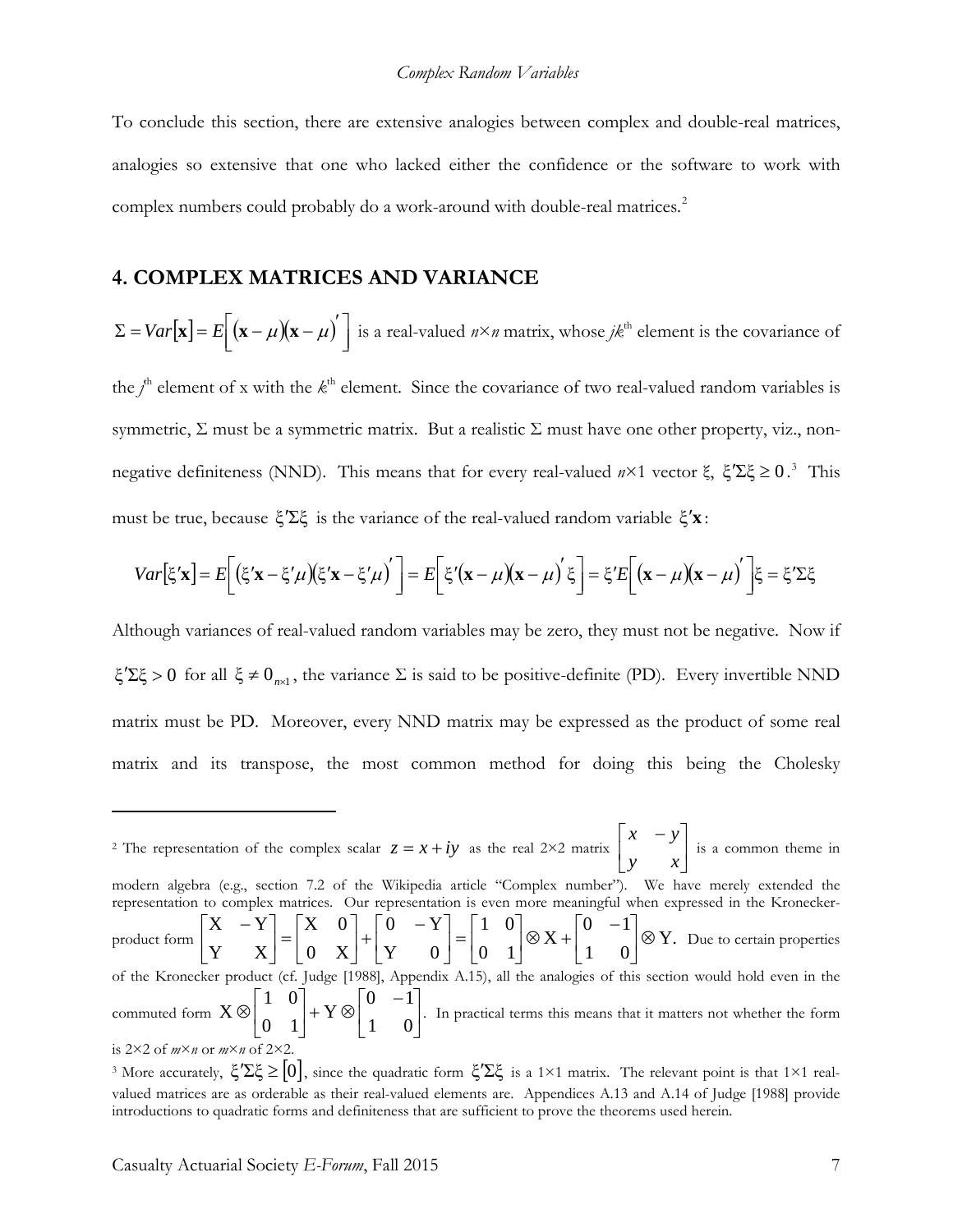decomposition (Healy [1986], §7.2). Accordingly, if  $\Sigma$  is NND, then  $A' \Sigma A \ge 0$  for any conformable real-valued matrix A. Finally, if  $\Sigma$  is PD and real-valued  $n \times r$  matrix A is of full column rank, i.e., *rank* $(A_{n \times r}) = r$ , then the *rxr* matrix A<sup>'</sup>ΣA is PD.

In the remainder of this section we will show how the analogy between  $X + iY$  and  $\begin{bmatrix} 1 & 1 \\ 1 & 1 \end{bmatrix}$  $\rfloor$  $\begin{vmatrix} X & -Y \\ V & V \end{vmatrix}$ L − Y X  $X - Y$ 

leads to a proper definition of the variance of a complex random vector. We start by considering  $\overline{\phantom{a}}$  $\rfloor$  $\begin{vmatrix} X & -Y \\ V & V \end{vmatrix}$ L − Y X  $X - Y$ as a real-valued variance matrix. In order to be so, first it must be symmetric:

$$
\begin{bmatrix} X & -Y \ Y & X \end{bmatrix}' = \begin{bmatrix} X' & Y' \\ -Y' & X' \end{bmatrix} = \begin{bmatrix} X & -Y \\ Y & X \end{bmatrix}
$$

Hence,  $\begin{vmatrix} 1 & 1 \\ V & V \end{vmatrix}$ J  $\begin{vmatrix} X & -Y \\ V & V \end{vmatrix}$ L − Y X  $X - Y$  is symmetric if and only if  $X' = X$  and  $Y' = -Y$ . In words, X is symmetric and

Y is skew-symmetric. Clearly, the main diagonal of a skew-symmetric matrix must be zero. But of greater significance, if a and b are real-valued *n*×1 vectors:

$$
a'Yb = (a'Yb)_{1\times1} = (a'Yb)' = b'Y'a = b'(-Y)a = -b'Ya
$$

Consequently, if  $b = a$ :

$$
a'Ya = \frac{a'Ya + a'Ya}{2} = \frac{a'Ya + (-a'Ya)}{2} = 0_{1 \times 1}
$$

Next, considering the specifications on X, Y, a, and b, we evaluate the  $2\times 2$  quadratic form: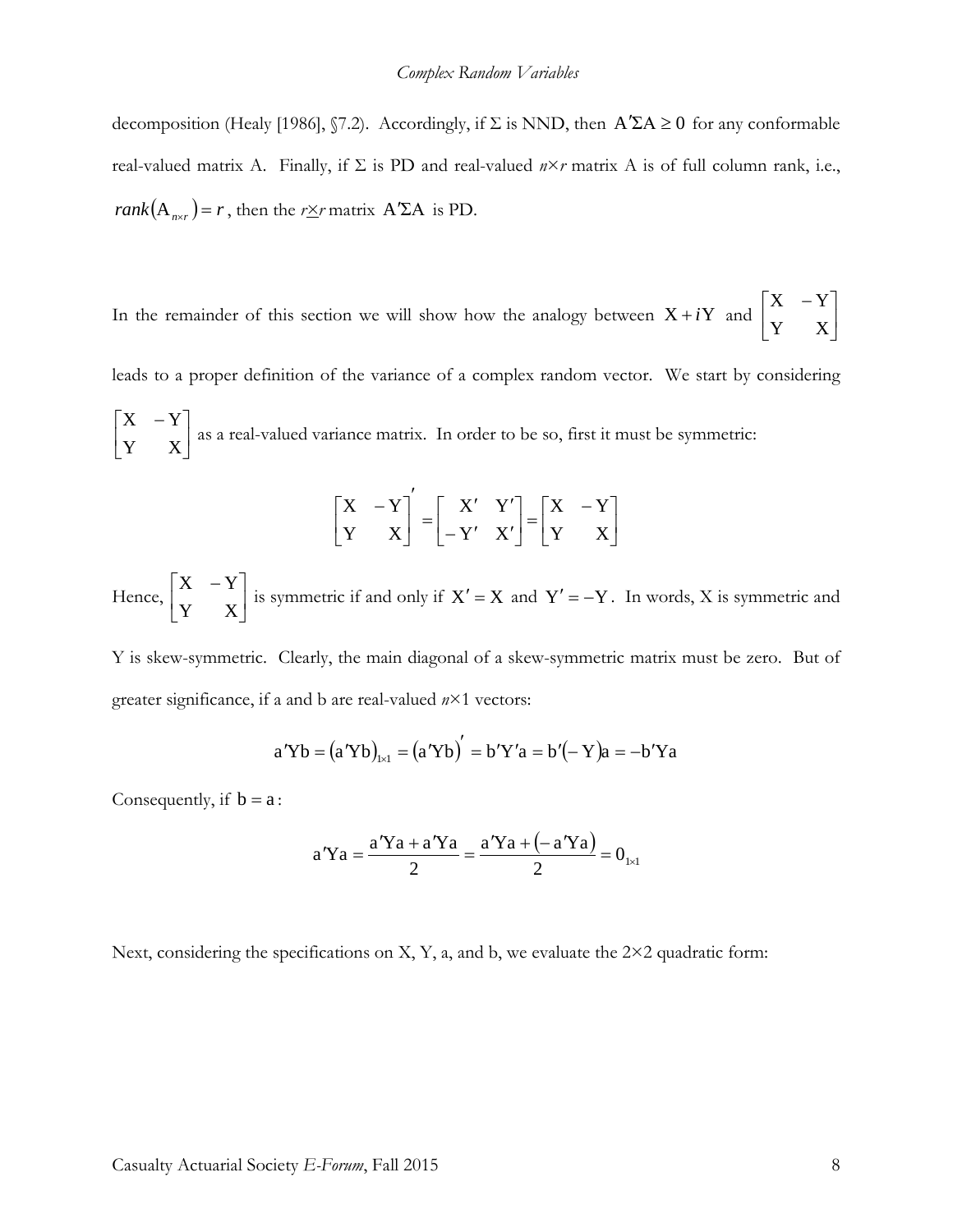$$
\begin{bmatrix}\na & -b \\
b & a\n\end{bmatrix}\n\begin{bmatrix}\nX & -Y \\
Y & X\n\end{bmatrix}\n= \begin{bmatrix}\na' & b \\
-b' & a'\n\end{bmatrix}\n\begin{bmatrix}\nX & -Y \\
Y & X\n\end{bmatrix}\n= \begin{bmatrix}\na'X + b'Y & b'X - a'Y \\
-b'X + a'Y & a'X + b'Y\n\end{bmatrix}\n= \begin{bmatrix}\na'Xa + b'Ya - a'Yb + b'Xb & -a'Xb - b'Yb + b'Xa - a'Ya \\
-b'Xa + a'Ya + a'Xb + b'Yb & a'Xa + b'Ya - a'Yb + b'Xb\n\end{bmatrix}\n= \begin{bmatrix}\na'Xa + b'Ya - a'Yb + b'Xb & -a'Xb - b'Ya + a'Yb \\
-b'Xa + a'Xb + a'Xb + 0 & a'Xa + b'Ya - a'Yb + b'Xb\n\end{bmatrix}\n= \begin{bmatrix}\na'Xa + b'Ya - a'Yb + b'Xb & -a'Xb + b'Xa \\
-b'Xa + a'Xb & a'Xa + b'Ya - a'Yb + b'Xb\n\end{bmatrix}\n= \begin{bmatrix}\na'Xa + b'Ya - a'Yb + b'Xb & 0 \\
b'Xa + a'Xb & a'Xa + b'Ya - a'Yb + b'Xb\n\end{bmatrix}\n= \begin{bmatrix}\na \\
b\n\end{bmatrix}\n\begin{bmatrix}\nX & -Y \\
Y & X\n\end{bmatrix}\n\begin{bmatrix}\na \\
b\n\end{bmatrix}\n\begin{bmatrix}\nX & -Y \\
Y & X\n\end{bmatrix}\n\begin{bmatrix}\na \\
b\n\end{bmatrix}\n\begin{bmatrix}\nX & -Y \\
Y & X\n\end{bmatrix}\n\begin{bmatrix}\na \\
b\n\end{bmatrix}\n\begin{bmatrix}\nX & -Y \\
Y & X\n\end{bmatrix}\n\begin{bmatrix}\na \\
b\n\end{bmatrix}\n\begin{bmatrix}\nX & -Y \\
Y & X\n\end{bmatrix}\n\begin{bmatrix}\na \\
b\n\end{bmatrix}\n\begin{bmatrix}\nX & -Y \\
Y & X\n\end{bmatrix}\n\begin{bmatrix}\na \\
b\n\end{bmatrix}\n\begin{bmatrix}\nX & -Y \\
Y & X\n\end{bmatrix}\n\begin{bmatrix}\na \\
b\n\end{bmatrix
$$

Now the double-real  $2n\times 2$  matrix  $\begin{bmatrix} 2 & 0 \\ 0 & 0 \end{bmatrix}$  $\rfloor$  $\begin{vmatrix} a & -b \\ b & a \end{vmatrix}$ L − b a  $a - b$ is analogous with the  $n \times 1$  complex vector  $a + ib$ . Its

transpose  $\begin{vmatrix} a & b \\ b & c \end{vmatrix} = \begin{vmatrix} a & b \\ b' & c' \end{vmatrix}$ ┙  $\begin{vmatrix} a' & b' \\ b' & c' \end{vmatrix}$ L  $\overline{ }$  $-b'$   $a'$  $\left(\begin{array}{cc} a' & b' \\ \end{array}\right)$  $\overline{\phantom{a}}$ 」  $\begin{vmatrix} a & -b \\ b & a \end{vmatrix}$ L − b' a a' b b a  $\begin{bmatrix} a & -b \end{bmatrix} = \begin{bmatrix} a' & b' \ 1 & b' \end{bmatrix}$  is analogous with the 1×*n* complex vector  $a'-ib'$ . Moreover,  $a' - ib' = (a - ib)' = \overline{a + ib}' = \overline{(a + ib)}' = (a + ib)^*$ , where '\*' is the combined operation of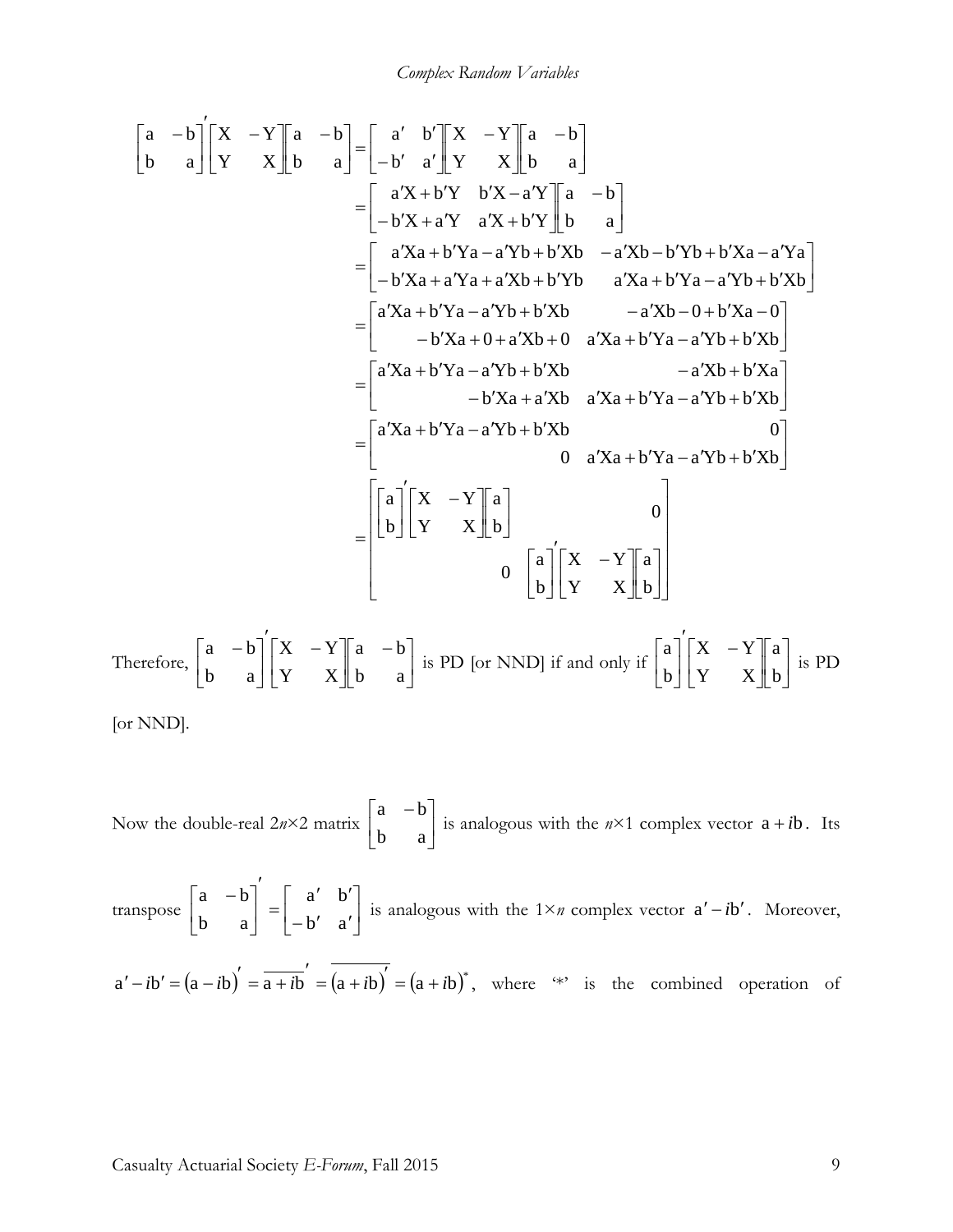transposition and conjugation (order irrelevant).<sup>[4](#page-9-0)</sup> And  $\begin{bmatrix} 1 & 1 \\ 1 & 1 \end{bmatrix}$  $\rfloor$  $\begin{vmatrix} X & -Y \\ V & Y \end{vmatrix}$ L − Y X  $X - Y$ is analogous with the *n*×*n*

complex matrix  $X + iY$ . Accordingly, the complex analogue of the double-real quadratic form

$$
\begin{bmatrix} a & -b \\ b & a \end{bmatrix} \begin{bmatrix} X & -Y \\ Y & X \end{bmatrix} \begin{bmatrix} a & -b \\ b & a \end{bmatrix}
$$
 is  $(a+ib)^*(X+iY)(a+ib)$ . Moreover, since  $\begin{bmatrix} X & -Y \\ Y & X \end{bmatrix}$  is

symmetric,  $(X + iY)^* = X' - iY' = X - i(-Y) = X + iY$ . A matrix equal to its transposed conjugate is said to be Hermetian: matrix  $\Gamma$  is Hermetian if and only if  $\Gamma^* = \Gamma$ . Therefore,  $\Gamma_{n \times n} = X + iY$  is the variance matrix of some complex random variable  $\mathbf{z}_{n\times1} = \mathbf{x} + i\mathbf{y}$  if and only if  $\Gamma$  is Hermetian

and 
$$
\begin{bmatrix} X & -Y \\ Y & X \end{bmatrix}
$$
 is non-negative-definite.<sup>5</sup>

Because 
$$
(a + ib)^*(X + iY)(a + ib) = \begin{bmatrix} a \\ b \end{bmatrix} \begin{bmatrix} X & -Y \\ Y & X \end{bmatrix} \begin{bmatrix} a \\ b \end{bmatrix} + i \cdot 0 = \begin{bmatrix} a \\ b \end{bmatrix} \begin{bmatrix} X & -Y \\ Y & X \end{bmatrix} \begin{bmatrix} a \\ b \end{bmatrix}
$$
, the definiteness

of  $\Gamma = X + iY$  is the same as the definiteness of  $\begin{bmatrix} 1 & 1 \\ 1 & 1 \end{bmatrix}$ J  $\begin{vmatrix} X & -Y \\ V & Y \end{vmatrix}$ L − Y X  $X - Y$ . Therefore, a matrix qualifies as the

variance matrix of some complex random vector if and only if it is Hermetian and NND. Just as the variance matrix of a real-valued random vector factors as  $\Sigma = A'A_{n \times n}$  for some real-valued A, so too the variance matrix of a complex random vector factors as  $\Gamma = A^* A_{n \times n}$  for some complex A. Likewise, every invertible Hermetian NND matrix must be PD. Due to the skew symmetry of their

<span id="page-9-1"></span><sup>5</sup> It is superfluous to add 'symmetric' here. For  $\Gamma = X + iY$  is Hermetian if and only if  $\begin{vmatrix} 1 & 1 \\ 1 & 1 \end{vmatrix}$  $\begin{vmatrix} X & -Y \\ V & V \end{vmatrix}$ L − Y X  $X - Y$ 

 $\overline{a}$ 

 $\rfloor$ 

is symmetric.

<span id="page-9-0"></span><sup>4</sup> The transposed conjugate is sometimes called the "transjugate," which in linear algebra is commonly symbolized with the asterisk. Physicists prefer the "dagger" notation A†, though physicist Hermann Weyl [1950, p. 17] called it the "Hermetian conjugate" and symbolized it as  $\widetilde{A}$ .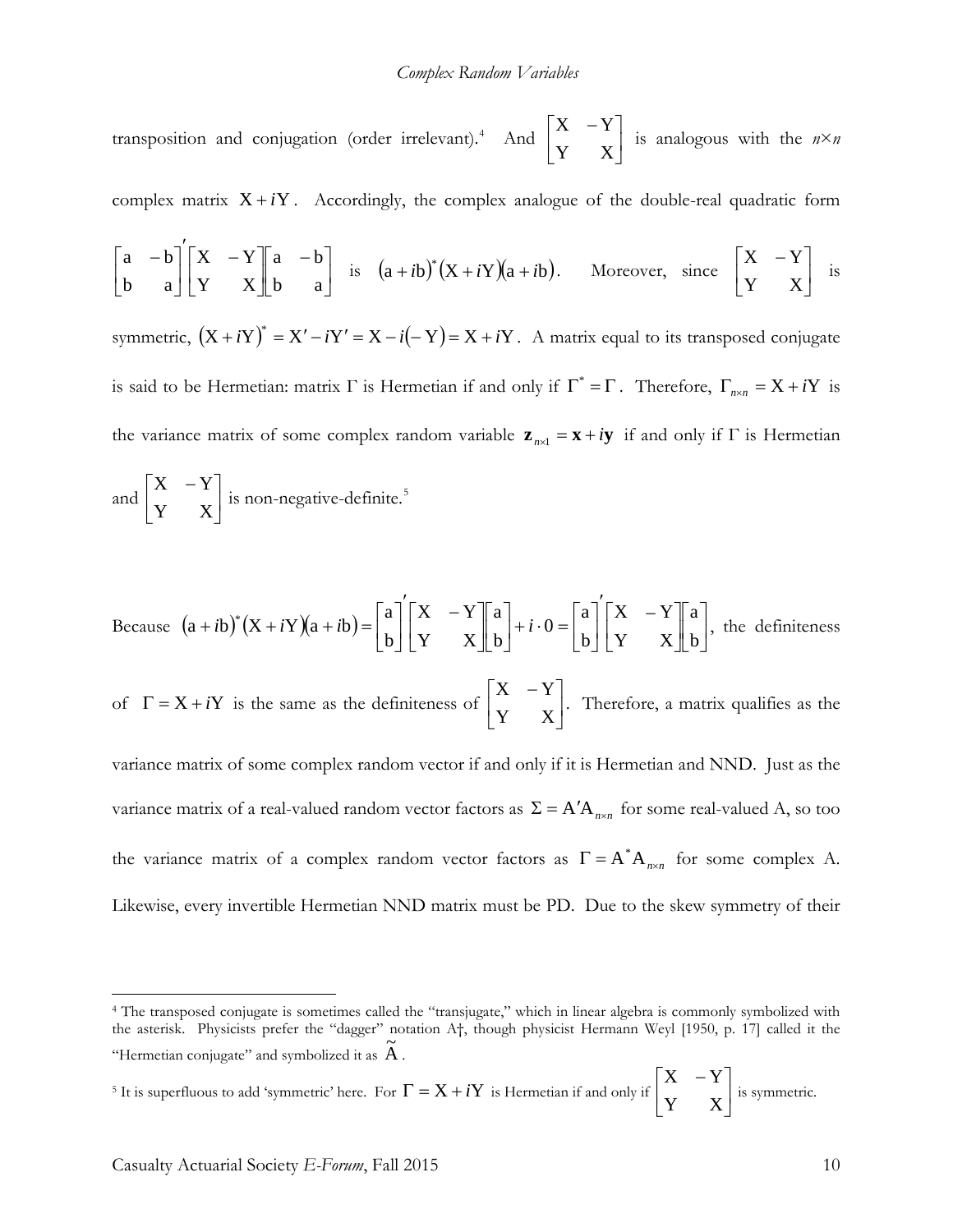complex parts, the main diagonals of Hermetian matrices must be real-valued. If the matrices are NND [or PD], all the elements of their main diagonals must be non-negative [or positive].

Let  $\Gamma$  represent the variance of the complex random vector **z**. Its  $jk<sup>th</sup>$  element represents the covariance of the  $j^{\text{th}}$  element of **z** with the  $k^{\text{th}}$  element. Since  $\Gamma$  is Hermetian,  $\gamma_{kj} = \left[\Gamma \right]_{kj} = \left[\Gamma \right]_{kj} = \left[\overline{\Gamma} \right]_{jk} = \left[\overline{\Gamma} \right]_{jk} = \overline{\gamma}_{jk}$ . Because of this, it is fitting and natural to define the variance of a complex random vector as:

$$
\Gamma = Var[\mathbf{z}] = E\bigg[ (\mathbf{z} - \mu)(\overline{\mathbf{z} - \mu})' \bigg] = E[(\mathbf{z} - \mu)(\mathbf{z} - \mu)^*]
$$

The complex formula is like the real formula except that the second factor in the expectation is transjugated, not simply transposed. This renders Γ Hermetian, since:

$$
\Gamma^* = E[(\mathbf{z} - \mu)(\mathbf{z} - \mu)^*] = E[(\mathbf{z} - \mu)(\mathbf{z} - \mu)^*] = E[(\mathbf{z} - \mu)(\mathbf{z} - \mu)^*] = \Gamma
$$

It also renders  $\Gamma$  NND. For since  $(z - \mu)(z - \mu)^*$  is NND, its expectation over the probability distribution of **z** must also be so. Usually  $\Gamma$  is PD, in which case  $\Gamma^{-1}$  exists.

#### **5. THE EXPECTATION OF THE STANDARD QUADRATIC FORM**

The most common quadratic form in  $z_{n\times1}$  involves the variance of the complex random variable, viz.,  $(\mathbf{z} - \mu)^* \Gamma^{-1}(\mathbf{z} - \mu)$ , where  $\Gamma = Var[\mathbf{z}]$ . The expectation of this quadratic form equals *n*, the rank of the variance. The following proof uses the trace function. The trace of a matrix is the sum of its main-diagonal elements, and if A and B are conformable  $tr(AB) = tr(BA)$ . Moreover, the trace of the expectation equals the expectation of the trace. Consequently: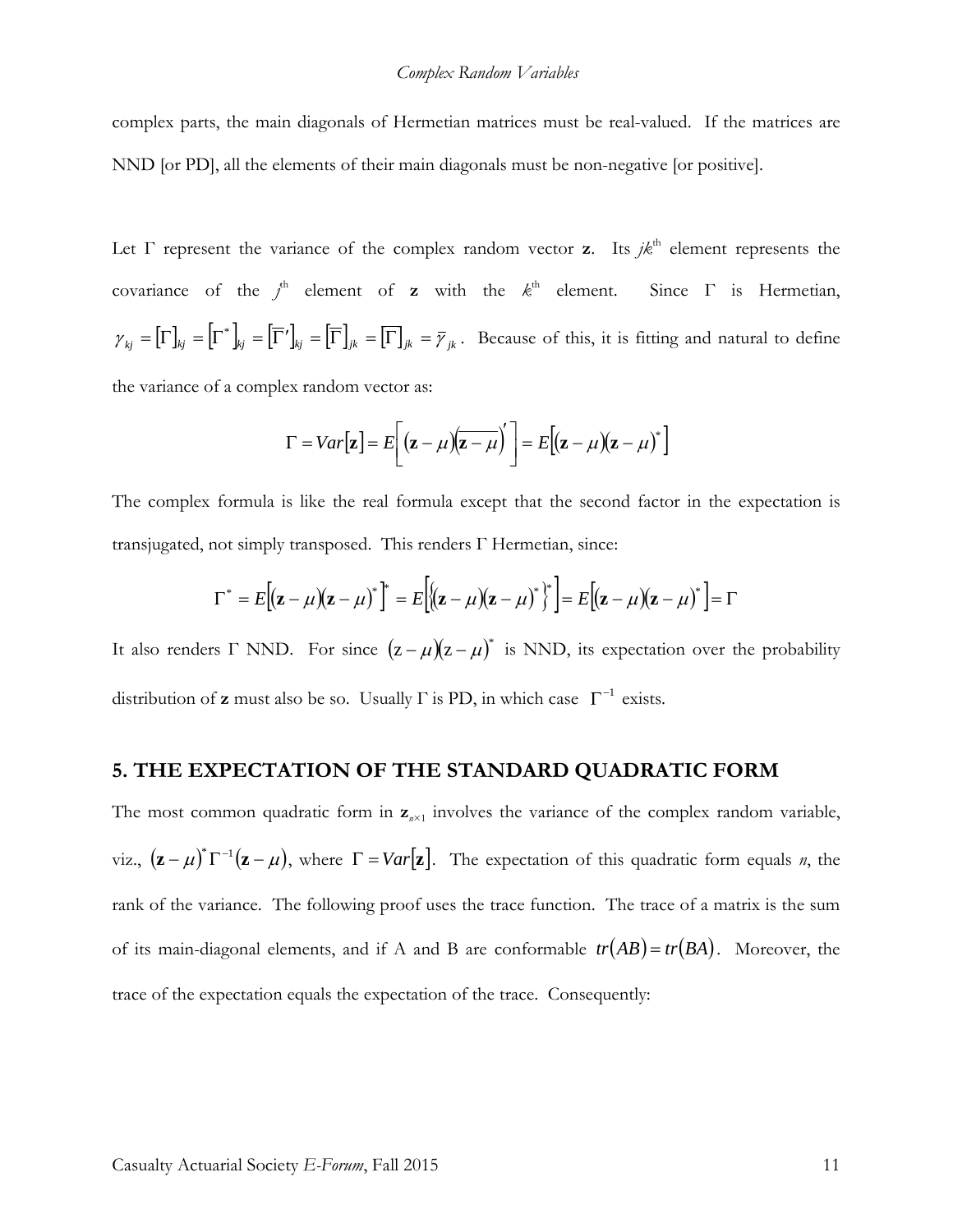*Complex Random Variables*

$$
E[(\mathbf{z} - \mu)^* \Gamma^{-1}(\mathbf{z} - \mu)] = E[rr((\mathbf{z} - \mu)^* \Gamma^{-1}(\mathbf{z} - \mu))]
$$
  
\n
$$
= E[rr(\Gamma^{-1}(\mathbf{z} - \mu)(\mathbf{z} - \mu)^*)]
$$
  
\n
$$
= tr(E[\Gamma^{-1}(\mathbf{z} - \mu)(\mathbf{z} - \mu)^*])
$$
  
\n
$$
= tr(\Gamma^{-1}E[(\mathbf{z} - \mu)(\mathbf{z} - \mu)^*])
$$
  
\n
$$
= tr(\Gamma^{-1} \Gamma)
$$
  
\n
$$
= tr(\Gamma_n)
$$
  
\n
$$
= n
$$

The analogies above between complex and double-real matrices might suggest the result to be 2*n*. However, for real-valued random variables  $E[(\mathbf{x} - \mu)^* \Sigma^{-1} (\mathbf{x} - \mu)] = n$ , and the complex case is a superset of the real. So by extension, the complex case must be the same.

But an insight is available into why the value is *n*, rather than 2*n*. Let **x** and **y** be *n*×1 real-valued random vectors. Assume their means to be zero, and their variances to be identity matrices (so zero covariance):

$$
\begin{bmatrix} \mathbf{x} \\ \mathbf{y} \end{bmatrix} \sim \left( \mu = \begin{bmatrix} 0_{n \times 1} \\ 0_{n \times 1} \end{bmatrix}, \quad \Sigma = \begin{bmatrix} I_n & 0 \\ 0 & I_n \end{bmatrix} \right)
$$

The quadratic form is:

$$
\begin{bmatrix} \mathbf{x}' & \mathbf{y}' \end{bmatrix} \boldsymbol{\Sigma}^{-1} \begin{bmatrix} \mathbf{x} \\ \mathbf{y} \end{bmatrix} = \begin{bmatrix} \mathbf{x}' & \mathbf{y}' \end{bmatrix} \begin{bmatrix} \mathbf{I}_n & \mathbf{0} \\ \mathbf{0} & \mathbf{I}_n \end{bmatrix}^{-1} \begin{bmatrix} \mathbf{x} \\ \mathbf{y} \end{bmatrix} = \begin{bmatrix} \mathbf{x}' & \mathbf{y}' \end{bmatrix} \begin{bmatrix} \mathbf{x} \\ \mathbf{y} \end{bmatrix} = \mathbf{x}'\mathbf{x} + \mathbf{y}'\mathbf{y} = \sum_{j=1}^n \left( \frac{\mathbf{x}_j^2}{1} + \frac{\mathbf{y}_j^2}{1} \right)
$$

Since the elements have unit variances, the expectation is:

$$
E\left[\begin{bmatrix} \mathbf{x}' & \mathbf{y}' \end{bmatrix} \sum_{j=1}^{n} \begin{bmatrix} \mathbf{x} \\ \mathbf{y} \end{bmatrix} \right] = E\left[\sum_{j=1}^{n} \left( \frac{\mathbf{x}^2_j}{1} + \frac{\mathbf{y}^2_j}{1} \right) \right] = \sum_{j=1}^{n} \left( \frac{E\left[\mathbf{x}^2_j\right]}{1} + \frac{E\left[\mathbf{y}^2_j\right]}{1} \right) = \sum_{j=1}^{n} \left( \frac{1}{1} + \frac{1}{1} \right) = 2n
$$

Now let **z** be the  $n \times 1$  complex random vector  $\mathbf{x} + i\mathbf{y}$ . Since  $E[\mathbf{x} + i\mathbf{y}] = 0_{n \times 1}$ , the variance of **z** is: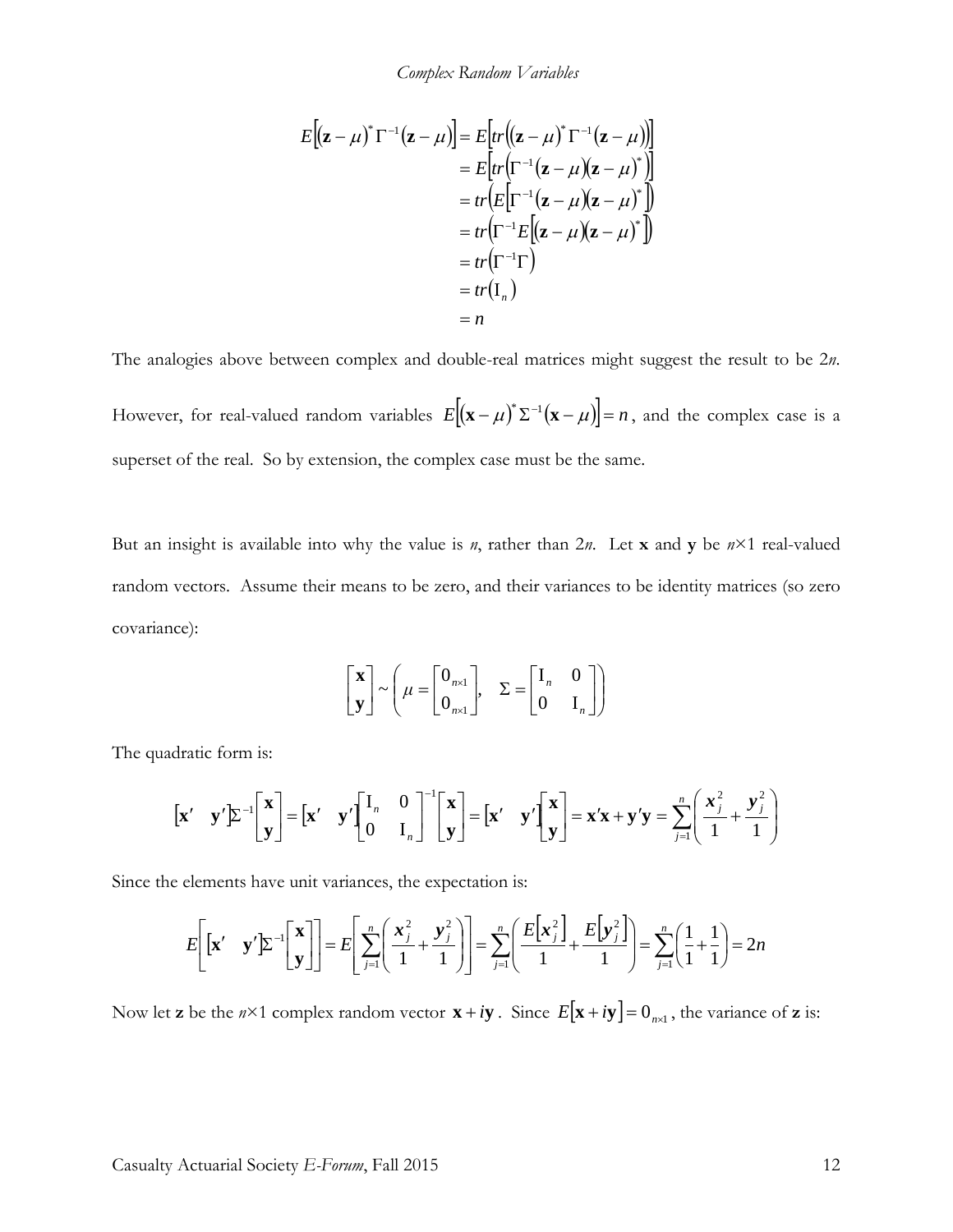$$
\Gamma = Var[\mathbf{z}]
$$
  
\n
$$
= Var[\mathbf{x} + i\mathbf{y}]
$$
  
\n
$$
= Var\left[\begin{bmatrix} \mathbf{I}_n & i\mathbf{I}_n \end{bmatrix} \begin{bmatrix} \mathbf{x} \\ \mathbf{y} \end{bmatrix} \right]
$$
  
\n
$$
= E\left[\begin{bmatrix} \mathbf{I}_n & i\mathbf{I}_n \end{bmatrix} \begin{bmatrix} \mathbf{x} \\ \mathbf{y} \end{bmatrix} \begin{bmatrix} \mathbf{I}_n & i\mathbf{I}_n \end{bmatrix} \begin{bmatrix} \mathbf{x} \\ \mathbf{y} \end{bmatrix} \right]^* \begin{bmatrix} \mathbf{I}_n & i\mathbf{I}_n \end{bmatrix}
$$
  
\n
$$
= E\left[\begin{bmatrix} \mathbf{I}_n & i\mathbf{I}_n \end{bmatrix} \begin{bmatrix} \mathbf{x} \\ \mathbf{y} \end{bmatrix} \begin{bmatrix} \mathbf{x} \\ \mathbf{y} \end{bmatrix} \right] \begin{bmatrix} \mathbf{I}_n & i\mathbf{I}_n \end{bmatrix}
$$
  
\n
$$
= [\mathbf{I}_n & i\mathbf{I}_n] \begin{bmatrix} \mathbf{x} \\ \mathbf{y} \end{bmatrix} \begin{bmatrix} \mathbf{I}_n \\ -i\mathbf{I}_n \end{bmatrix}
$$
  
\n
$$
= [\mathbf{I}_n & i\mathbf{I}_n] \begin{bmatrix} \mathbf{I}_n & 0 \\ 0 & \mathbf{I}_n \end{bmatrix} \begin{bmatrix} \mathbf{I}_n \\ -i\mathbf{I}_n \end{bmatrix}
$$
  
\n
$$
= [\mathbf{I}_n & i\mathbf{I}_n] \begin{bmatrix} \mathbf{I}_n \\ -i\mathbf{I}_n \end{bmatrix}
$$
  
\n
$$
= \mathbf{I}_n - i^2 \mathbf{I}_n
$$
  
\n
$$
= 2\mathbf{I}_n
$$

The complex quadratic form is:

$$
\mathbf{z}^*\Gamma^{-1}\mathbf{z} = \mathbf{z}^*(2\mathbf{I}_n)^{-1}\mathbf{z} = \frac{\mathbf{z}^*\mathbf{z}}{2} = \sum_{j=1}^n \frac{\overline{z}_j z_j}{2} = \sum_{j=1}^n \frac{(x_j - iy_j)(x_j + iy_j)}{2} = \sum_{j=1}^n \frac{x_j^2 + y_j^2}{1 + 1} = \frac{1}{2} [\mathbf{x}' \quad \mathbf{y}' \mathbf{z}^{-1} \begin{bmatrix} \mathbf{x} \\ \mathbf{y} \end{bmatrix}
$$

The complex form is half the real-valued form; hence, its expectation equals *n*. The condensation of the 2*n* real dimensions into *n* complex ones inverts the order of operations:

$$
\sum_{j=1}^{n} \left( \frac{\mathbf{x}_{j}^{2}}{1} + \frac{\mathbf{y}_{j}^{2}}{1} \right) \Longrightarrow \sum_{j=1}^{n} \frac{\mathbf{x}_{j}^{2} + \mathbf{y}_{j}^{2}}{1+1}
$$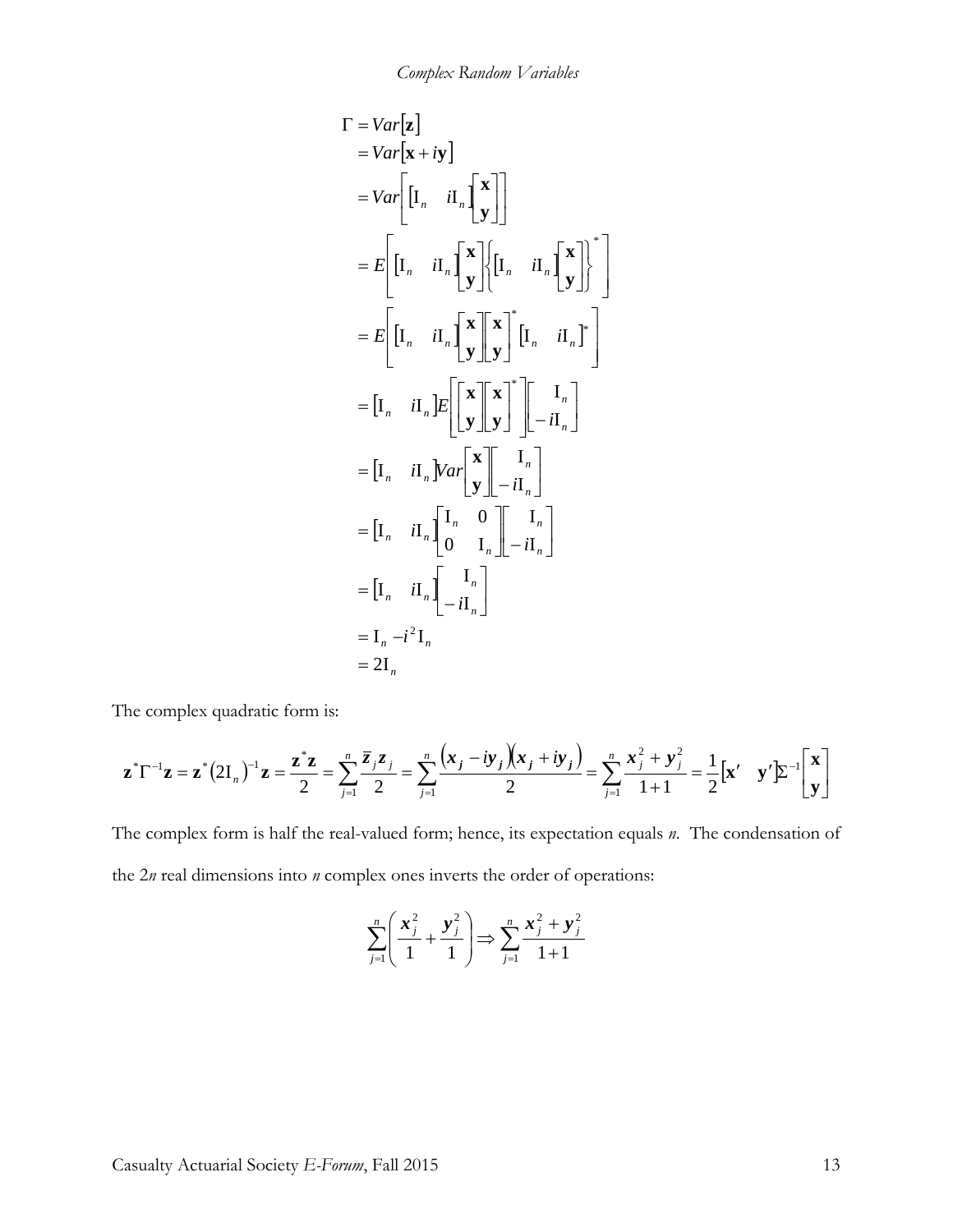Within the sigma operator, the sum of two quotients becomes the quotient of two sums. A proof for general variance Γ involves diagonalizing Γ, i.e., that Γ can be eigen-decomposed as  $\Gamma = W\Lambda W^*$ , where  $\Lambda$  is diagonal and  $WW^* = W^*W = I_n$ .<sup>[6](#page-13-0)</sup>

At this point we can derive the standard complex normal distribution. The normal distribution is

 $(x)$  $\frac{(x-\mu)}{2\sigma^2}$ 2 2  $2\pi\sigma^2$ 1  $-\frac{(x-\mu)}{2\sigma^2}$ πσ  $-\frac{(x-$ = *x*  $f_X(x) = \frac{1}{\sqrt{2\pi} \sqrt{2}} e^{-2\sigma^2}$ . The standard complex normal random variable is formed from two

independent real normal variables whose means equal zero and whose variances equal one half:

$$
f_Z(z) = \frac{1}{\sqrt{2\pi(1/2)}} e^{-\frac{(x-0)^2}{2(1/2)}} \frac{1}{\sqrt{2\pi(1/2)}} e^{-\frac{(y-0)^2}{2(1/2)}} = \frac{1}{\sqrt{\pi}} e^{-x^2} \frac{1}{\sqrt{\pi}} e^{-y^2} = \frac{1}{\pi} e^{-(x^2+y^2)} = \frac{1}{\pi} e^{-\overline{z}z}
$$

The distribution of the  $n \times 1$  standard complex normal random vector is  $f_z(z) = \frac{1}{\pi^n} e^{z^z z}$ . A vector so

distributed has mean  $E[\mathbf{z}] = 0_{n \times 1}$  and variance  $Var[\mathbf{z}] = E[\mathbf{z} \overline{\mathbf{z}}'] = I_n$ .

## **6. COMPLEX VARIANCE, PSEUDOVARIANCE, AND AUGMENTED VARIANCE**

Section 4 justified the definition of the variance of a complex random vector as:

$$
\Gamma = Var[\mathbf{z}] = E\left[ (\mathbf{z} - \mu)(\mathbf{z} - \mu)' \right] = E[(\mathbf{z} - \mu)(\mathbf{z} - \mu)^*]
$$

The naïve formula differs from this by one critical symbol (prime versus asterisk):

$$
C = E\left[ (\mathbf{z} - \mu)(\mathbf{z} - \mu) \right]
$$

<span id="page-13-0"></span><sup>6</sup> Cf. Appendix C for eigen-decomposition and diagonalization. We believe the insight about commuting sums and quotients to be valuable as an abstraction. But of course, a vector of *n* independent complex random variables of unit

variance translates into a vector of 2*n* independent real random variables of half-unit variance, and  $\sum_{n=0}^{1} = n$ *n*  $\sum_{j=1}^{2n}\frac{1}{2}$  =  $\frac{1}{1}$  2  $\frac{1}{2} = n$ . Because

of the half-unit real variance, the formula in the next paragraph for the standard complex normal distribution, lacking any factors of two, is simpler than the formula for the standard real normal distribution.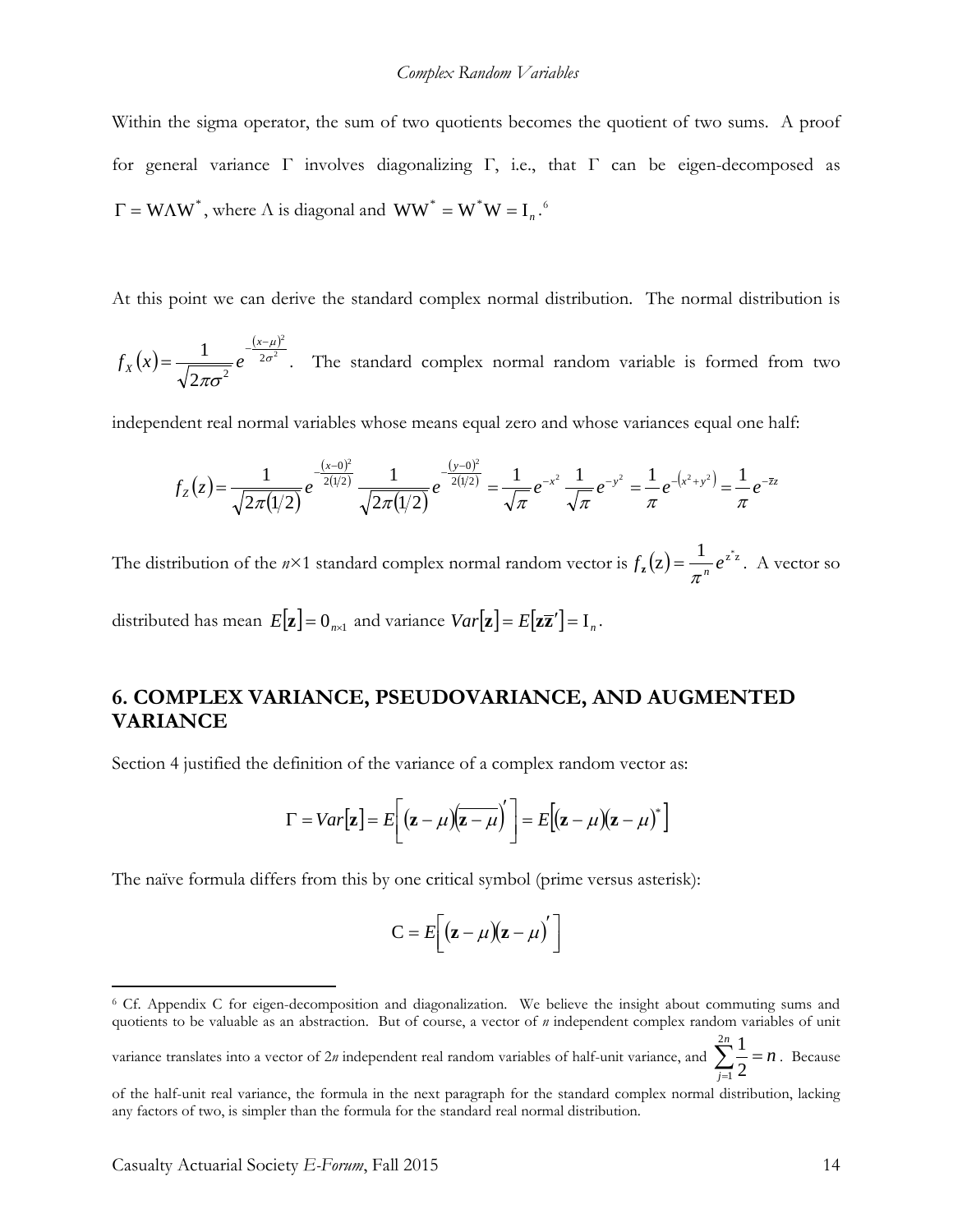This naïveté leads many to conclude that  $Var[i\mathbf{z}] = i^2Var[\mathbf{z}] = -Var[\mathbf{z}]$ , whereas it is actually:<sup>[7](#page-14-0)</sup>

$$
Var[i\mathbf{z}] = E[i(\mathbf{z} - \mu)\{i(\mathbf{z} - \mu)\}^*] = E[i(\mathbf{z} - \mu)\bar{i}(\mathbf{z} - \mu)^*] = i\bar{i}E[(\mathbf{z} - \mu)(\mathbf{z} - \mu)^*] = i(-i)Var[\mathbf{z}] = Var[\mathbf{z}]
$$

Nevertheless, there is a role for the naïve formula, which reduces to:

$$
C = E\left[\left(\mathbf{z} - \mu\right)\left(\mathbf{z} - \mu\right)'\right] = E\left[\left(\mathbf{z} - \mu\right)\overline{\left(\mathbf{z} - \mu\right)}'\right] = E\left[\left(\mathbf{z} - \mu\right)\left(\overline{\mathbf{z} - \mu}\right)^{*}\right] = Cov\left[\mathbf{z}, \overline{\mathbf{z}}\right]
$$

Veeravalli [2006], whose notation we follow, calls C the "relation matrix." The Wikipedia article "Complex normal distribution" calls it the "pseudocovariance matrix." Because of the naïveté that leads many to a false conclusion, we prefer the 'pseudo' terminology (better, "pseudovariance") to something as bland as "relation matrix." However, a useful and non-pejorative concept is what we will call the "augmented variance."

The augmented variance is the variance of the complex random vector **z** augmented with its conjugate **z**, i.e., the  $2n \times 1$  vector  $\Big| \frac{1}{n} \Big|$  $\rfloor$  $\overline{\phantom{a}}$  $\mathsf{L}$ L  $\mathsf{L}$ **z z**  $\begin{bmatrix} \mathbf{z} \end{bmatrix}$ . Its expectation is  $E\begin{bmatrix} \mathbf{z} \end{bmatrix} = \begin{bmatrix} E[\mathbf{z}] \\ -\mathbf{z} \end{bmatrix}$  $\left[\overline{\mathbf{z}}\right]$  =  $\left[\overline{\mu}\right]$  $\left|\frac{\mu}{\mu}\right|$ L  $=$  $\sqcup$  $\left| \frac{E[\mathbf{z}]}{E[\mathbf{z}]} \right|$ L  $=$  $\rfloor$  $\overline{\phantom{a}}$  $\mathsf{L}$ L  $\mathsf{L}$  $\mu$  $\mu$ **z z z z** *E E*  $E\left[\begin{array}{c} 1 \\ -1 \end{array}\right] = \left[\begin{array}{c} 2 \\ -1 \end{array}\right] = \left[\begin{array}{c} 2 \\ -1 \end{array}\right]$ . And its variance is

(for brevity we ignore the mean):

$$
Var\left[\frac{\mathbf{z}}{\mathbf{z}}\right] = E\left[\left[\frac{\mathbf{z}}{\mathbf{z}}\right]\left[\frac{\mathbf{z}}{\mathbf{z}}\right]\right]^* = E\left[\left[\frac{\mathbf{z}}{\mathbf{z}}\right]\left[\mathbf{z}' \mid \mathbf{z}'\right]\right] = \left[\begin{matrix}Cov[\mathbf{z}, \mathbf{z}] & Cov[\mathbf{z}, \overline{\mathbf{z}}] \\ Cov[\mathbf{z}, \mathbf{z}] & Cov[\mathbf{z}, \overline{\mathbf{z}}]\end{matrix}\right]
$$

In two ways this matrix is redundant. First,  $Cov[\overline{z}, \overline{z}] = E[\overline{z}z'] = \overline{E[z\overline{z}']} = \overline{Cov[z, z]}$ ; equivalently,  $Var[\overline{\mathbf{z}}] = \overline{Var[\mathbf{z}]} = \overline{\Gamma}$ . And second,  $Cov[\overline{\mathbf{z}}, \mathbf{z}] = E[\overline{\mathbf{z} \mathbf{z}}'] = \overline{E[\mathbf{z} \mathbf{z}']} = \overline{Cov[\mathbf{z}, \overline{\mathbf{z}}]} = \overline{C}$ . Therefore:  $| \mathbf{z}, \mathbf{z} |$   $Cov | \mathbf{z}, \overline{\mathbf{z}} |$  $\begin{bmatrix} \overline{z}, z \end{bmatrix}$   $Cov[\overline{z}, \overline{z}]$  $\begin{bmatrix} \overline{C} & \overline{\Gamma} \end{bmatrix}$  $\left| \begin{array}{cc} \Gamma & C \\ \overline{C} & \overline{\Gamma} \end{array} \right|$ L  $\overline{ }$  $\begin{bmatrix} \begin{bmatrix} \begin{bmatrix} \Gamma & \mathbf{C} \ \hline \mathbf{C} & \mathbf{\overline{\Gamma}} \end{bmatrix} \end{bmatrix} \end{bmatrix} = \begin{bmatrix} \begin{bmatrix} \begin{bmatrix} \Gamma & \mathbf{C} \ \hline \mathbf{C} & \mathbf{\overline{\Gamma}} \end{bmatrix} \end{bmatrix}$ U  $\begin{bmatrix} Cov[\mathbf{z}, \mathbf{z}] & Cov[\mathbf{z}, \overline{\mathbf{z}}] \\ Cov[\overline{\mathbf{z}}, \mathbf{z}] & Cov[\overline{\mathbf{z}}, \overline{\mathbf{z}}] \end{bmatrix}$ L  $=$  $\rfloor$  $\overline{\phantom{a}}$  $\mathsf{L}$ L  $\overline{ }$  $\mathcal{C}_{0}^{(n)}$  $\mathsf{C}$  $[\mathbf{z}]$   $Cov[\overline{\mathbf{z}},$  $, \mathbf{z}$   $Cov[\mathbf{z},$  $\overline{z}, z$   $Cov[\overline{z}, \overline{z}]$  $z, z \mid Cov|z, \overline{z}$ **z z**  $Cov[\overline{\mathbf{z}}, \mathbf{z}]$  *Cov*  $Cov[\mathbf{z}, \mathbf{z}]$  *Cov Var*

<span id="page-14-0"></span><sup>&</sup>lt;sup>7</sup> In general, for any complex scalar  $\alpha$ ,  $Var[\alpha z] = \alpha \overline{\alpha} Var[\mathbf{z}]$ .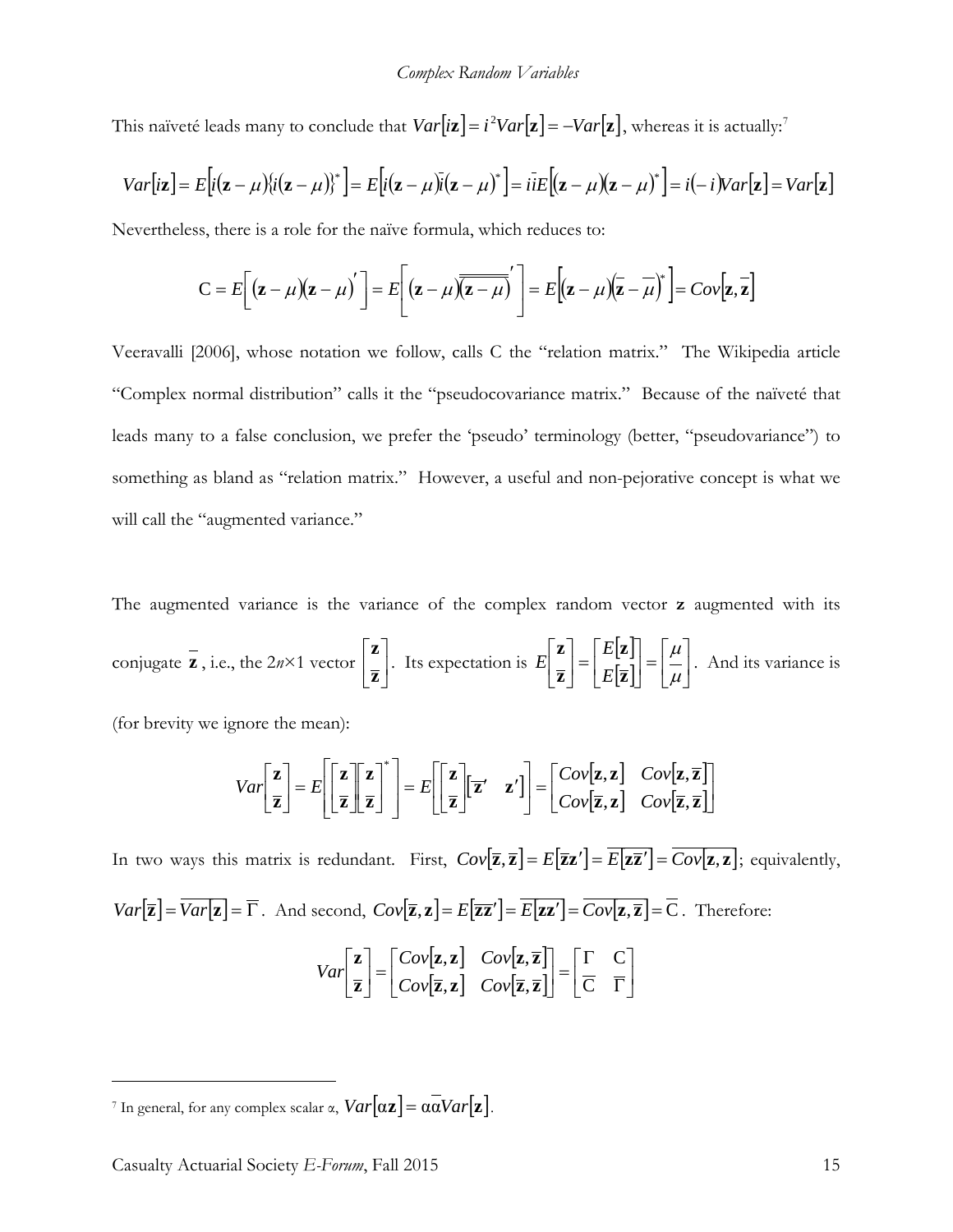As with any valid variance matrix, the augmented variance must be Hermetian. Hence,

$$
\left[\frac{\Gamma}{C} \quad \frac{C}{\Gamma}\right] = \left[\frac{\Gamma}{C} \quad \frac{C}{\Gamma}\right]^* = \left[\frac{\Gamma}{C} \quad \frac{C}{\Gamma}\right]' = \left[\frac{\Gamma}{C} \quad \frac{C}{\Gamma}\right]' = \left[\frac{\Gamma^*}{C^*} \quad \frac{C'}{\Gamma'}\right], \text{ from which follow } \Gamma^* = \Gamma \text{ and } C' = C.
$$

Moreover, it must be at least NND, if not PD. It is important to note from this that the pseudovariance is an essential part of the augmented **z**; it is possible for two random variables to have the same variance and to covary differently with their conjugates. How a complex random vector covaries with its conjugate is useful information; it is even a parameter of the general complex normal distribution, which we will treat next.

#### **7. THE COMPLEX NORMAL DISTRIBUTION**

All the information for deriving the complex normal distribution of  $\mathbf{z}_{n\times1} = \mathbf{x} + i\mathbf{y}$  is contained in the parameters of the real-valued multivariate normal distribution:

$$
\begin{bmatrix} \mathbf{x} \\ \mathbf{y} \end{bmatrix} \sim N \left( \mu_{2n \times 1} = \begin{bmatrix} \mu_{\mathbf{x}} \\ \mu_{\mathbf{y}} \end{bmatrix}, \Sigma_{2n \times 2n} = \begin{bmatrix} \Sigma_{\mathbf{x} \mathbf{x}} & \Sigma_{\mathbf{x} \mathbf{y}} \\ \Sigma_{\mathbf{y} \mathbf{x}} & \Sigma_{\mathbf{y} \mathbf{y}} \end{bmatrix} \right)
$$

According to this variance structure, the real and imaginary parts of **z** may covary, as long as the covariance is symmetric:  $\Sigma_{yx} = \Sigma'_{xy}$ . The grand  $\Sigma$  matrix must be symmetric and PD. The probability density function of this multivariate normal is:<sup>[8](#page-15-0)</sup>

$$
f_{\begin{bmatrix} x \\ y \end{bmatrix}}(x,y) = \frac{1}{\sqrt{(2\pi)^{2n}|\Sigma|}} e^{-\frac{1}{2}[x'-\mu'_x - y'-\mu'_y] \Sigma^{-1} \begin{bmatrix} x-\mu_x \\ y-\mu_y \end{bmatrix}} = \frac{1}{\pi^n \sqrt{2^{2n}|\Sigma|}} e^{-\frac{1}{2}[x'-\mu'_x - y'-\mu'_y] \Sigma^{-1} \begin{bmatrix} x-\mu_x \\ y-\mu_y \end{bmatrix}}
$$

<span id="page-15-0"></span><sup>&</sup>lt;sup>8</sup> As derived briefly by Judge [1988, pp 49f]. Chapter 4 of Johnson [1992] is thorough. To be precise,  $|\Sigma|$  under the radical should be  $\|\Sigma\|$ , the absolute value of the determinant of Σ. However, the determinant of a PD matrix must be positive (cf. Judge [1988, A.14(1)]).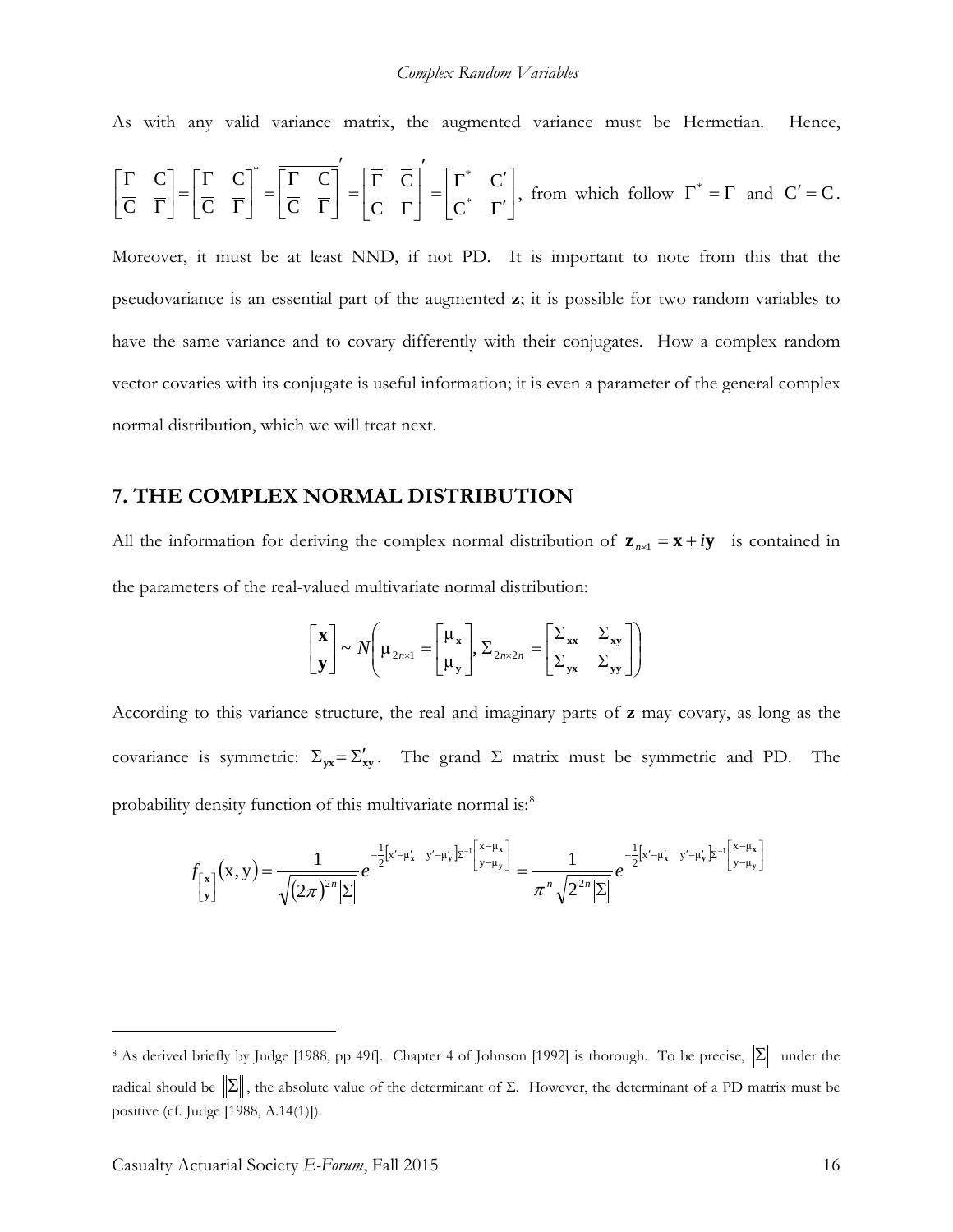Since 
$$
\mathbf{z} = \mathbf{x} + i\mathbf{y}
$$
, the augmented vector is  $\begin{bmatrix} \mathbf{z} \\ \overline{\mathbf{z}} \end{bmatrix} = \begin{bmatrix} \mathbf{x} + i\mathbf{y} \\ \mathbf{x} - i\mathbf{y} \end{bmatrix} = \begin{bmatrix} \mathbf{I}_n & i\mathbf{I}_n \\ \mathbf{I}_n & -i\mathbf{I}_n \end{bmatrix} \begin{bmatrix} \mathbf{x} \\ \mathbf{y} \end{bmatrix} = \mathbf{\Xi}_n \begin{bmatrix} \mathbf{x} \\ \mathbf{y} \end{bmatrix}$ . We will call

$$
\Xi_n = \begin{bmatrix} I_n & iI_n \\ I_n & -iI_n \end{bmatrix}
$$
 the augmentation matrix; this linear function of the real-valued vectors produces

the complex vector and its conjugate. An important equation is:

$$
\Xi_n \Xi_n^* = \begin{bmatrix} I_n & iI_n \\ I_n & -iI_n \end{bmatrix} \begin{bmatrix} I_n & I_n \\ -iI_n & iI_n \end{bmatrix} = \begin{bmatrix} 2I_n & 0 \\ 0 & 2I_n \end{bmatrix} = 2I_{2n}
$$

Therefore, Ξ*<sup>n</sup>* has an inverse, viz., one half of its transjugate.

The augmented mean is  $E\left[\frac{m}{\sigma}\right] = \mathbb{E}_n \left[\begin{array}{c} x \\ y \end{array}\right] = \left[\begin{array}{c} x \\ y \\ z \end{array}\right] = \left[\begin{array}{c} m \\ n \end{array}\right]$  $\rfloor$  $\left| \frac{\mu}{\cdot} \right|$ L  $=$ 」  $\left| \begin{array}{cc} \mu_x + i\mu_y \\ \mu_y - i\mu_z \end{array} \right|$ L L − +  $\vert$  = 」  $\left| \begin{array}{c} \mu_x \\ \mu_y \end{array} \right|$ L L  $\vert = \Xi$ J  $\overline{\phantom{a}}$ L L L μ μ μ<sub>x</sub>  $-i\mu$  $\mu_{\rm x} + i\mu$ μ μ  $\mathbf{x}$   $\mu_{\mathbf{y}}$  $\mathbf{x}$ <sup> $\mathbf{u}$ </sup> $\mathbf{v}$  $\mathbf{v}$ **y x z z** *i i*  $E\left[\frac{1}{\pi}\right] = \Xi_n \left(\frac{1}{n}\right) = \left|\frac{1}{n}\right|$   $\frac{1}{n}$   $\left|\frac{1}{n}\right| = \left|\frac{1}{n}\right|$ . The augmented variance is:

$$
Var\left[\frac{\mathbf{z}}{\mathbf{z}}\right] = \Xi_n \Sigma \Xi_n^*
$$
  
\n=
$$
\begin{bmatrix} I_n & iI_n \\ I_n & -iI_n \end{bmatrix} \begin{bmatrix} \Sigma_{xx} & \Sigma_{xy} \\ \Sigma_{yx} & \Sigma_{yy} \end{bmatrix} \begin{bmatrix} I_n & I_n \\ -iI_n & iI_n \end{bmatrix}
$$
  
\n=
$$
\begin{bmatrix} \Sigma_{xx} + i\Sigma_{yx} & \Sigma_{xy} + i\Sigma_{yy} \\ \Sigma_{xx} - i\Sigma_{yx} & \Sigma_{xy} - i\Sigma_{yy} \end{bmatrix} \begin{bmatrix} I_n & I_n \\ -iI_n & iI_n \end{bmatrix}
$$
  
\n=
$$
\begin{bmatrix} \Sigma_{xx} + \Sigma_{yy} - i(\Sigma_{xy} - \Sigma_{yx}) & \Sigma_{xx} - \Sigma_{yy} + i(\Sigma_{xy} + \Sigma_{yx}) \\ \Sigma_{xx} - \Sigma_{yy} - i(\Sigma_{xy} + \Sigma_{yx}) & \Sigma_{xx} + \Sigma_{yy} + i(\Sigma_{xy} - \Sigma_{yx}) \end{bmatrix}
$$
  
\n=
$$
\begin{bmatrix} \Gamma & C \\ \overline{C} & \overline{\Gamma} \end{bmatrix}
$$

And so:

$$
Var^{-1}\left[\frac{\mathbf{z}}{\mathbf{z}}\right] = \left[\frac{\Gamma}{\mathbf{C}} \quad \frac{\mathbf{C}}{\Gamma}\right]^{-1} = \left(\Xi_n \Sigma \Xi_n^*\right)^{-1} = \left(\Xi_n^*\right)^{-1} \Sigma^{-1} \left(\Xi_n\right)^{-1}
$$

This can be reformulated as  $\sum_{n=1}^{\infty} |X_i - \sum_{n=1}^{\infty}|X_i - \sum_{n=1}^{\infty}|X_i - \sum_{n=1}^{\infty}|X_i - \sum_{n=1}^{\infty}|X_i - \sum_{n=1}^{\infty}|X_i - \sum_{n=1}^{\infty}|X_i - \sum_{n=1}^{\infty}|X_i - \sum_{n=1}^{\infty}|X_i - \sum_{n=1}^{\infty}|X_i - \sum_{n=1}^{\infty}|X_i - \sum_{n=1}^{\infty}|X_i - \sum_{n=1}^{\infty$ 1  $^*$ Var<sup>-1|</sup>  $^*$   $\Box$   $\Box$   $\Box^*$  $\mathcal{C}_{0}^{(n)}$  $C^{-1}$ <sub> $\Xi$ </sub>  $\Xi$   $\Gamma$ <sup>-</sup>  $\left| \frac{z}{\pi} \right| \Xi_n = \Xi_n^* \left| \frac{z}{C} \right| \frac{z}{\Gamma} \left| \frac{z}{z_n} \right| = \Sigma$  $\rfloor$  $\left| \begin{matrix} \Gamma & C \\ \overline{C} & \overline{\Gamma} \end{matrix} \right|$ L L Γ Γ  $\Big| \Xi_n = \Xi$ J  $\overline{\phantom{a}}$  $\mathbf{r}$  $\mathbf{E}_n^*Var^{-1}\left[\mathbf{Z}\right]\mathbf{E}_n = \mathbf{E}_n^*\left[\frac{\Gamma}{\mathbf{C}}\right]\left[\frac{\Gamma}{\Gamma}\right]^{-1}\mathbf{E}_n = \Sigma^{-1}.$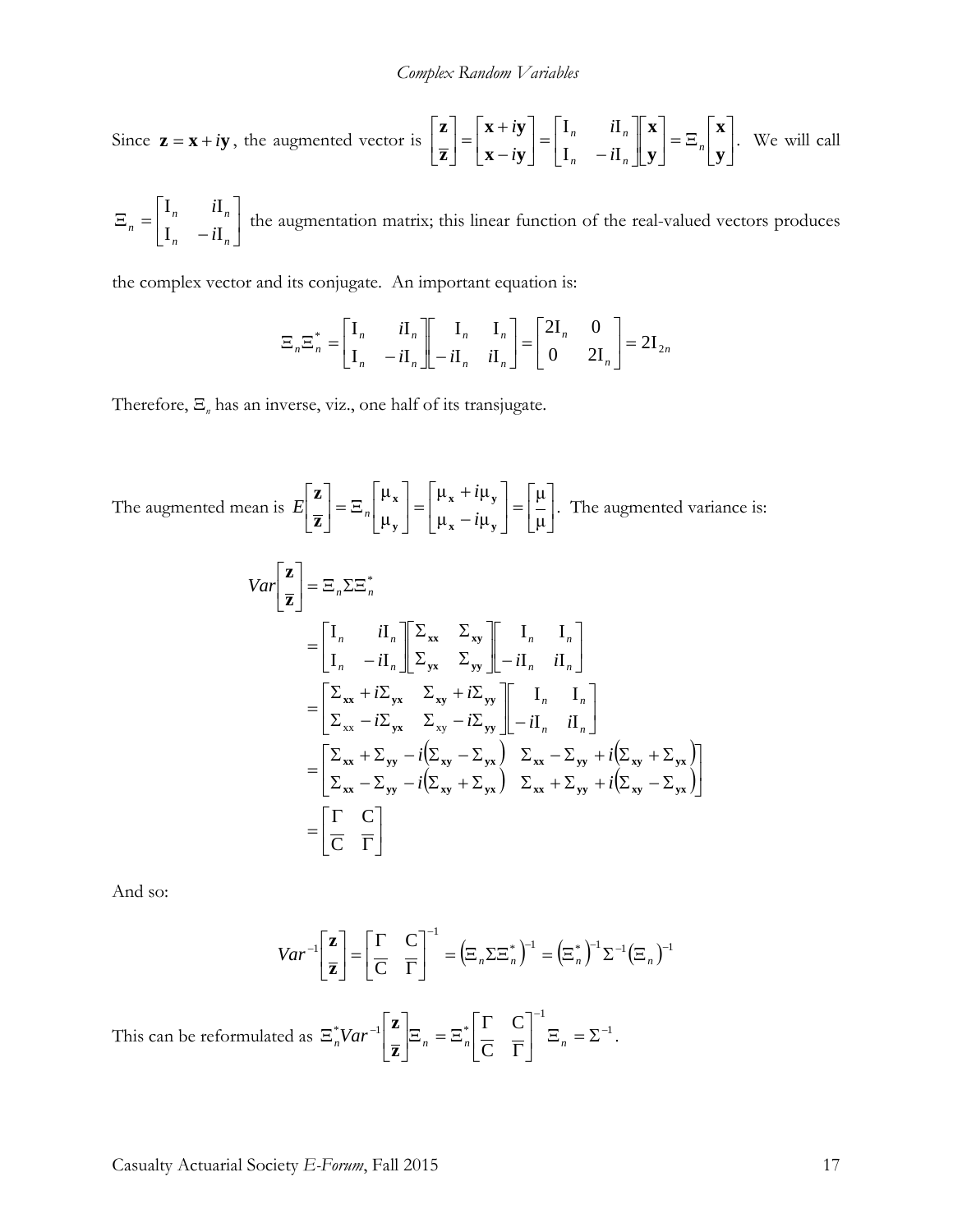We now work these augmented forms into the probability density function:

$$
f_{\begin{bmatrix} \mathbf{x} \\ \mathbf{y} \end{bmatrix}}(\mathbf{x}, \mathbf{y}) = \frac{1}{\pi^n \sqrt{2^{2n} |\Sigma|}} e^{-\frac{1}{2} [\mathbf{x}' - \mu'_\mathbf{x} - \mathbf{y}' - \mu'_\mathbf{y}] \Sigma^{-1} [\mathbf{x} - \mu_\mathbf{x}]} = \frac{1}{\pi^n \sqrt{|2I_{2n}||\Sigma|}} e^{-\frac{1}{2} [\mathbf{x}' - \mu'_\mathbf{x} - \mathbf{y}' - \mu'_\mathbf{y}] \Sigma^*_{n} \text{Var}^{-1} [\mathbf{z}] \Sigma_n [\mathbf{x} - \mu_\mathbf{x}]} = \frac{1}{\pi^n \sqrt{|\Xi_n \Xi_n^*||\Sigma|}} e^{-\frac{1}{2} [\Xi_n [\mathbf{x} - \mu_\mathbf{x}]]^* \text{Var}^{-1} [\mathbf{z}][\Xi_n [\mathbf{x} - \mu_\mathbf{x}]]}
$$
  
\n
$$
= \frac{1}{\pi^n \sqrt{|\Xi_n \Sigma_n^*|}} e^{-\frac{1}{2} [\mathbf{z}' - \mu'_\mathbf{x} - \mathbf{z}' - \mu'_\mathbf{x}] \text{Var}^{-1} [\mathbf{z}][\mathbf{z} - \mu'_\mathbf{x}]}{[\mathbf{z}][\mathbf{z} - \mu]} = \frac{1}{\pi^n \sqrt{|\Xi_n \Sigma_n^*|}} e^{-\frac{1}{2} [\mathbf{z}' - \mu'_\mathbf{x} - \mu'_\mathbf{x}] \text{Var}^{-1} [\mathbf{z}][\mathbf{z} - \mu]} = \frac{1}{\pi^n \sqrt{|\text{Var} [\mathbf{z}]} e^{-\frac{1}{2} [\mathbf{z}' - \mu'_\mathbf{x} - \mu'_\mathbf{x}] \text{Var}^{-1} [\mathbf{z}][\mathbf{z} - \mu]} = \pi^n \sqrt{|\text{Var} [\mathbf{z}]]}
$$

However, this is not quite the density function of **z**, since the differential volume has not been considered. The correct formula is  $f_z(z) dV_z = f_{\begin{bmatrix} x \\ y \end{bmatrix}}(x, y) dV_{xy}$  $=f_{\vert}$ **y**  $\int_{\mathbf{z}} (z) dV_z = f_{\lceil \mathbf{x} \rceil}(\mathbf{x}, \mathbf{y}) dV_{\mathbf{xy}}$ . The differential volume in the xy

coordinates is 
$$
dV_{xy} = \left| \prod_{j=1}^{n} dx_j dy_j \right|
$$
. A change of  $dx_j$  entails an equal change in the real part of  $dz_j$ .

even as a change of  $dy_j$  entails an equal change in the imaginary part of  $dy_j$ . Accordingly,

$$
dV_{z} = \left| \prod_{j=1}^{n} dx_{j} \left( i \cdot dy_{j} \right) \right| = \left| i^{n} \prod_{j=1}^{n} dx_{j} dy_{j} \right| = \left| i^{n} \left| \prod_{j=1}^{n} dx_{j} dy_{j} \right| = 1 \cdot \left| \prod_{j=1}^{n} dx_{j} dy_{j} \right| = dV_{xy}.
$$
 It so happens that

 $\Xi_n$  does not distort volume; but this had to be demonstrated.<sup>[9](#page-17-0)</sup>

So finally, the probability density function of the complex random vector **z** is:

<span id="page-17-0"></span><sup>&</sup>lt;sup>9</sup> This will be abstruse to some actuaries. However, the integration theory is implicit in the change-of-variables technique outlined in Hogg [1984, pp 42-46]. That the *n*×*n* determinant represents "the volume function of an *n*dimensional parallelepiped" is beautifully explained in Chapter 4 of Schneider [1973].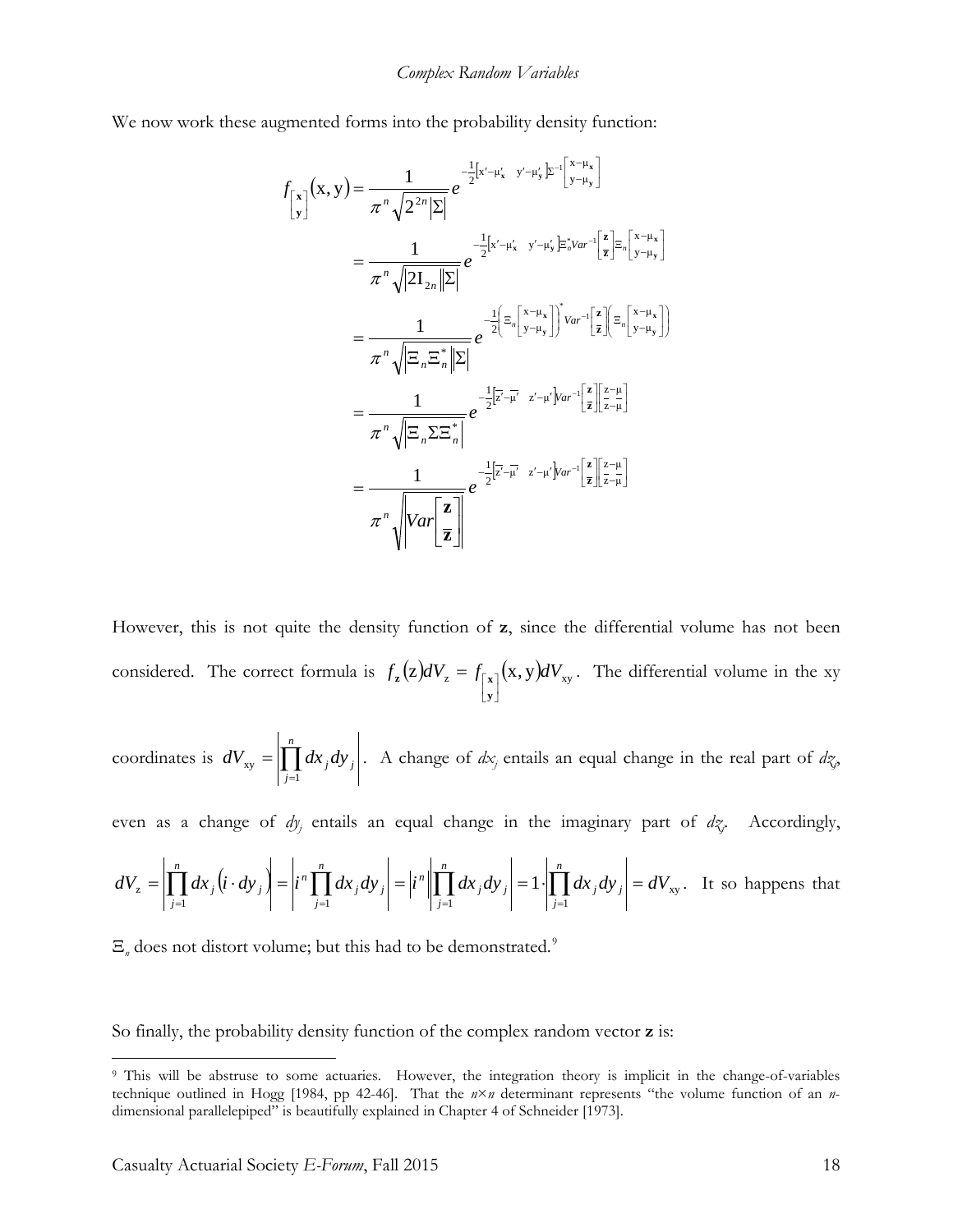*Complex Random Variables*

$$
f_{z}(z) = f_{z}(z) \cdot 1 = f_{z}(z) \frac{dV_{z}}{dV_{xy}} = f_{\begin{bmatrix} x \\ y \end{bmatrix}}(x, y)
$$

$$
= \frac{1}{\pi^{n} \sqrt{Var\left[\frac{z}{z}\right]}} e^{-\frac{1}{2}\left[\overline{z} - \overline{\mu}^{2} - \overline{z}^{2} - \mu^{2}\right]Var^{-1}\left[\frac{z}{z}\right]\left[\frac{z - \mu}{z - \mu}\right]}
$$

$$
= \frac{1}{\pi^{n} \sqrt{\frac{\Gamma}{|C|}} \prod_{i=1}^{n} e^{-\frac{1}{2}\left[\overline{z}^{2} - \overline{\mu}^{2} - \overline{z}^{2} - \mu^{2}\right] \left[\frac{\Gamma}{|C|} \right]^{\Gamma}\left[\frac{z - \mu}{|z - \mu|}\right]}
$$

This formula is equivalent to the one found in the Wikipedia article "Complex normal distribution." Although  $\left|\Gamma\right|\left|\overline{\Gamma}-\overline{\mathrm{C}}\Gamma^{-1}\mathrm{C}\right|$  appears within the radical of that article's formula, it can be shown that  $C\Gamma^{-1}C$  $\mathsf{C}$  $\begin{bmatrix} C \\ = \vert \Gamma \vert \vert \overline{\Gamma} - \overline{\mathbf{C}} \Gamma^{-1} \end{bmatrix}$ Γ  $\frac{\Gamma}{\sigma} = |\Gamma| \overline{\Gamma} - \overline{\text{CT}}^{-1}\text{C}|$ . As far as allowable parameters are concerned,  $\mu$  may be any complex vector. Γ Γ  $\mathsf{C}$  $\mathcal{C}_{0}^{(n)}$ is allowed if and only if  $\Xi_n^*$   $\Big| \frac{1}{C} \Big| \frac{1}{\Gamma} \Big| \Xi_n = 4\Sigma$  $\rfloor$  $\left| \begin{array}{cc} \Gamma & C \\ \overline{C} & \overline{\Gamma} \end{array} \right|$ L  $\overline{ }$ Γ Γ  $\Xi_n^*$   $\Big|\frac{1}{\Xi_n}\Big|$   $\Xi_n=4$  $\mathsf{C}$  $\left| \begin{array}{cc} \Gamma & C \end{array} \right|$  $\frac{1}{n}$   $\frac{1}{n}$   $\frac{1}{n}$   $\frac{1}{n}$   $\frac{1}{n}$  = 4 $\frac{1}{n}$  is real-valued and PD.

Veeravalli [2006] defines a "proper" complex variable as one whose pseudo[co]variance matrix is  $0_{n \times n}$ . Inserting zero for C into the formula, we derive the probability density function of a proper complex random variable whose variance is Γ: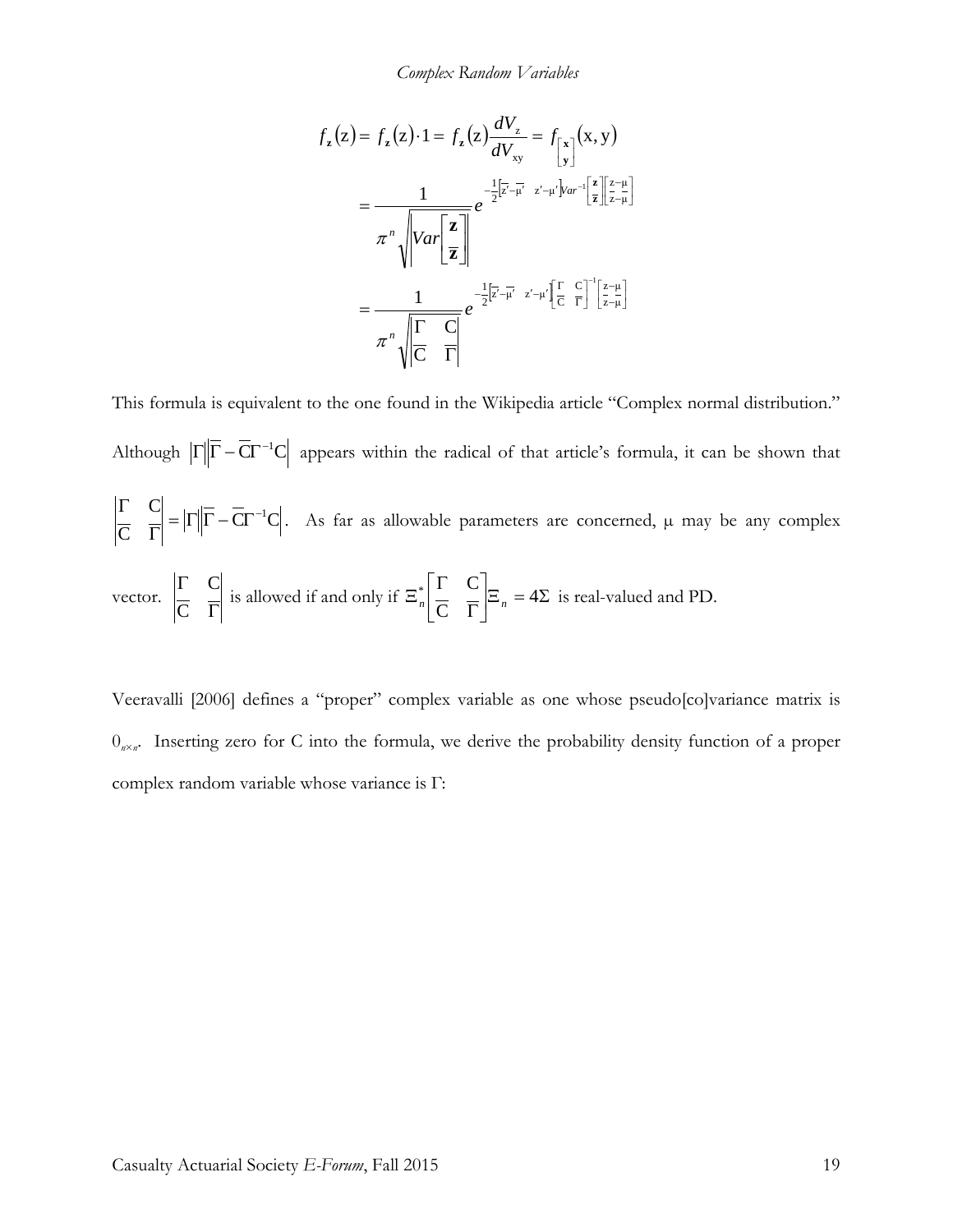*Complex Random Variables*

$$
f_{z}(z) = \frac{1}{\pi^{n} \sqrt{\left|\frac{\Gamma}{\Gamma}\right|}} e^{-\frac{1}{2}\left[\overline{z} - \overline{\mu}\right]z - \mu' \left[\frac{\Gamma}{\Gamma}\right] \left[\frac{z - \mu}{z - \mu}\right]}
$$
  
\n
$$
= \frac{1}{\pi^{n} \sqrt{\left|\frac{\Gamma}{\Gamma}\right|}} e^{-\frac{1}{2}\left[\overline{z} - \overline{\mu}\right]z - \mu' \left[\frac{\Gamma}{\Gamma}\right] \left[\frac{z - \mu}{z - \mu}\right]}
$$
  
\n
$$
= \frac{1}{\pi^{n} \sqrt{\left|\Gamma\right| \overline{\Gamma}}}
$$
  
\n
$$
= \frac{1}{\pi^{n} \sqrt{\left|\Gamma\right| \overline{\Gamma}}}
$$
  
\n
$$
= \frac{1}{\pi^{n} \sqrt{\left|\Gamma\right| \overline{\Gamma}}}
$$
  
\n
$$
= \frac{1}{\pi^{n} \sqrt{\left|\Gamma\right| \overline{\Gamma}}}
$$
  
\n
$$
= \frac{1}{\pi^{n} \sqrt{\left|\Gamma\right| \overline{\Gamma}}}
$$
  
\n
$$
= \frac{1}{\pi^{n} \sqrt{\left|\Gamma\right| \overline{\Gamma}}}
$$
  
\n
$$
= \frac{1}{\pi^{n} \sqrt{\left|\Gamma\right|^2}} e^{-\frac{1}{2}\left(\left[\overline{z} - \overline{\mu}\right)\right)^{-1}(z - \mu) + \left[\overline{z} - \overline{\mu}\right)\right)^{-1}(z - \mu')}
$$
  
\n
$$
= \frac{1}{\pi^{n} \sqrt{\left|\Gamma\right|^2}} e^{-\frac{1}{2}\left(\left[\overline{z} - \overline{\mu}\right)\right)^{-1}(z - \mu) + \left[\overline{z} - \overline{\mu}\right)\right)^{-1}(z - \mu)}}
$$
  
\n
$$
= \frac{1}{\pi^{n} \left|\Gamma\right|} e^{-(z - \mu)^{n} \Gamma^{-1}(z - \mu)}
$$

The transformations in the last several lines rely on the fact that  $\Gamma$  is Hermetian and PD. Now the standard complex random vector is a proper complex random vector with mean zero and variance I<sub>n</sub>. Therefore, in confirmation of Section 5, its density function is  $\frac{1}{\pi^n}e^{-z^2z}$ .

## **8. THE COMPLEX LOGNORMAL RANDOM VECTOR AND ITS MOMENTS**

A complex lognormal random vector is the elementwise exponentiation of a complex normal random vector:  $\mathbf{w}_{n \times 1} = e^{\mathbf{z}_{n \times 1}}$ . Its conjugate also is lognormal, since  $\mathbf{\overline{w}} = e^{\mathbf{z}} = e^{\mathbf{z}}$ . Deriving the probability density function of **w** is precluded by the fact that  $e: z \rightarrow w$  is many-to-one. Specifically,  $e^z = w = e^{z+i(2\pi k)}$  for any integer *k*. So unlike the real-valued lognormal random variable, whose density function can be found in Klugman [1998, §A.4.11], an analytic form for the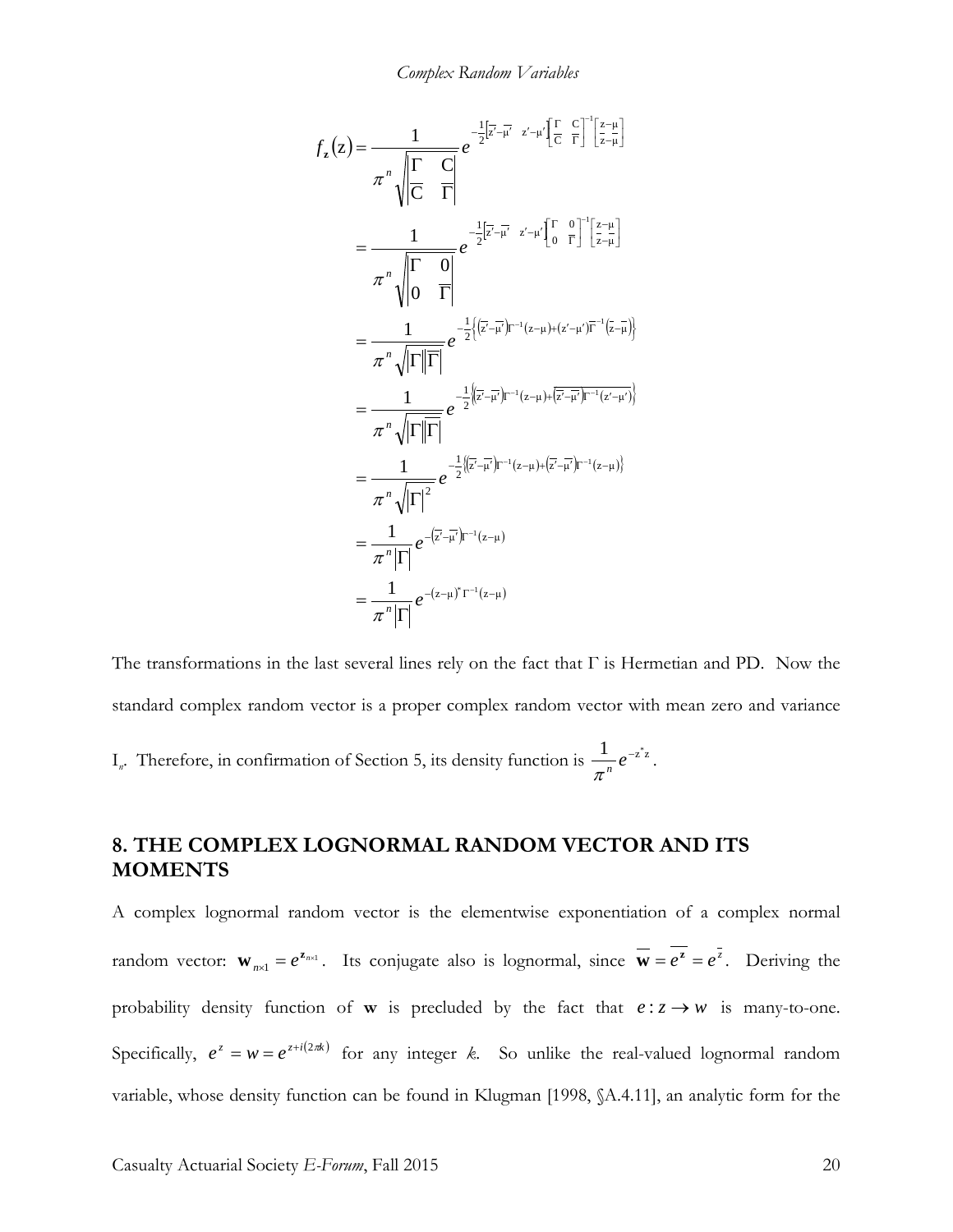complex lognormal density is not available. However, even for the real-valued lognormal the density function is of little value; its moments are commonly derived from the moment generating function of the normal variable on which it is based. So too, the moment generating function of the complex normal random vector is available for deriving the lognormal moments.

We hereby define the moment generating function of the complex  $n \times 1$  random vector **z** as  $\mathbf{z}_{\mathbf{z}}\left(s_{n\times1},\mathbf{t}_{n\times1}\right)=E\left[e^{s'\mathbf{z}+t'\mathbf{\overline{z}}}\right]$  $M_{\mathbf{z}}\left(s_{n\times1},\mathbf{t}_{n\times1}\right)=E\left[e^{s'\mathbf{z}+t'\mathbf{\bar{z}}}\right]$ . Since this definition may differ from other definitions in the sparse literature, we should justify it. First, because we will take derivatives of this function with respect to s and t, the function must be differentiable. This demands simple transposition in the linear combination, i.e.,  $s'z + t'\overline{z}$  rather than the transjugation  $s^*z + t^*\overline{z}$ . For transjugation would involve derivatives of the form *ds*  $\frac{d\bar{s}}{dt}$ , which do not exist, as they violate the Cauchy-Riemann condition.<sup>[10](#page-20-0)</sup> Second, even though moments of **z** are conjugates of moments of **z**, we will need second-order moments involving both  $z$  and  $\overline{z}$ . For this reason both terms must be in the exponent of the moment generating function.

<span id="page-20-0"></span><sup>10</sup> Cf. Appendix D.1.3 of Havil [2003]. Express  $f(z = x + iy)$  in terms of real-valued functions, i.e., as  $u(x, y) + i \cdot v(x, y)$ . The derivative is based on the matrix of real-valued partial derivatives  $\begin{bmatrix} \frac{\partial u}{\partial y} & \frac{\partial v}{\partial x} \\ \frac{\partial u}{\partial y} & \frac{\partial v}{\partial y} \end{bmatrix}$  $\rfloor$  $\begin{vmatrix} \frac{\partial u}{\partial x} & \frac{\partial v}{\partial x} \\ \frac{\partial u}{\partial y} & \frac{\partial v}{\partial y} \end{vmatrix}$ L  $\overline{a}$ ∂u/∂y ∂v/∂  $\partial u/\partial x \quad \partial v/\partial x$ *u /*  $\partial$ *y /*  $\partial$ *v /*  $\partial$ *y*  $u/\partial x \quad \partial v/\partial x$ . For the derivative to be the same in both directions, the Cauchy-Riemann condition must hold, viz., that  $\partial u/\partial x = \partial v/\partial y$  and  $\partial v/\partial x = -\partial u/\partial y$ . But for  $f(z) = \overline{z} = x - iy$ , the partial-derivative matrix is  $\begin{bmatrix} 1 & 0 \\ 0 & 1 \end{bmatrix}$  $\rfloor$  $\begin{vmatrix} 1 & 0 \\ 0 & 1 \end{vmatrix}$ L L  $0 -1$ 1 0 ; hence  $\partial u / \partial x \neq \partial v / \partial y$ . The Cauchy-Riemann condition becomes intuitive when one regards a valid complex derivative as a double-real 2×2 matrix (Section 3). Compare this with  $f(z) = z = x + iy$ , whose matrix is  $\begin{bmatrix} 1 & 0 \\ 0 & 1 \end{bmatrix}$  $\rfloor$ L 0 1  $\begin{bmatrix} 1 & 0 \\ 0 & 0 \end{bmatrix}$ which represents the complex number 1.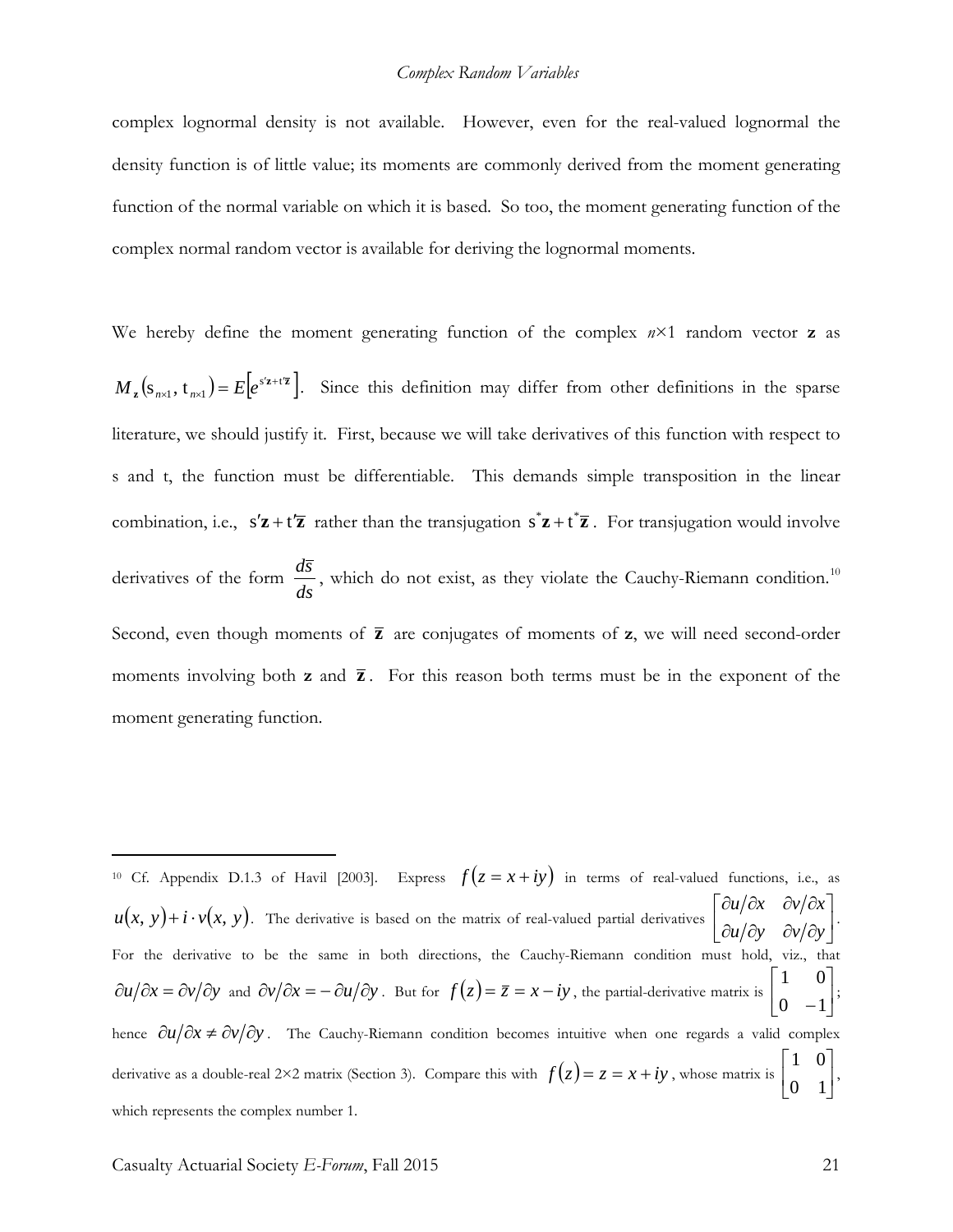We start with terminology from Section 7, viz., that  $\left| \frac{1}{\pi} \right| = \left| \frac{1}{\pi} \right| \cdot \left| \frac{1}{\pi} \right| = \left| \frac{1}{\pi} \right| \cdot \left| \frac{1}{\pi} \right| = \left| \frac{1}{\pi} \right| \cdot \left| \frac{1}{\pi} \right| = \left| \frac{1}{\pi} \right| \cdot \left| \frac{1}{\pi} \right|$ J  $\left| \begin{array}{c} \mathbf{X} \\ \mathbf{V} \end{array} \right|$ L  $=$  $\equiv$ <sub>n</sub> $\mid$ J  $\left| \begin{array}{c} \mathbf{X} \\ \mathbf{V} \end{array} \right|$ L L  $\overline{\phantom{a}}$  $\rfloor$  $\begin{vmatrix} \mathbf{I}_n & i\mathbf{I}_n \end{vmatrix}$ L L  $\begin{bmatrix} = \begin{bmatrix} -n \\ I_n \end{bmatrix}$  $\left| \begin{array}{c} \mathbf{x} + i\mathbf{y} \\ \mathbf{x} - i\mathbf{y} \end{array} \right|$ L L  $\begin{bmatrix} - \\ - \\ - \\ - \end{bmatrix} = \begin{bmatrix} - \\ - \\ - \\ - \end{bmatrix}$ J  $\overline{\phantom{a}}$  $\mathbf{r}$ L L **y x y x**  $\mathbf{x} - i\mathbf{y}$  $\mathbf{x} + i\mathbf{y}$ **z z** *n*  $n$   $\mathbf{u}_n$  $n$   $\mathbf{u}_n$ *i i i i*  $I_n - iI$  $I_n$  iI and

that  $\begin{vmatrix} \mathbf{x} \\ \mathbf{v} \end{vmatrix} \sim N \begin{vmatrix} \mu_{2n\times 1} \\ \mu_{2n\times 2} \end{vmatrix} = \begin{vmatrix} \mu_{\mathbf{x}} \\ \mu_{2n\times 2n} \end{vmatrix} = \begin{vmatrix} \frac{\mu_{\mathbf{x}}}{2} \\ \frac{\mu_{2n\times 2n}}{2} \end{vmatrix}$  $\bigg)$  $\backslash$  $\overline{\phantom{a}}$  $\mathsf{I}$  $\setminus$ ſ  $\overline{\phantom{a}}$ J  $\left| \begin{array}{cc} \Sigma_{xx} & \Sigma_{xy} \\ \Sigma & \Sigma \end{array} \right|$ L  $\overline{ }$  $\Sigma_{\mathbf{v}\mathbf{v}}$   $\Sigma$  $\Sigma_{xx}$  Σ  $\sum_{2n\times 2n}$  =  $\rfloor$  $\begin{vmatrix} \mu_x \\ \mu_y \end{vmatrix}$ L  $\left| \sim N \right| \mu_{2n \times 1} =$ ╛  $\left| \begin{array}{c} \mathbf{X} \\ \mathbf{V} \end{array} \right|$ L L  $\times 1$   $\begin{array}{ccc} \end{array}$   $\begin{array}{ccc} \end{array}$   $\begin{array}{ccc} \end{array}$   $\begin{array}{ccc} \end{array}$   $\begin{array}{ccc} \end{array}$   $\begin{array}{ccc} \end{array}$   $\begin{array}{ccc} \end{array}$   $\begin{array}{ccc} \end{array}$   $\begin{array}{ccc} \end{array}$   $\begin{array}{ccc} \end{array}$   $\begin{array}{ccc} \end{array}$   $\begin{array}{ccc} \end{array}$   $\begin{array}{ccc} \end{array}$   $\begin{array}{ccc} \end{array}$   $\begin{$  $y$ **x**  $\rightarrow$   $y$ **y**  $\mathbf{x} \mathbf{x} \longrightarrow \mathbf{x} \mathbf{y}$ **y x y x**  $N\left(\mu_{2n\times1}=\left|\begin{array}{c}1\atop{1}\atop{1}\atop{1}\end{array}\right|,\Sigma_{2n\times2n}\right)$  $\sim N \left( \mu_{2n \times 1} = \begin{bmatrix} \mu_{\mathbf{x}} \\ \mu_{2n \times 1} \end{bmatrix} \right) \left[ \sum_{x} \sum_{x} \mathbf{x}_y \right]$ . According to Appendix A, the moment

generating function of the real-valued normal random vector  $\begin{bmatrix} 1 \\ 1 \end{bmatrix}$  $\rfloor$  $\left|\frac{\mathbf{x}}{\mathbf{v}}\right|$ L  $\mathbf{r}$ **y x** is:

$$
M_{\begin{bmatrix} x \\ y \end{bmatrix}} \begin{bmatrix} a \\ b \end{bmatrix} = E \begin{bmatrix} e^{[a' - b'] \begin{bmatrix} x \\ y \end{bmatrix}} \\ e^{[a' - b'] \begin{bmatrix} u \\ y \end{bmatrix}} = e^{[a' - b'] \begin{bmatrix} \mu_x \\ \mu_y \end{bmatrix} + \frac{1}{2} [a' - b'] \begin{bmatrix} \Sigma_{xx} & \Sigma_{xy} \\ \Sigma_{yx} & \Sigma_{yy} \end{bmatrix} \begin{bmatrix} a \\ b \end{bmatrix}}
$$

Consequently:

$$
M_{\mathbf{z}}(s, t) = E\left[e^{s'\mathbf{z} + t\overline{\mathbf{z}}}\right]
$$
  
\n
$$
= E\left[e^{\left[s'\cdot t'\right]\begin{bmatrix}I_n & I_n\\I_n & -iI_n\end{bmatrix}\begin{bmatrix}\mathbf{x}\\y\end{bmatrix}}\right]
$$
  
\n
$$
= E\left[e^{\left[s'+t'\cdot i(s'-t')\begin{bmatrix}\mathbf{x}\\y\end{bmatrix}\right]}\right]
$$
  
\n
$$
= M_{\begin{bmatrix}\mathbf{x}\\y\end{bmatrix}}\left(\begin{bmatrix}\mathbf{s} + t\\i(s - t)\end{bmatrix}\right)
$$
  
\n
$$
= e^{\left[(s+t)'-i(s-t')\begin{bmatrix}\mu_{\mathbf{x}}\\ \mu_{\mathbf{y}}\end{bmatrix} + \frac{1}{2}\begin{bmatrix}(s+t)' & i(s-t')\begin{bmatrix}\Sigma_{\mathbf{x}} & \Sigma_{\mathbf{x}\mathbf{y}}\\ \Sigma_{\mathbf{y}\mathbf{x}} & \Sigma_{\mathbf{y}\mathbf{y}}\end{bmatrix}\begin{bmatrix}\mathbf{s} + t\\i(s - t)\end{bmatrix}\right]
$$

It is so that we could invoke it here that Appendix B went to the trouble of proving that complex values are allowed in this moment generating function.

But in two ways we can simplify this expression. First:

$$
\left[\left(s+t\right)' \quad i\left(s-t\right)'\right] \begin{bmatrix} \mu_x \\ \mu_y \end{bmatrix} = \left(s+t\right)' \mu_x + i\left(s-t\right)' \mu_y = s' \left(\mu_x + i\mu_y\right) + t' \left(\mu_x - i\mu_y\right) = s' \mu_z + t' \overline{\mu}_z
$$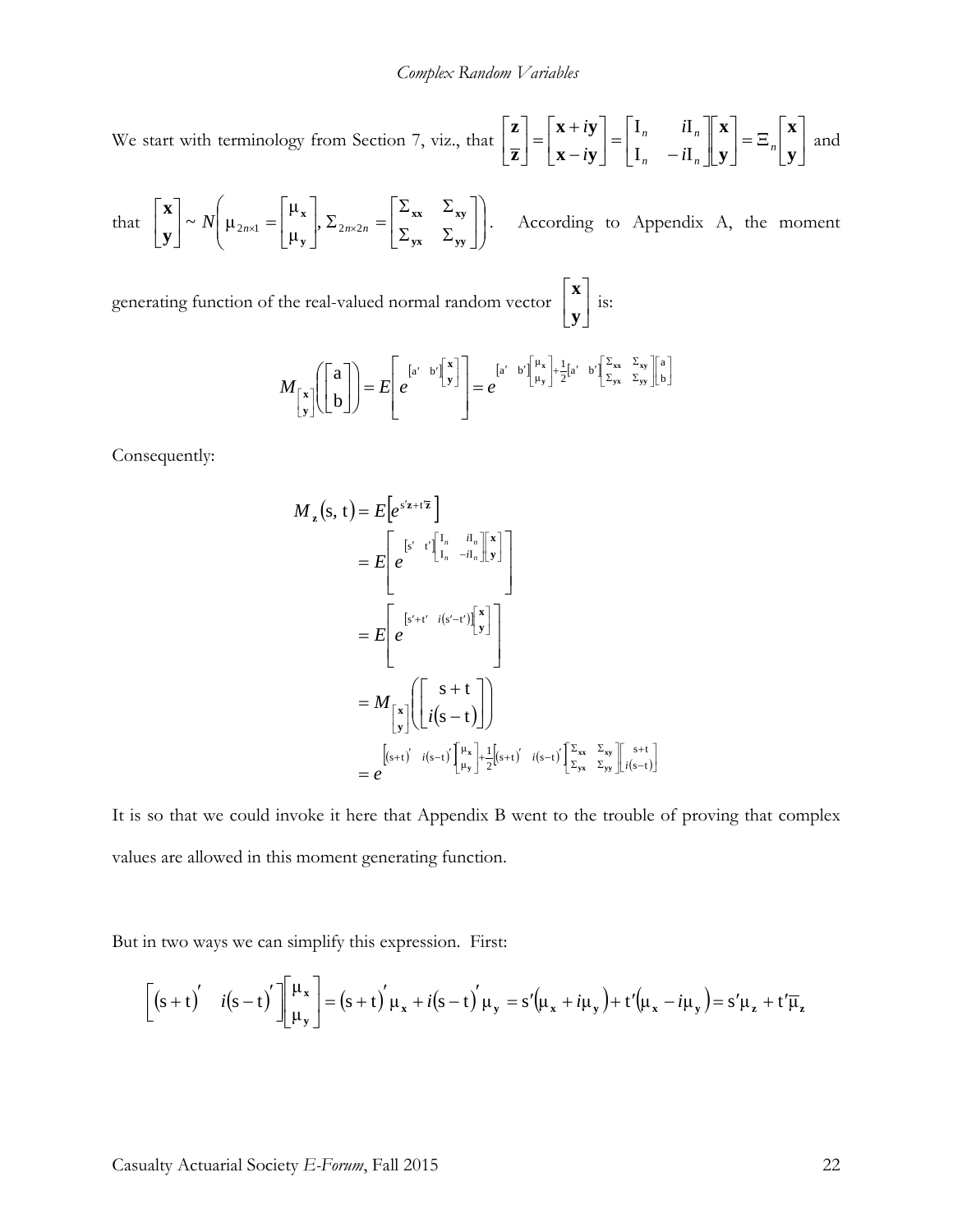And second, again from Section 7,  $Var\left[\frac{Z}{Z}\right] = \frac{1}{Z} \sum_{n=-\infty}^{\infty} \sum_{n=-\infty}^{\infty} \sum_{n=-\infty}^{\infty} \frac{1}{n} \sum_{n=-\infty}^{\infty} \sum_{n=-\infty}^{\infty} \frac{1}{n} \sum_{n=-\infty}^{\infty} \frac{1}{n} \sum_{n=-\infty}^{\infty} \frac{1}{n} \sum_{n=-\infty}^{\infty} \frac{1}{n} \sum_{n=-\infty}^{\infty} \frac{1}{$  $\overline{C}$   $\overline{\Gamma}$   $\overline{\Gamma}$   $\overline{\Gamma}$   $\overline{\Gamma}$   $\overline{\Gamma}$  $\mathcal{C}_{0}^{(n)}$  $Var\left[\frac{\bf{r}}{n}\right]=\left|\frac{\bf{r}}{n}\right|=\frac{\bf{r}}{n}\sum_{n\geq 2}\sum_{n\geq n}a_{n}=\frac{\bf{r}}{n}\left|\frac{\bf{x}}{n}\right|$ J  $\left| \begin{array}{cc} \Sigma_{xx} & \Sigma_{xy} \\ \Gamma & \Gamma \end{array} \right|$ L L  $\Sigma_{\mathbf{v}\mathbf{v}}$   $\Sigma$  $\Sigma_{xx}$  Σ  $\Big| = \Xi_n \Sigma_{2n \times 2n} \Xi_n^* = \Xi$ J  $\left| \begin{matrix} \Gamma & C \\ \overline{C} & \overline{\Gamma} \end{matrix} \right|$ L  $\overline{ }$  $\begin{bmatrix} = \begin{bmatrix} \Gamma & C \\ \overline{C} & \overline{\Gamma} \end{bmatrix} \end{bmatrix}$  $\rfloor$  $\overline{\phantom{a}}$  $\mathsf{L}$ L  $\overline{ }$ ×  $y$ **x**  $\sim$   $y$ **y**  $\mathbf{x} \mathbf{x} \longrightarrow \mathbf{x} \mathbf{y}$ **z z** , or

equivalently,  $\frac{-n}{2} \left| \frac{z}{C} \right| = \frac{z}{2} \left| \frac{z}{2} \right| = \frac{1}{N} \left| \frac{xy}{y} \right|$ 」  $\left| \begin{array}{cc} \Sigma_{xx} & \Sigma_{xy} \\ \Sigma & \Sigma \end{array} \right|$ L  $\mathbf{r}$  $\Sigma_{\mathbf{v}\mathbf{v}}$   $\Sigma$  $\frac{\Xi_n}{2} = \begin{bmatrix} \Sigma_{xx} & \Sigma \\ \Sigma_{xx} & \Sigma \end{bmatrix}$  $\rfloor$  $\left| \begin{matrix} \Gamma & C \\ \overline{C} & \overline{\Gamma} \end{matrix} \right|$ L L Γ Ξ $^{*}_{\textit{n}}\lceil\Gamma\hspace{-.15em}\rceil$  $y$ **x**  $\sim$   $y$ **y**  $\mathbf{x} \mathbf{x} \longrightarrow \mathbf{x} \mathbf{y}$  $C \Gamma$ | 2  $\mathsf{C}$ 2 \*  $\frac{n}{n} \left| \frac{1}{n} \right| = \left| \frac{-n}{n} \right| = \left| \frac{-\mathbf{x} \cdot \mathbf{x}}{\mathbf{x}} \right|$ . Hence:

$$
\begin{bmatrix} (s+t)' & i(s-t)' \end{bmatrix} \begin{bmatrix} \Sigma_{xx} & \Sigma_{xy} \\ \Sigma_{yx} & \Sigma_{yy} \end{bmatrix} \begin{bmatrix} s+t \\ i(s-t) \end{bmatrix} = \begin{bmatrix} (s+t)' & i(s-t)' \end{bmatrix} \begin{bmatrix} \Xi_n \\ \frac{\Sigma_n}{2} \end{bmatrix} \begin{bmatrix} C \\ \overline{C} \end{bmatrix} \begin{bmatrix} \Xi_n \\ \overline{C} \end{bmatrix} \begin{bmatrix} s+t \\ i(s-t) \end{bmatrix}
$$

On the right side,  $\frac{-n}{2} \mid i(s-t) \mid = \frac{1}{2} \mid 1, \quad -i, \quad i(s-t) \mid$  $(s + t) - (s - t)$  $(s + t) + (s - t)$  $=$  $\lfloor s \rfloor$  $\overline{\phantom{a}}$  $\mathbf{r}$ L  $=$ J  $\begin{pmatrix} (s+t)-(s-t) \\ (s+t)+(s-t) \end{pmatrix}$ L  $\overline{ }$  $\sqrt{t} = \frac{1}{2} \begin{bmatrix} (s+t) - (s-t) \\ (s+t) + (s-t) \end{bmatrix}$ J  $\begin{vmatrix} s+t \\ i(s-t) \end{vmatrix}$ L  $\mathbf{r}$ − +  $\overline{\phantom{a}}$ J  $\begin{vmatrix} \mathbf{I}_n & i\mathbf{I}_n \end{vmatrix}$ L  $\mathsf{L}$  $\Big| = \frac{1}{2} \Big|_{\Pi_n}^{\Pi_n}$  $\begin{vmatrix} s+t \\ i(s-t) \end{vmatrix}$ L L −  $\Xi_n \left[ \begin{array}{c} s + \end{array} \right]$ s t  $(s + t) + (s - t)$  $(s + t) - (s - t)$ 2 1  $s - t$  $s + t$  $I_n - iI$  $I_n$  iI 2 1  $s - t$  $s + t$  $2 |i(s-t)|$   $2|I_n -iI_n||i$ *i*  $i(s-t)$   $2[I_n - iI_n]$  $\left|\frac{n}{n}\right|$   $\left|\frac{n+1}{n}\right| = \frac{1}{n} \left|\frac{n}{n} - \frac{n}{n}\right|$   $\left|\frac{n+1}{n}\right| = \frac{1}{n} \left|\frac{n+1}{n}\right| = \frac{1}{n} \left|\frac{n+1}{n}\right| = \frac{1}{n} \left|\frac{n+1}{n}\right| = \frac{1}{n}$ . And on the

left side, 
$$
\left[ (s+t)' \quad i(s-t)' \right] \frac{\Xi_n^*}{2} = \frac{1}{2} \left[ (s+t)' \quad i(s-t)' \right] \left[ \begin{array}{cc} I_n & I_n \\ -iI_n & iI_n \end{array} \right] = [s' \quad t']
$$
. So:  

$$
\left[ (s+t)' \quad i(s-t)' \right] \left[ \begin{array}{cc} \Sigma_{xx} & \Sigma_{xy} \\ \Sigma_{yx} & \Sigma_{yy} \end{array} \right] \left[ \begin{array}{cc} s+t \\ i(s-t) \end{array} \right] = [s' \quad t' \left[ \begin{array}{cc} \Gamma & C \\ \overline{C} & \overline{\Gamma} \end{array} \right] \left[ \begin{array}{cc} t \\ s \end{array} \right]
$$

And the simplified expression, based on the mean and the augmented variance of **z**, is:

$$
M_{\mathbf{z}}(\mathbf{s}, \mathbf{t}) = E\left[e^{s'\mathbf{z} + t'\overline{\mathbf{z}}}\right]
$$
  
\n
$$
= e^{s'\mu_{\mathbf{z}} + t'\overline{\mu}_{\mathbf{z}} + \frac{1}{2}\left[s'\right]} e^{t'\left[\frac{\Gamma}{C}\right]}\left[\frac{\Gamma}{\mathbf{s}}\right]}
$$
  
\n
$$
= e^{s'\mu + t'\overline{\mu} + \frac{1}{2}\left(s'\Gamma t + s'\Gamma s + t'\overline{\Gamma} + t'\overline{\Gamma} s\right)}
$$

As in Appendix A, let  $e_j$  denote the  $j^h$  unit vector of  $\mathfrak{R}^n$ , or even better, of  $C^n$ . Then:

$$
E[e^{z_j}] = M_z(e_j, 0) = e^{\mu_j + \frac{1}{2}C_{jj}}
$$
  

$$
E[e^{z_j}] = E[e^{\bar{z}_j}] = M_z(0, e_j) = e^{\bar{\mu}_j + \frac{1}{2}C_{jj}} = E[e^{z_j}]
$$

Moreover:

$$
E\big[e^{\mathbf{z}_j}e^{\mathbf{z}_k}\big] = E\big[e^{\mathbf{z}_j + \mathbf{z}_k}\big] = M_{\mathbf{z}}\big(e_j + e_k, 0\big) = e^{\mu_j + \mu_k + \frac{1}{2}(C_{ij} + C_{jk} + C_{kj} + C_{kk})}
$$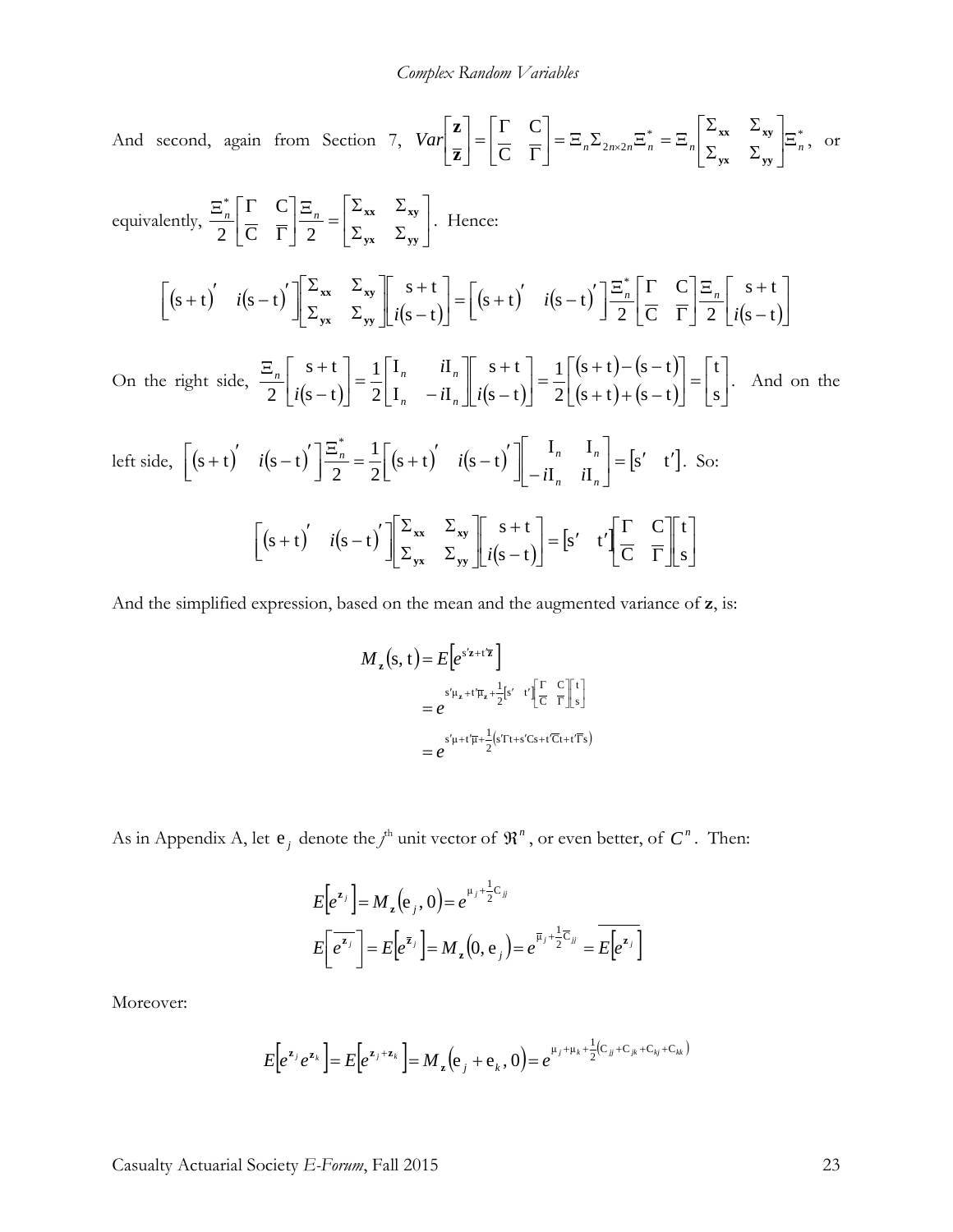According to Section 6, C is symmetric  $(C' = C)$ . This and further simplification leads to:

$$
E\big[e^{\mathbf{z}_{j}}e^{\mathbf{z}_{k}}\big] = e^{\mu_{j} + \mu_{k} + \frac{1}{2}(C_{jj} + C_{jk} + C_{kj} + C_{kk})} = e^{\left(\mu_{j} + \frac{1}{2}C_{jj}\right) + \left(\mu_{k} + \frac{1}{2}C_{kk}\right) + \frac{1}{2}(C_{jk} + C_{jk})} = E\big[e^{\mathbf{z}_{j}}\big]E\big[e^{\mathbf{z}_{k}}\big] \cdot e^{C_{jk}}
$$

Hence, mindful of the transjugation  $(*)$  in the definition of complex covariance, we have:

$$
Cov\left[e^{z_j},\overline{e^{z_k}}\right] = E\left[e^{z_j}\overline{e^{z_k}}\right] - E\left[e^{z_j}\right]E\left[\overline{e^{z_k}}\right] = E\left[e^{z_j}e^{z_k}\right] - E\left[e^{z_j}\right]E\left[e^{z_k}\right] = E\left[e^{z_j}\right]E\left[e^{z_k}\right] \cdot \left(e^{C_{jk}} - 1\right)
$$

In terms of  $\mathbf{w} = e^{\mathbf{z}}$  this translates as  $Cov[\mathbf{w}, \overline{\mathbf{w}}] = (E[\mathbf{w}]E[\mathbf{w}]) \circ (e^{\mathbf{C}} - 1_{n \times n})$ , in which the '∘' operator

represents elementwise multiplication.<sup>11</sup> So too:

$$
Cov\left[e^{\overline{z_j}}, e^{z_k}\right] = \overline{Cov\left[e^{\overline{z_j}}, \overline{e^{z_k}}\right]} = E\left[e^{\overline{z_j}}\right]E\left[e^{\overline{z_k}}\right]\cdot \left(e^{\overline{C}_{jk}} - 1\right)
$$

This translates as  $Cov[\overline{\mathbf{w}}, \mathbf{w}] = \left(E[\overline{\mathbf{w}}]E[\overline{\mathbf{w}}]\right) \circ \left(e^{\overline{C}} - 1_{n \times n}\right)$ .

The remaining combination is the mixed form  $E \Big| e^{z_j} \overline{e^{z_k}} \Big|$ :

$$
E\left[e^{\mathbf{z}_j}\overline{e^{\mathbf{z}_k}}\right] = E\left[e^{\mathbf{z}_j}e^{\overline{\mathbf{z}}_k}\right] = E\left[e^{\mathbf{z}_j + \overline{\mathbf{z}}_k}\right] = M_{\mathbf{z}}\left(e_j, e_k\right) = e^{\mu_j + \overline{\mu}_k + \frac{1}{2}\left(\Gamma_{jk} + \mathbf{C}_{jj} + \overline{\mathbf{C}}_{kk} + \overline{\Gamma}_{kj}\right)}
$$

Since  $\Gamma$  is Hermetian,  $\overline{\Gamma}_{kj} = \overline{\Gamma}'_{jk} = \Gamma^*_{jk} = \Gamma_{jk}$ . Hence:

$$
E\left[e^{\mathbf{z}_j}\overline{e^{\mathbf{z}_k}}\right] = e^{\mu_j + \overline{\mu}_k + \frac{1}{2}\left(\Gamma_{jk} + \mathbf{C}_{jj} + \overline{\mathbf{C}}_{kk} + \overline{\Gamma}_{kj}\right)} = e^{\left(\mu_j + \frac{1}{2}\mathbf{C}_{jj}\right) + \left(\overline{\mu}_k + \frac{1}{2}\overline{\mathbf{C}}_{kk}\right) + \frac{1}{2}\left(\Gamma_{jk} + \Gamma_{jk}\right)} = E\left[e^{\mathbf{z}_j}\right]E\left[e^{\overline{\mathbf{z}_k}}\right] \cdot e^{\Gamma_{jk}}
$$

Therefore,  $Cov[e^{z_j}, e^{z_k}] = E[e^{z_j} \overline{e^{z_k}}] - E[e^{z_j}]E[e^{z_k}] = E[e^{z_j}]E[e^{z_k}].(e^{\Gamma_{jk}}-1)$ , which translates as  $Cov[\mathbf{w}, \mathbf{w}] = \left(E[\mathbf{w}]E[\overline{\mathbf{w}}]\right) \circ \left(e^{\Gamma} - 1_{n \times n}\right)$ . By conjugation,  $Cov\left[e^{\overline{z_j}}, \overline{e^{\overline{z_k}}}\right] = E\left[e^{\overline{z_j}}\right]E\left[e^{\overline{z_k}}\right] \cdot \left(e^{\overline{\Gamma}_{jk}} - 1\right)$ L  $=$   $E$  $\rfloor$  $\overline{\phantom{a}}$  $Cov\left[e^{\overline{z_j}}, \overline{e^{\overline{z_k}}}\right] = E\left[e^{\overline{z_j}}\right]E\left[e^{\overline{z_k}}\right]\cdot \left(e^{\overline{z_{jk}}}-1\right),$ which translates as  $Cov[\overline{\mathbf{w}}, \overline{\mathbf{w}}] = (E[\overline{\mathbf{w}}]E[\mathbf{w}]) \circ (e^{\overline{\Gamma}} - 1_{n \times n}).$ 

<span id="page-23-0"></span><sup>11</sup> Elementwise multiplication is formally known as the Hadamard, or Hadamard-Schur, product, of which we will make use in Appendices A and C. Cf. Million [2007].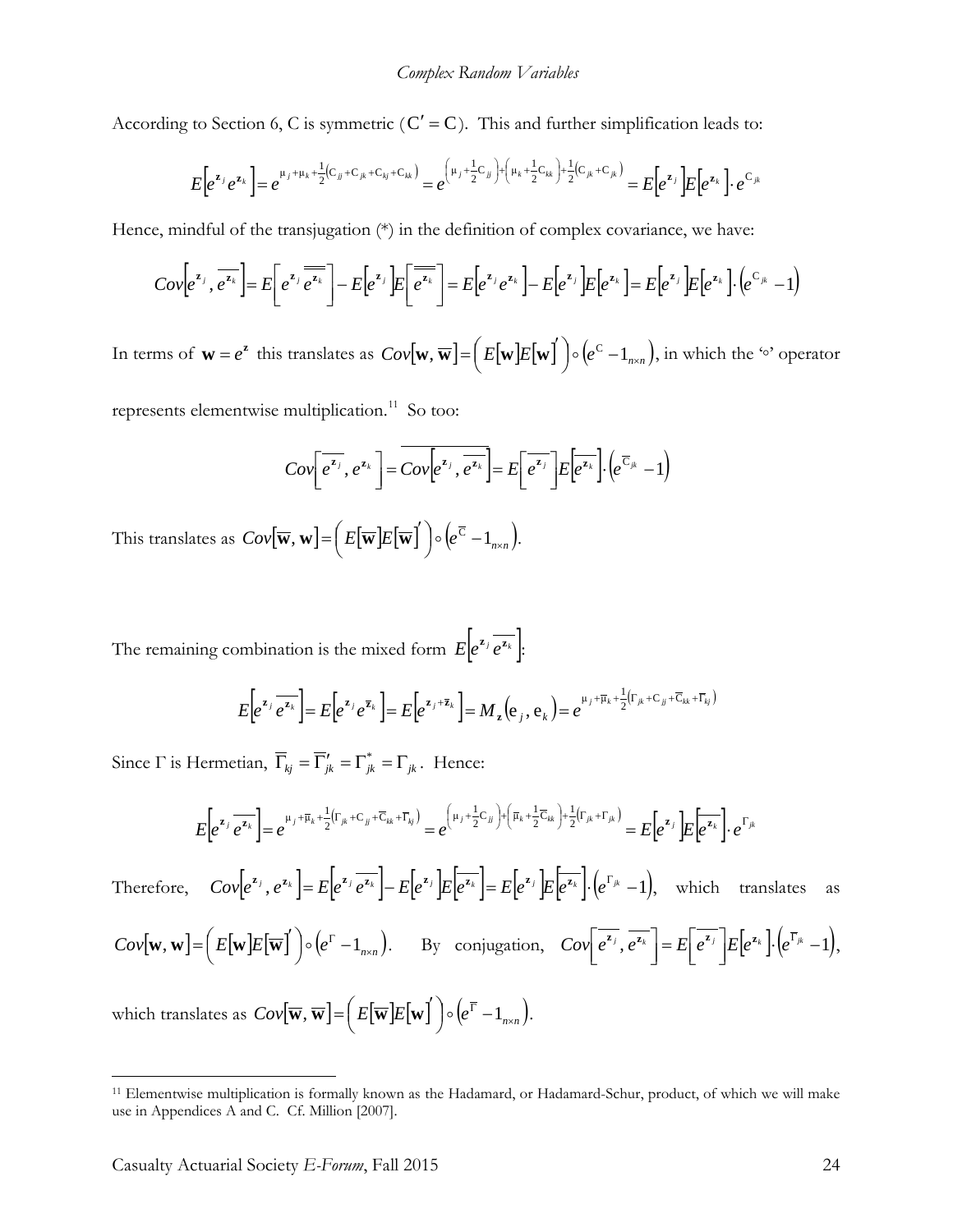We conclude this section by expressing it all in terms of  $\mathbf{w}_{n \times 1} = e^{\mathbf{z}_{n \times 1}}$ . Let z be complex normal with

mean  $\mu$  and augmented variance  $Var\left[\frac{m}{\pi}\right]=\frac{m}{C}\left[\frac{m}{\pi}\right]$ J  $\left| \begin{matrix} \Gamma & C \\ \overline{C} & \overline{\Gamma} \end{matrix} \right|$ L  $\overline{ }$  $\begin{bmatrix} = \begin{bmatrix} \Gamma & C \\ \overline{C} & \overline{\Gamma} \end{bmatrix} \end{bmatrix}$  $\rfloor$  $\overline{\phantom{a}}$  $\mathbf{r}$ L  $\overline{ }$  $\mathsf{C}$  $\mathcal{C}_{0}^{(n)}$ **z z**  $Var\left[-\left|\frac{1}{\sigma}\right|\right]$ . And let D be the  $n\times 1$  vector consisting of the

main diagonal of C. Then  $\overline{D}$  is the vectorization of the diagonal of  $\overline{C}$ . So the augmented mean of

**w** is  $E\left|\frac{W}{\pi}\right| = \left|\frac{W}{\pi + D/2}\right|$ 」  $\left| \begin{array}{c} e^{\mu +\rm{D}/2} \[2mm] \bar{u}_+\bar{\rm{D}}/2 \end{array} \right|$ L  $=$  $\rfloor$  $\left|\frac{\mathbf{w}}{\mathbf{w}}\right|$ L L + +  $\overline{\mu} + D/2$  $\mu$ +D/2 *e e E* **w w** . And the augmented variance of **w** is:

$$
Var\left[\frac{\mathbf{w}}{\mathbf{w}}\right] = \left[\frac{Cov[\mathbf{w}, \mathbf{w}]}{Cov[\mathbf{w}, \mathbf{w}]} \quad Cov[\mathbf{w}, \overline{\mathbf{w}}]\right]
$$
  
\n
$$
= \left[\left(E[\mathbf{w}]E[\overline{\mathbf{w}}]\right) \circ \left(e^{F} - 1_{n \times n}\right) \quad \left(E[\mathbf{w}]E[\mathbf{w}]\right) \circ \left(e^{C} - 1_{n \times n}\right)\right]
$$
  
\n
$$
= \left(E[\mathbf{w}]E[\overline{\mathbf{w}}]\right) \circ \left(e^{F} - 1_{n \times n}\right) \quad \left(E[\overline{\mathbf{w}}]E[\mathbf{w}]\right) \circ \left(e^{F} - 1_{n \times n}\right)\right]
$$
  
\n
$$
= \left(E[\mathbf{w}]E[\overline{\mathbf{w}}]\right) \quad E[\mathbf{w}]E[\mathbf{w}]\right) \circ \left(e^{\left[\frac{\Gamma}{C}\right]} - 1_{2n \times 2n}\right)
$$
  
\n
$$
= \left(E\left[\frac{\mathbf{w}}{\mathbf{w}}\right]E[\overline{\mathbf{w}} \quad \mathbf{w}\right] \right) \circ \left(e^{\left[\frac{Var\left[\frac{\mathbf{z}}{\mathbf{z}}\right]} - 1_{2n \times 2n}\right]}\right)
$$
  
\n
$$
= \left(E\left[\frac{\mathbf{w}}{\mathbf{w}}\right]E[\overline{\mathbf{w}} \quad \mathbf{w}\right] \right) \circ \left(e^{\left[\frac{Var\left[\frac{\mathbf{z}}{\mathbf{z}}\right]} - 1_{2n \times 2n}\right]}\right)
$$

Scaling all the lognormal means to unity (or setting  $\mu = -D/2$ ), we can say that the coefficient-of-

 $\left[\frac{v_{\text{av}}}{z}\right]_{-1}^{x}$   $\left[\frac{z}{z}\right]_{-1}^{x}$   $\left[\frac{z}{z}\right]_{-1}^{x}$ I − **<sup>z</sup> z** , which is analogous with the wellknown coefficient of lognormal variation  $e^{\sigma^2} - 1$ .

### **9. THE COMPLEX LOGNORMAL RANDOM VARIABLE**

The previous section derived the augmented mean and variance of the lognormal random vector; this section provides some intuition into it. The complex lognormal random variable, or scalar,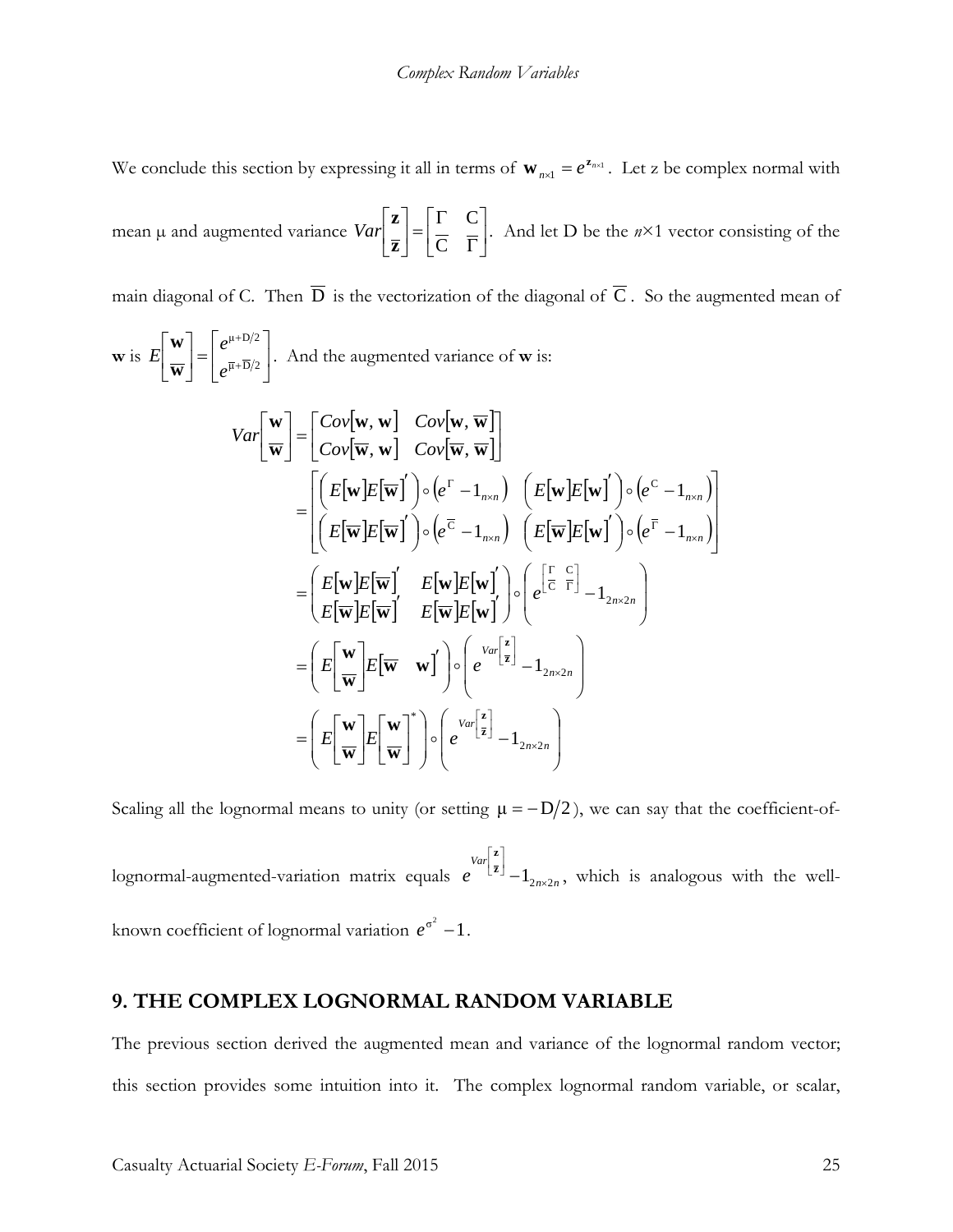derives from the real-valued normal bivariate  $\begin{bmatrix} \Delta \\ Y \end{bmatrix} \sim N \begin{bmatrix} 0 \\ 0 \end{bmatrix}$ ,  $\begin{bmatrix} 0 & \text{pot} \\ \text{0} & \tau^2 \end{bmatrix}$ J  $\setminus$  $\mathsf{I}$  $\mathsf{I}$  $\setminus$ ſ  $\overline{\phantom{a}}$ 」  $\left| \begin{array}{cc} \sigma^2 & \rho \sigma \tau \\ \sigma^2 & \sigma^2 \end{array} \right|$ L  $\overline{ }$  $\overline{\phantom{a}}$ ╛  $\overline{\phantom{a}}$  $\mathbf{r}$ L  $\sim N$ 」  $\left| \begin{array}{c} X \\ V \end{array} \right|$ L  $\overline{ }$ 2 2  $\sim N \left( \begin{bmatrix} 0 \\ 0 \end{bmatrix}, \begin{bmatrix} \sigma^2 & \rho \sigma \tau \\ \rho \sigma \tau & \tau^2 \end{bmatrix} \right)$ *Y X* . Zero is not much of a

restriction; since  $e^{CN(\mu, V)} = e^{\mu + CN(0, V)} = e^{\mu} \circ e^{CN(0, V)}$ , the normal mean affects only the scale of the lognormal. The variance is written in correlation form, where  $-1 \leq \rho \leq 1$ . As usual,  $0 < \sigma, \tau < \infty$ .

Define 
$$
\begin{bmatrix} Z \\ \overline{Z} \end{bmatrix} = \Xi_1 \begin{bmatrix} X \\ Y \end{bmatrix} = \begin{bmatrix} 1 & i \\ 1 & -i \end{bmatrix} \begin{bmatrix} X \\ Y \end{bmatrix} = \begin{bmatrix} X + iY \\ X - iY \end{bmatrix}
$$
. Its mean is zero, and according to Section 7 its

variance (the augmented variance) is:

$$
Var\left[\frac{Z}{Z}\right] = \begin{bmatrix} 1 & i \\ 1 & -i \end{bmatrix} \begin{bmatrix} \sigma^2 & \rho \sigma \tau \\ \rho \sigma \tau & \tau^2 \end{bmatrix} \begin{bmatrix} 1 & 1 \\ -i & i \end{bmatrix}
$$
  
= 
$$
\begin{bmatrix} \sigma^2 + \tau^2 - i(\rho \sigma \tau - \rho \sigma \tau) & \sigma^2 - \tau^2 + i(\rho \sigma \tau + \rho \sigma \tau) \\ \sigma^2 - \tau^2 - i(\rho \sigma \tau + \rho \sigma \tau) & \sigma^2 + \tau^2 + i(\rho \sigma \tau - \rho \sigma \tau) \end{bmatrix}
$$
  
= 
$$
\begin{bmatrix} \sigma^2 + \tau^2 & \sigma^2 - \tau^2 + 2i\rho \sigma \tau \\ \sigma^2 - \tau^2 - 2i\rho \sigma \tau & \sigma^2 + \tau^2 \end{bmatrix}
$$

We will say little about non-zero correlation ( $\rho \neq 0$ ); but at this point a digression on complex correlation is apt. The coefficient of correlation between *Z* and its conjugate is:

$$
\rho_{Z\overline{Z}} = \frac{\sigma^2 - \tau^2 + 2i\rho\sigma\tau}{\sigma^2 + \tau^2} = \frac{\overline{\sigma^2 - \tau^2 - 2i\rho\sigma\tau}}{\sigma^2 + \tau^2} = \overline{\rho_{\overline{Z}Z}}
$$

As a form of covariance, correlation is Hermetian. Moreover:

$$
0 \leq \rho_{z\overline{z}} \overline{\rho_{z\overline{z}}} = \rho_{z\overline{z}} \rho_{\overline{z}z} = \frac{(\sigma^2 - \tau^2)^2 + 4\rho^2 \sigma^2 \tau^2}{(\sigma^2 + \tau^2)^2} \leq \frac{(\sigma^2 - \tau^2)^2 + 4(1)\sigma^2 \tau^2}{(\sigma^2 + \tau^2)^2} = \frac{(\sigma^2 + \tau^2)^2}{(\sigma^2 + \tau^2)^2} = 1
$$

So, the magnitude of complex correlation is not greater than unity. The imaginary part of the correlation is zero unless some correlation exists between the real and imaginary parts of the underlying bivariate. More interesting are the two limits:  $\lim_{\tau^2 \to 0^+} \rho_{Z\overline{Z}} = 1$  and  $\lim_{\sigma^2 \to 0^+} \rho_{Z\overline{Z}} = -1$ . In the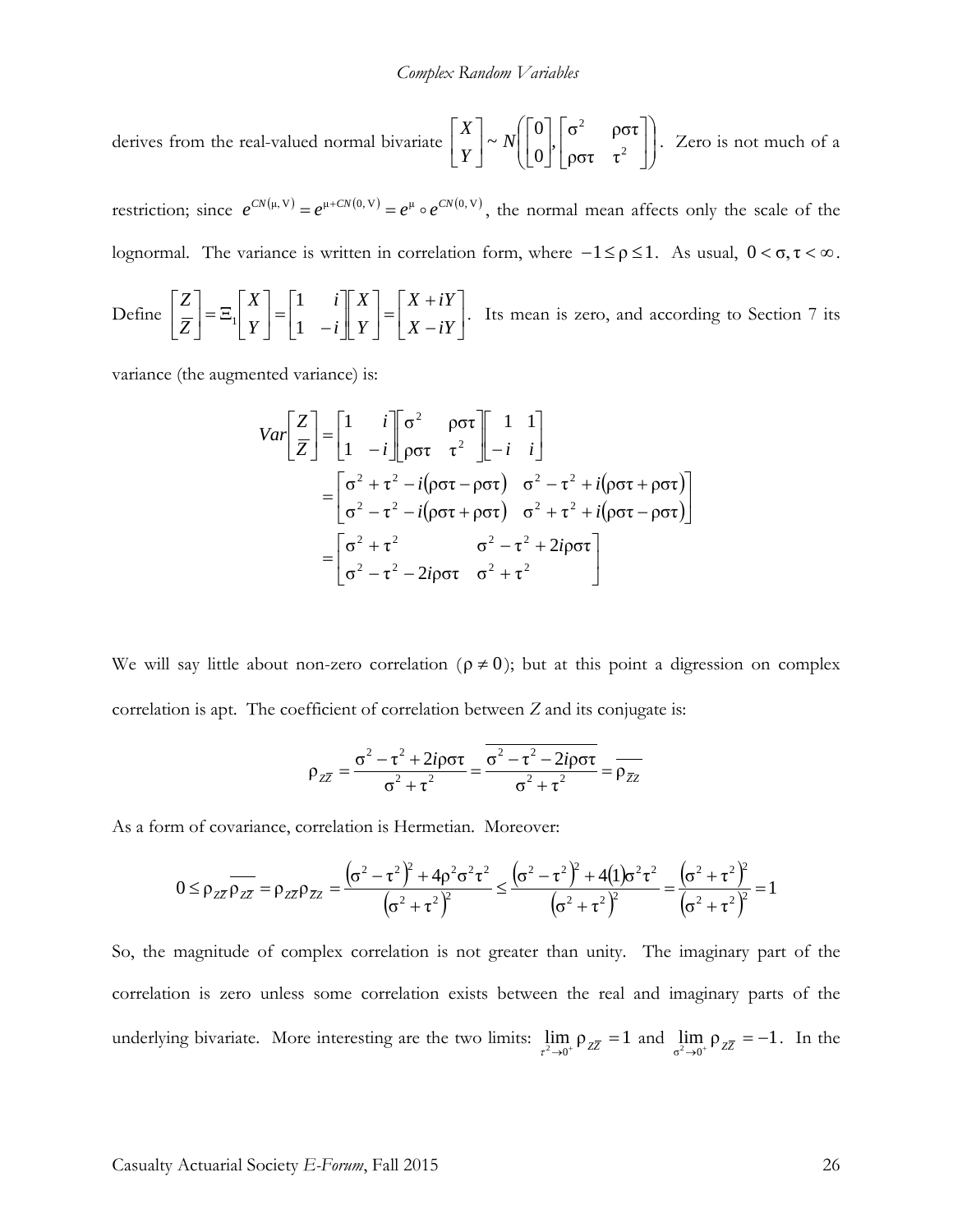first case,  $\overline{Z} \rightarrow Z$  in a statistical sense, and the correlation approaches one. In the second case,  $\overline{Z}$  → −*Z*, and the correlation approaches negative one.

Now if  $W = e^z$ , by the formulas of Section 8,  $E[W] = e^{0+(\sigma^2 - \tau^2 + 2i\rho\sigma\tau)/2} = e^{(\sigma^2 - \tau^2)/2} \cdot e^{i\rho\sigma\tau}$  and  $E[\overline{W}] = e^{(\sigma^2 - \tau^2)/2} \cdot e^{-i\rho \sigma \tau}$ . And the augmented variance is:

$$
Var\left[\frac{W}{W}\right] = \left(E\left[\frac{W}{W}\right]E\left[\frac{W}{W}\right]^*\right) \circ \left(e^{Var\left[\frac{Z}{Z}\right]} - 1_{2\times 2}\right)
$$
\n
$$
= \left(\left[e^{(\sigma^2 - \tau^2)/2} \cdot e^{i\varphi\sigma\tau}\right] \left[e^{(\sigma^2 - \tau^2)/2} \cdot e^{-i\varphi\sigma\tau}\right] e^{(\sigma^2 - \tau^2)/2} \cdot e^{i\varphi\sigma\tau}\right] \circ \left(e^{\left[\frac{\sigma^2 + \tau^2}{\sigma^2 - \tau^2 - i\cdot 2\rho\sigma\tau}\right]} e^{\frac{\sigma^2 - \tau^2 + i\cdot 2\rho\sigma\tau}{\sigma^2 + \tau^2}}\right] - 1_{2\times 2}\right)
$$
\n
$$
= e^{\sigma^2 - \tau^2} \left[\frac{1}{e^{-2i\varphi\sigma\tau}} \frac{e^{2i\varphi\sigma\tau}}{1} \right] \circ \left[e^{\frac{\sigma^2 + \tau^2}{\sigma^2 - \tau^2 - 2i\varphi\sigma\tau} - 1} e^{\frac{\sigma^2 - \tau^2 + 2i\varphi\sigma\tau}{\sigma^2 + \tau^2}} - 1\right]
$$
\n
$$
= e^{\sigma^2 - \tau^2} \left[e^{\frac{\sigma^2 + \tau^2}{\sigma^2 - \tau^2 - 4i\varphi\sigma\tau}} - e^{-2i\varphi\sigma\tau} e^{\frac{\sigma^2 + \tau^2}{\sigma^2 + \tau^2} - 1}\right]
$$
\n
$$
= \left[e^{2\sigma^2} - e^{\sigma^2 - \tau^2} e^{-2\varphi\sigma\tau} - e^{-2i\varphi\sigma\tau} e^{\frac{\sigma^2 + \tau^2}{\sigma^2 - \tau^2 + 4i\varphi\sigma\tau}} - e^{\frac{\sigma^2 - \tau^2}{\sigma^2 + \tau^2} \cdot e^{\frac{2i\varphi\sigma\tau}{\sigma^2}}}\right]
$$

In the first case above, as  $\tau^2 \to 0^+$ ,  $E\left[\frac{W}{W}\right] \to e^{\sigma^2/2} \begin{bmatrix} 1 \\ 1 \end{bmatrix}$  $\rfloor$  $\overline{\phantom{a}}$  $\mathbf{r}$ L  $\left| \rightarrow e^{\sigma^2/2} \right|$  $\rfloor$  $\left|\frac{W}{W}\right|$ L L 1  $e^{\sigma^2/2}\left| \frac{1}{4}\right|$ *W W*  $E\left|\frac{v}{W}\right| \to e^{\sigma^2/2}\left|\frac{v}{1}\right|$  and  $Var\left|\frac{v}{W}\right| \to e^{\sigma^2}\left(e^{\sigma^2}-1\right)\left|\frac{v}{1}\right|$  $\rfloor$  $\begin{vmatrix} 1 & 1 \\ 1 & 1 \end{vmatrix}$ L  $\rightarrow e^{\sigma^2}(e^{\sigma^2}-1)$  $\rfloor$  $\left|\frac{W}{W}\right|$ L L 1 1  $e^{\sigma^2} (e^{\sigma^2} - 1) \frac{1}{1} \frac{1}{1}$ *W W*  $Var\left[\frac{1}{\pi r}\right] \rightarrow e^{\sigma^2}\left[e^{\sigma^2} - 1\right]$ , Since

the complex part *Y* becomes probability-limited to its mean of zero, the complex lognormal degenerates to the real-valued  $W = e^X$ . The limiting result is oblivious to the underlying correlation  $\rho$ , since  $\overline{W} \to W$ .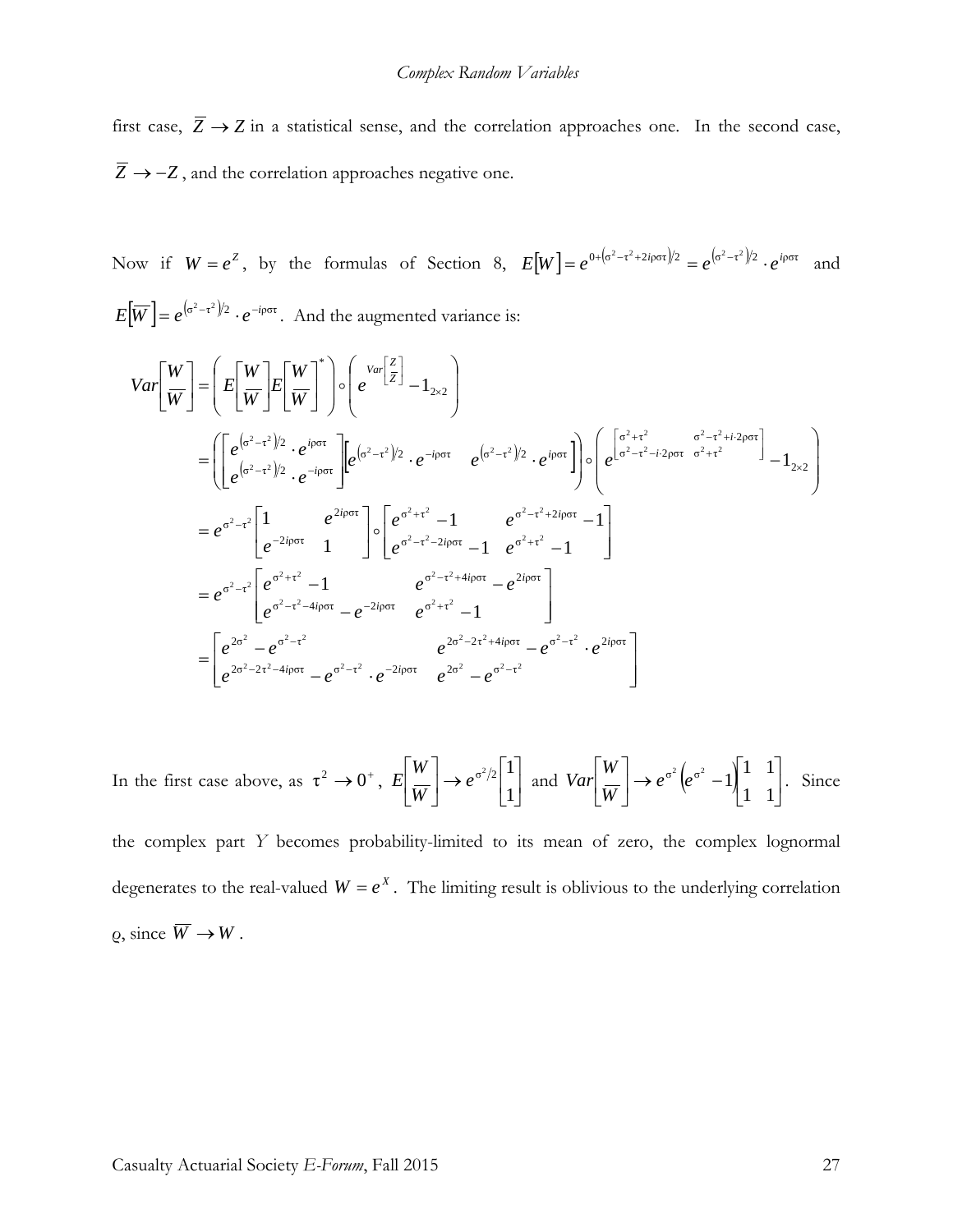In the second case, as 
$$
\sigma^2 \to 0^+
$$
,  $E\left[\frac{W}{W}\right] \to e^{-\tau^2/2} \left[\begin{matrix}1\\1\end{matrix}\right]$  and  $Var\left[\frac{W}{W}\right] \to e^{-\tau^2} \left[e^{\tau^2} - 1 \quad e^{-\tau^2} - 1\right]$ . As

in the first case, both  $E[\overline{W}] = E[W]$  and the underlying correlation *Q* has disappeared. Nevertheless, the variance shows *W* and its conjugate to differ; in fact, their correlation is the real-valued  $\rho_{w\overline{w}} = (e^{-\tau^2} - 1)/(e^{\tau^2} - 1) = -e^{-\tau^2} = -E[W].$  Since  $\tau^2 > 0$ ,  $-1 < \rho_{w\overline{w}} < 0$  and  $0 < E[\overline{W}] = E[W] < 1.$ 

Both these cases are understandable from the "geometry" of  $W = e^Z = e^{X + iY} = e^X e^{iY}$ . The complex exponential function is the basis of polar coordinates;  $e^X$  is the magnitude of *W*, and *Y* is the angle of *W* in radians counterclockwise from the real axis of the complex plane. Imagine a canon whose angle and range can be set. In the first case, the angle is fixed at zero, but the range is variable. This makes for a lognormal distribution along the positive real axis. In the second case, the canon's angle varies, but its range is fixed at  $e^0 = 1$ . This makes all the shots to land on the complex unit circle; hence, their mean lies within the circle, i.e.,  $|E[W] < 1$ . Moreover, the symmetry of *Y* as  $N(0, \tau^2)$ -distributed guarantees  $E[W]$  to fall on the real axis, or  $-1 < E[W] < 1$ . Furthermore, since the normal density function strictly decreases in both directions from the mean, more shots land to the right of the imaginary axis than to the left, so  $0 < E[W] = e^{-\tau^2} < 1$ . A "righthanded" canon, or a canon whose angle is measured clockwise from the real axis, fires  $\overline{W} = e^X e^{-iY}$ shots.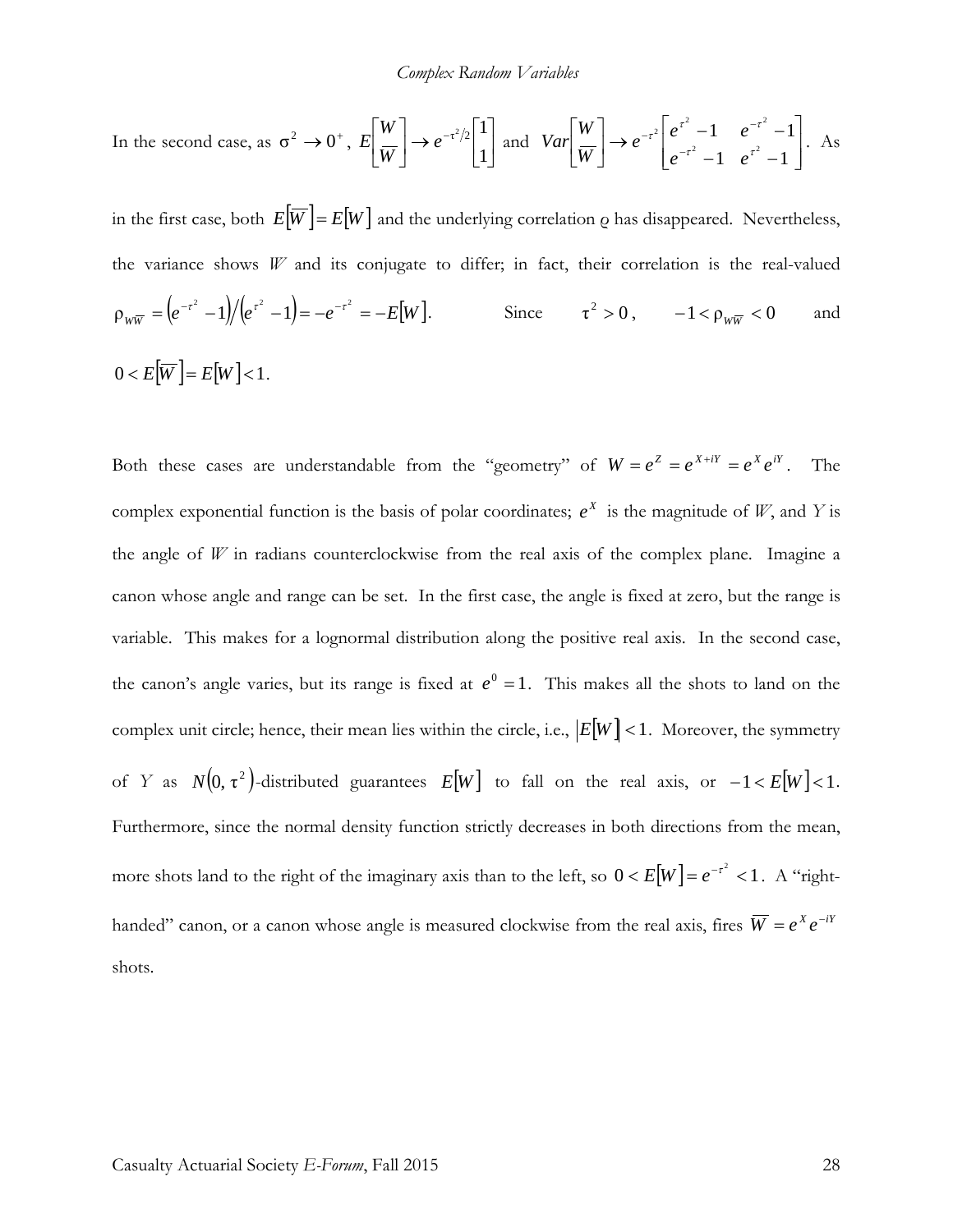A shot from an unrestricted canon will "almost surely" not land on the real axis.<sup>[12](#page-28-0)</sup> If we desire negative values from the complex lognormal random variable, as a practical matter we must extract them from its real or complex parts, e.g.,  $U = \text{Re}(W)$ . One can see in the second case, that as  $\tau^2$ grows larger, so too grows larger the probability that  $U < 0$ . As  $\tau^2 \to \infty$ , the probability approaches one half. In the limit, the shots are uniformly distributed around the complex unit circle. In this specialized case  $(\sigma^2 \to 0^+$  and  $\tau^2 \to \infty)$ , the distribution of  $U = \text{Re}(W)$  is

$$
f_U(u) = \frac{1}{\pi \sqrt{1 - u^2}}
$$
, for  $-1 \le u \le 1$ .<sup>13</sup>

This suggests a third case, in which  $\tau^2 \to \infty$  while  $\sigma^2$  remains at some positive amount. An intriguing feature of complex variables is that infinite variance in *Y* leads to a uniform distribution of  $e^{iY}$ .<sup>14</sup> So if  $W = e^Z = e^X e^{iY}$ ,  $U = \text{Re}(W) = e^X \cos Y$  will be something of a reflected lognormal; both its tails will be as heavy as the lognormal's.<sup>15</sup> In this case:

$$
E\left[\frac{W}{W}\right] = \lim_{\tau^2 \to \infty} \left[ e^{\left(\sigma^2 - \tau^2 + 2i\rho\sigma\tau\right)/2} \right] = \left[0\right]
$$
  
\n
$$
Var\left[\frac{W}{W}\right] = \lim_{\tau^2 \to \infty} \left[ e^{2\sigma^2 - e^{\sigma^2 - \tau^2}} - e^{-2\sigma^2 - \tau^2} \cdot e^{-2i\rho\sigma\tau} - e^{-2\sigma^2 - \tau^2} \cdot e^{2i\rho\sigma\tau} - e^{-2\sigma^2 - \tau^2} \cdot e^{2i\rho\sigma\tau} \right] = \left[ e^{2\sigma^2} \right] = \left[0 - e^{2\sigma^2} \right]
$$

Again, *ρ* has disappeared from the limiting distribution; but in this case  $\rho_{ww} = 0$ .

<span id="page-28-0"></span><sup>&</sup>lt;sup>12</sup> For an event almost surely to happen means that its probability is unity; for an event almost surely not to happen means that its probability is zero. The latter case means not that the event will not happen, but rather that the event has zero probability mass. For example, if  $X \sim$  Uniform[0, 1], Prob[ $X = \frac{1}{2}$ ] = 0. So *X* almost surely does not equal  $\frac{1}{2}$ , even though ½ is as possible as any other number in the interval.

<span id="page-28-1"></span><sup>13</sup> For more on this bimodal Arcsine(-1, 1) distribution see Wikipedia, "Arcsine distribution."

<span id="page-28-2"></span><sup>14</sup> The next section expands on this important subject. "Infinite variance in *Y*" means "as the variance of Y approaches infinity." It does not mean that  $e^{iY}$  is uniform for a variable *Y* whose variance is infinite, e.g., for a Pareto random variable whose shape parameter is less than or equal to two.

<span id="page-28-3"></span><sup>15</sup> Cf. Halliwell [2013] for a discussion on the right tails of the lognormal and other loss distributions.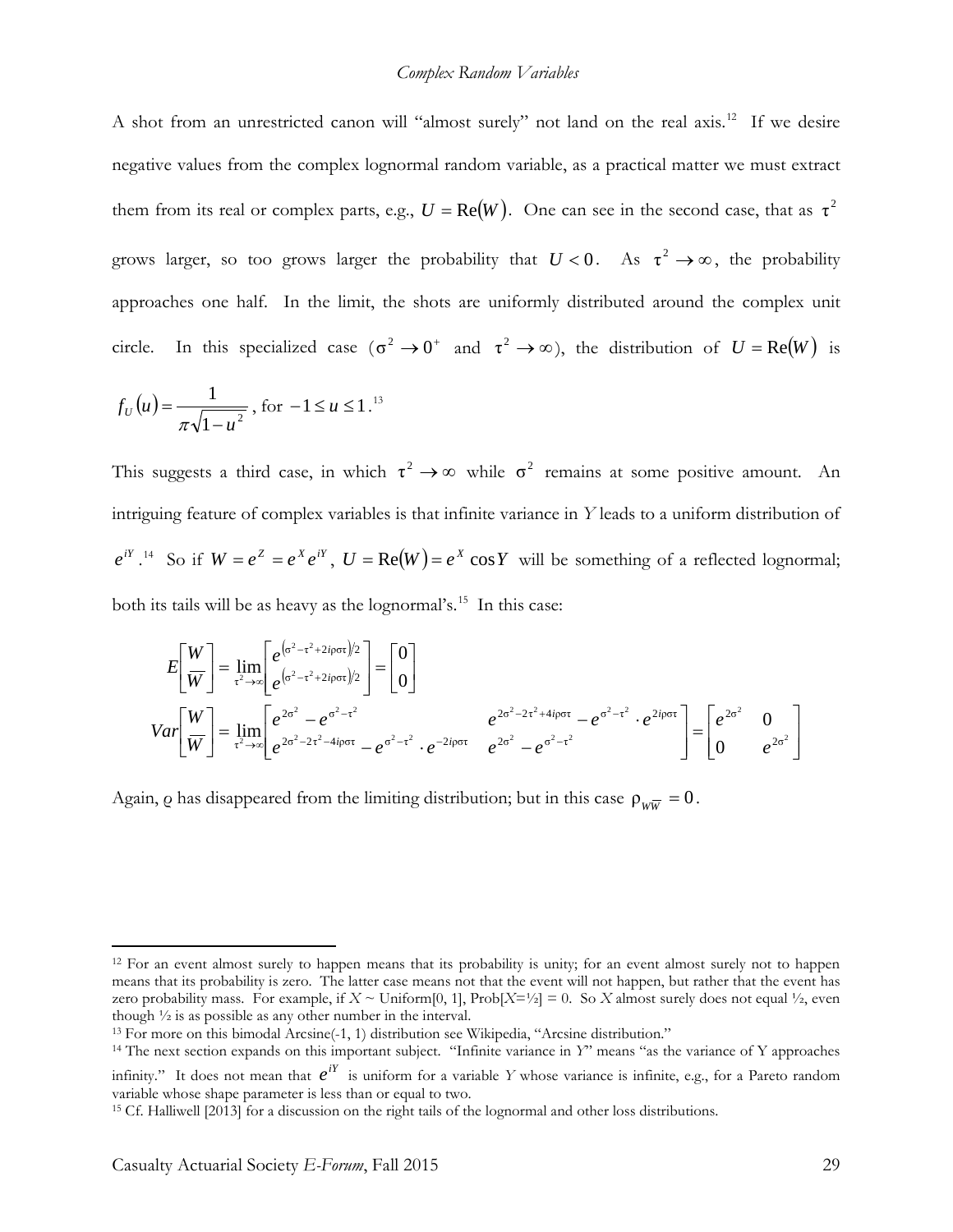In practical work with  $U = \text{Re}(W)$ ,<sup>[16](#page-29-0)</sup> the angular part  $e^{iY}$  will be more important than the lognormal range  $e^X$ . For example, one who wanted the tendency for the larger magnitudes of  $U = \text{Re}(W)$  to be positive might set the mean of *Y* at  $-\pi/2$  and the correlation  $\rho$  to some positive value. Thus, greater than average values of *Y*, angling off into quadrants 4 and 1 of the complex plane, would correlate with larger than average values of  $X$  and hence of  $e^X$ . Of course,  $Var[Y] = \tau^2$  would have to be small enough that deviations of  $\pm \pi$  from  $E[Y] = -\pi/2$  would be tolerably rare. Equivalently, one could set the mean of *Y* at  $\pi/2$  and the correlation  $\rho$  to some negative value. As a second example, one who wanted negative values of *U* to be less frequent than positive, might set both the mean of *Y* and ρ to zero, and set the variance of *Y* so that Prob $[Y] > \pi/2$  is desirably small. Some distributions of *U* for  $\tau^2 >> \sigma^2$  are bimodal, as in the specialized case  $\sigma^2 \to 0^+$  and  $\tau^2 \to \infty$ . But less extreme parameters would result in unimodal distributions for *U* over the entire real number line.

## **10. THE COMPLEX UNIT-CIRCLE RANDOM VARIABLE**

In the previous section we claimed that as the variance  $\tau^2$  of the normal random variable *Y* approaches infinity,  $e^{iY}$  approaches a uniform distribution over the complex unit circle. The explanation and justification of this claim in this section prepare for an important implication in the next.

Let real-valued random variable *Y* be distributed as  $N[\mu, \sigma^2]$ , and let  $W = e^{iY}$ . According to the moment-generating-formula of Section 8,  $M_Y(it) = E[e^{itY}] = e^{it\mu + (it)^2 \sigma^2/2} = e^{it\mu - t^2 \sigma^2/2}$ . Although the

<span id="page-29-0"></span><sup>16</sup> In the absence of an analytic distribution, practical work with the complex lognormal would seem to require simulating its values from the underlying normal distribution.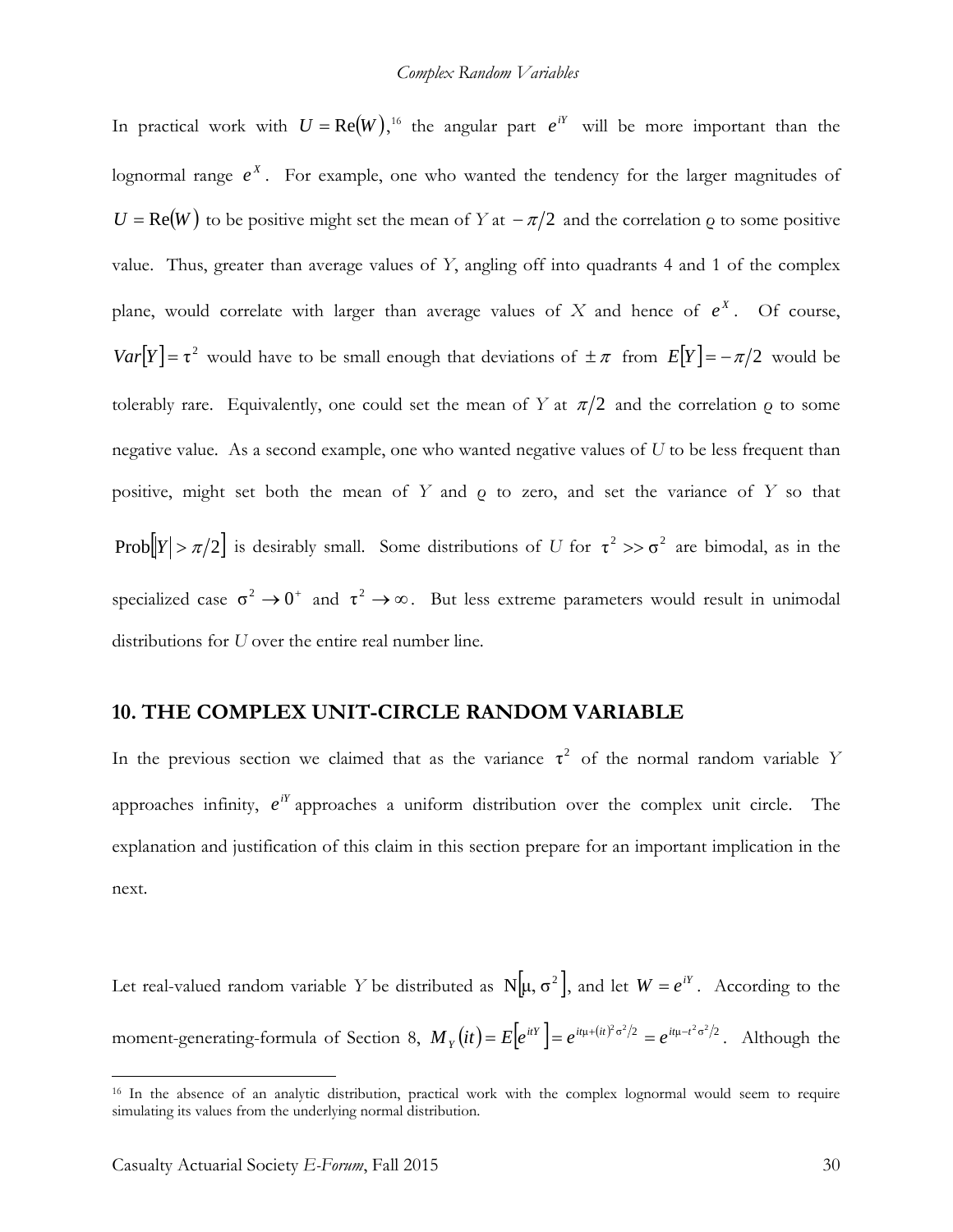formula applies to complex values of *t*, here we'll restrict it to real values. With  $t \in \mathcal{R}$   $M_Y(it)$  is known as the characteristic function of real variable *Y*. And so:

$$
\lim_{\sigma^2 \to \infty} M_Y(it) = \lim_{\sigma^2 \to \infty} e^{it\mu - t^2 \sigma^2/2} = e^{it\mu} \lim_{\sigma^2 \to \infty} e^{-t^2 \sigma^2/2} = \delta_{t0} = \begin{cases} 1 & \text{if } t = 0 \\ 0 & \text{if } t \neq 0 \end{cases}
$$

It is noteworthy, and indicative of a uniformity of some sort, that  $\mu$  drops out of the result.

Next, let real-valued random variable  $\Theta$  be uniformly distributed over  $[a, a + 2\pi n]$ , where *n* is a positive integer; in symbols,  $\Theta \sim \mathrm{U}[a, a + 2\pi n]$ . Then:

$$
M_{\Theta}(it) = E[e^{it\Theta}]
$$
  
= 
$$
\int_{\Theta=a}^{a+2\pi i} e^{it\Theta} \frac{1}{2\pi n} d\Theta
$$
  
= 
$$
\frac{e^{it\Theta}}{2\pi i n} \Big|_a^{a+2\pi i}
$$
  
= 
$$
e^{ita} \frac{e^{2\pi i n} - 1}{2\pi i n}
$$
  
= 
$$
\begin{cases} 1 & \text{if } t = 0 \\ 0 & \text{if } t = \pm 1, \pm 2, ... \\ \neq 0 & \text{if } t \text{ in not integral} \end{cases}
$$

Letting *n* approach infinity, we have:

$$
\lim_{n \to \infty} M_{\Theta}(it) = e^{ita} \lim_{n \to \infty} \frac{e^{2\pi in} - 1}{2\pi itn} = \delta_{t0} = \begin{cases} 1 & \text{if } t = 0 \\ 0 & \text{if } t = 0 \end{cases}
$$

Hence,  $\lim_{n\to\infty} M_{\Theta}(it) = \lim_{\sigma^2\to\infty} M_Y(it) = \delta_{i0}$ . The equality of the limits of the characteristic functions of the random variables implies the identity of the limits of their distributions; hence, the diffuse uniform  $U[a, a+\infty]$  is "the same" as the diffuse normal  $N[\mu, \infty]$ .<sup>[17](#page-30-0)</sup>

<span id="page-30-0"></span><sup>&</sup>lt;sup>17</sup> Quotes are around 'the same' because the limiting distributions are not proper distributions. The notion of diffuse distributions comes from Venter [1996, pp. 406-410], who shows there how different diffuse distributions result in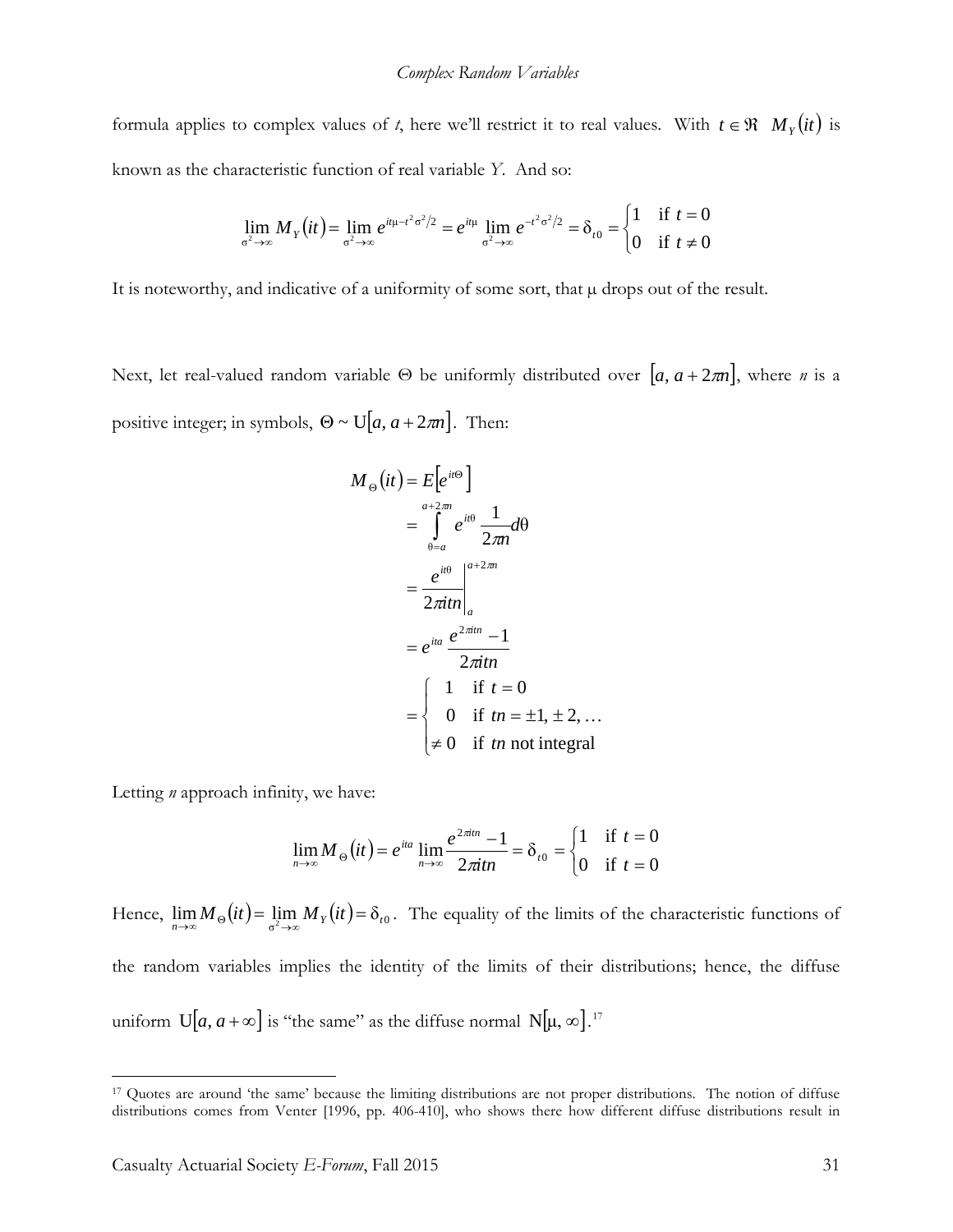Indeed, for the limit to be  $\delta_{r0}$  it is not required that *n* be an integer. But for  $\Theta \sim U[a, a + 2\pi n]$ , the integral moments of  $W = e^{i\Theta}$  are:

$$
E[W^j] = E[e^{ij\Theta}] = \begin{cases} 1 & \text{if } j = 0 \\ 0 & \text{if } jn = \pm 1, \pm 2, ... \\ \neq 0 & \text{if } jn \text{ not integral} \end{cases}
$$

So if *n* is an integer, *jn* will be an integer, and all the integral moments of *W* will be zero, except for the zeroth. Therefore, the integral moments of  $W = e^{i\Theta}$  are invariant to *n*, as long as the *n* in  $2\pi n$ , the width of the interval of Θ, is a whole number. Hence, although we hereby define the unit-circle random variable as  $e^{i\Theta}$  for  $\Theta \sim U[0, 2\pi]$ , the choice of  $a = 0$  and  $n = 1$  is out of convenience, rather than out of necessity. The probability for  $e^{i\Theta}$  to be in an arc of this circle of length *l* equals  $l/2\pi$ .

The integral moments of the conjugate of 
$$
\overline{W} = e^{-i\Theta}
$$
 are the same, for  $E[\overline{W}^j] = E[\overline{W}^j] = \overline{E[W^j]} = \overline{\delta_{j0}} = \delta_{j0} = E[W^j]$ . Alternatively,  $E[\overline{W}^j] = E[e^{-ij\Theta}] = \delta_{(-j)0} = \delta_{j0}$ . And  
the  $jk^{\text{th}}$  mixed moment is  $E[W^j\overline{W}^k] = E[e^{ij\Theta}e^{-ik\Theta}] = E[e^{i(j-k)\Theta}] = \delta_{(j-k)0} = \delta_{jk}$ . Since

 $E[W] = E[W] = 0$ , the augmented variance of the unit-circle random variable is:

$$
Var\left[\frac{W}{W}\right] = E\left[\left[\frac{W}{W}\right]\left[\overline{W} \quad W\right]\right] = E\left[\frac{W\overline{W}}{\overline{W}\overline{W}} \quad \frac{WW}{WW}\right] = \left[\begin{matrix} \delta_{11} & \delta_{20} \\ \delta_{02} & \delta_{11} \end{matrix}\right] = \left[\begin{matrix} 1 & 0 \\ 0 & 1 \end{matrix}\right] = I_2
$$

Hence,  $W = e^{i\Theta}$  for  $\Theta \sim U[0, 2\pi]$  is not just a unit-circle random variable; having zero mean and unit variance, it is the *standard* unit-circle random variable.

different Bayesian estimates. But here every continuous random variable *Y* diffuses through the periodicity of  $e^{iY}$  into the same limiting distribution, viz., the Kronecker  $\delta_{t0}$  (note 31).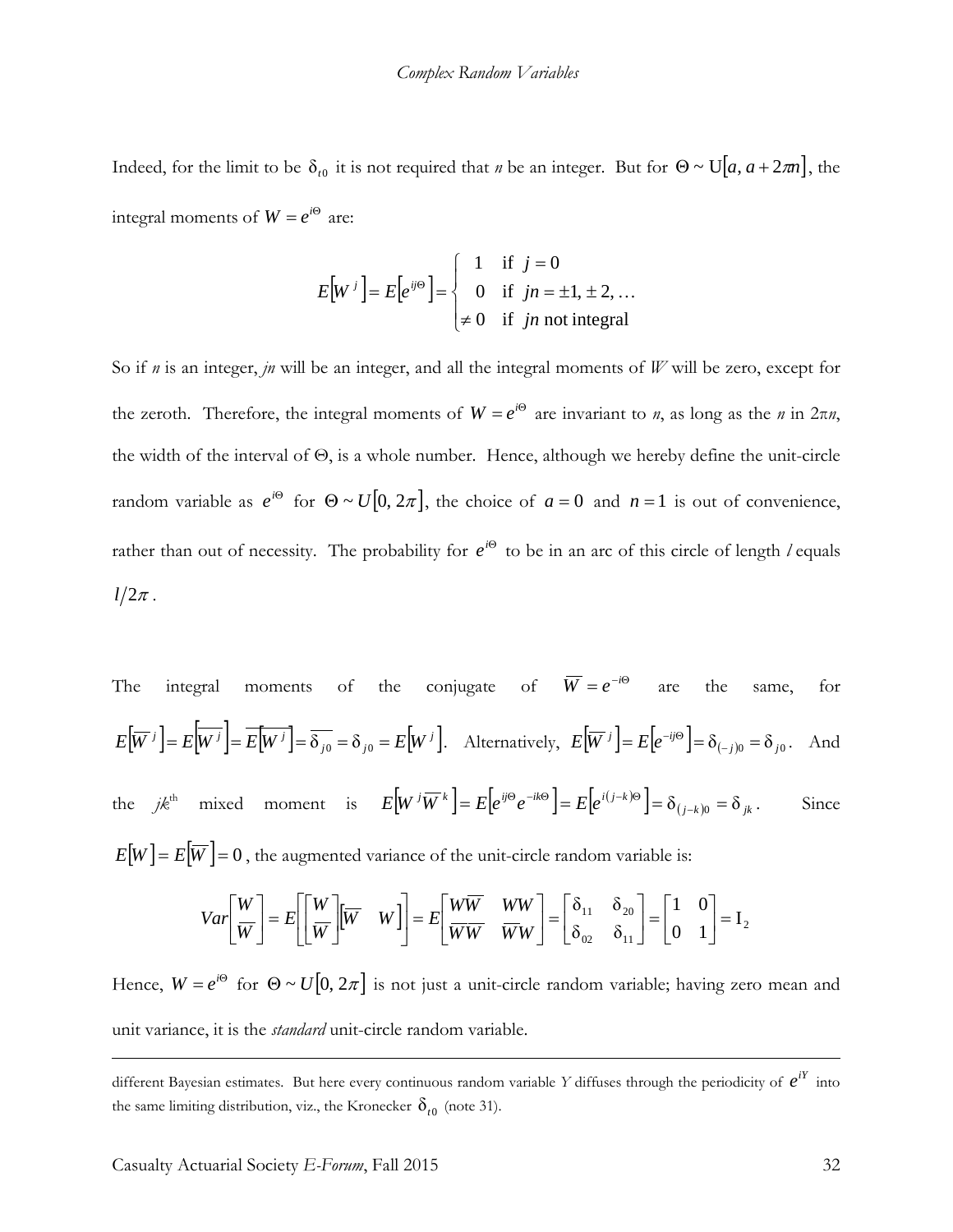Multiplying *W* by a complex constant  $\alpha \neq 0$  affects the radius of the random variable, whose  $jk<sup>th</sup>$ mixed moment is:

$$
E[(\alpha W)^{j}(\overline{\alpha W})^{k}] = \alpha^{j} \overline{\alpha}^{k} E[W^{j} \overline{W}^{k}] = \alpha^{j} \overline{\alpha}^{k} \delta_{jk} = \begin{cases} (\alpha \overline{\alpha})^{j} & \text{if } j = k \\ 0 & \text{if } j \neq k \end{cases}
$$

The augmented variance is  $Var \left| \frac{\alpha W}{\alpha W} \right| = \alpha \overline{\alpha} Var[W] = \alpha \overline{\alpha} I_2$ 」  $\left|\frac{\alpha W}{\alpha W}\right|$ L  $\left|\frac{\alpha W}{W}\right| = \alpha \overline{\alpha} \text{Var}[W]$ *W W*  $Var\left[\frac{dV}{dx}\right] = \alpha \overline{\alpha} Var[W] = \alpha \overline{\alpha} I_2$ . One may consider  $\alpha$  as an instance of a

complex random variable *A*. Due to the independence of *A* from *W*, the *jk*<sup>th</sup> mixed moment of  $A W$  is  $E[(AW)^{j}(\overline{AW})^{k}] = E[A^{j} \overline{A}^{k}] E[W^{j} \overline{W}^{k}] = E[A^{j} \overline{A}^{k}] \delta_{jk} = E[(A \overline{A})^{j}] \delta_{jk}$  $E[(AW)^{j}(\overline{AW})^{k}] = E[A^{j}\overline{A}^{k}]E[W^{j}\overline{W}^{k}] = E[A^{j}\overline{A}^{k}] \delta_{jk} = E[(A\overline{A})^{j}] \delta_{jk}$ . Its augmented variance is  $Var\left[\frac{2W}{AW}\right] = E[AA]Var[W] = \frac{\text{Var}[A] + E[A]E[A]}{\text{Var}[W]}$ *AW*  $Var\left[\frac{1}{A W}\right] = E[AA] Var[W] = \sqrt{Var[A]} +$ J  $\left|\frac{AW}{AW}\right|$ L  $\left|\frac{AW}{W}\right| = E\left[A\overline{A}\right]Var[W] = \left\{Var[A] + E\left[A\right]E\left[\overline{A}\right]\right\}Var[W]$ . Unlike the one-dimensional *W*, *ΑW* can cover the whole complex plane. However, like *W*, it too possesses the desirable

property that  $E[(AW)^j] = \delta_{j0}$ .<sup>[18](#page-32-0)</sup>

### **11. UNIT-CIRCULARITY AND DETERMINISM**

The single most important quality of a random variable is its mean. In fact, just having reliable estimates of mean values would satisfy many users of actuarial analyses. Stochastic advances in actuarial science over the last few decades notwithstanding, much actuarial work remains deterministic. Determinism is not the reduction of a stochastic answer  $Y = f(X)$  to its mean  $E[Y] = E[f(X)]$ . Rather, the deterministic assumption is that the expectation of a function of a random variable equals the function of the expectation of the random variable; in symbols,

<span id="page-32-0"></span><sup>18</sup> The existence of the moments  $E[A^j \overline{A}^k]$  needs to be ascertained. In particular, moments for *j* and *k* as negative integers will not exist unless  $\text{Prob}[A = 0] = 1 - \text{Prob}[A \neq 0] = 1 - \text{Prob}[A\overline{A} > 0] = 0$ .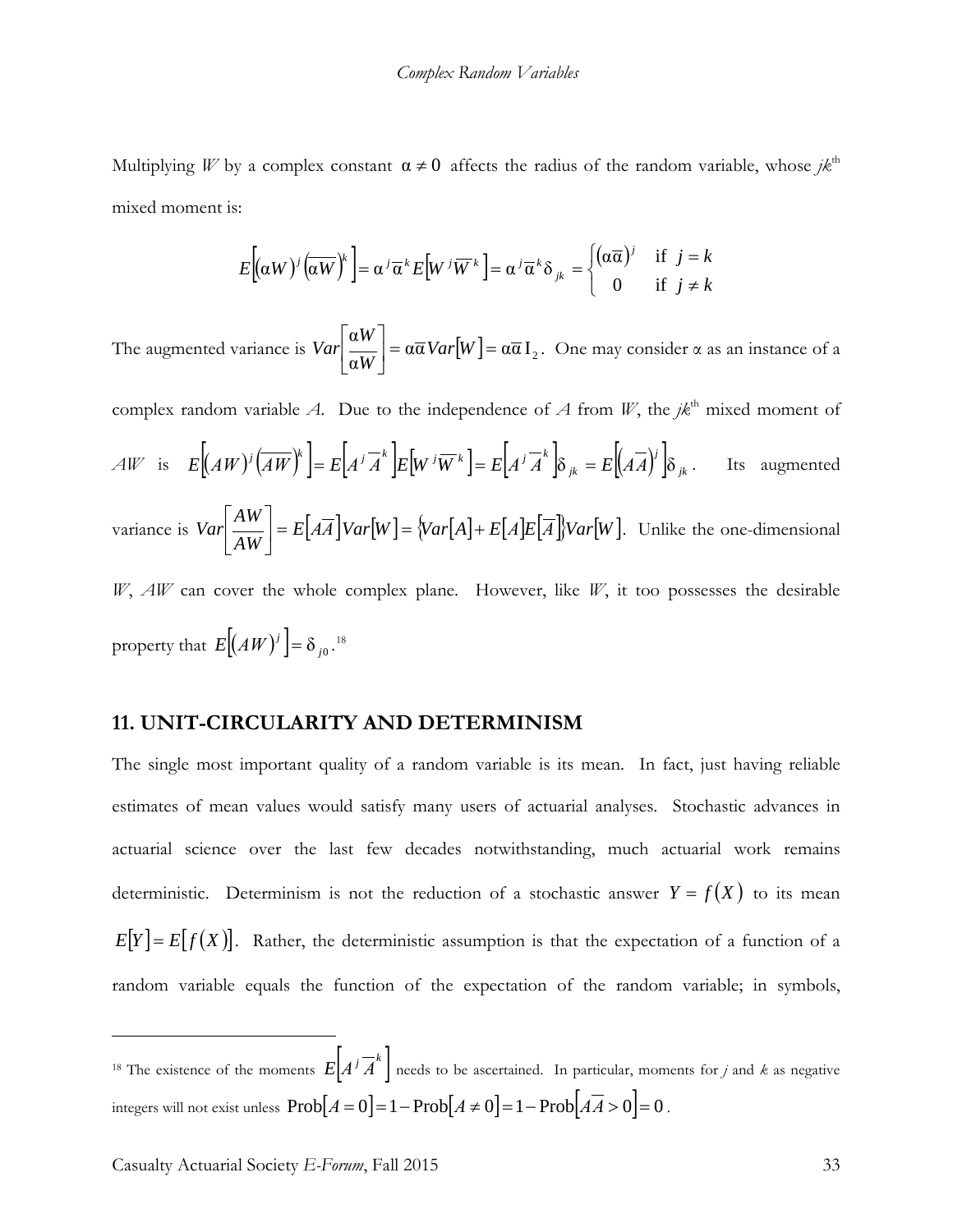$E[Y] = E[f(X)] = f(E[X])$ . Because this assumption is true for linear *f*, it was felt to be a reasonable or necessary approximation for non-linear *f*.

Advances in computing hardware and software, as well as increased technical sophistication, have made determinism more avoidable and less acceptable. However, the complex unit-circular random variable provides a habitat for the survival of determinism. To see this, let *f* be analytic over the domain of complex random variable *Z*. From Cauchy's Integral Formula (Havil [2003, Appendix D.8 and D.9]) it follows that within the domain of *Z*, *f* can be expressed as a convergent series

$$
f(z) = a_0 + a_1 z + ... = a_0 + \sum_{j=1}^{\infty} a_j z^j
$$
. Taking the expectation, we have:

$$
E[f(Z)] = a_0 + \sum_{j=1}^{\infty} a_j E[Z^j]
$$

But if for every positive integer *j*  $E[Z^j] = E[Z]^j$ , then:

$$
E[f(Z)] = a_0 + \sum_{j=1}^{\infty} a_j E[Z^j] = a_0 + \sum_{j=1}^{\infty} a_j E[Z^j] = f(E[Z])
$$

Therefore, determinism conveniently works for analytic functions of random variables whose moments are powers of their means.

Now a real-valued random variable whose moments are powers of its mean would have the characteristic function:

$$
M_{X}(it) = E\Big[e^{itX}\Big] = 1 + \sum_{j=1}^{\infty} \frac{(it)^j}{j!} E\Big[X^j\Big] = 1 + \sum_{j=1}^{\infty} \frac{(it)^j}{j!} E\Big[X^j\Big] = e^{itE\big[X\big]} = M_{E\big[X\big]}(it)
$$

This is the characteristic function of the "deterministic" random variable, i.e., the random variable whose probability is massed at one point, its mean. So determinism with real-valued random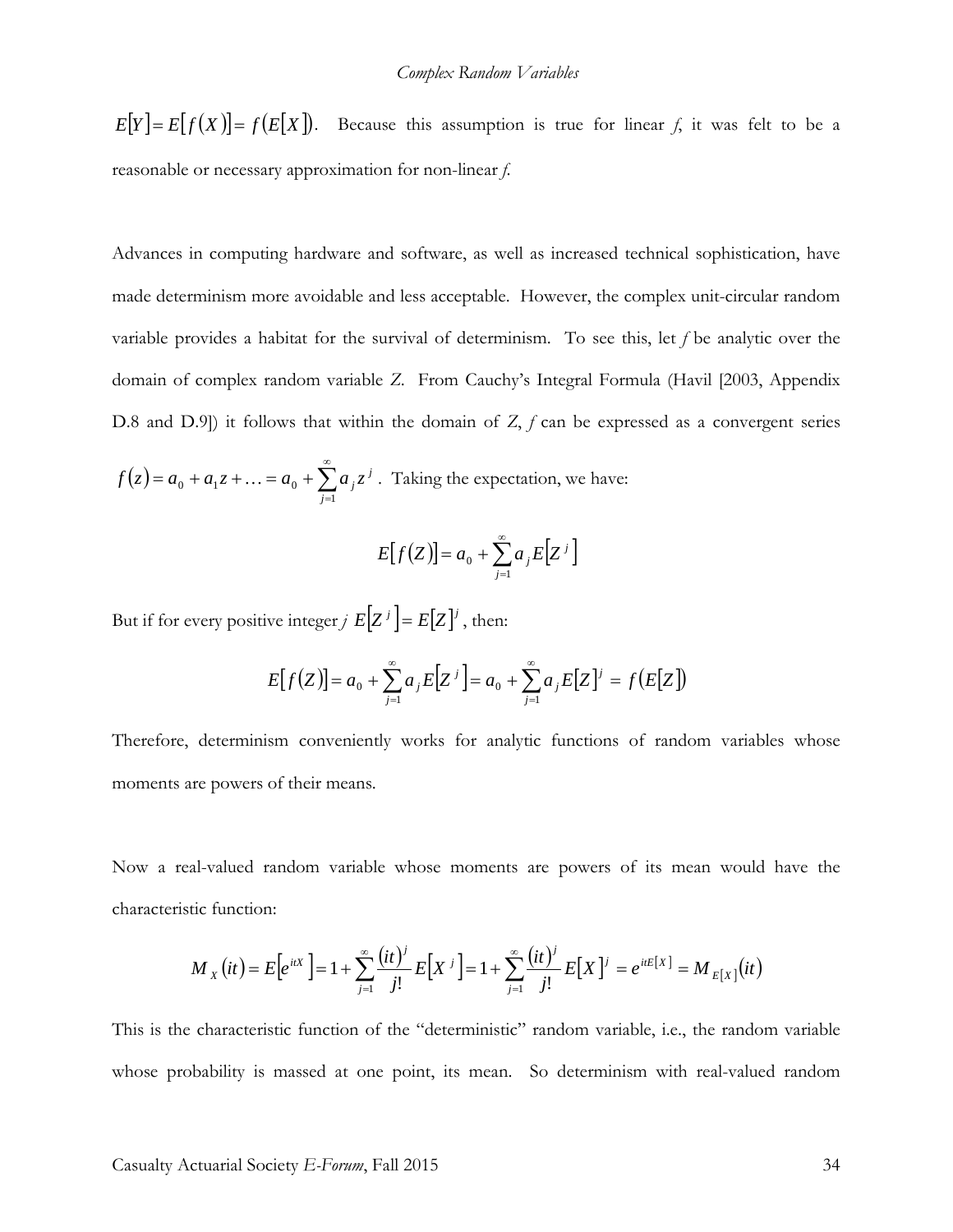#### *Complex Random Variables*

variables requires "deterministic" random variables. But some complex random variables, such as the unit-circle, have the property  $E[Z^j] = E[Z]^j$  without being deterministic.

In fact, when  $E[Z^j] = E[Z]^j$ , not only is  $E[f(Z)] = f[E[Z]]$ . For positive integer *k*,  $f^k(z)$  is as analytic as *f* itself; hence,  $E[f^k(Z)] = f^k(E[Z])$ . So the determinism with these complex random variables is valid for all moments; nothing is lost.

In Section 10 we saw that for the unit-circle random variable  $W = e^{i\Theta}$  and for  $j = \pm 1, \pm 2, \ldots$  $E[W^{-j}] = E[W^{j}] = 0 = E[W]^{j}$ . Can determinism extend to non-analytic functions which involve the negative moments? For example, let  $g(z) = 1/(\eta - z)$ , for some complex  $\eta \neq 0$ . The function is singular at  $z = \eta$ ; but within the disc  $\{z : |z/\eta| < 1\} = \{z : |z| < |\eta|\}$  the function equals the convergent series:

$$
g(z) = 1/(\eta - z) = \frac{1}{\eta} \cdot \frac{1}{\left(1 - \frac{z}{\eta}\right)} = \frac{1}{\eta} \left\{ 1 + \frac{z}{\eta} + \left(\frac{z}{\eta}\right)^2 + \dots \right\} = \frac{1}{\eta} + \frac{z}{\eta^2} + \frac{z^2}{\eta^3} + \dots
$$

Outside the disc, or for  $\{z : |z/\eta| > 1\} = \{z : |z| > |\eta|\}$ , another convergent series represents the function:

$$
g(z) = 1/(\eta - z) = -\frac{1}{z} \cdot \frac{1}{\left(1 - \frac{\eta}{z}\right)} = -\frac{1}{z} \left\{1 + \frac{\eta}{z} + \left(\frac{\eta}{z}\right)^2 + \dots\right\} = -\frac{1}{z} - \frac{\eta}{z^2} - \frac{\eta^2}{z^3} - \dots
$$

So, if  $|\eta| > 1$ , then  $|W| = 1 < |\eta|$ . In this case: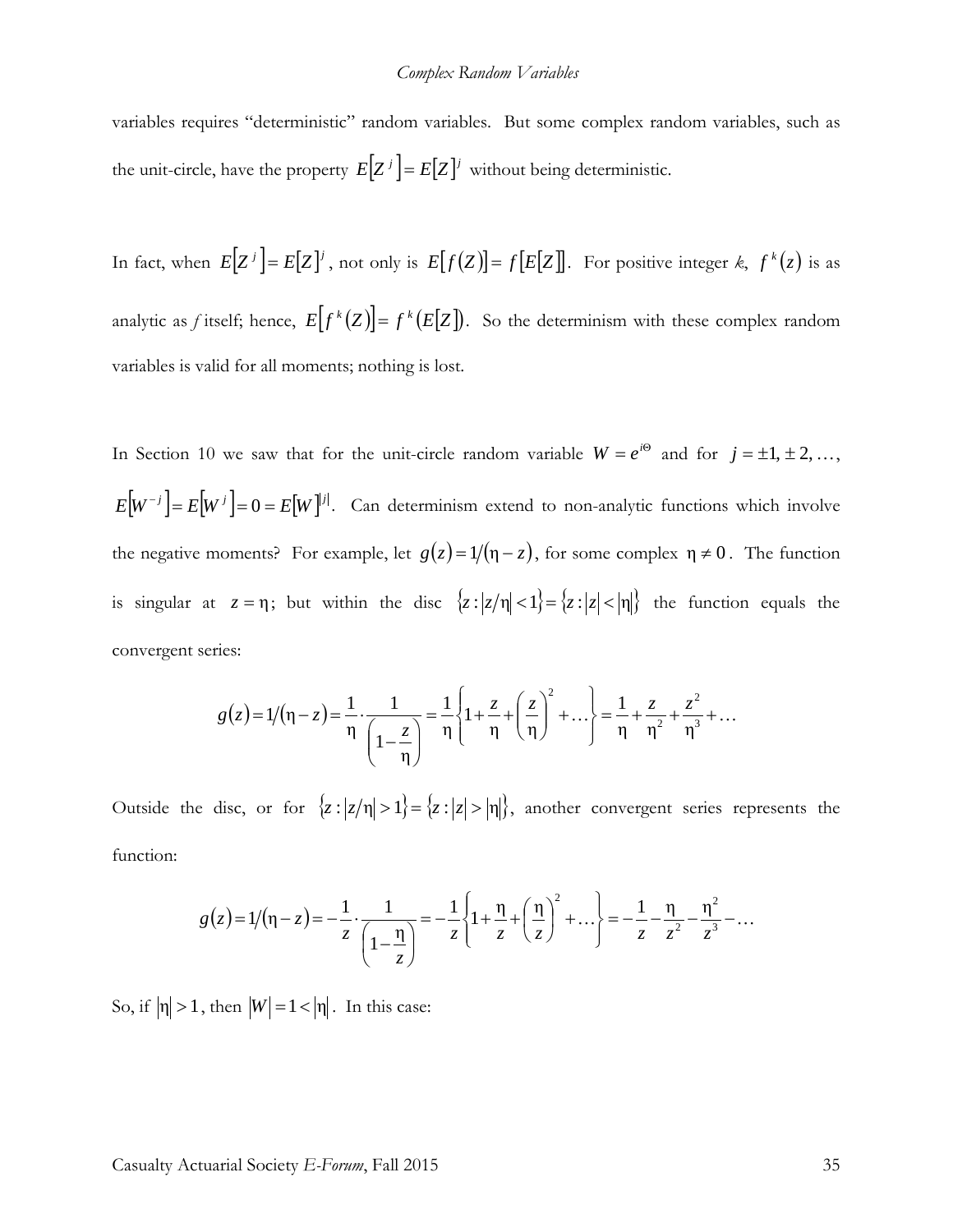$$
E[g(W)] = E\left[\frac{1}{\eta} + \frac{W}{\eta^2} + \frac{W^2}{\eta^3} + \dots\right]
$$
  
=  $\frac{1}{\eta} + \frac{E[W]}{\eta^2} + \frac{E[W^2]}{\eta^3} + \dots$   
=  $\frac{1}{\eta} + \frac{0}{\eta^2} + \frac{0}{\eta^3} + \dots$   
=  $\frac{1}{\eta}$ 

However, if  $|\eta| < 1$ , then  $|W| = 1 > |\eta|$ . So in this case:

$$
E[g(W)] = E\left[-\frac{1}{W} - \frac{\eta}{W^2} - \frac{\eta^2}{W^3} - \dots\right]
$$
  
=  $-E[W^{-1}] - \eta E[W^{-2}] - \eta^2 E[W^{-3}] - \dots$   
=  $-0 - \eta \cdot 0 - \eta^2 \cdot 0 - \dots$   
= 0

Both answers are correct; however, only the first satisfies the deterministic equation  $E[g(W)] = g(E[W]) = g(0) = 1/\eta$ .

To understand why the answer depends on whether  $\eta$  is inside or outside the complex unit circle, let us evaluate  $E[g(W)]$  directly:

$$
E[g(W)] = E[1/(\eta - W)] = E[1/(\eta - e^{i\Theta})] = \int_{\theta=0}^{2\pi} \frac{1}{\eta - e^{i\Theta}} \frac{d\Theta}{2\pi}
$$

The next step is to transform from  $\theta$  into  $z = e^{i\theta}$ . So  $dz = ie^{i\theta}d\theta = izd\theta$ , and the line integral transforms into a contour integral over the unit circle *C*: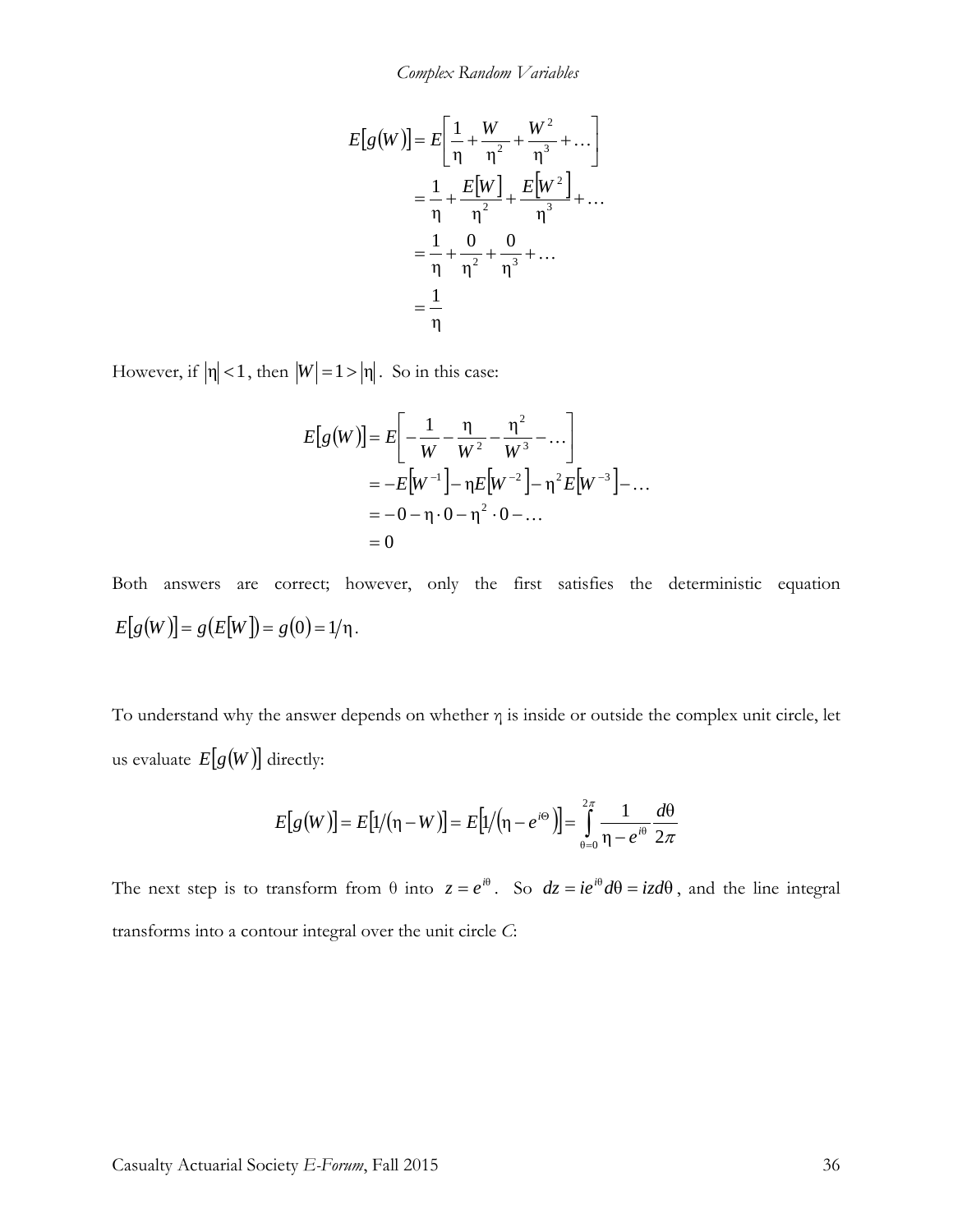$$
E[g(W)] = \int_{\theta=0}^{2\pi} \frac{1}{\eta - e^{i\theta}} \frac{d\theta}{2\pi}
$$
  
\n
$$
= \oint_{C} \frac{1}{\eta - z} \frac{iz}{iz} \frac{d\theta}{2\pi}
$$
  
\n
$$
= \oint_{C} \frac{1}{\eta - z} \frac{1}{z} \frac{dz}{2\pi i}
$$
  
\n
$$
= \frac{1}{2\pi i} \oint_{C} \frac{dz}{z(\eta - z)}
$$
  
\n
$$
= \frac{1}{2\pi i} \oint_{C} \left(\frac{1}{z} + \frac{1}{\eta - z}\right) \frac{1}{\eta} dz
$$
  
\n
$$
= \frac{1}{\eta} \left(\frac{1}{2\pi i} \oint_{C} \frac{dz}{z} + \frac{1}{2\pi i} \oint_{C} \frac{dz}{\eta - z}\right)
$$
  
\n
$$
= \frac{1}{\eta} \left(\frac{1}{2\pi i} \oint_{C} \frac{dz}{z - \theta} - \frac{1}{2\pi i} \oint_{C} \frac{dz}{z - \eta}\right)
$$

Now the value of each of these integrals is one if its singularity is within the unit circle *C*, and zero if it is not.<sup>19</sup> Of course, the singularity of the first integral at  $z = 0$  lies within *C*; hence, its value is one. The second integral's singularity at  $z = \eta$  lies within *C* if and only if  $|\eta| < 1$ . Therefore:

$$
E[g(W)] = \frac{1}{\eta} \left( \frac{1}{2\pi i} \oint_C \frac{dz}{z - 0} - \frac{1}{2\pi i} \oint_C \frac{dz}{z - \eta} \right) = g(E[W]) \cdot \begin{cases} 1 & \text{if } |\eta| > 1 \\ 0 & \text{if } |\eta| < 1 \end{cases}
$$

So the deterministic equation will hold for one of the Laurent series according to which the domain of the non-analytic function is divided into regions of convergence. Fascinating enough is how the

function  $\varphi(\eta)$  $\overline{\mathcal{L}}$ ⇃  $\left($  $=\frac{1}{2\pi i}\oint_{C}\frac{dz}{z-\eta}=\begin{cases} 1 & \text{if } |\eta|>1 \\ 0 & \text{if } |\eta|<1 \end{cases}$  $2\pi i \frac{J}{C} z - \eta$  $\varphi(\eta) = \frac{1}{2}$ *C z dz* π *i* serves as the indicator of a state, viz., the state of being

inside or outside the complex unit circle.

<span id="page-36-0"></span><sup>19</sup> Technically, the integral has no value if the singularity lies on *C*; but there are some practical advantages for "splitting the difference" in that case.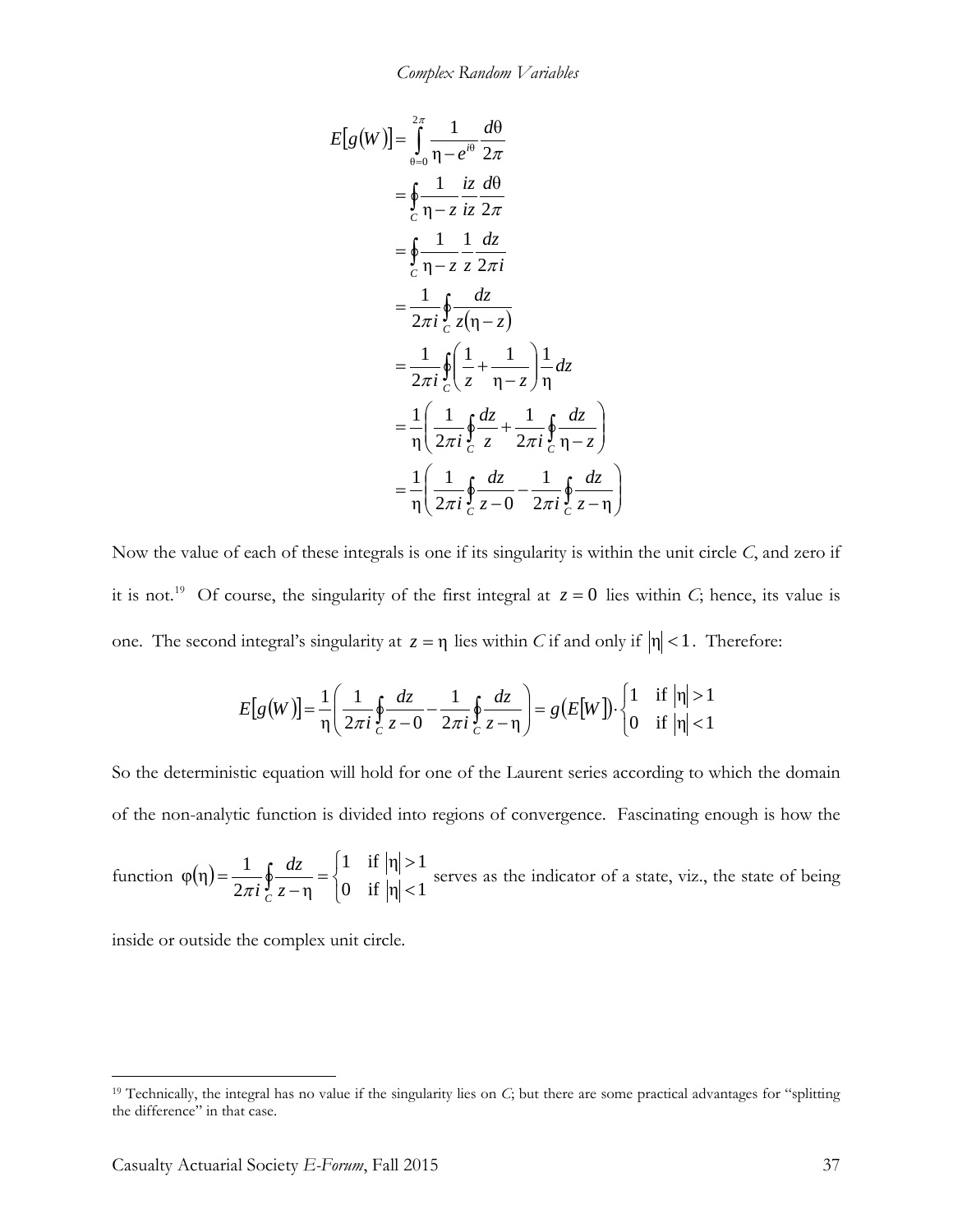#### **12. THE LINEAR STATISTICAL MODEL**

Better known as "regression" models, linear statistical models extend readily into the realm of complex numbers. A general real-valued form of such models is presented and derived in Halliwell [1997, Appendix C]:

$$
\begin{bmatrix} \mathbf{y}_1 \\ \mathbf{y}_2 \end{bmatrix} = \begin{bmatrix} \mathbf{X}_1 \\ \mathbf{X}_2 \end{bmatrix} \beta + \begin{bmatrix} \mathbf{e}_1 \\ \mathbf{e}_2 \end{bmatrix}, \quad Var \begin{bmatrix} \mathbf{e}_1 \\ \mathbf{e}_2 \end{bmatrix} = \begin{bmatrix} \Sigma_{11} & \Sigma_{12} \\ \Sigma_{21} & \Sigma_{22} \end{bmatrix}
$$

The subscript '1' denotes observations, '2' denotes predictions. Vector  $y_1$  is observed; the whole design matrix X is hypothesized, as well as the fourfold 'Σ' variance structure. Although the variance structure may be non-negative-definite (NND), the variance of the observations  $\Sigma_{11}$  must be positive-definite (PD). Also, the observation design  $X_1$  must be of full column rank. The last two requirements ensure the existence of the inverses  $\Sigma_{11}^{-1}$  and  $(X_1' \Sigma_{11}^{-1} X_1)^{-1}$ . The best linear unbiased predictor of  $y_2$  is  $\hat{y}_2 = X_2 \hat{\beta} + \Sigma_{21} \Sigma_{11}^{-1} (y_1 - X_1 \hat{\beta})$ . The variance of prediction error  $\mathbf{y}_2 - \mathbf{\hat{y}}_2$  is  $Var[\mathbf{y}_2 - \mathbf{\hat{y}}_2] = (X_2 - \Sigma_{21}\Sigma_{11}^{-1}X_1)Var[\hat{\beta}](X_2 - \Sigma_{21}\Sigma_{11}^{-1}X_1) + \Sigma_{22} - \Sigma_{21}\Sigma_{11}^{-1}\Sigma_{12}$  $1 / 22 \quad 21 - 11$ 1 1  $J$ <sup>v</sup> <sup>al</sup>  $\mathbf{P}$ <sub>1</sub> $\mathbf{A}$ <sup>2</sup> 21<sup>2</sup>11  $Var[\mathbf{y}_{2} - \hat{\mathbf{y}}_{2}] = (X_{2} - \Sigma_{21} \Sigma_{11}^{-1} X_{1}) Var[\hat{\beta}](X_{2} - \Sigma_{21} \Sigma_{11}^{-1} X_{1}) + \Sigma_{22} - \Sigma_{21} \Sigma_{11}^{-1} \Sigma_{12}$ . Embedded in these formulas are the estimator of  $\beta$  and its variance:  $(X_1' \Sigma_{11}^{-1} X_1)^{-1} X_1' \Sigma_{11}^{-1} \mathbf{y}_1 = Var[\hat{\beta}] \cdot X_1' \Sigma_{11}^{-1} \mathbf{y}_1$  $_1 - v$  *u*  $\left[\mathbf{P}\right]$   $\mathbf{A}_1\mathbf{L}_{11}$ 1  $1 - 11$ 1  $\hat{\beta} = (\mathbf{X}_1' \mathbf{\Sigma}_{11}^{-1} \mathbf{X}_1)^{-1} \mathbf{X}_1' \mathbf{\Sigma}_{11}^{-1} \mathbf{y}_1 = Var \left[ \hat{\beta} \right] \cdot \mathbf{X}_1' \mathbf{\Sigma}_{11}^{-1} \mathbf{y}_1.$ 

For the purpose of introducing complex numbers into the linear statistical model we will concern ourselves here only the estimation of the parameter β. So we drop the subscripts '1' and '2' and simplify the observation as  $\mathbf{y} = \mathbf{X}\boldsymbol{\beta} + \mathbf{e}$ , where  $Var[\mathbf{e}] = \boldsymbol{\Gamma}$ . Again, X must be of full column rank and  $\Gamma$  must be Hermetian PD. According to Section 4, transjugation is to complex matrices what transposition is to real-valued matrices. Therefore, the short answer for a complex model is:  $\hat{\beta} = (\mathbf{X}^*\Gamma^{-1}\mathbf{X})^{-1}\mathbf{X}^*\Gamma^{-1}\mathbf{y} = Var[\hat{\beta}] \cdot \mathbf{X}^*\Gamma^{-1}\mathbf{y}$ .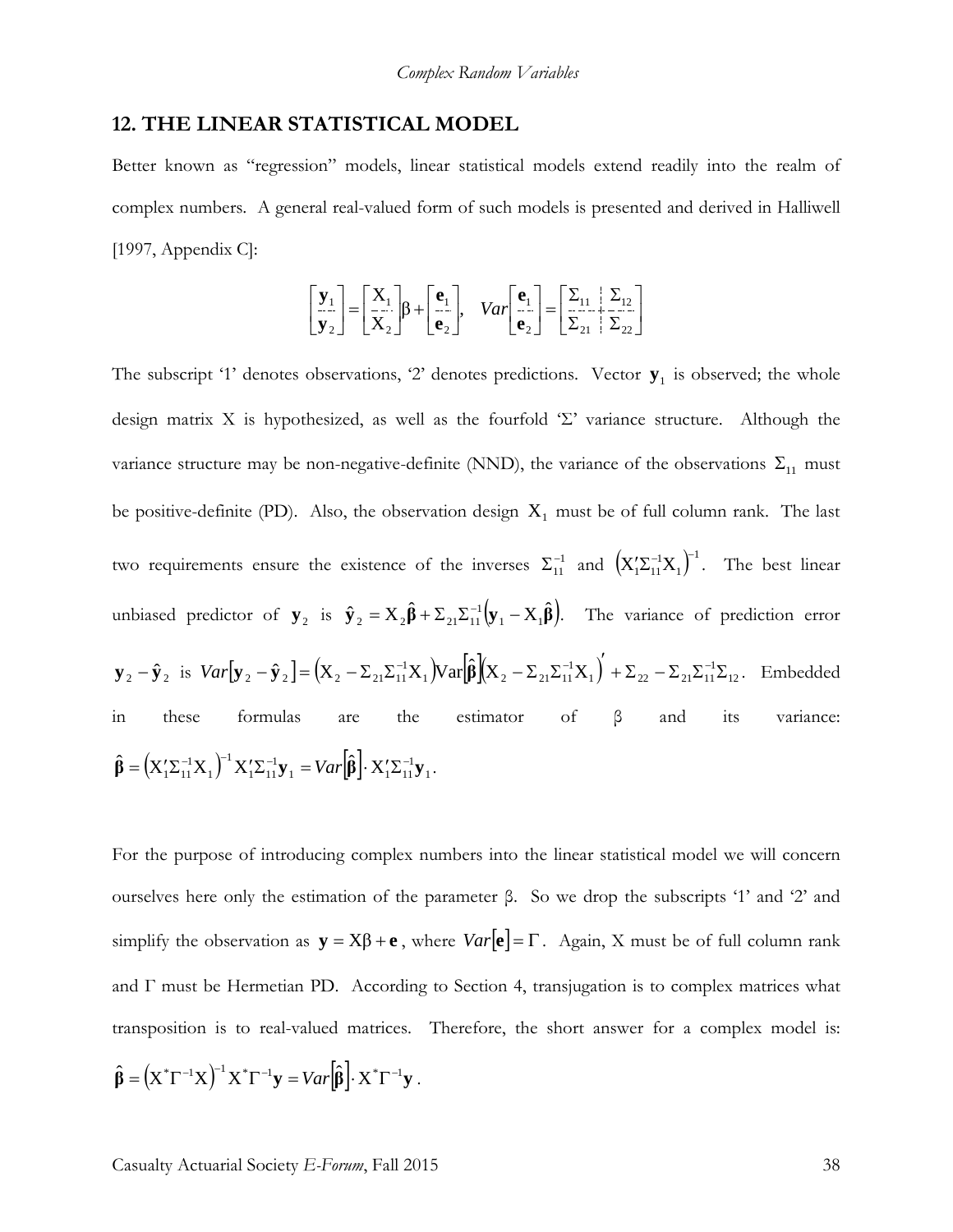However, deriving the solution from the double-real representation in Section 3 will deepen the understanding. The double-real form of the observation is:

$$
\begin{bmatrix} \mathbf{y}_r & -\mathbf{y}_i \\ \mathbf{y}_i & \mathbf{y}_r \end{bmatrix} = \begin{bmatrix} X_r & -X_i \\ X_i & X_r \end{bmatrix} \begin{bmatrix} \beta_r & -\beta_i \\ \beta_i & \beta_r \end{bmatrix} + \begin{bmatrix} \mathbf{e}_r & -\mathbf{e}_i \\ \mathbf{e}_i & \mathbf{e}_r \end{bmatrix}
$$

All the vectors and matrices in this form are real-valued. The subscripts '*r*' and '*i*' denote the real and imaginary parts of **y**, X, β, and **e**. Due to the redundancy of double-real representation, we may retain just the left column:

$$
\begin{bmatrix} \mathbf{y}_r \\ \mathbf{y}_i \end{bmatrix} = \begin{bmatrix} \mathbf{X}_r & -\mathbf{X}_i \\ \mathbf{X}_i & \mathbf{X}_r \end{bmatrix} \begin{bmatrix} \beta_r \\ \beta_i \end{bmatrix} + \begin{bmatrix} \mathbf{e}_r \\ \mathbf{e}_i \end{bmatrix}
$$

Note that if X is real-valued, then  $X_i = 0$ , and  $y_r$  and  $y_i$  become two "data panels," each with its own parameter  $β<sub>r</sub>$  and  $β<sub>i</sub>$ .<sup>[20](#page-38-0)</sup>

Now let  $\Xi_t = \begin{vmatrix} -t & -t \\ 1 & -t \end{vmatrix}$ J  $\begin{vmatrix} \mathbf{I}_t & i\mathbf{I}_t \\ \mathbf{I} & i\mathbf{I} \end{vmatrix}$ L L  $E_t = \begin{bmatrix} t_t & t_t \\ I_t & -iI_t \end{bmatrix}$  $t$   $\mathbf{u}_t$  $\begin{array}{c|c} t & -i \end{array}$ *i*  $I_t - iI$  $I_t$  *i*I , the augmentation matrix of Section 7, where *t* is the number of

observations. Since the augmentation matrix is non-singular, premultiplying the left-column form by it yields equivalent but insightful forms:

<span id="page-38-0"></span><sup>20</sup> This assumes zero covariance between the error vectors.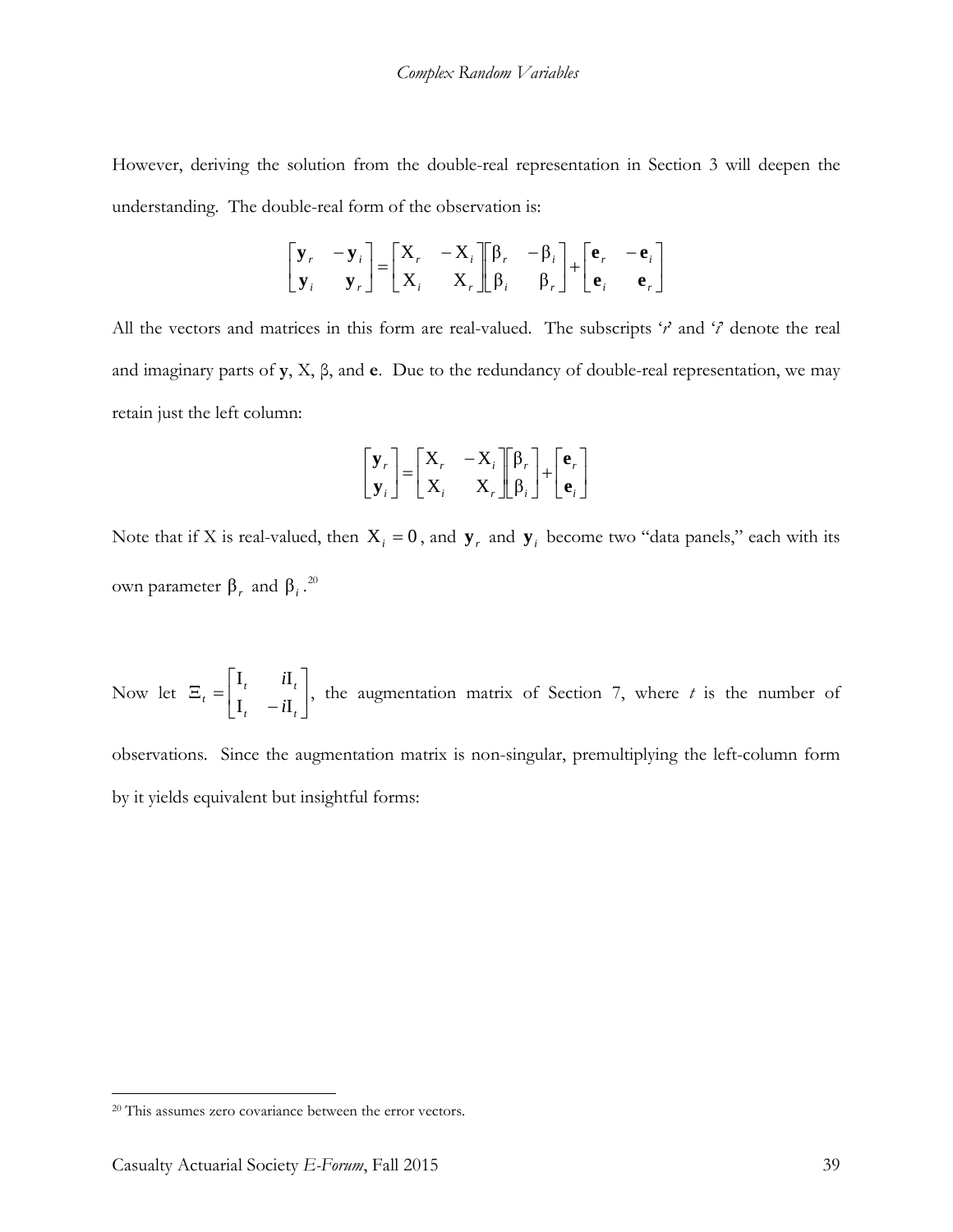*Complex Random Variables*

$$
\begin{bmatrix}\nI_{t} & iI_{t} \\
I_{t} & -iI_{t}\n\end{bmatrix}\n\begin{bmatrix}\n\mathbf{y}_{r} \\
\mathbf{y}_{i}\n\end{bmatrix} =\n\begin{bmatrix}\nI_{t} & iI_{t} \\
I_{t} & -iI_{t}\n\end{bmatrix}\n\begin{bmatrix}\nX_{r} & -X_{i} \\
X_{i} & X_{r}\n\end{bmatrix}\n\begin{bmatrix}\n\beta_{r} \\
I_{t} & -iI_{t}\n\end{bmatrix}\n\begin{bmatrix}\n\mathbf{e}_{r} \\
\mathbf{e}_{i}\n\end{bmatrix}
$$
\n
$$
\begin{bmatrix}\n\mathbf{y}_{r} + i\mathbf{y}_{i} \\
\mathbf{y}_{r} - i\mathbf{y}_{i}\n\end{bmatrix} =\n\begin{bmatrix}\nX_{r} + iX_{i} & -X_{i} + iX_{r} \\
X_{r} - iX_{i} & -X_{i} - iX_{r}\n\end{bmatrix}\n\begin{bmatrix}\n\beta_{r} \\
\beta_{i}\n\end{bmatrix} +\n\begin{bmatrix}\n\mathbf{e}_{r} + i\mathbf{e}_{i} \\
\mathbf{e}_{r} - i\mathbf{e}_{i}\n\end{bmatrix}
$$
\n
$$
\begin{bmatrix}\n\mathbf{y} \\
\overline{\mathbf{y}}\n\end{bmatrix} =\n\begin{bmatrix}\nX & iX \\
\overline{X} & -i\overline{X}\n\end{bmatrix}\n\begin{bmatrix}\n\beta_{r} \\
\beta_{i}\n\end{bmatrix} +\n\begin{bmatrix}\n\mathbf{e} \\
\overline{\mathbf{e}}\n\end{bmatrix}
$$
\n
$$
\begin{bmatrix}\n\mathbf{y} \\
\overline{\mathbf{y}}\n\end{bmatrix} =\n\begin{bmatrix}\nX\beta_{r} + iX\beta_{i} \\
\overline{X}\beta_{r} - i\overline{X}\beta_{i}\n\end{bmatrix} +\n\begin{bmatrix}\n\mathbf{e} \\
\overline{\mathbf{e}}\n\end{bmatrix}
$$
\n
$$
\begin{bmatrix}\n\mathbf{y} \\
\overline{\mathbf{y}}\n\end{bmatrix} =\n\begin{bmatrix}\nX\beta \\
\overline{X}\beta\n\end{bmatrix} +\n\begin{bmatrix}\n\mathbf{e} \\
\overline{e}\
$$

The first insight is that  $\overline{y} = \overline{X\beta + e} = \overline{X\beta} + \overline{e}$  is as much observed as  $y = X\beta + e$ . The second insight is that  $Var\left[\frac{1}{2}\right]$  $\rfloor$  $\overline{\phantom{a}}$  $\mathbf{r}$ L L **e e**  $Var\left[\begin{array}{c} x \end{array}\right]$  is an augmented variance, whose general form according to Section 6 is  $\overline{\phantom{a}}$ J  $\left| \begin{matrix} \Gamma & C \\ \overline{C} & \overline{\Gamma} \end{matrix} \right|$ L  $\mathbf{r}$  $\begin{bmatrix} = \begin{bmatrix} \Gamma & C \\ \overline{C} & \overline{\Gamma} \end{bmatrix} \end{bmatrix}$  $\rfloor$  $\overline{\phantom{a}}$  $\mathbf{r}$ L L  $\mathsf{C}$  $\mathcal{C}_{0}^{(n)}$ **e e**  $Var\left[\frac{\cdot}{\alpha}\right] = \frac{\cdot}{\alpha}$ . Therefore, the general form of the observation of a complex linear model is  $\overline{\phantom{a}}$  $\rfloor$  $\overline{\phantom{a}}$  $\mathbf{r}$ L  $|+|$  $\rfloor$  $\left|\frac{\beta}{\alpha}\right|$ L  $\mathbf{r}$  $\overline{\phantom{a}}$  $\rfloor$  $\begin{vmatrix} X & 0 \\ 0 & \overline{V} \end{vmatrix}$ L  $\vert$  $\rfloor$  $\left|\frac{\mathbf{y}}{\mathbf{y}}\right|$ L  $\mathbf{r}$ **e e y y** β β 0 X  $X \quad 0$ , where  $Var\left[\frac{1}{2}\right] = \frac{1}{C} = \frac{1}{T}$  $\rfloor$  $\left| \begin{array}{cc} \Gamma & C \\ \overline{C} & \overline{\Gamma} \end{array} \right|$ L  $\overline{ }$  $\begin{bmatrix} = \begin{bmatrix} \Gamma & C \\ \overline{C} & \overline{\Gamma} \end{bmatrix} \end{bmatrix}$  $\rfloor$  $\overline{\phantom{a}}$  $\mathsf{L}$ L  $\mathsf{L}$  $\mathsf{C}$  $\mathsf{C}$ **e e**  $Var\left[\frac{\cdot}{\sigma}\right] = \frac{\cdot}{\sigma}$ . Not only is **y** as observable as **y**, but also  $\beta$ is as estimable as β. Furthermore, although the augmented variance may default to  $C = 0$ , the complex linear statistical model does not require  $\frac{1}{\alpha}$ 」  $\overline{\phantom{a}}$  $\mathsf{L}$ L  $\mathsf{L}$ **e e** to be "proper complex," as defined in Section 7.

Since X is of full column rank, so too must be  $\begin{bmatrix} 1 & 1 \\ 0 & \overline{x} \end{bmatrix}$ J  $\begin{vmatrix} X & 0 \\ 0 & \overline{Y} \end{vmatrix}$ L  $\mathbf{r}$ 0 X  $\begin{bmatrix} X & 0 \\ 0 & \overline{X} \end{bmatrix}$ . And since  $\Gamma$  is Hermetian PD, both it and

its conjugate  $\overline{\Gamma}$  are invertible. But the general form of the observation requires  $\left| \frac{\overline{\Gamma}}{\overline{\Gamma}} \right|$ 」  $\left| \begin{matrix} \Gamma & C \\ \overline{C} & \overline{\Gamma} \end{matrix} \right|$ L  $\mathsf{L}$ Γ Γ  $\mathcal{C}_{0}^{(n)}$  $\mathcal{C}_{0}^{(n)}$ to be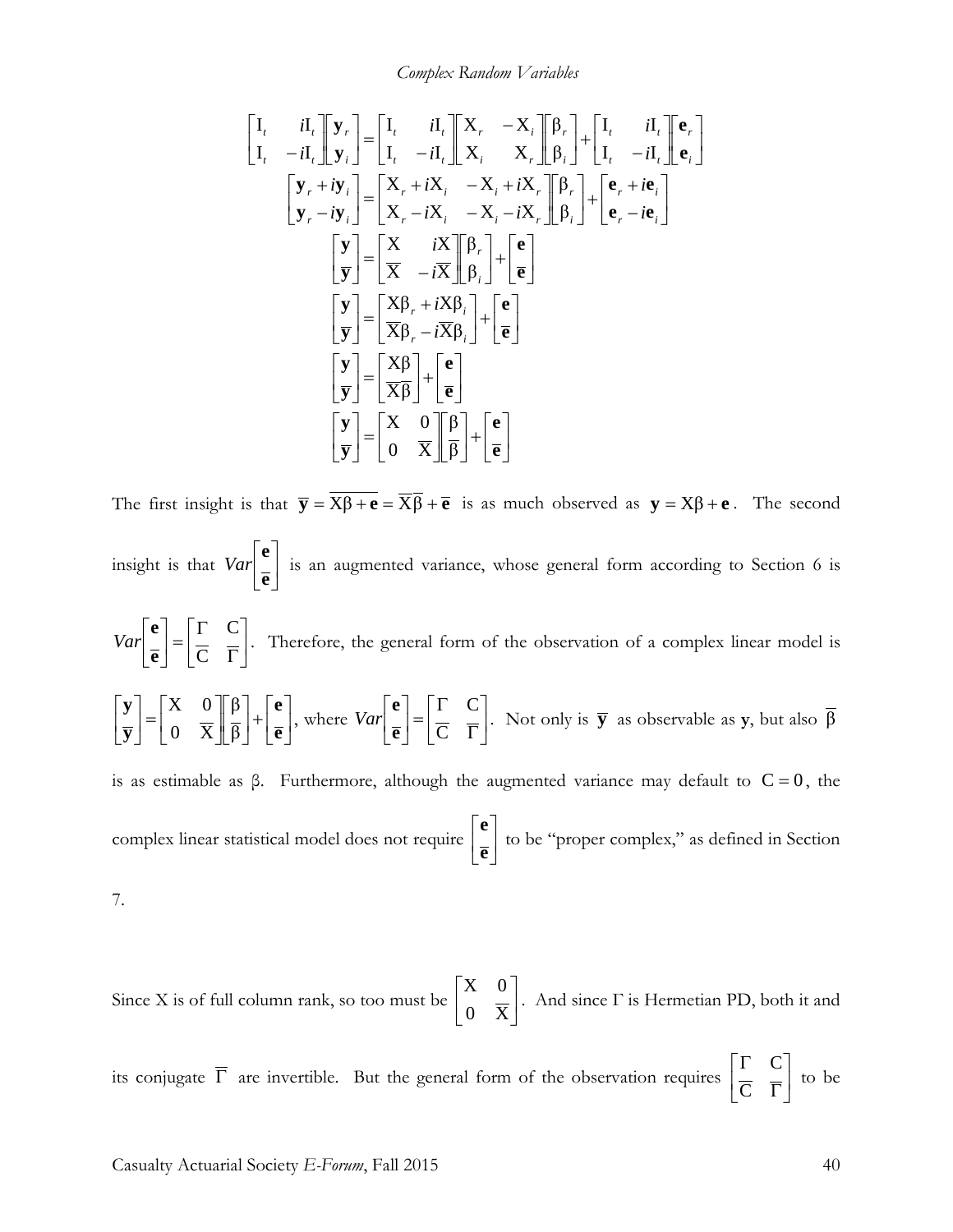Hermetian PD, hence invertible. A consequence is that both the "determinant" forms  $\Gamma - C\overline{\Gamma}^{-1}\overline{C}$ and  $\overline{\Gamma} - \overline{\mathbf{C}} \Gamma^{-1} \mathbf{C}$  are Hermetian PD and invertible. With this background it can be shown, and the reader should verify, that  $\left| \frac{\overline{C}}{\overline{C}} \right| = \left| \frac{\overline{C}}{\overline{K}} \right|$  $\rfloor$  $\begin{vmatrix} H & K \\ \overline{K} & \overline{H} \end{vmatrix}$ L  $\mathbf{r}$  $\begin{bmatrix} -1 \\ -1 \\ \hline K \end{bmatrix} = \begin{bmatrix} H & K \\ \hline K & \overline{H} \end{bmatrix}$  $\rfloor$  $\left| \begin{array}{cc} \Gamma & C \\ \overline{C} & \overline{\overline{\Gamma}} \end{array} \right|$ L L Γ  $\Gamma$   $C$ <sup>-</sup> K K  $\mathcal{C}_{0}^{(n)}$  $\left[\frac{C}{E}\right]^{-1} = \left[\frac{H}{E} \frac{K}{E}\right]$ , where  $H = \left(\Gamma - C\overline{\Gamma}^{-1}\overline{C}\right)^{-1}$  and  $K = -\Gamma^{-1}C\overline{H}$ . The

important point is that inversion preserves the augmented-variance form.

The solution of the complex linear model 
$$
\begin{bmatrix} \mathbf{y} \\ \mathbf{y} \end{bmatrix} = \begin{bmatrix} X & 0 \\ 0 & \overline{X} \end{bmatrix} \begin{bmatrix} \beta \\ \overline{\beta} \end{bmatrix} + \begin{bmatrix} \mathbf{e} \\ \overline{\mathbf{e}} \end{bmatrix}
$$
, where  $Var \begin{bmatrix} \mathbf{e} \\ \overline{\mathbf{e}} \end{bmatrix} = \begin{bmatrix} \overline{\mathbf{C}} & \overline{\mathbf{C}} \\ \overline{\mathbf{C}} & \overline{\mathbf{C}} \end{bmatrix}$ , is:  
\n
$$
\begin{bmatrix} \hat{\beta} \\ \hat{\beta} \end{bmatrix} = \begin{bmatrix} \begin{bmatrix} X & 0 \\ 0 & \overline{X} \end{bmatrix}^* \begin{bmatrix} \overline{\mathbf{C}} & \overline{\mathbf{C}} \\ \overline{\mathbf{C}} & \overline{\mathbf{C}} \end{bmatrix}^{-1} \begin{bmatrix} X & 0 \\ 0 & \overline{X} \end{bmatrix}^{-1} \begin{bmatrix} X & 0 \\ 0 & \overline{X} \end{bmatrix}^{-1} \begin{bmatrix} \overline{\mathbf{C}} & \overline{\mathbf{C}} \\ \overline{\mathbf{C}} & \overline{\mathbf{C}} \end{bmatrix}^{-1} \begin{bmatrix} \mathbf{y} \\ \overline{\mathbf{y}} \end{bmatrix}
$$
\n
$$
= \begin{bmatrix} \begin{bmatrix} X^* & 0 \\ 0 & X' \end{bmatrix} \begin{bmatrix} H & K \\ \overline{K} & H \end{bmatrix} \begin{bmatrix} X & 0 \\ 0 & \overline{X} \end{bmatrix} \end{bmatrix}^{-1} \begin{bmatrix} X^* & 0 \\ 0 & X' \end{bmatrix} \begin{bmatrix} H & K \\ \overline{K} & H \end{bmatrix} \begin{bmatrix} \mathbf{y} \\ \overline{\mathbf{y}} \end{bmatrix}
$$
\n
$$
= \begin{bmatrix} X^* H X & X^* K \overline{X} \\ X^T K X & X^T H X \end{bmatrix}^{-1} \begin{bmatrix} X^* H \mathbf{y} + X^* K \overline{\mathbf{y}} \\ X^T K \mathbf{y} + X^T H \overline{\mathbf{y}} \end{bmatrix}
$$

And  $^*$ uv v $^*$ v $\overline{\text{v}}$   $^{-1}$ X'KX X'HX  $X^*HX$   $X^*KX$  $\hat{\overline{\mathsf{n}}}$  $\hat{\mathbf{B}}$   $\begin{bmatrix} \mathbf{X}^* \mathbf{H} \mathbf{X} & \mathbf{X}^* \mathbf{K} \overline{\mathbf{X}} \end{bmatrix}$  $\overline{\phantom{a}}$  $\rfloor$  $\begin{array}{ccc} X^*HX & X^*K\overline{X} \\ W'\overline{K}W & W'\overline{I} \overline{M} \end{array}$ L L  $'\overline{\text{K}}\text{X}$   $\overline{\text{X}}'\overline{\text{H}}$  $=\left|\frac{\text{X}^* \text{H}}{\text{H}}\right|$  $\overline{\phantom{a}}$  $\overline{\phantom{a}}$ J  $\overline{\phantom{a}}$  $\mathsf{L}$  $\mathsf{L}$ L  $\mathbf{r}$ **β**  $Var\left[\frac{\beta}{2}\right] = \begin{bmatrix} X^*H X & X^*K X \\ \frac{1}{2}H X & \frac{1}{2}H X & \frac{1}{2}H X \end{bmatrix}$ , which must exist since it is a quadratic form based on the Hermetian PD 1  $\mathsf{C}$  $C^{-}$  $\overline{\phantom{a}}$  $\rfloor$  $\left| \begin{matrix} \Gamma & C \\ \overline{C} & \overline{\Gamma} \end{matrix} \right|$ L  $\mathbf{r}$ Γ Γ and the full column rank  $\begin{bmatrix} 1 & 1 \\ 0 & \overline{X} \end{bmatrix}$  $\rfloor$  $\begin{vmatrix} X & 0 \\ 0 & \overline{Y} \end{vmatrix}$ L 0 X  $\begin{bmatrix} X & 0 \\ \hline \overline{x} \end{bmatrix}$ . Reformulate this as:  $\overline{\phantom{a}}$ J  $\left| \frac{X^* Hy + X^* K \overline{y}}{X' \overline{K}_{\overline{B}} + X' \overline{K}_{\overline{B}}}\right|$ L L  $'\overline{\mathrm{K}}\mathrm{y} + \mathrm{X}'\overline{\mathrm{H}}$  $=\left|\frac{X^*Hy}{\cdot}\right|$  $\overline{\phantom{a}}$  $\overline{\phantom{a}}$ J  $\overline{\phantom{a}}$ L  $\mathbf{r}$ L  $\mathbf{r}$  $\overline{\phantom{a}}$ J  $\begin{array}{ccc} X^*H X & X^*K \overline{X} \\ X^{\prime\overline{K}X} & Y^{\prime\overline{K}\overline{K}} \end{array}$ L  $\overline{ }$  $'\overline{K}X$   $X'\overline{H}$ Η  $\mathbf{y} + \mathbf{X}' \mathbf{H} \overline{\mathbf{y}}$  $\mathbf{y} + \mathbf{X}^* \mathbf{K} \overline{\mathbf{y}}$ **β β**  $X'Ky+X$  $X^*Hy+X^*K$  $\hat{\mathbf{R}}$ ˆ X'KX X'HX  $X^*HX \quad X^*K\overline{X} \parallel \hat{\beta} \parallel X^*Hy+X^*$ 

The conjugates of the two equations in  $\hat{\beta}$  and  $\hat{\overline{\beta}}$  are the same equations in  $\hat{\overline{\beta}}$  and  $\hat{\beta}$ :

$$
\begin{bmatrix} X^* H X & X^* K \overline{X} \\ X' \overline{K} X & X' \overline{H} \overline{X} \end{bmatrix} \begin{bmatrix} \frac{\overline{\hat{\beta}}}{\hat{\beta}} \\ \frac{\overline{\hat{\beta}}}{\hat{\beta}} \end{bmatrix} = \begin{bmatrix} X^* H y + X^* K \overline{y} \\ X' \overline{K} y + X' \overline{H} \overline{y} \end{bmatrix} = \begin{bmatrix} X^* H X & X^* K \overline{X} \\ X' \overline{K} X & X' \overline{H} \overline{X} \end{bmatrix} \begin{bmatrix} \hat{\beta} \\ \hat{\beta} \end{bmatrix}
$$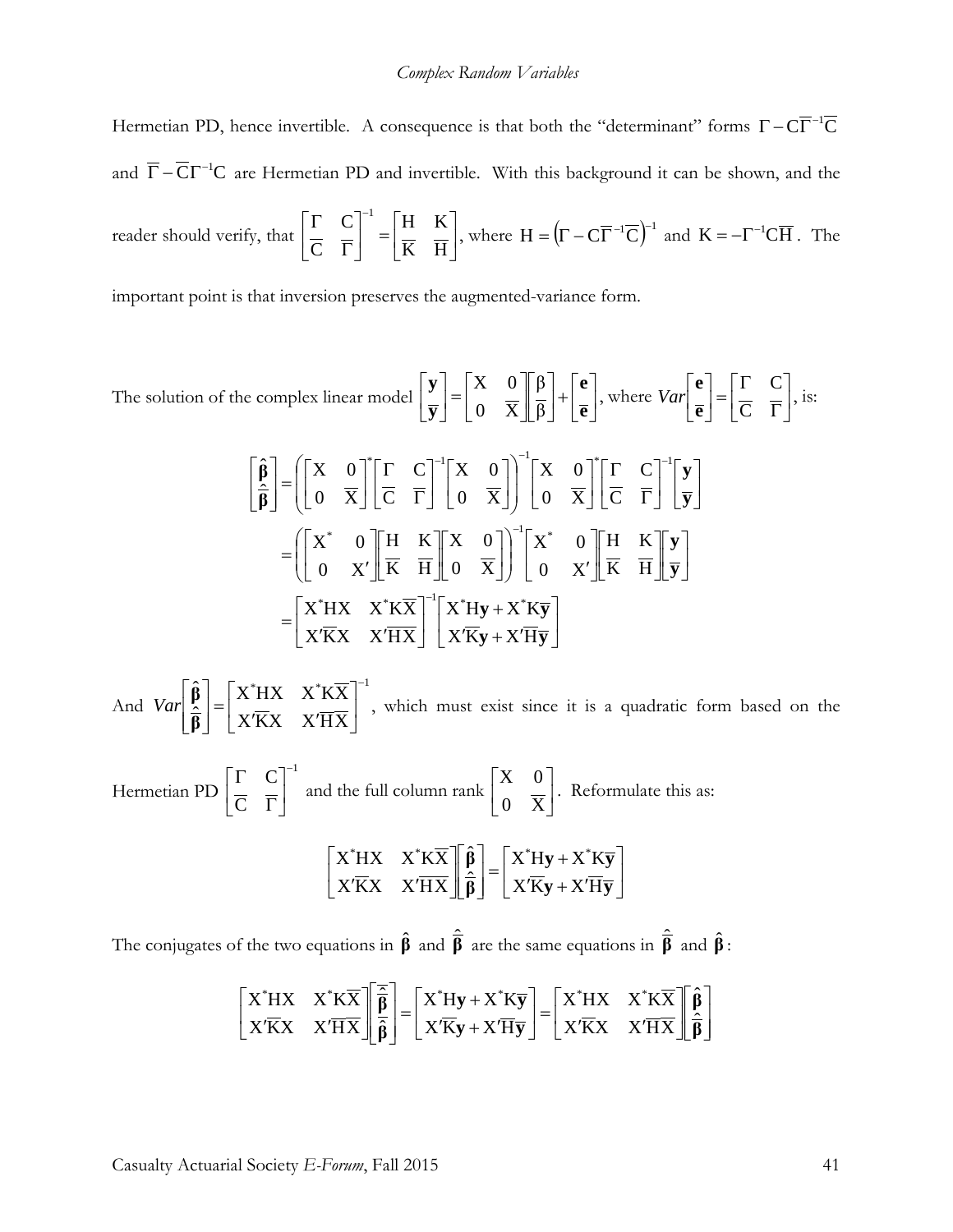Therefore,  $\left|\frac{\mathbf{p}}{\hat{\mathbf{\beta}}}\right| = \left|\frac{\mathbf{p}}{\hat{\mathbf{\beta}}}\right|$  $\rfloor$  $\overline{\phantom{a}}$  $\mathsf{I}$  $\mathbf{r}$ L  $=$  $\overline{\phantom{a}}$  $\overline{\phantom{a}}$ J  $\overline{\phantom{a}}$ L  $\mathbf{r}$ L  $\mathsf{L}$ **β β**  $\left|\frac{\widehat{\mathbf{\beta}}}{\widehat{\mathbf{\beta}}}\right| = \left[\begin{matrix} \widehat{\mathbf{\beta}} \\ \widehat{\mathbf{\beta}} \end{matrix}\right]$ ˆ  $\hat{\vec{B}} = \begin{bmatrix} \hat{\vec{B}} \\ \hat{\vec{B}} \end{bmatrix}$ . It is well known that the estimator of a linear function of a random variable

is the linear function of the estimator of the random variable. But conjugation is not a linear function. Nevertheless, we have just proven that the estimator of the conjugate is the conjugate of the estimator.

#### **13. ACTUARIAL APPLICATIONS OF COMPLEX RANDOM VARIABLES**

How might casualty actuaries put complex random variables to work? Since the support of most complex random variables is a plane, rather than a line, their obvious application is bivariate. An example is a random variable whose real part is loss and whose imaginary part is LAE. Another application might pertain to copulas. According to Venter [2002, p. 69], "copulas are joint distributions of unit random variables." One could translate these joint distributions into distributions of complex variables whose support is the complex unit square, i.e., the square whose vertices are the points  $z = 0, 1, 1+i, i$ . However, for now it seems that real-valued bivariates provide the necessary theory and technique for these purposes.

Actuaries who have applied log-linear models to triangles with paid increments have been frustrated applying them to incurred triangles. The problem is that incurred increments are often negative, and the logarithm of a negative number is not real-valued. This has led Glenn Meyers [2013] to seek modified lognormal distributions whose support includes the negative real numbers. The persistent intractability of the log-linear problem was a major reason for our attention to the lognormal random vector  $\mathbf{w}_{n\times 1} = e^{\mathbf{z}_{n\times 1}}$  in Section 8. But to model an incurred loss as the exponential function of a complex number suffers from two drawbacks. First, to model a real-valued loss as  $e^z = e^x \cdot e^{iy}$ requires *y* to be an integral multiple of π. The mixed random variable  $e^X$  with probability *p* and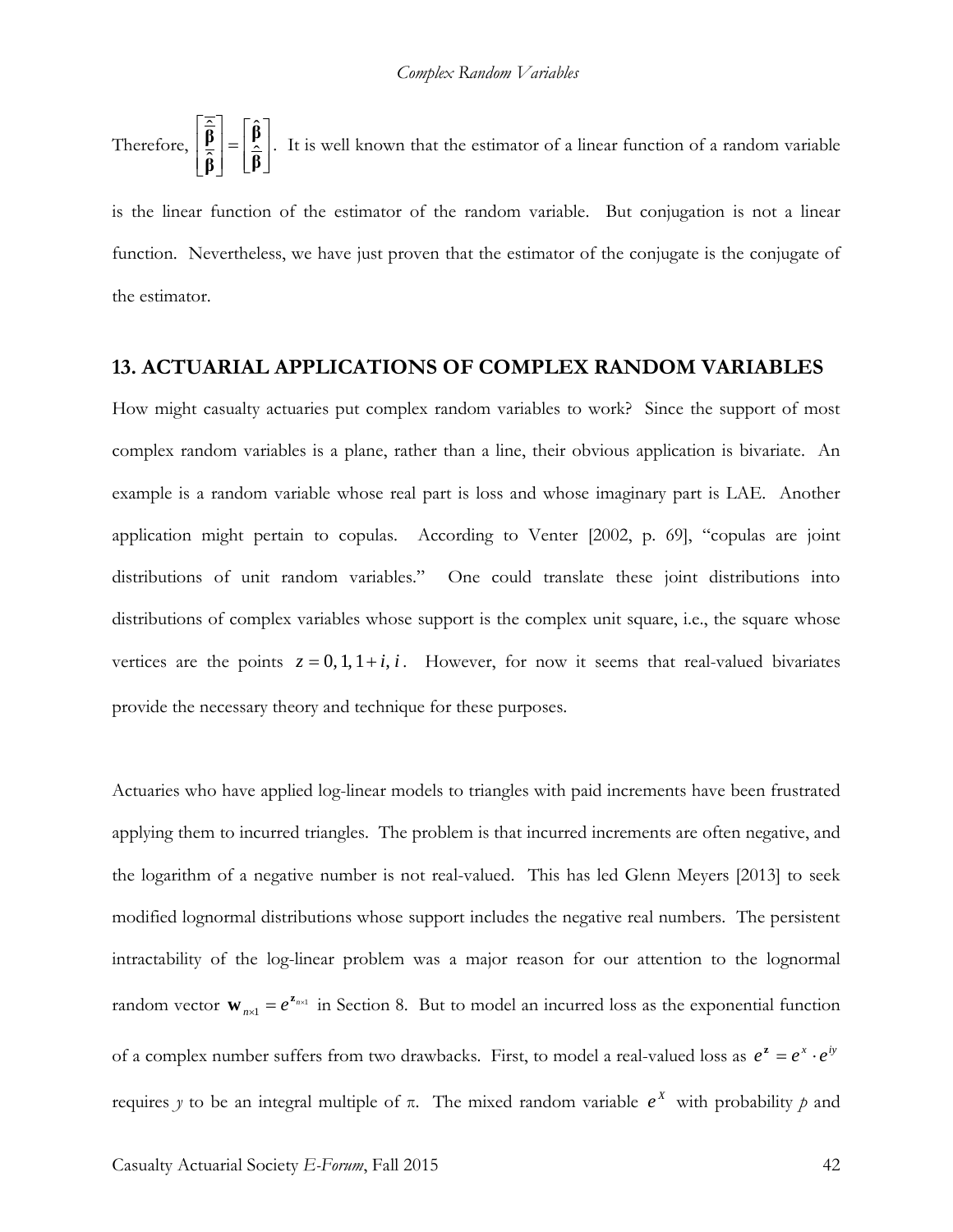$-e^X$  with probability 1– *p* is not lognormal. No more suitable are such "denatured" random variables as  $Re(e^z)$ . Second, one still cannot model the eminently practical value of zero, because for all z,  $e^z \neq 0$ .<sup>[21](#page-42-0)</sup> At present it does not appear that complex random variables will give birth to useful distributions of real-valued random variables. Even the unit-circle and indicator random variables of Sections 10 and 11, as interesting as they are in the theory of analytic functions, most likely will engender no distributions valuable to actuarial work.

The complex version of the linear model in Section 12 showed us that conjugates of observations are themselves observations and that conjugates of estimators are estimators of conjugates. Moreover, there we found a use for augmented variance. Nonetheless we are still fairly bound to our conclusion to Section 3, that one who lacked either the confidence or the software to work with complex numbers could probably do a work-around with double-real matrices.

So how can actuarial science benefit from complex random variables? The great benefit will come from new ways of thinking. The first step will be to overcome the habit of picturing a complex number as half real and half imaginary. Historically, it was only after numbers had expanded from rational to irrational that the whole set was called "real." Numbers ultimately are sets; zero is just the empty set. How real are sets? Regardless of their mathematical reality, they are not physically real. Complex numbers were deemed "real" because mathematicians needed them for the solution of polynomial equations. In the nineteenth century this spurred the development of abstract algebra. At first new ways of thinking amount to differences in degree; at some point many develop

<span id="page-42-0"></span><sup>&</sup>lt;sup>21</sup> If  $e^{a} = 0$  for some *a*, then for all z  $e^{z} = e^{z-a+a} = e^{z-a}e^{a} = e^{z-a} \cdot 0 = 0$ . One who sees that lim  $e^x \cdot e^{iy} = 0 \cdot e^{iy} = 0$  might propose to add the ordinate  $\text{Re}(z) = x = -\infty$  to the complex plane. But not only *x* is this proposal artificial; it also militates against the standard theory of complex variables, according to which all points infinitely far from zero constitute one and the same point at infinity.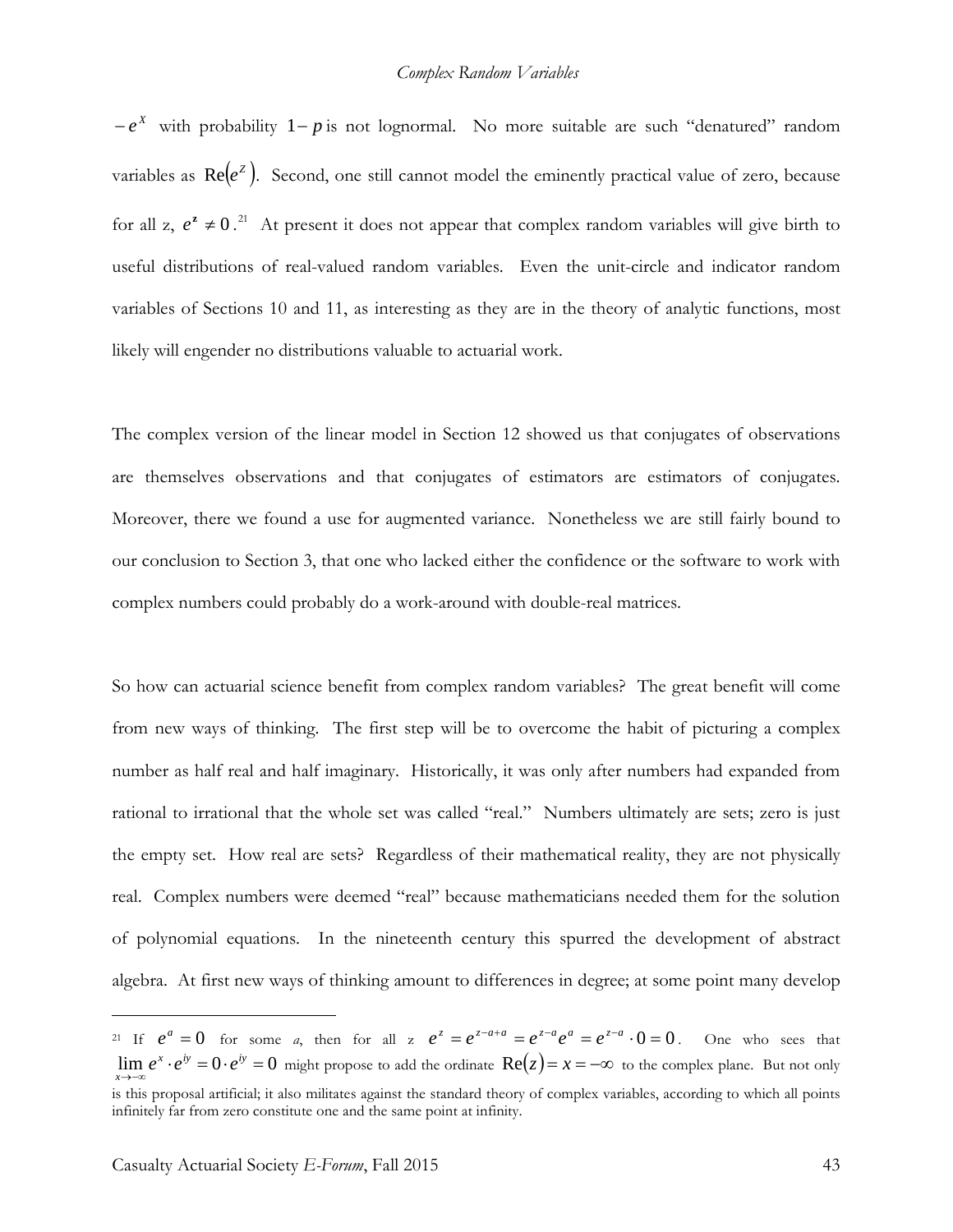into differences in kind. One might argue, "Why study Euclidean geometry? It all derives from a few axioms." True, but great theorems (e.g., that the sum of the angles of a triangle is the sum of two right angles) can be a long way from their axioms. A theorem means more than the course of its proof; often there are many proofs of a theorem. Furthermore, mathematicians often work backwards from accepted or desired truths to efficient and elegant sets of axioms. Perhaps the most wonderful thing about mathematics is its "unreasonable effectiveness in the natural sciences," to quote physicist Eugene Wigner. The causality between pure and applied mathematics works in both directions. Therefore, it is likely that complex random variables and vectors will find their way into actuarial science. But it will take years, even decades, and technology and education will have to prepare for it.

#### **14. CONCLUSION**

Just as physics divides into different areas, e.g., theoretical, experimental, and applied, so too actuarial science, though perhaps more concentrated on business application, justifiably has and needs a theoretical component. Theory and application cross-fertilize each other. In this paper we have proposed to add complex numbers to the probability and statistics of actuarial theory. With patience, the technically inclined actuary should be able to understand the theory of complex random variables delineated herein. In fact, our multivariate approach may even more difficult to understand than the complex-function theory; but both belong together. Although all complex matrices and operations were formed from double-real counterparts, we believe that the "sum is greater than the parts," i.e., that the assimilation of this theory will lead to higher-order thinking and creativity. In the sixteenth century the "fiction" of  $i = \sqrt{-1}$  allowed mathematicians to solve more equations. Although at first complex solutions were deemed "extraneous roots," eventually their practicality became recognized; so that today complex numbers are essential for science and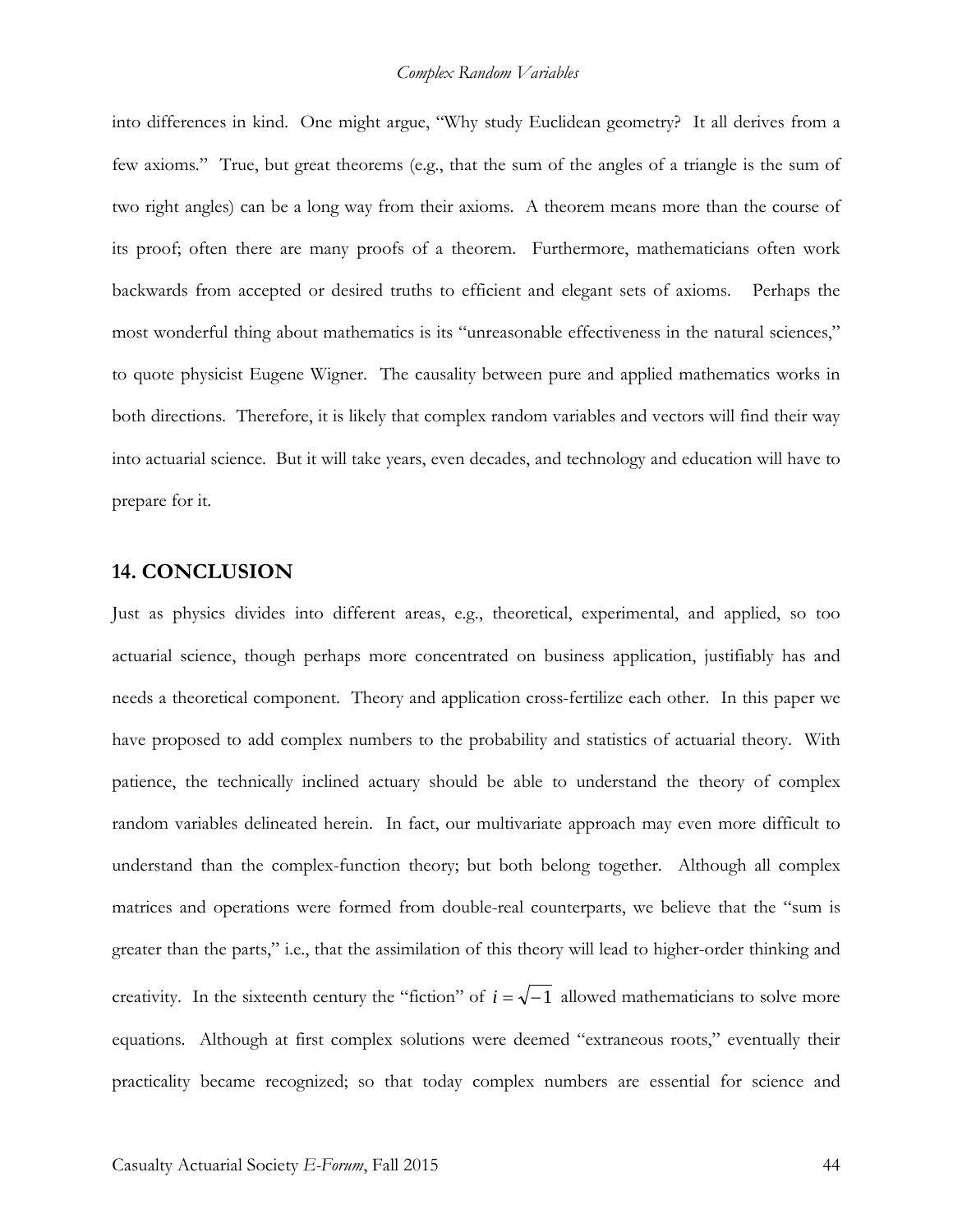### *Complex Random Variables*

engineering. Applying complex numbers to probability has lagged; but even now it is part of signal processing in electrical engineering. Knowing how rapidly science has developed with nuclear physics, molecular biology, space exploration, and computers, who would dare to bet against the usefulness of complex random variables to actuarial science by the mid-2030s, when many scientists and futurists expect nuclear fusion to be harnessed and available for commercial purposes?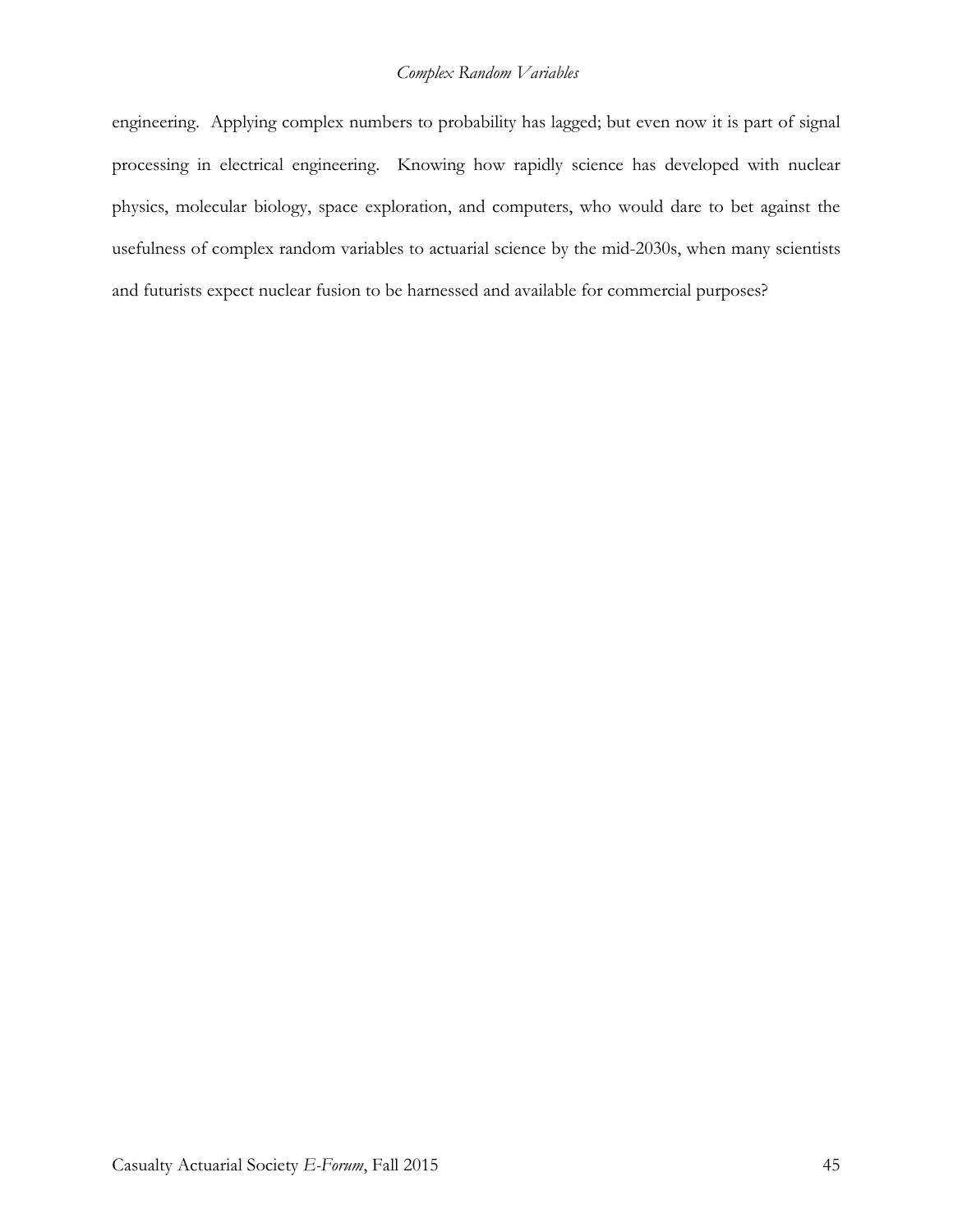#### **REFE**R**ENCES**

- [1.] Halliwell, Leigh J., Conjoint Prediction of Paid and Incurred Losses, CAS *Forum*, Summer 1997, 241-380, [www.casact.org/pubs/forum/97sforum/97sf1241.pdf.](http://www.casact.org/pubs/forum/97sforum/97sf1241.pdf)
- [2.] Halliwell, Leigh J., "Classifying the Tails of Loss Distributions," CAS *E-Forum*, Spring 2013, Volume 2, [www.casact.org/pubs/forum/13spforumv2/Haliwell.pdf.](http://www.casact.org/pubs/forum/13spforumv2/Haliwell.pdf)
- [3.] Havil, Julian, *Gamma: Exploring Euler's Constant*, Princeton University Press, 2003.
- [4.] Healy, M. J. R., *Matrices for Statistics*, Oxford, Clarendon Press, 1986.
- [5.] Hogg, Robert V., and Stuart A. Klugman, *Loss Distributions*, New York, Wiley, 1984.
- [6.] Johnson, Richard A., and Dean Wichern, *Applied Multivariate Statistical Analysis* (Third Edition), Englewood Cliffs, NJ, Prentice Hall, 1992.
- [7.] Judge, George G., Hill, R. C., et al., *Introduction to the Theory and Practice of Econometrics* (Second Edition), New York, Wiley, 1988.
- [8.] Klugman, Stuart A., et al., *Loss Models: From Data to Decisions*, New York, Wiley, 1998.
- [9.] Meyers, Glenn, "The Skew Normal Distribution and Beyond," *Actuarial Review*, May 2013, p. 15, [www.casact.org/newsletter/pdfUpload/ar/AR\\_May2013\\_1.pdf.](http://www.casact.org/newsletter/pdfUpload/ar/AR_May2013_1.pdf)
- [10.]Million, Elizabeth, The Hadamard Product, 2007, [http://buzzard.ups.edu/courses/2007spring/](http://buzzard.ups.edu/courses/2007spring/%20projects/million-paper.pdf)  [projects/million-paper.pdf.](http://buzzard.ups.edu/courses/2007spring/%20projects/million-paper.pdf)
- [11.]Schneider, Hans, and George Barker, *Matrices and Linear Algebra*, New York, Dover, 1973.
- [12.]Veeravalli, V. V., *Proper Complex Random Variables and Vectors*, 2006, http://courses.engr. illinois.edu/ece461/handouts/notes6.pdf.
- [13.]Venter, G.G., "Credibility," *Foundations of Casualty Actuarial Science* (Third Edition), Casualty Actuarial Society, 1996.
- [14.]Venter, G.G., "Tails of Copulas," *PCAS* LXXXIX, 2002, 68-113, [www.casact.org/pubs/proceed/](http://www.casact.org/pubs/proceed/%20proceed02/02068.pdf)  [proceed02/02068.pdf.](http://www.casact.org/pubs/proceed/%20proceed02/02068.pdf)
- [15.]Weyl, Hermann, *The Theory of Groups and Quantum Mechanics*, New York, Dover, 1950 (ET by H. P. Robertson from second German Edition 1930).
- [16.]Wikipedia contributors, "Arcsine distribution," Wikipedia, The Free Encyclopedia, [http://en.wikipedia.org/wiki/Arcsine\\_distribution](http://en.wikipedia.org/wiki/Arcsine_distribution) (accessed October 2014).
- [17.]Wikipedia contributors, "Complex normal distribution," Wikipedia, The Free Encyclopedia, [http://en.wikipedia.org/wiki/Complex\\_normal\\_distribution](http://en.wikipedia.org/wiki/Complex_normal_distribution) (accessed October 2014).
- [18.]Wikipedia contributors, "Complex number," Wikipedia, The Free Encyclopedia, [http://en.wikipedia.org/wiki/Complex\\_number](http://en.wikipedia.org/wiki/Complex_number) (accessed October 2014).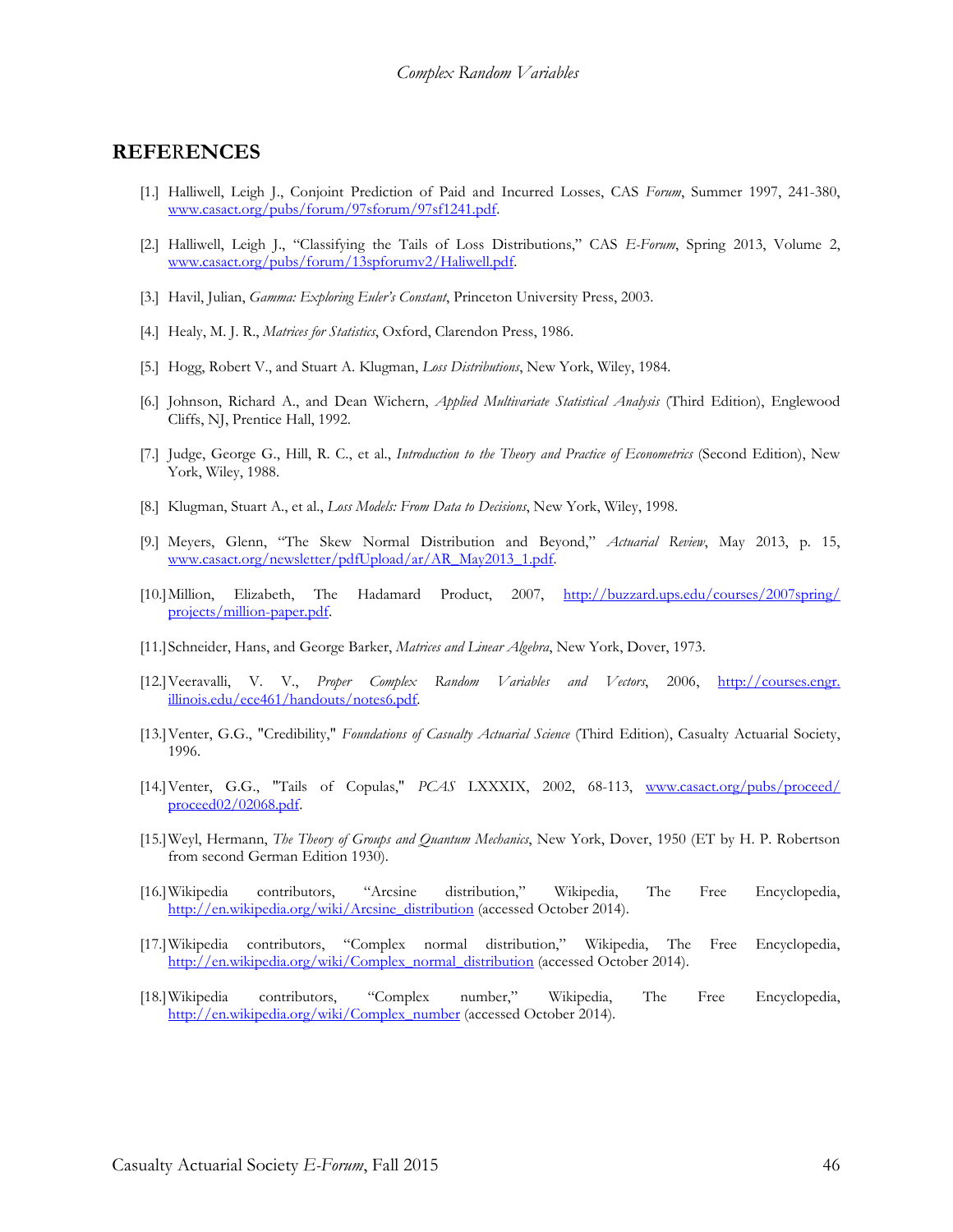#### **APPENDIX A**

## **REAL-VALUED LOGNORMAL RANDOM VECTORS**

Feeling that the treatment of lognormal random vectors in Section 8 would be too long, we have decided to prepare for it in Appendices A and B. According to Section 7, the probability density function of real-valued  $n \times 1$  normal random vector **x** with mean  $\mu$  and variance  $\Sigma$  is:

$$
f_{\mathbf{x}}(\mathbf{x}) = \frac{1}{\sqrt{(2\pi)^n |\Sigma|}} e^{-\frac{1}{2}(\mathbf{x} - \mu)^{\prime} \Sigma^{-1}(\mathbf{x} - \mu)}
$$

Therefore,  $\int_{x \in \Re^n} f_x(x) dV = 1$  $f_{\bf x}({\bf x})dV = 1$ . The single integral over  $\mathfrak{R}^n$  represents an *n*-multiple integral over each

 $x_i$  from  $-\infty$  to  $+\infty$ ;  $dV = dx_1 \dots dx_n$ .

The moment generating function of **x** is  $M_x(t) = E[e^{t^2}] = E[e^{\int_{t^1}^{t^2} dt}]$ 」  $\overline{\phantom{a}}$ L L L  $E[e^{t'x}] = E\left[e^{\sum_{j=1}^n} \right]$  $M_x(t) = E[e^{t/x}] = E\left[e^{\sum_{j=1}^{t} t_j x_j}\right]$ , where t is a suitable  $n \times 1$ 

vector.<sup>22</sup> Partial derivatives of the moment generating function evaluated at  $t = 0_{n \times 1}$  equal moments of **x**, since:

$$
\left.\frac{\partial^{k_1+\dots k_n}M_{\mathbf{x}}(t)}{\partial^{k_1}x_{\mathbf{1}}\dots\partial^{k_n}x_{\mathbf{n}}}\right|_{t=0}=E\Big[x_1^{k_1}\dots x_n^{k_n}e^{t\mathbf{x}}\Big]_{t=0}=E\Big[x_1^{k_1}\dots x_n^{k_n}\Big]
$$

But lognormal moments are values of the function itself. For example, if  $t = e_j$ , the *j*<sup>th</sup> unit vector, then  $M_x(e_j) = E[e^{e_j x}] = E[e^{X_j}]$ . Likewise,  $M_x(e_j + e_k) = E[e^{X_j}e^{X_k}]$ . The moment generating function of **x**, if it exists, is the key to the moments of  $e^x$ .

<span id="page-46-0"></span><sup>22</sup> All real-valued t vectors are suitable; Appendix B will extend the suitability to complex t.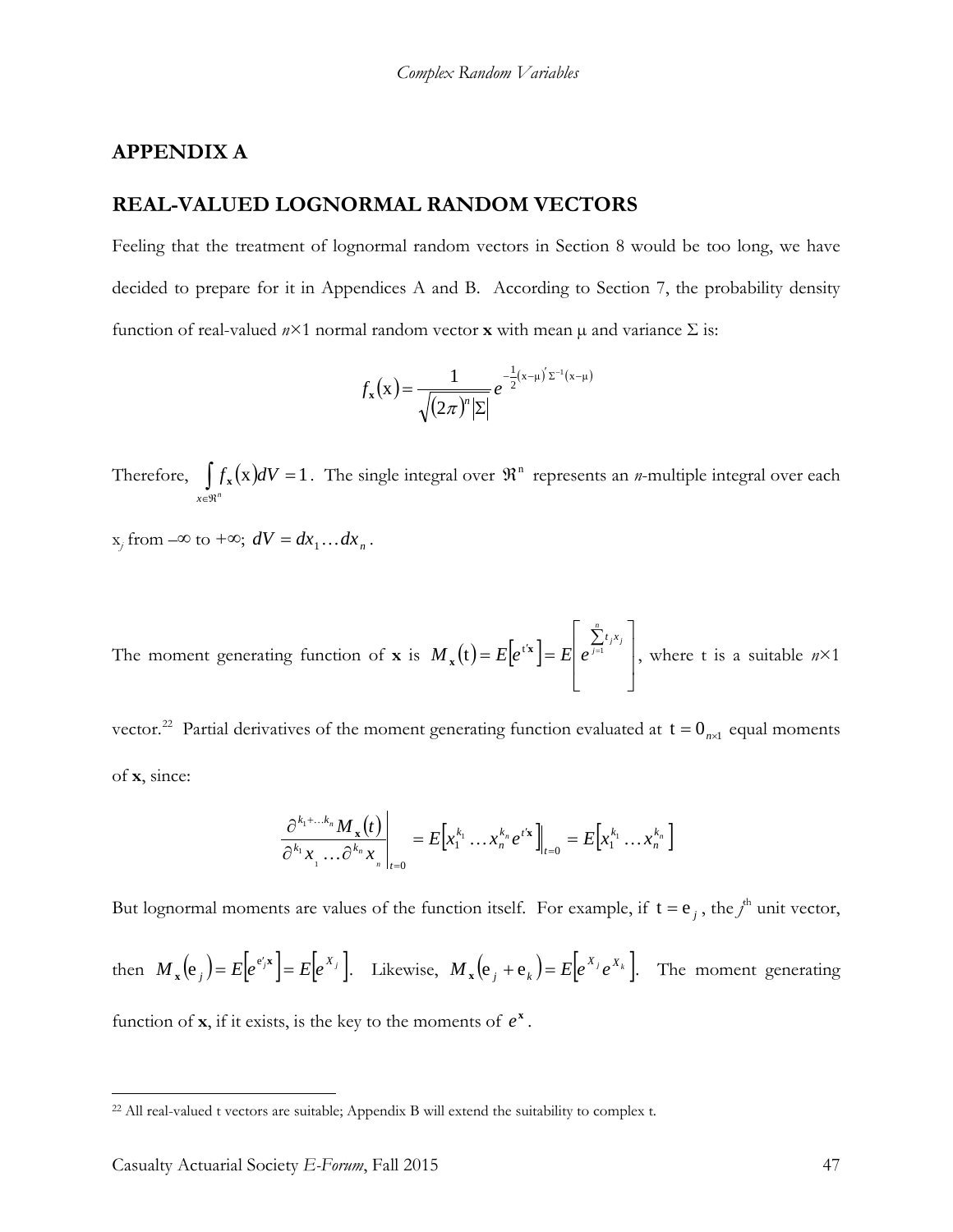The moment generating function of the real-valued multivariate normal **x** is:

$$
M_{x}(t) = E[e^{t^{x}}]
$$
  
=  $\int_{x \in \mathbb{N}^{n}} \frac{1}{\sqrt{(2\pi)^{n}|\Sigma|}} e^{-\frac{1}{2}(x-\mu)^{x-1}(x-\mu)} e^{t^{x}} dV$   
=  $\int_{x \in \mathbb{N}^{n}} \frac{1}{\sqrt{(2\pi)^{n}|\Sigma|}} e^{-\frac{1}{2}(x-\mu)^{x-1}(x-\mu)-2t^{x}} dV$ 

A multivariate "completion of the square" results in the identity:

$$
(x-\mu)^{'}\Sigma^{-1}(x-\mu)-2t^{\prime}x=\left(x-\left[\mu+\Sigma t\right]\right)^{\prime}\Sigma^{-1}\left(x-\left[\mu+\Sigma t\right]\right)-2t^{\prime}\mu-t^{\prime}\Sigma t
$$

We leave it for the reader to verify. By substitution, we have:

$$
M_{x}(t) = \int_{x \in \mathbb{R}^{n}} \frac{1}{\sqrt{(2\pi)^{n} |\Sigma|}} e^{-\frac{1}{2}[(x-\mu)^{2}(\Sigma^{-1}(x-\mu)-2t^{2}x)]} dV
$$
  
\n
$$
= \int_{x \in \mathbb{R}^{n}} \frac{1}{\sqrt{(2\pi)^{n} |\Sigma|}} e^{-\frac{1}{2}[(x - [\mu + \Sigma t])^{2}(\Sigma^{-1}(x - [\mu + \Sigma t]) - 2t^{2} \mu - t^{2} \Sigma t]} dV
$$
  
\n
$$
= \int_{x \in \mathbb{R}^{n}} \frac{1}{\sqrt{(2\pi)^{n} |\Sigma|}} e^{-\frac{1}{2}(x - [\mu + \Sigma t])^{2}(\Sigma^{-1}(x - [\mu + \Sigma t])} dV \cdot e^{t^{2}(\mu + t^{2} \Sigma t/2)}
$$
  
\n
$$
= 1 \cdot e^{t^{2}(\mu + t^{2} \Sigma t/2)}
$$
  
\n
$$
= e^{t^{2}(\mu + t^{2} \Sigma t/2)}
$$

The reduction of the integral to unity in the second last line is due to the fact that  $(2\pi)$  $\frac{1}{2}$ (x-[μ+Σt])' Σ<sup>-1</sup>(x-[μ+Σt]) 2 1  $-\frac{1}{2}(x - [\mu + \Sigma t])^{\prime} \Sigma^{-1}(x - [\mu +$  $\frac{1}{|\pi|^n}$  *e* <sup>2<sup>(*n*</sup> [*n* -*n*<sub>*n*</sub> *n* is the probability density function of the real-valued *n*×1 normal  $\pi$ </sup>

random vector with mean  $μ + Σt$  and variance Σ. This new mean is valid if it is real-valued, which will be so if t is real-valued. In fact,  $\mu + \Sigma t$  is real-valued if and only if t is real-valued.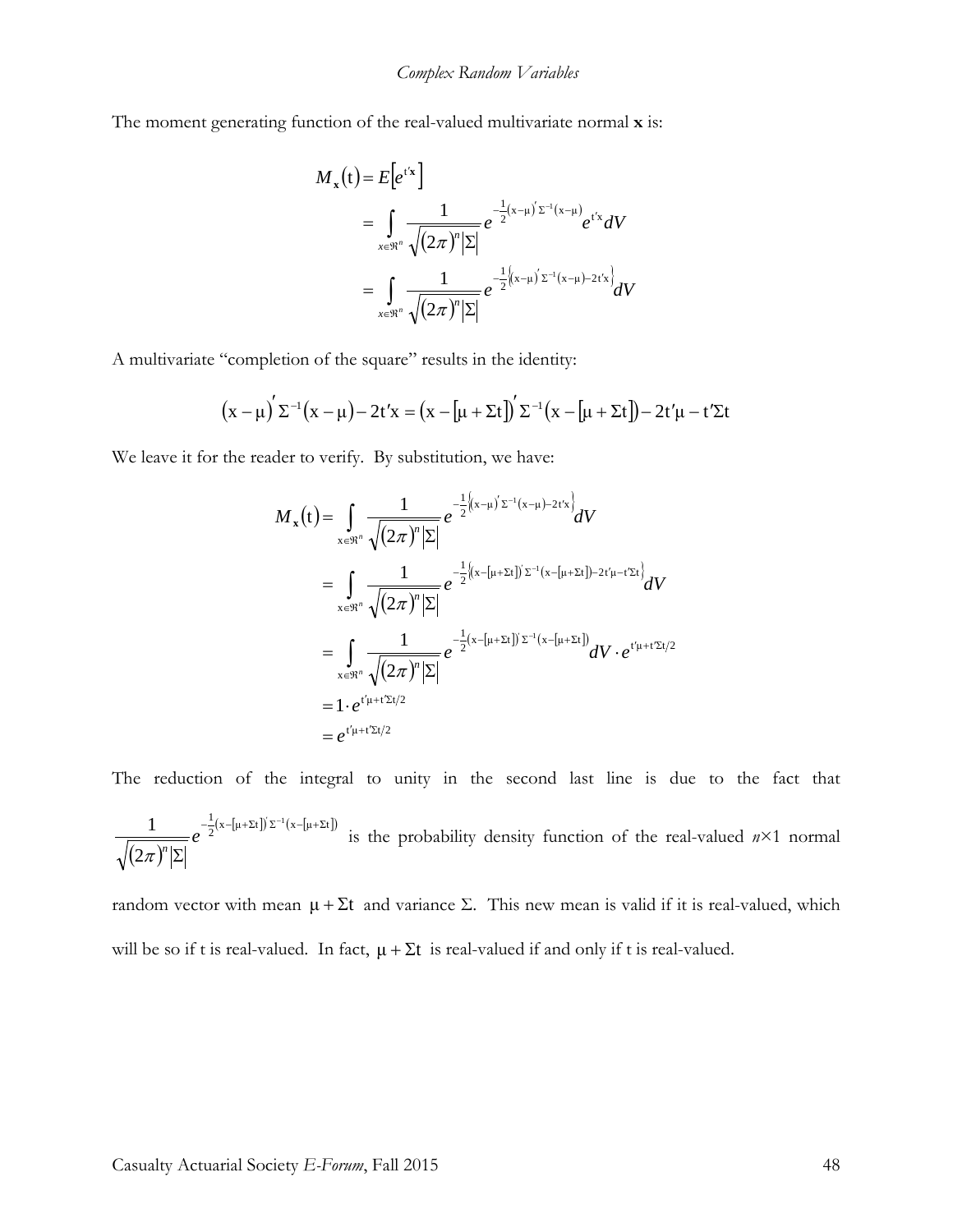So the moment generating function of the real-valued normal multivariate  $\mathbf{x} \sim N(\mu, \Sigma)$  is  $M_x(t) = e^{t'\mu + t'\Sigma t/2}$ , which is valid at least for  $t \in \mathbb{R}^n$ . As a check:<sup>[23](#page-48-0)</sup>

$$
\frac{\partial M_{\mathbf{x}}(t)}{\partial t} = (\mu + \Sigma t) e^{t'\mu + t'\Sigma t/2} \Rightarrow E[\mathbf{x}] = \frac{\partial M_{\mathbf{x}}(t)}{\partial t}\bigg|_{t=0} = \mu
$$

And for the second derivative:

$$
\frac{\partial^2 M_x(t)}{\partial t \partial t'} = \frac{\partial (\mu + \Sigma t)e^{t'\mu + t'\Sigma t/2}}{\partial t'}
$$

$$
= \left(\Sigma + (\mu + \Sigma t)(\mu + \Sigma t)\right)e^{t'\mu + t'\Sigma t/2}
$$

$$
\Rightarrow E[\mathbf{x}\mathbf{x}'] = \frac{\partial^2 M_x(t)}{\partial t \partial t'}\Big|_{t=0} = \Sigma + \mu\mu'
$$

$$
\Rightarrow Var[\mathbf{x}] = E[\mathbf{x}\mathbf{x}'] - \mu\mu' = \Sigma
$$

The lognormal moments follow from the moment generating function:

$$
E\Big[e^{X_j}\Big] = E\Big[e^{e'_j x}\Big] = M_x(e_j) = e^{e'_j \mu + e'_j \Sigma e_j/2} = e^{\mu_j + \Sigma_{jj}/2}
$$

The second moments are conveniently expressed in terms of first moments:

$$
E\left[e^{X_j}e^{X_k}\right] = E\left[e^{(e_j+e_k)^{\prime}x}\right]
$$
  
\n
$$
= e^{(e_j+e_k)^{\prime}\mu+(e_j+e_k)^{\prime}\Sigma(e_j+e_k)/2}
$$
  
\n
$$
= e^{\mu_j+\mu_k+\left(\Sigma_{jj}+\Sigma_{jk}+\Sigma_{kj}+\Sigma_{kk}\right)/2}
$$
  
\n
$$
= e^{\mu_j+\Sigma_{jj}/2+\mu_k+\Sigma_{kk}/2+\left(\Sigma_{jk}+\Sigma_{kj}\right)/2}
$$
  
\n
$$
= e^{\mu_j+\Sigma_{jj}/2} \cdot e^{\mu_k+\Sigma_{kk}/2} \cdot e^{\left(\Sigma_{jk}+\Sigma_{kj}\right)/2}
$$
  
\n
$$
= e^{\mu_j+\Sigma_{jj}/2} \cdot e^{\mu_k+\Sigma_{kk}/2} \cdot e^{\left(\Sigma_{jk}+\Sigma_{jk}\right)/2}
$$
  
\n
$$
= E\left[e^{X_j}\right]E\left[e^{X_k}\right] \cdot e^{\Sigma_{jk}}
$$

<span id="page-48-0"></span><sup>&</sup>lt;sup>23</sup> The vector formulation of partial differentiation is explained in Appendix A.17 of Judge [1988].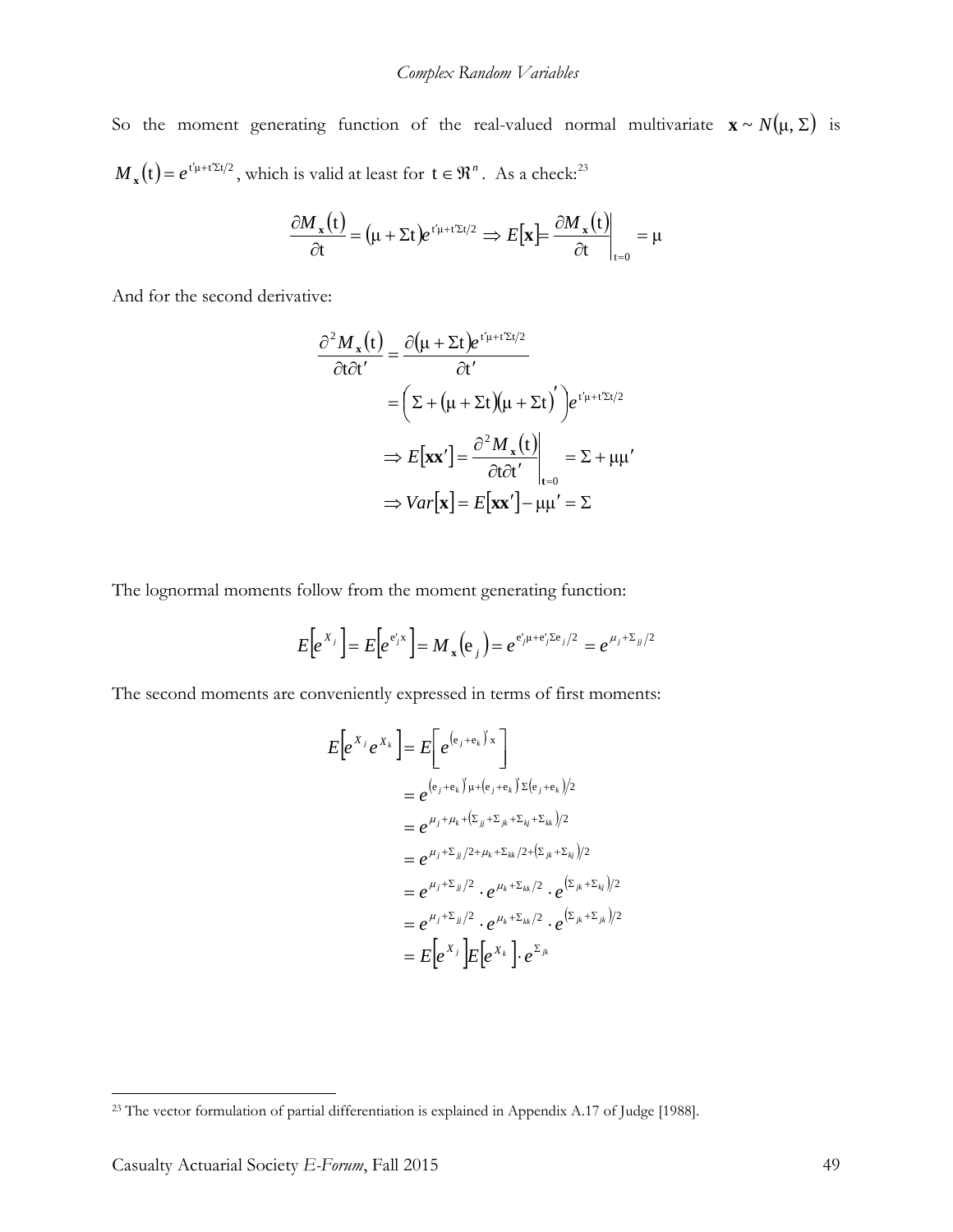So, 
$$
Cov[e^{x_j}, e^{x_k}] = E[e^{x_j}e^{x_k}] - E[e^{x_j}]E[e^{x_k}] = E[e^{x_j}]E[e^{x_k}]E[e^{x_k}] - 1
$$
, which is the multivariate equivalent of the well-known scalar formula  $CV^2[e^x] = Var[e^x]/E[e^x]^2 = e^{\sigma^2} - 1$ . Letting  $E[e^x]$ 

denote the  $n \times 1$  vector whose  $j^{\text{th}}$  element is  $E\left[e^{X_j}\right]$ ,  $z^4$  and  $diag\left|E\left[e^{\mathbf{x}}\right]\right|$ J  $E[e^x]$  $\setminus$  $\chi$  *diag*  $E[e^x]$  as its  $n \times n$  diagonalization,

we have 
$$
Var[\mathbf{x}] = diag(E[e^{\mathbf{x}}])\langle e^{\Sigma} - 1_{n \times n} diag(E[e^{\mathbf{x}})].
$$
 Because  $diag(E[e^{\mathbf{x}}])$  is diagonal in positive

elements (hence, symmetric and PD), *Var*[**x**] is NND [or PD] if and only if  $e^{\Sigma} - 1_{n \times n}$  is NND [or PD].<sup>25</sup> Symmetry is no issue here, because for real-valued matrices,  $\Sigma$  is symmetric if and only if  $e^{z} - 1_{n \times n}$  is symmetric.

The relation between  $\Sigma$  and  $T = e^{\Sigma} - 1_{n \times n}$  is merits a discussion whose result will be clear from a consideration of 2×2 matrices. Since  $\Sigma_{2\times 2}$  is symmetric, it is defined in terms of three real numbers:

$$
\Sigma = \begin{bmatrix} a & b \\ b & d \end{bmatrix}
$$
. Now  $\Sigma$  is NND if and only if 1)  $a \ge 0$ , 2)  $d \ge 0$ , and 3)  $ad - b^2 \ge 0$ .  $\Sigma$  is PD if and

only if these three conditions are strictly greater than zero. If *a* or *d* is zero, by the third condition *b* also must be zero.<sup>26</sup> Since we are not interested in degenerate random variables, which are effectively constants, we will require *a* and *d* to be positive. With this requirement, Σ is NND if and

<span id="page-49-0"></span><sup>&</sup>lt;sup>24</sup> This would follow naturally from the "elementwise" interpretation of  $e^{A}$ , i.e., that the exponential function of matrix A is the matrix of the exponential functions of the elements of A. But if A is a square matrix,  $e^{A}$  may have the "matrix" interpretation  $I_n + \sum_{n=1}^{\infty}$ = + 1  $I_n + \sum A^j / j!$ *j*  $j_n + \sum A^j / j!$ .

<span id="page-49-1"></span><sup>&</sup>lt;sup>25</sup> PD [positive-definite] and NND [non-negative-definite] are defined in Section

<span id="page-49-2"></span><sup>&</sup>lt;sup>26</sup> Since NND matrices represent variances,  $\Sigma = Var\begin{bmatrix} X_1 \\ Y_2 \end{bmatrix} = \begin{bmatrix} Cov[X_1, X_1] & Cov[X_1, X_2] \\ Cov[X_1, X_1] & Cov[X_1, X_2] \end{bmatrix}$  $\begin{bmatrix} X_1, X_1 \end{bmatrix}$   $Cov[X_1, X_2]$  $=$  $\begin{bmatrix} b & d \end{bmatrix}$  $\begin{vmatrix} a & b \\ b & d \end{vmatrix}$ L  $\vert$  =  $\vert$ U  $\begin{bmatrix} Cov[X_1, X_1] & Cov[X_1, X_2] \\ Cov[X_1, X_2] & Cov[X_1, X_2] \end{bmatrix}$ L  $=$  $\overline{\phantom{a}}$  $\begin{array}{|c|c|} \hline X_1 \ \hline \textbf{v} \end{array}$  $\Sigma = Var\begin{bmatrix} X_1 \\ X_2 \end{bmatrix} = \begin{bmatrix} Cov[X_1, X_1] & Cov[X_1, X_2] \\ Cov[X_2, X_1] & Cov[X_2, X_2] \end{bmatrix} = \begin{bmatrix} a & b \\ b & d \end{bmatrix}$  $Cov[X_2, X_1]$   $Cov[X_2, X_2]$  $Cov[X_1, X_1]$   $Cov[X_1, X]$ *X X Var* 2,  $\mathbf{a}_{1}$   $\mathbf{c}$   $\mathbf{v}_{1}$   $\mathbf{a}_{2}$ ,  $\mathbf{a}_{2}$  $[1, \mathbf{A}_1]$   $\mathbf{Cov}[\mathbf{A}_1, \mathbf{A}_2]$ 2 1  $,X_1$   $Cov[X_2,$  $\begin{bmatrix} X_1 \end{bmatrix}$   $Cov[X_1, X_2] \begin{bmatrix} a & b \\ c & d \end{bmatrix}$ . The fact that *a* or *d* equals 0 implies that *b* equals 0 means that a random variable can't covary with another random variable unless it covaries with itself.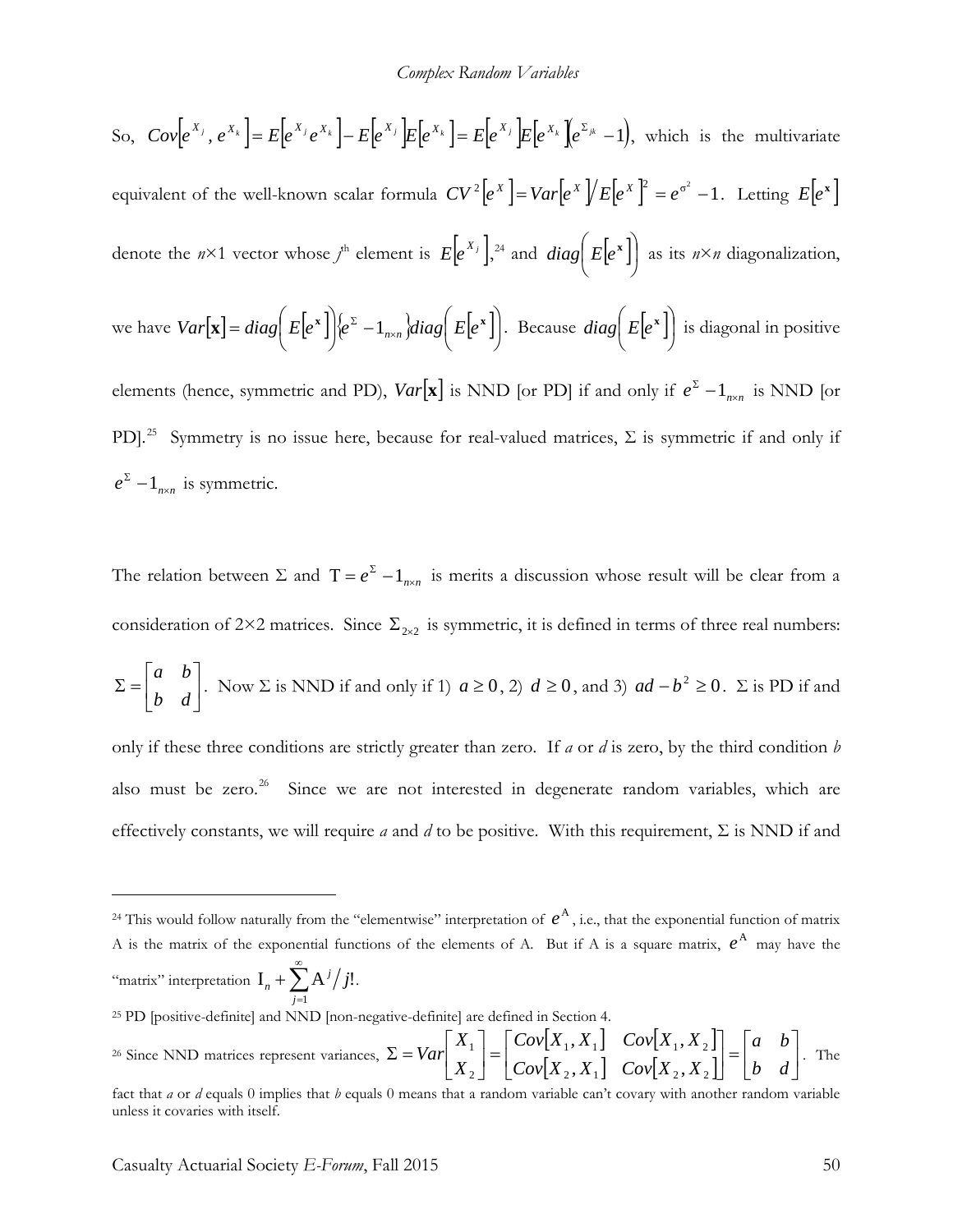only if  $b^2 \le ad$ , and PD if and only if  $b^2 < ad$ . Since *a* and *d* are positive, so too is *ad*, as well as the geometric mean  $\gamma = \sqrt{ad}$ . So  $\Sigma$  is NND if and only if  $-\gamma \le b \le \gamma$ , and PD if and only if  $-\gamma < b < \gamma$ . It is well-known that  $\min(a, d) \le \gamma \le \frac{a+d}{2} \le \max(a, d)$  with equality if and only if  $a = d$ .

Now the same three conditions determine the definiteness of  $T = e^2 - 1_{2\times2} = \begin{bmatrix} 1 & 1 & 0 \\ 0 & 1 & d \\ 0 & 1 & d \end{bmatrix}$  $\rfloor$  $\begin{vmatrix} e^a-1 & e^b-1 \\ b & 1 & d \end{vmatrix}$ L  $\overline{ }$  $T = e^{z} - 1_{2 \times 2} = \begin{vmatrix} e^{a} - 1 & e^{b} - e^{b} - 1 & e^{d} - 1 & e^{d} - 1 \end{vmatrix}$  $1_{2\times2} = \begin{vmatrix} e^a - 1 & e^b - 1 \\ e^b - 1 & e^d - 1 \end{vmatrix}$  $e^{b}-1$  *e*  $e^a-1$  *e*  $e^{2} - 1_{2 \times 2} = \begin{vmatrix} 0 & 1 & 0 & 1 \\ 0 & 0 & 1 & 0 \\ 0 & 0 & 0 & 1 \end{vmatrix}$ 

Since we required *a* and *d* to be positive, both  $e^a - 1$  and  $e^d - 1$  are positive. This leaves the definiteness of T dependent on the relation between  $(e^{b}-1)(e^{b}-1)$  and  $(e^{a}-1)(e^{d}-1)$ . We will next examine this relation according to the three cases  $b = 0$ ,  $b > 0$ , and  $b < 0$ , all of which must be subject to  $-\gamma \leq b \leq \gamma$ .

First, if  $b = 0$ , then  $-\gamma < b < \gamma$  and  $\Sigma$  is PD. Furthermore,  $(e^b - 1)(e^b - 1) = 0 < (e^a - 1)(e^d - 1)$ . Therefore, in this case, the lognormal transformation  $\Sigma \to T = e^{\Sigma} - 1_{2 \times 2}$  is from PD to PD. And zero covariance in the normal pair produces zero covariance in the lognormal pair. In fact, since zero covariance between normal bivariates implies independence (cf. §2.5.7 of Judge [1988]), the lognormal bivariates also are independent.

In the second case,  $b > 0$ , or more fully,  $0 < b \leq \gamma$ .  $\Sigma$  is PD if and only if  $b < \gamma$ . Define the function  $\varphi(x) = \ln((e^x - 1)/x)$  for positive real *x* (or  $x \in \Re^+$ ). A graph will show that the function strictly increases, i.e.,  $\varphi(x_1) < \varphi(x_2)$  if and only if  $x_1 < x_2$ . Moreover, the function is concave upward. This means that the line segment between points  $(x_1, \varphi(x_1))$  and  $(x_2, \varphi(x_2))$  lies above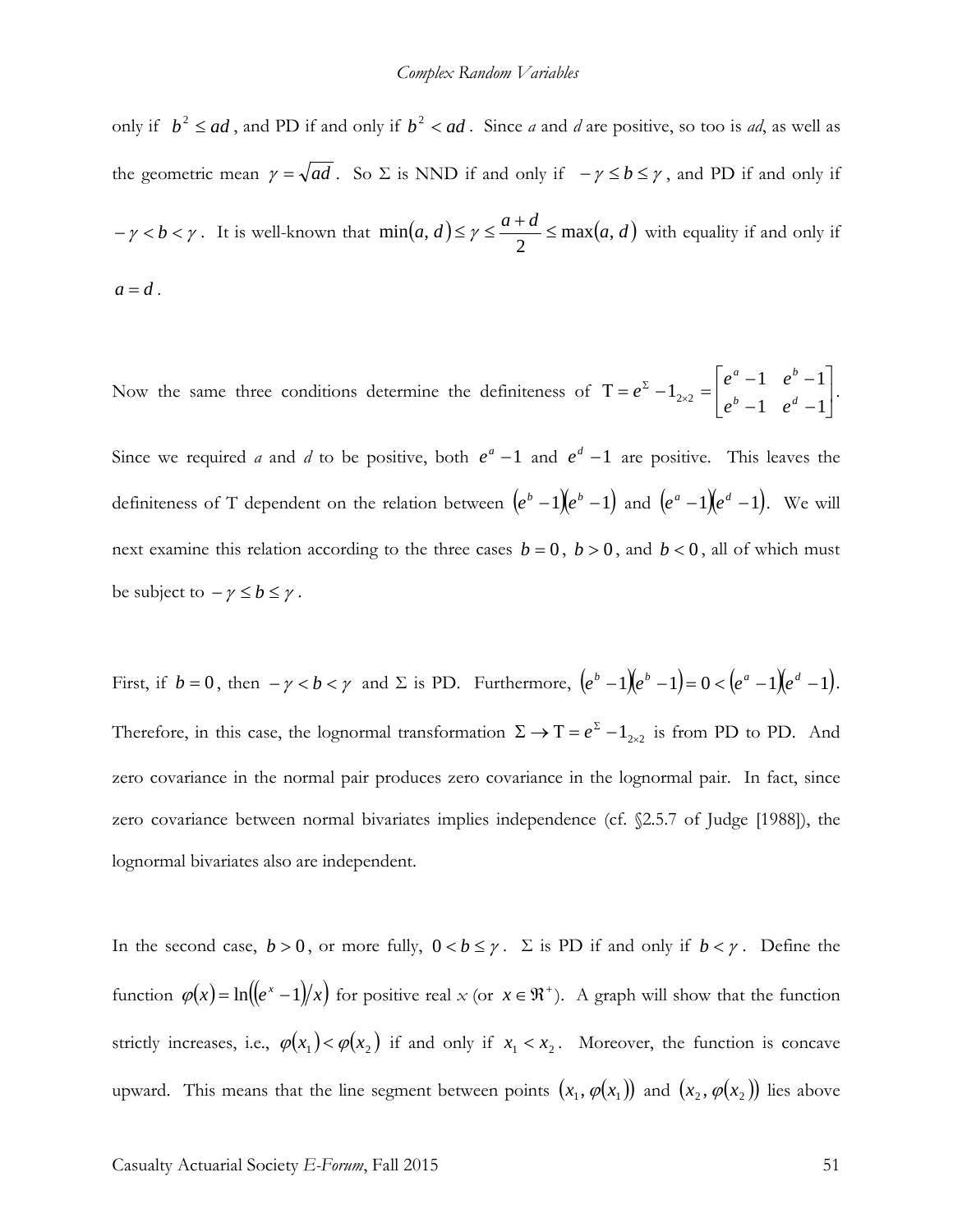the curve  $\varphi(x)$  for intermediate values of *x*. In particular,  $\frac{\varphi(x_1) + \varphi(x_2)}{2} \ge \varphi\left(\frac{x_1 + x_1}{2}\right)$ J  $\left(\frac{x_1+x_1}{2}\right)$  $\setminus$  $+\varphi(x_2) \geq \varphi \left( \frac{x_1 + x_2}{x_2 + x_1} \right)$ 2 (2)  $\frac{\varphi(x_1) + \varphi(x_2)}{2} \ge \varphi\left(\frac{x_1 + x_1}{2}\right).$ 

Equivalently, for all  $x_1, x_2 \in \mathbb{R}^+$ ,  $2\varphi \left| \frac{x_1 + x_1}{2} \right| \leq \varphi(x_1) + \varphi(x_2)$ 2  $2\varphi\left(\frac{x_1 + x_1}{2}\right) \leq \varphi(x_1) + \varphi(x_2)$  $\setminus$  $\left(\frac{x_1 + x_1}{2}\right) \le \varphi(x_1) + \varphi(x_2)$  with equality if and only if  $x_1 = x_2$ .

Therefore, since *a* and *d* are positive,  $2\varphi\left(\frac{a+d}{2}\right) \leq \varphi(a) + \varphi(d)$  $\setminus$  $\int a +$ 2  $\left|2\varphi\right| \frac{a+a}{2} \leq \varphi(a)+\varphi(d)$ . And since 2  $0 < \gamma = \sqrt{ad} \leq \frac{a+d}{2},$ 

$$
2\varphi(\gamma) \le 2\varphi\left(\frac{a+d}{2}\right) \le \varphi(a) + \varphi(d). \quad \text{So } 2\varphi(\gamma) \le \varphi(a) + \varphi(d) \text{ with equality if and only if } a = d.
$$

Furthermore, since in this case  $0 < b \leq \gamma$ ,  $2\varphi(b) \leq 2\varphi(\gamma) \leq \varphi(a) + \varphi(d)$ . Hence,  $2\varphi(b) \leq \varphi(a) + \varphi(d)$ . The equality prevails if and only if  $b = \gamma = a = d$ , or if and only if  $a = b = d$ . If  $a = b = d$  then  $\Sigma$  is not PD; otherwise  $\Sigma$  is PD. Hence:

$$
2\ln\left(\frac{e^b-1}{b}\right) = 2\varphi(b) \le \varphi(a) + \varphi(d) = \ln\left(\frac{e^a-1}{a}\right) + \ln\left(\frac{e^d-1}{d}\right)
$$

The inequality is preserved by exponentiation:

$$
\left(\frac{e^b - 1}{b}\right)^2 \le \left(\frac{e^a - 1}{a}\right)\left(\frac{e^d - 1}{d}\right)
$$

This leads at last to the inequality:

$$
(e^{b}-1)^{2} = b^{2} \left(\frac{e^{b}-1}{b}\right)^{2} \leq \frac{b^{2}}{ad}(e^{a}-1)(e^{d}-1) = \left(\frac{b}{\gamma}\right)^{2} (e^{a}-1)(e^{d}-1) \leq 1 \cdot (e^{a}-1)(e^{d}-1)
$$

Therefore, in this case  $(e^{b}-1)^{2} \leq (e^{a}-1)(e^{d}-1)$  with equality if and only if  $a=b=d$ . This means that if  $b > 0$ , the lognormal transformation  $\Sigma \to T = e^{\Sigma} - 1_{2 \times 2}$  is from NND to NND. But T is NND only if  $(e^b - 1)^2 = (e^a - 1)(e^d - 1)$ , or only if  $a = b = d$ . Otherwise, T is PD. So, when  $b > 0$ ,  $T = e^{\Sigma} - 1_{2 \times 2}$  is PD except when all four elements of  $\Sigma$  have the same positive value. Even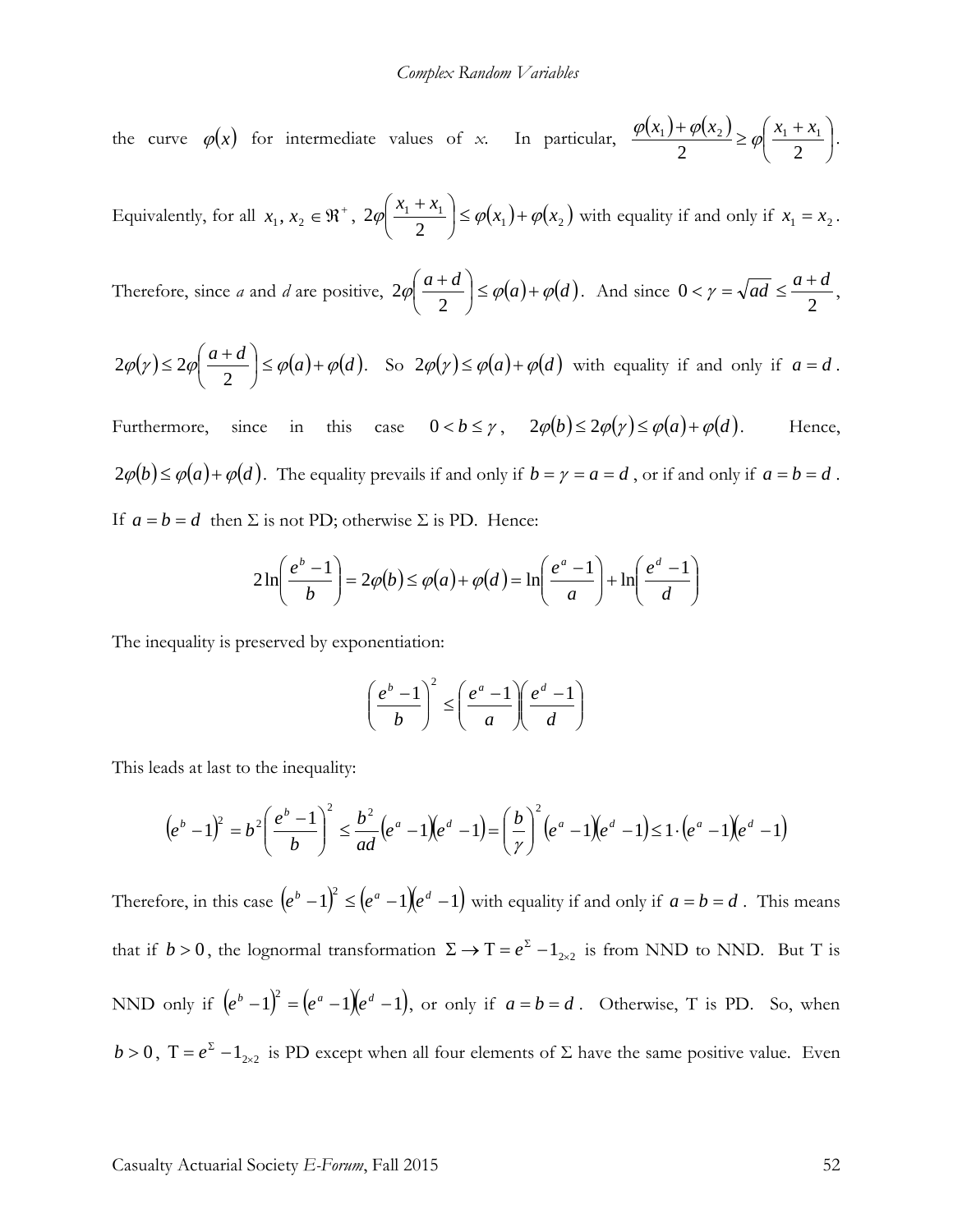the NND matrix  $\Sigma = \begin{vmatrix} a & \sqrt{a}a \\ \sqrt{a} & \sqrt{a}a \end{vmatrix}$ 」  $\begin{vmatrix} a & \sqrt{ad} \\ \overline{a} & \sqrt{ad} \end{vmatrix}$ L  $\Sigma = \begin{vmatrix} a & \sqrt{ad} \\ \sqrt{ad} & d \end{vmatrix}$  log-transforms into a PD matrix, unless  $a = d$ . So all PD and

most NND normal variances transform into PD lognormal variances. A NND lognormal variance indicates that at least one element of the normal random vector is duplicated.

In the third and final case,  $b < 0$ , or more fully,  $-\gamma \leq b < 0$ . This is equivalent to  $0 < -b \leq \gamma$ , or to the second case with  $-b$ . In that case,  $(e^{-b}-1)^2 \leq (e^a-1)(e^d-1)$  with equality if and only if  $a = -b = d$ . But from this, as well as from the fact that  $0 < e^{2b} < e^{20} < 1$ , it follows:

$$
(eb - 1)2 = e2b(1 - e-b)2 = e2b(e-b - 1)2 \le e2b(ea - 1)(ed - 1) < 1 \cdot (ea - 1)(ed - 1)
$$

So in this case the inequality is strict:  $(e^b - 1)^2 < (e^a - 1)(e^d - 1)$ , and T is PD. Therefore, if  $b < 0$ , the lognormal transform  $\Sigma \to T = e^{\Sigma} - 1_{2 \times 2}$  is PD, even if  $\Sigma$  is NND.

To summarize, the lognormal transformation  $\Sigma \to T = e^{\Sigma} - 1_{2 \times 2}$  is PD if  $\Sigma$  is PD. Even when  $\Sigma$  is not PD, but merely NND, T is almost always PD. Only when  $\Sigma$  is so NND as to conceal a random-variable duplication is its lognormal transformation NND.

The Hadamard (elementwise) product and Schur's product theorem allow for an understanding of the general lognormal transformation  $\Sigma \to T = e^{\Sigma} - 1_{n \times n}$ . Denoting the elementwise  $n^{\text{th}}$  power of  $\Sigma$ 

as 
$$
\Sigma^{\circ n} = \overbrace{\Sigma^{\circ} \dots \circ \Sigma}^{\text{n factors}},
$$
 we can express elementwise exponentiation as  $e^{\Sigma} = \sum_{j=0}^{\infty} \Sigma^{\circ j} / j!$ . So

 $\sum^{\infty}$ =  $T = e^{2T} - 1_{n \times n} = \sum \sum$ 1  $1_{n\times n} = \sum \sum_{i}^{i} j!$ *j*  $e^{\sum_{n=m}} - 1_{n \times n} = \sum_{n=m} \sum_{n=1}^{\infty} j^{n}$ . According to Schur's theorem (§3 of Million [2007]), the Hadamard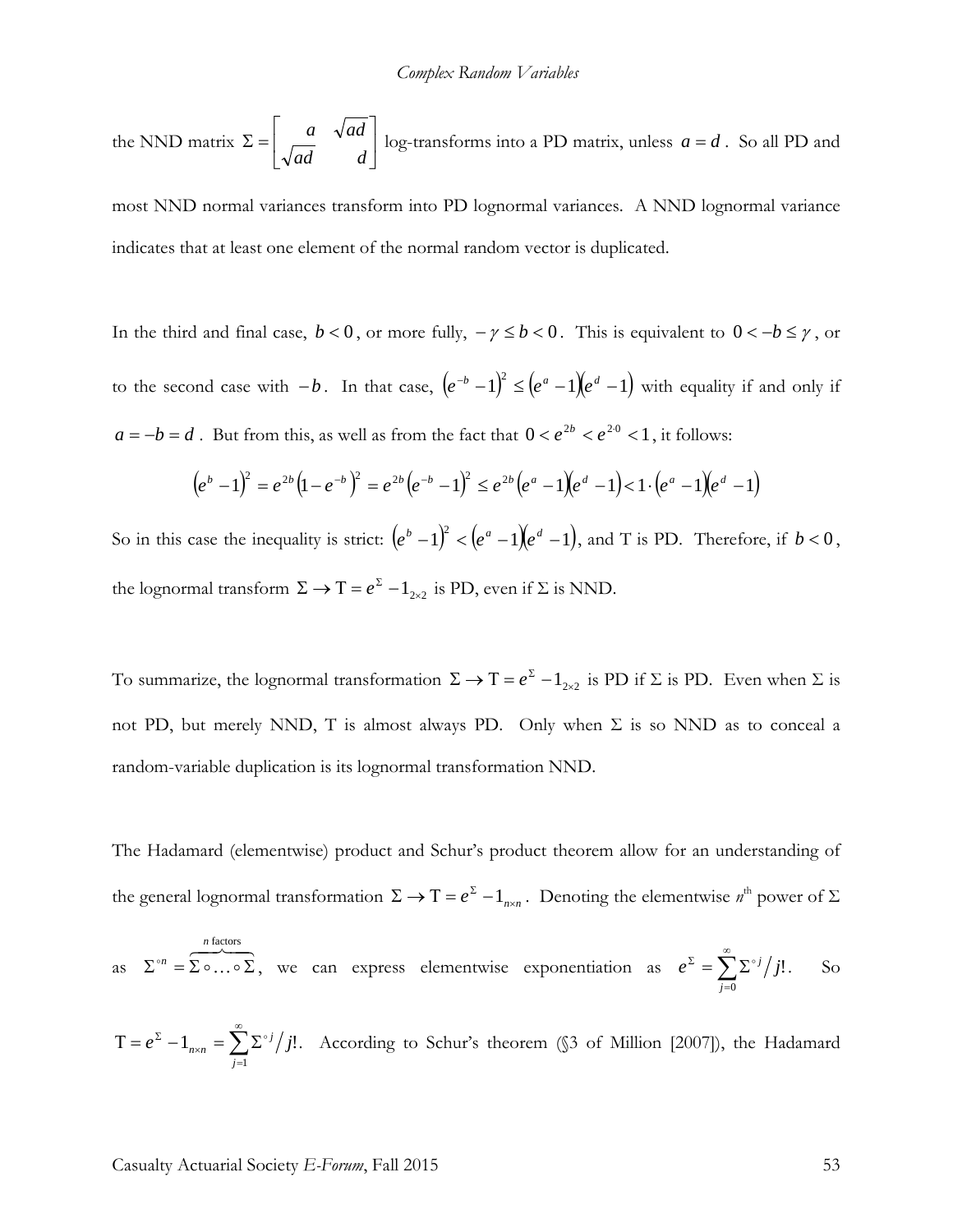product of two NND matrices is NND.<sup>[27](#page-53-0)</sup> Since  $\Sigma$  is NND, its powers  $\Sigma^{\circ j}$  are NND, as well as the terms  $\sum$ <sup>oj</sup>/j!. Being the sum of a countable number of NND matrices, T also must be NND.<sup>[28](#page-53-1)</sup> But if just one of the terms of the sum is PD, the sum itself must be PD. Therefore, if  $\Sigma$  is PD, then Τ also is PD.

Now the kernel of  $m \times n$  matrix A is the set of all  $x \in \mathbb{R}^n$  such that  $Ax = 0$ , or  $ker(A) = {x : Ax = 0}$ . The kernel is a linear subspace of  $\mathbb{R}^n$  and its dimensionality is  $n - rank(A)$ . By the Cholesky decomposition the NND matrix U can be factored as  $U_{n \times n} = W'W_{n \times n}$ . The quadratic form in U is  $x'Ux = x'W'Wx = (Wx)'(Wx)$ . If  $x'Ux = 0$ , then  $Wx = 0_{n \times 1}$ , and  $Ux = W'Wx = W'0_{n \times 1} = 0_{n \times 1}$ . Conversely, if  $Ux = 0_{n \times 1}$ , then  $x'Ux = 0$ . So the kernel of NND matrix U is precisely the solution set of  $x'Ux = 0$ , i.e.,  $x'Ux = 0$  if and only if  $x \in ker(U)$ . Therefore, the kernel of  $T = \sum_{n=1}^{\infty}$ =  $T = \sum \sum$ 1 ! *j*  $\frac{g}{j}$  is the intersection of the kernels of  $\sum_{i}^{j}$ , or

 $(T) = \bigcap_{i=1}^{\infty} ker(\Sigma^{\circ i})$ =  $T$  =  $\bigcap$  ker $\Sigma$ *j*=1  $ker(T) = \bigcap ker(\Sigma^{\circ i})$ . It is possible for this intersection to be of dimension zero, i.e., for it to equal

 ${0}_{n\times1}$ , even though the kernel of no  $\Sigma$ <sup>oj</sup> is. Because of the accumulation of intersections in ∑ →∞ =  $\sum_{i=1}^{k}\sum_{i=1}^{k}$ *j*  $^{j}/j$ 1  $\mathcal{L}^{\{j\}}$ , the lognormal transformation of NND matrix Σ tends to be "more PD" than Σ itself.

 $\overline{a}$ 

=

*j*=1

<span id="page-53-0"></span><sup>&</sup>lt;sup>27</sup> Appendix C provides a proof of this theorem.

<span id="page-53-1"></span><sup>&</sup>lt;sup>28</sup> For the quadratic form of a sum equals the sum of the quadratic forms:  $x' \left( \sum_{k} U_{k} \right) x = \sum_{k} x' U_{k} x$  $\left(\sum_{k}$ U<sub>k</sub> $\right)$  $\setminus$ ∫ *k k k*  $\mathbf{x} = \sum \mathbf{x}^T \mathbf{U}_k \mathbf{x}$ . In fact, if the coefficients *a<sub>j</sub>* are non-negative, then  $\sum^{\infty}$ Σ  $a_j \Sigma^{\circ j}$  is NND, provided that the sum converges, as  $e^\Sigma$  does.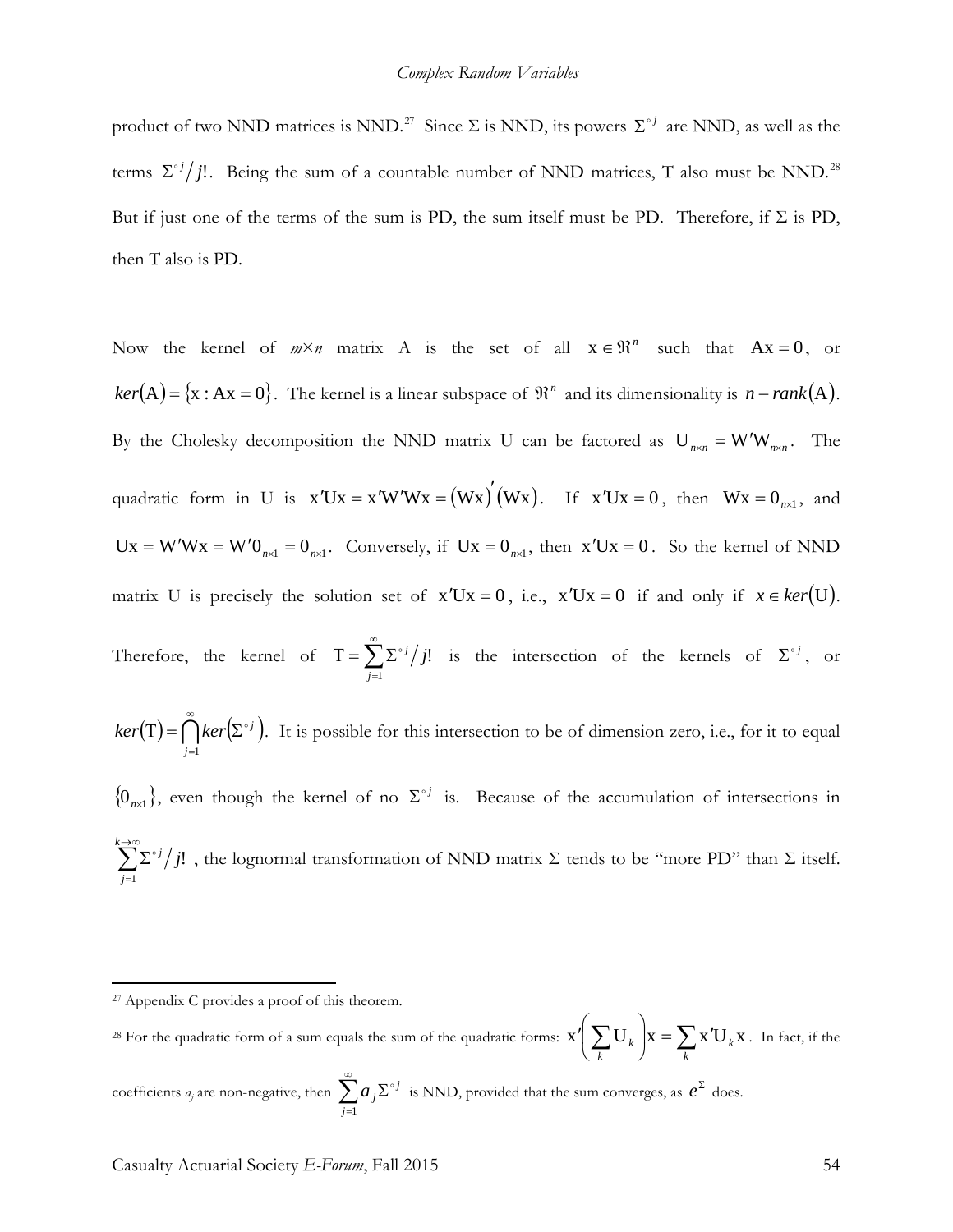We showed above that if  $\Sigma$  is PD, then  $T = e^{\Sigma} - 1_{n \times n}$  is PD. But even if  $\Sigma$  is NND, T will be PD,

unless  $\Sigma$  contains a 2×2 subvariance  $\begin{bmatrix} J^{\mu} & N^{\mu} \end{bmatrix}$  $\rfloor$  $\left| \begin{array}{cc} \Sigma_{jj} & \Sigma_{jk} \\ \nabla & \nabla \end{array} \right|$ L  $\overline{a}$  $\sum_{ki}$   $\sum$  $\sum_{ii}$   $\sum$ *kj kk*  $\frac{d}{dx}$   $\frac{d}{dx}$  whose four elements are all equal.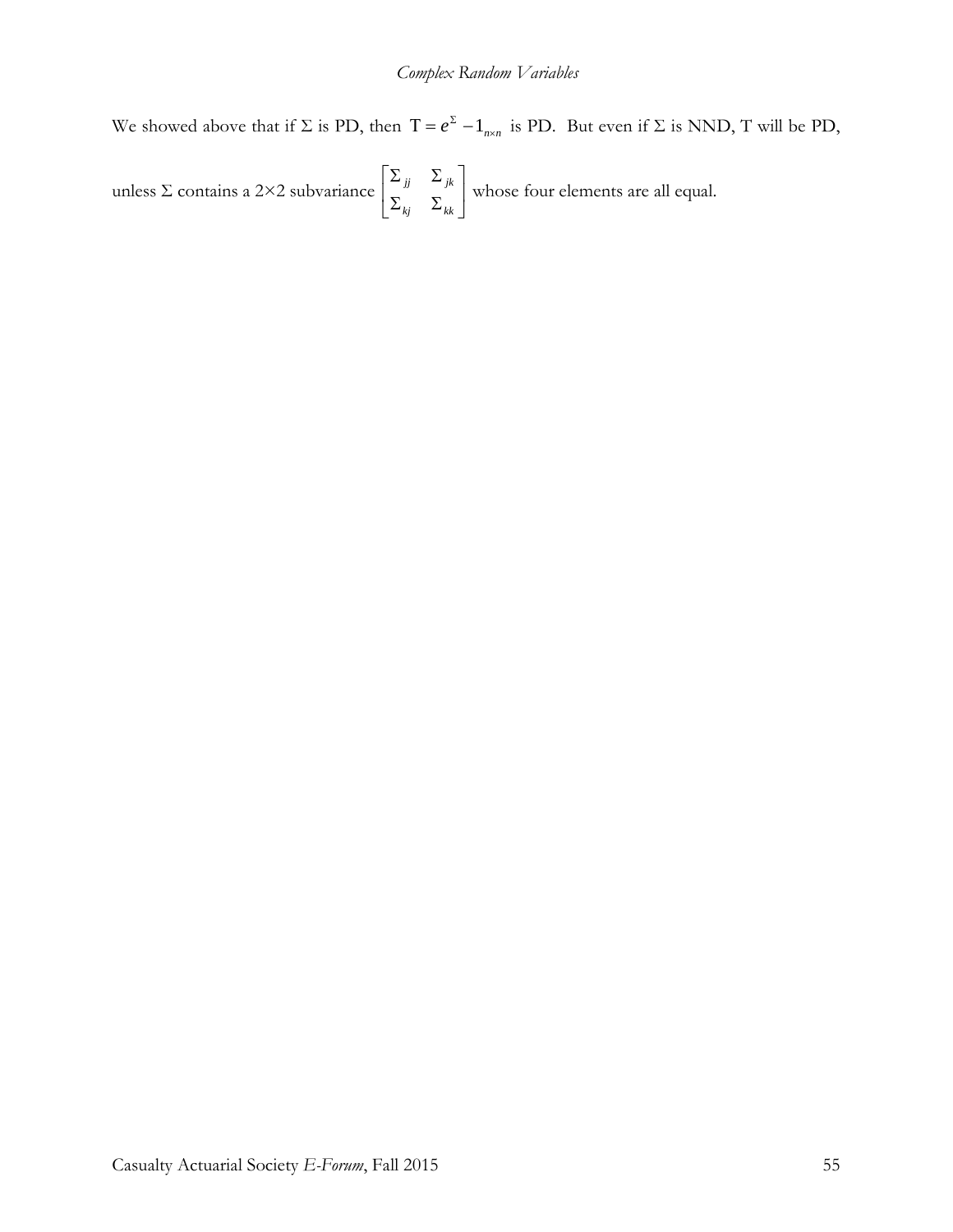#### **APPENDIX B**

## **THE NORMAL MOMENT GENERATING FUNCTION AND COMPLEX ARGUMENTS**

In Appendix A we saw that the moment generating function of the real-valued normal multivariate

 $\mathbf{x} \sim N(\mu, \Sigma)$ , viz.,  $M_{\mathbf{x}}(t) = e^{t'(\mu + t' \Sigma t/2)}$ , is valid at least for  $t \in \mathbb{R}^n$ . The validity rests on the identity

 $(2\pi)$  $\frac{(\mathbf{x} - [\mathbf{\mu} + \Sigma \mathbf{t}]) \Sigma^{-1} (\mathbf{x} - [\mathbf{\mu} + \Sigma \mathbf{t}])}{dV}$ 2 1 x  $\frac{1}{2}$ (x-[μ+Σt]) Σ<sup>-1</sup>(x-[μ+Σt]  $1_{(\mathbf{v} \cdot [\mathbf{u} \cdot \nabla \cdot \mathbf{h}]\nabla^{-1}}$  $\int_{\in\Re^n}\frac{1}{\sqrt{(2\pi)^n|\Sigma|}}e^{-2^{(\lambda-\lfloor\mu+2\lambda\rfloor)/2-(\lambda-\lfloor\mu+2\lambda\rfloor) }}dV=$  $e^{-\frac{1}{2}(x - [\mu + \Sigma t])'\Sigma^{-1}(x - [\mu + \Sigma t])}dV$  $\frac{1}{2}$   $(2\pi)^n$ for real-valued  $\xi = \mu + \Sigma t$ . But in Section 8 we must

know the value of  $\varphi(\xi)$  $(2\pi)$  $e^{-\frac{1}{2}(x-\xi)\Sigma^{-1}(x-\xi)}dV$  $\int_{\infty}$   $\frac{1}{\sqrt{(2\pi)^n |\Sigma|}} e^{-\frac{1}{2}(x-\xi) \Sigma^{-1}(x-\xi)}$ Σ = x  $\frac{1}{2}$ (x-ξ)<sup>'</sup> Σ<sup>-1</sup>(x-ξ 2  $(\xi) = \int \frac{1}{\sqrt{1 - (\xi)^2}}$ π  $\varphi(\xi) = \frac{1}{\sqrt{1-\xi}} e^{-2^{x-\xi/2} + \frac{y}{\sqrt{1-\xi}}t} dV$  when  $\xi$  is a complex  $n \times 1$  vector. So in

this appendix, we will prove that for all  $\xi \in C^n$ ,  $\varphi(\xi) = 1$ .

The proof begins with diagonalization. Since  $\Sigma$  is symmetric and PD,  $\Sigma^{-1}$  exists and is symmetric and PD. According to the Cholesky decomposition (Healy [1986, §7.2]), there exists a real-valued  $n \times n$  matrix W such that W'W =  $\Sigma^{-1}$ . Due to theorems on matrix rank, W must be non-singular, or invertible. So the transformation  $y = Wx$  is one-to-one. And letting  $\zeta = W\xi$ , we have  $y - \zeta = W(x - \xi)$ . Moreover, the volume element in the y coordinates is:

$$
dV_{\mathbf{y}} = \left\| \mathbf{W} \right\| dV_{\mathbf{x}} = \sqrt{\left| \mathbf{W} \right|^2} dV_{\mathbf{x}} = \sqrt{\left| \mathbf{W}' \right\|} \mathbf{W} \left| dV_{\mathbf{x}} = \sqrt{\left| \mathbf{W}' \mathbf{W} \right|} dV_{\mathbf{x}} = \sqrt{\left| \Sigma^{-1} \right|} dV_{\mathbf{x}} = \frac{dV_{\mathbf{x}}}{\sqrt{\left| \Sigma \right|}}.
$$

Hence: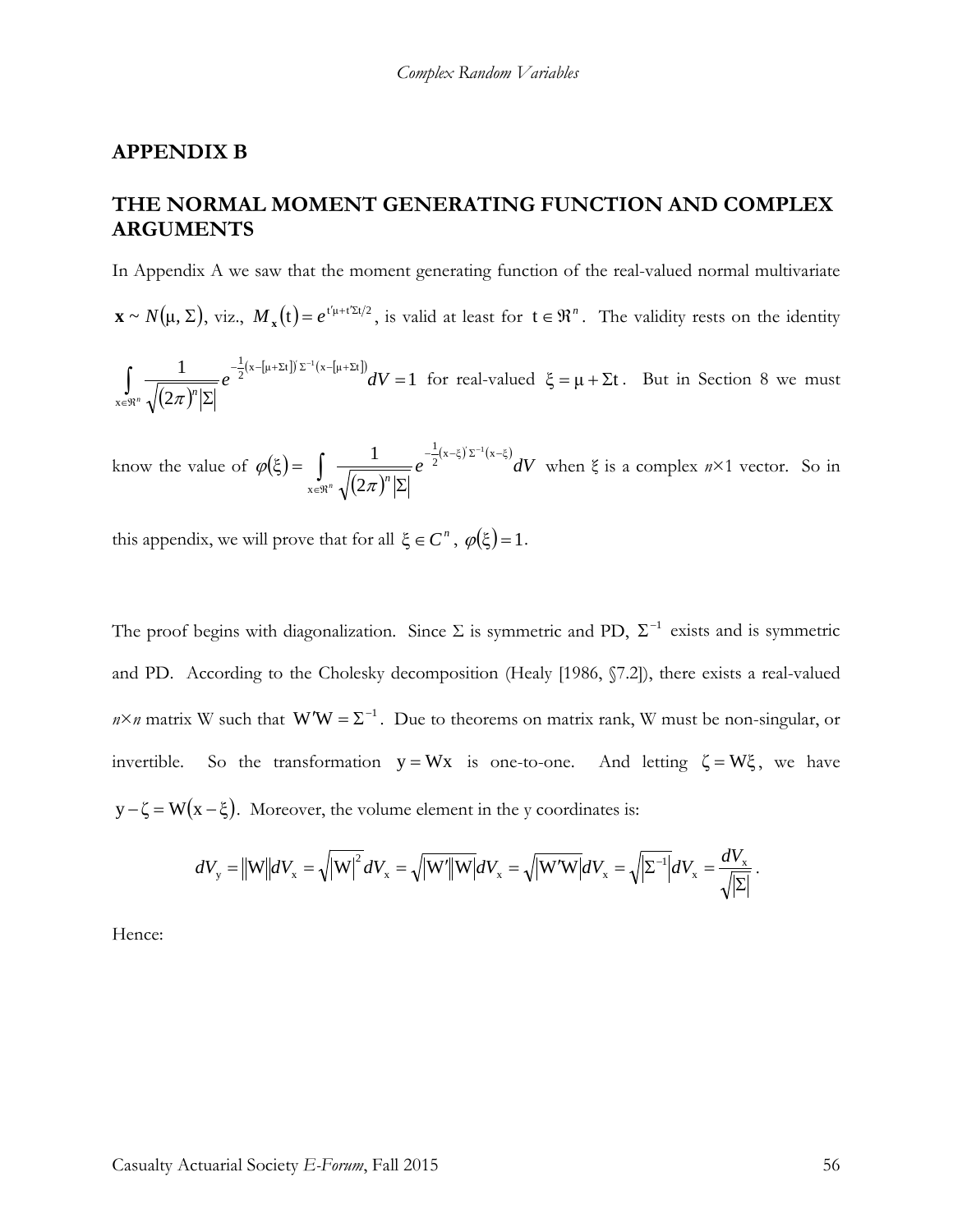*Complex Random Variables*

$$
\varphi(\xi) = \int_{x \in \mathbb{R}^n} \frac{1}{\sqrt{(2\pi)^n |\Sigma|}} e^{-\frac{1}{2}(x-\xi)^2 \Sigma^{-1}(x-\xi)} dV
$$
  
\n
$$
= \int_{x \in \mathbb{R}^n} \frac{1}{\sqrt{(2\pi)^n |\Sigma|}} e^{-\frac{1}{2}(x-\xi)^2 \mathbf{W} \mathbf{W}(x-\xi)} dV_x
$$
  
\n
$$
= \int_{x \in \mathbb{R}^n} \frac{1}{\sqrt{(2\pi)^n}} e^{-\frac{1}{2}[\mathbf{W}(x-\xi)] [\mathbf{W}(x-\xi)]} \frac{dV_x}{\sqrt{|\Sigma|}}
$$
  
\n
$$
= \int_{y \in \mathbb{R}^n} \frac{1}{\sqrt{(2\pi)^n}} e^{-\frac{1}{2}(y-\xi)^2 \mathbf{W} \mathbf{W}} dV_y
$$
  
\n
$$
= \int_{y \in \mathbb{R}^n} \frac{1}{\sqrt{(2\pi)^n}} e^{-\frac{1}{2}\sum_{j=1}^n (y_j-\xi_j)^2} dV
$$
  
\n
$$
= \int_{y \in \mathbb{R}^n} \prod_{j=1}^n \frac{1}{\sqrt{2\pi}} e^{-\frac{1}{2}\sum_{j=1}^n (y_j-\xi_j)^2} dV
$$
  
\n
$$
= \prod_{j=1}^n \int_{y_j=-\infty}^{\infty} \frac{1}{\sqrt{2\pi}} e^{-\frac{1}{2}\sum_{j=1}^n (y_j-\xi_j)^2} dy_j
$$
  
\n
$$
= \prod_{j=1}^n \psi(\zeta_j)
$$

In the last line  $\psi(\zeta) = \lim_{a \to -\infty} \int_{x=a}^{b} \frac{1}{\sqrt{2\pi}} e^{-\frac{1}{2}(x-\zeta)}$  $-\frac{1}{x}$  $(x-$ →+∞ →−∞ = *b x a x b a*  $e^{-\frac{1}{2}(x-\zeta)^2}dx$ 2  $\Psi(\zeta) = \lim_{a \to \infty} \int_{-\infty}^{b} \frac{1}{\sqrt{2\pi}} e^{-\frac{1}{2}(x-\zeta)^2} dx$ . Obviously, if  $\zeta$  is real-valued,  $\Psi(\zeta) = 1$ . So the

issue of the value of a moment generating function of a complex variable resolves into the issue of the "total probability" of a unit-variance normal random variable with a complex mean.<sup>[29](#page-56-0)</sup>

To evaluate  $\psi(\zeta)$  requires some complex analysis with contour integrals. First, consider the standard-normal density function with a complex argument:  $f(z) = \frac{1}{\sqrt{z}} e^{-z}$ 2 2  $f(z) = \frac{1}{\sqrt{z}} e^{-z}$  $= e^{-2}$ . By function-

composition rules, since both  $z^2$  and the exponential function are "entire" functions (i.e., analytic

<span id="page-56-0"></span><sup>&</sup>lt;sup>29</sup> We deliberately put 'total probability' in quotes because the probability density function with complex  $\zeta$  is not proper; it may produce negative and even complex values for probability densities.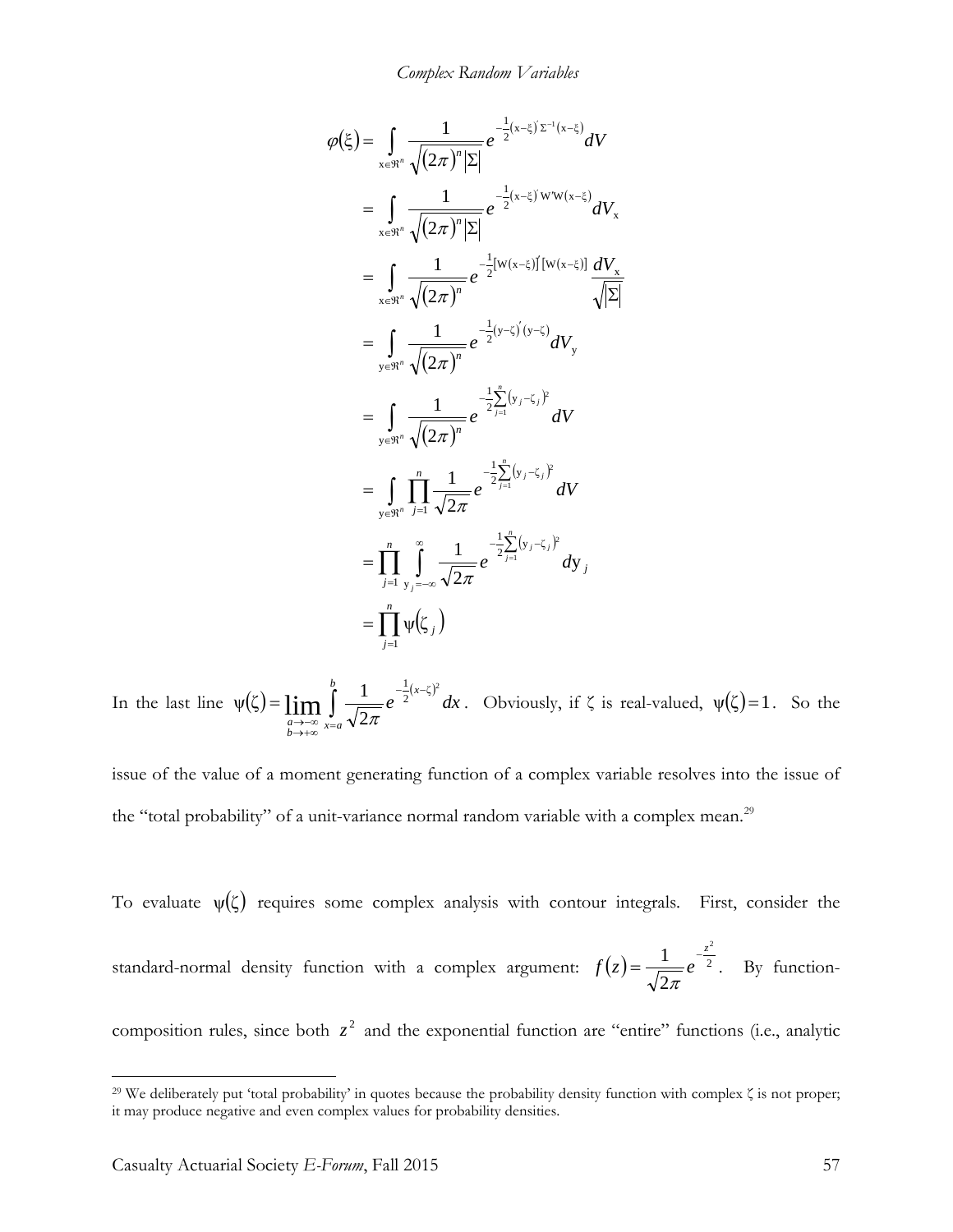over the whole complex plane), so too is  $f(z)$ . Therefore,  $\oint_C f(z)dz = 0$  for any closed contour *C* (cf. Appendix D.7 of Havil [2003]). Let *C* be the parallelogram traced from vertex  $z = b$  to vertex *z* = *a* to vertex *z* =  $a - \zeta$  to vertex *z* =  $b - \zeta$  and finally back to vertex *z* =  $b$ . Therefore:

$$
0 = \oint_C f(z)dz
$$
  
=  $\int_b^a f(z)dz + \int_a^{a-\zeta} f(z)dz + \int_{a-\zeta}^{b-\zeta} f(z)dz + \int_{b-\zeta}^b f(z)dz$ 

The line segments along which the second and fourth integrals proceed are finite; their common length is  $L = |(a - \zeta) - a| = |- \zeta| = |\zeta| = |b - (b - \zeta)|$ , where  $|\zeta| = \sqrt{\zeta \overline{\zeta}} \ge 0$ . By the triangle inequality  $f(z)dz \leq |f(z)dz| = |f(z)||dz$ *a a a a a*  $\left| \int_a f(z) dz \right| \leq \int_a |f(z) dz| = \int_a$  $-\zeta$  a− $\zeta$  a−  $\leq$   $||f(z)dz|$  = ζ  $a-\zeta$   $a-\zeta$ . But  $f(z)$  is a continuous real-valued function, so over a closed interval it must be upper-bounded by some positive real number *M*. Hence,  $f(z)dz \leq |f(z)||dz \leq |Sup(|f(z)||dz| = Sup(|f(z \in [a, a-\zeta]))|dz| = M(a) \cdot L$ *a a a a a a a*  $\int_a^b f(z)dz \leq \int_a^b |f(z)||dz| \leq \int_a Sup(|f(z)|)dz = Sup(|f(z \in [a, a-\zeta])|)\int_a^b |dz| = M(a)$ −ζ *a*−ζ *a−ζ a−ζ a−ζ a−ζ a−α*  $(a - \zeta \|) \| |dz| = M(a) \cdot L$ . Likewise,  $f(z)dz \leq Sup(|f(z \in [b, b-\zeta)]) \mid |dz| = M(b) \cdot L$ *b b b*  $\left|\int_{b-\zeta} f(z)dz\right| \leq \sup\left(\left|f(z\in[b,b-\zeta])\right|\right)\int_{b-\zeta} |dz| = M(b)\cdot L.$ 

Now, in general: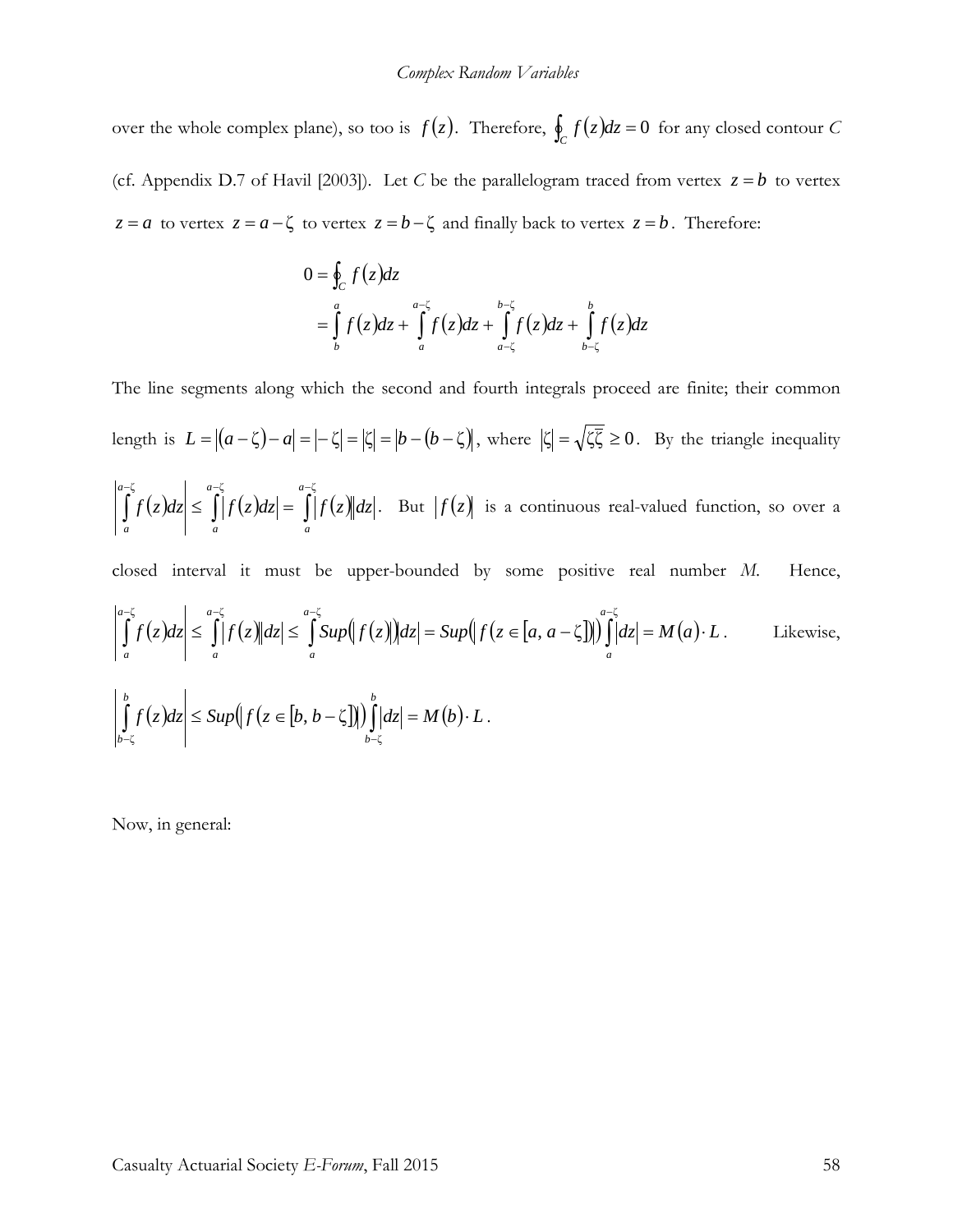*Complex Random Variables*

$$
f(z) = \sqrt{f(z)\overline{f(z)}}
$$
  
= 
$$
\sqrt{\frac{1}{\sqrt{2\pi}}e^{-\frac{z^2}{2}}\cdot\frac{1}{\sqrt{2\pi}}e^{-\frac{z^2}{2}}}
$$
  
= 
$$
\frac{\sqrt{e^{-\frac{z^2}{2}}\cdot e^{-\frac{z^2}{2}}}}{\sqrt{2\pi}}
$$
  

$$
\propto \sqrt{e^{-\frac{z^2}{2}}\cdot e^{-\frac{z^2}{2}}}}
$$
  

$$
\propto \sqrt{e^{-Re(z^2)}}
$$
  

$$
\propto \sqrt{e^{-Re(z^2)}}
$$

Therefore, since  $a \in \mathfrak{R}$ :

$$
\lim_{a \to -\infty} M(a) \cdot L \propto \lim_{a \to -\infty} Sup \left( \sqrt{e^{-Re(z^2)}}; z \in [a, a - \zeta] \right) \cdot L
$$

$$
\propto \lim_{a^2 \to +\infty} Sup \left( \sqrt{e^{-a^2 Re\left( \frac{z}{a} \right)^2}}; \frac{z}{a} \in \left[ 1, 1 - \frac{\zeta}{a} \right] \right) \cdot L
$$

$$
\propto \sqrt{e^{-\infty Re(1)}} \cdot L
$$

$$
\propto 0
$$

Similarly,  $\lim_{b \to +\infty} M(b) \cdot L \propto 0$ . So in the limit as  $a \to -\infty$  and  $b \to +\infty$  on the real axis, the second

and fourth integrals approach zero. Accordingly:

$$
0 = \lim_{\substack{a \to -\infty \\ b \to +\infty}} \{0\}
$$
  
\n
$$
= \lim_{\substack{a \to -\infty \\ b \to +\infty}} \left\{ \int_{b}^{a} f(z)dz + \int_{a}^{a-\zeta} f(z)dz + \int_{a-\zeta}^{b-\zeta} f(z)dz + \int_{b-\zeta}^{b} f(z)dz \right\}
$$
  
\n
$$
= \lim_{\substack{a \to -\infty \\ b \to +\infty}} \left\{ \int_{b}^{a} f(z)dz + \int_{a-\zeta}^{b-\zeta} f(z)dz \right\}
$$

And so, 
$$
\lim_{\substack{a \to -\infty \\ b \to +\infty}} \int_{a-\zeta}^{b-\zeta} f(z) dz = - \lim_{\substack{a \to -\infty \\ b \to +\infty}} \int_{b}^{a} f(z) dz = \lim_{\substack{a \to -\infty \\ b \to +\infty}} \int_{a}^{b} f(z) dz = \int_{-\infty}^{+\infty} \frac{1}{\sqrt{2\pi}} e^{-\frac{1}{2}z^2} dz = 1
$$

Casualty Actuarial Society *E-Forum*, Fall 2015 59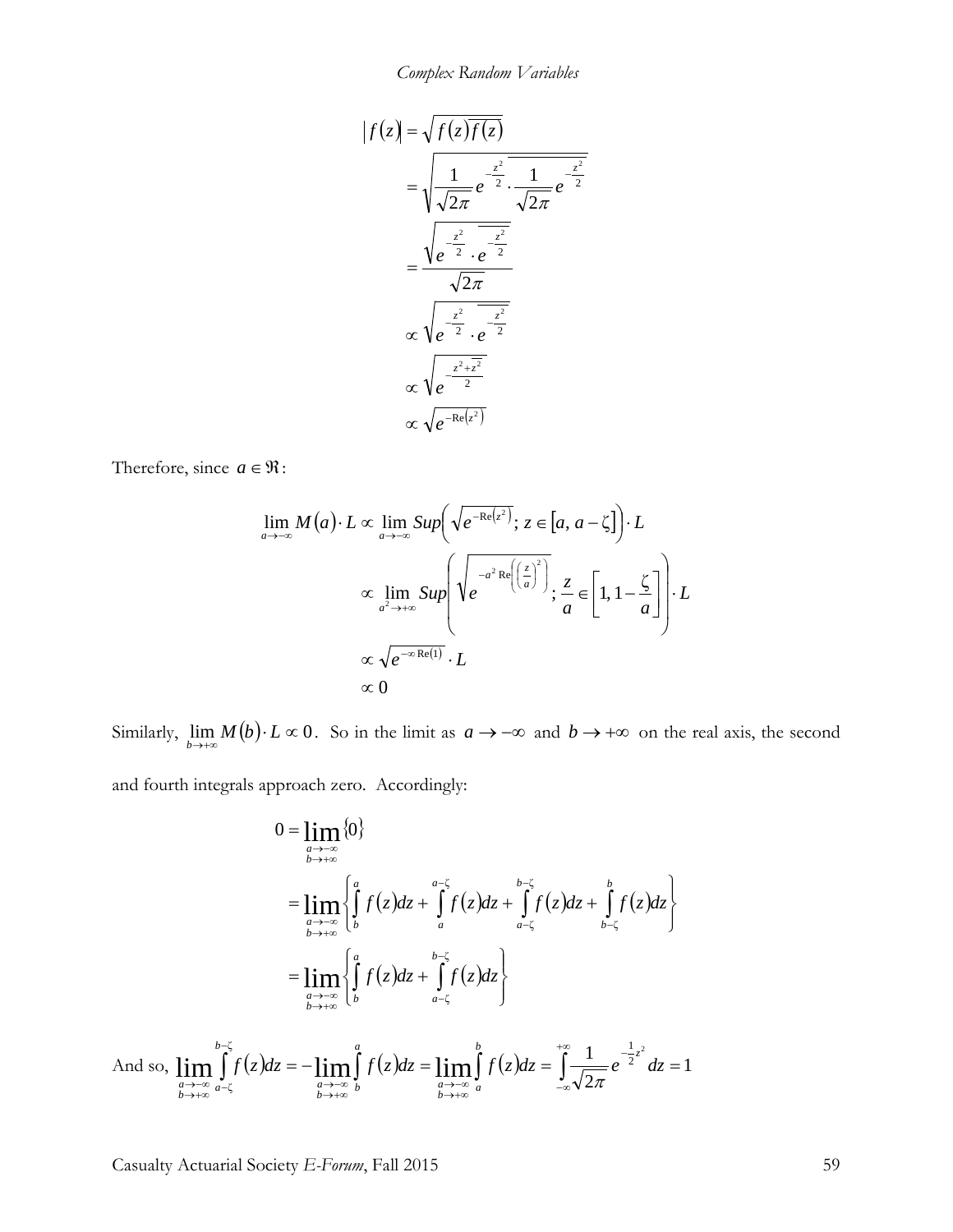So, at length:

$$
\psi(\zeta) = \lim_{\substack{a \to -\infty \\ b \to +\infty}} \int_{x=a}^{b} \frac{1}{\sqrt{2\pi}} e^{-\frac{1}{2}(x-\zeta)^2} dx
$$
  
\n
$$
= \lim_{\substack{a \to -\infty \\ b \to +\infty}} \int_{x=a}^{b} \frac{1}{\sqrt{2\pi}} e^{-\frac{1}{2}((z+\zeta)-\zeta)^2} d(z+\zeta)
$$
  
\n
$$
= \lim_{\substack{a \to -\infty \\ b \to +\infty}} \int_{z=a-\zeta}^{b-\zeta} \frac{1}{\sqrt{2\pi}} e^{-\frac{1}{2}z^2} d(z+\zeta)
$$
  
\n
$$
= \lim_{\substack{a \to -\infty \\ b \to +\infty}} \int_{z=a-\zeta}^{b-\zeta} \frac{1}{\sqrt{2\pi}} e^{-\frac{1}{2}z^2} dz
$$
  
\n
$$
= \lim_{\substack{a \to -\infty \\ b \to +\infty}} \int_{z=a-\zeta}^{b-\zeta} f(z) dz
$$
  
\n
$$
= 1
$$

So, working backwards, what we proved for one dimension, viz.,  $\psi(\zeta) = \int_{\zeta}^{\zeta} \frac{1}{\zeta} e^{-\frac{1}{2}(x-\zeta)^2} dx = 1$ 2  $\psi(\zeta) = \int_{0}^{+\infty} \frac{1}{\sqrt{1-\zeta}} e^{-\frac{1}{2}(x-\zeta)^2}$  $=\int \frac{1}{\sqrt{2\pi}}e^{-2^{(x-5)}} dx =$ +∞ =−∞  $-\frac{1}{x}$  $(x$ *x*  $\int_{\pi}^{\frac{1}{2}(x-\zeta)^2} dx = 1,$ 

applies *n*-dimensionally: for all  $\xi \in C^n$ ,  $\varphi(\xi)$  $(2\pi)$  $(x-\xi) \Sigma^{-1} (x-\xi) dV = 1$ 2  $(\xi) = \int \frac{1}{\sqrt{1 - (\xi)}}$ x  $\frac{1}{2}$ (x-ξ)' Σ<sup>-1</sup>(x-ξ =  $=\int\limits_{x\in\mathfrak{R}^n}\frac{1}{\sqrt{(2\pi)^n|\Sigma}}$  $e^{-\frac{1}{2}(x-\xi)^{'}\Sigma^{-1}(x-\xi)}dV$  $\int (2\pi)^n$  $\varphi(\xi) = \frac{1}{\sqrt{2\pi}} e^{-2\cos(\theta - \xi)} dV = 1$ . Therefore, even

for complex t,  $M_x(t) = e^{t'\mu + t'\Sigma t/2}$ . Complex values are allowable as arguments in the moment generating function of a real-valued normal vector. This result is critical to Section 8.

Though we believe the contour-integral proof above to be worthwhile for its instructional value, a simple proof comes from the powerful theorem of analytic continuation (cf. Appendix D.12 of Havel [2003]). This theorem concerns two functions that are analytic within a common domain. If the functions are equal over any smooth curve within the domain, no matter how short,<sup>[30](#page-59-0)</sup> then they

<span id="page-59-0"></span><sup>&</sup>lt;sup>30</sup> The length of the curve must be positive; equality at single points, or punctuated equality, does not qualify.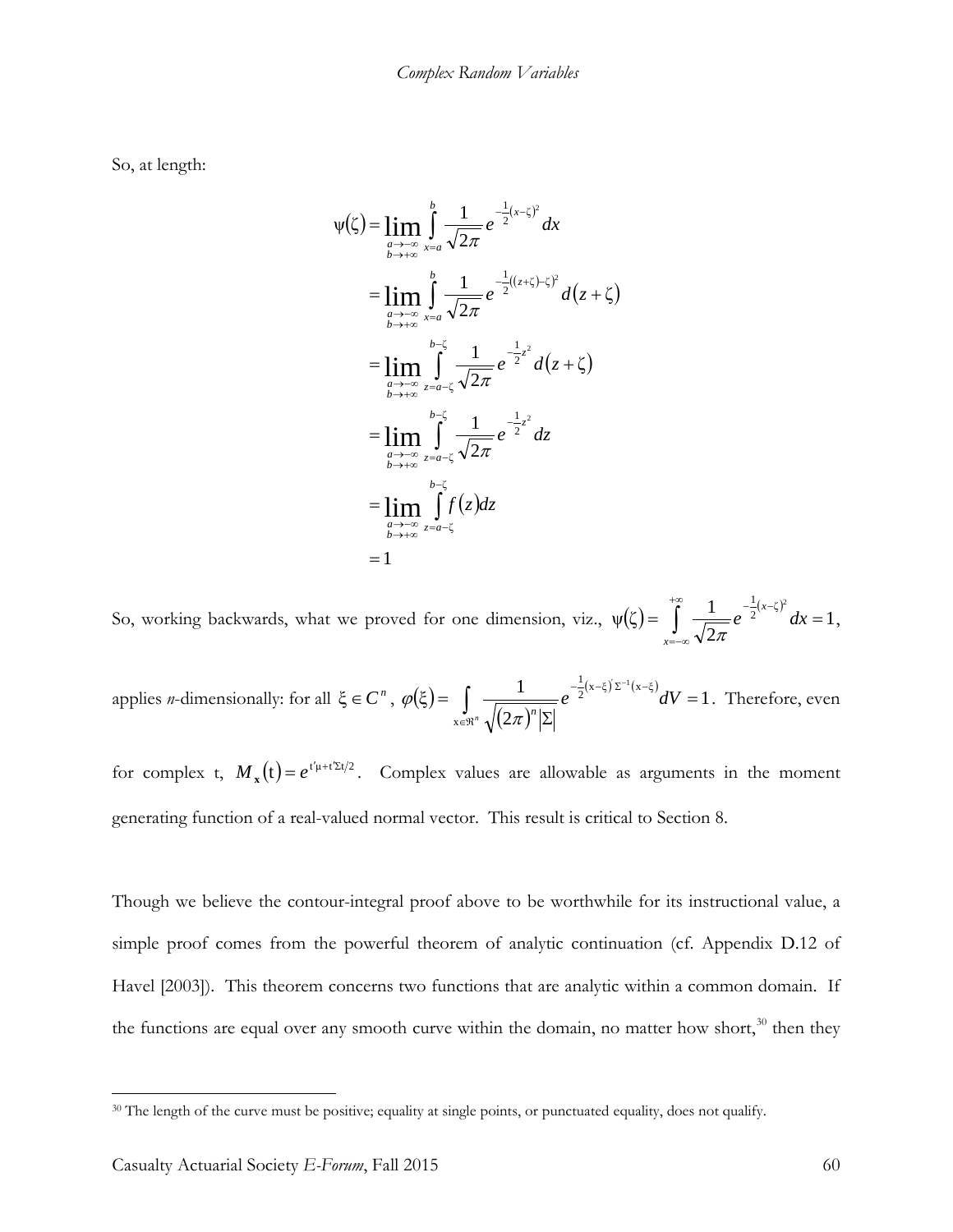#### *Complex Random Variables*

are equal over all the domain. Now  $\psi(\zeta) = \lim_{\alpha \to -\infty} \int_{x=a}^{a} \frac{1}{\sqrt{2\pi}} e^{-\frac{1}{2}(x-\zeta)}$  $-\frac{1}{x}$  + →+∞ →−∞ = *b x a x b a*  $e^{-\frac{1}{2}(x-\zeta)^2}dx$ 2  $\Psi(\zeta) = \lim_{a \to \infty} \int_{-\infty}^{b} \frac{1}{\sqrt{2\pi}} e^{-\frac{1}{2}(x-\zeta)^2} dx$  is analytic over all the complex

plane. And for all real-valued  $\zeta$ ,  $\psi(\zeta) = 1$ . So  $\psi(\zeta)$  and  $f(\zeta) = 1$  are two functions analytic over the complex plane and identical on the real axis. Therefore, by analytic continuation  $\psi(\zeta)$  must equal one for all complex ζ. Analytic continuation is analogous with the theorem in real analysis that two smooth functions equal over any interval are equal everywhere. Analytic continuation derives from the fact that a complex derivative is the same in all directions. It is mistaken to regard the real and imaginary parts of the derivative as partial derivatives, as if they applied respectively to the real and imaginary axes of the independent variable. Rather, the whole derivative applies in every direction.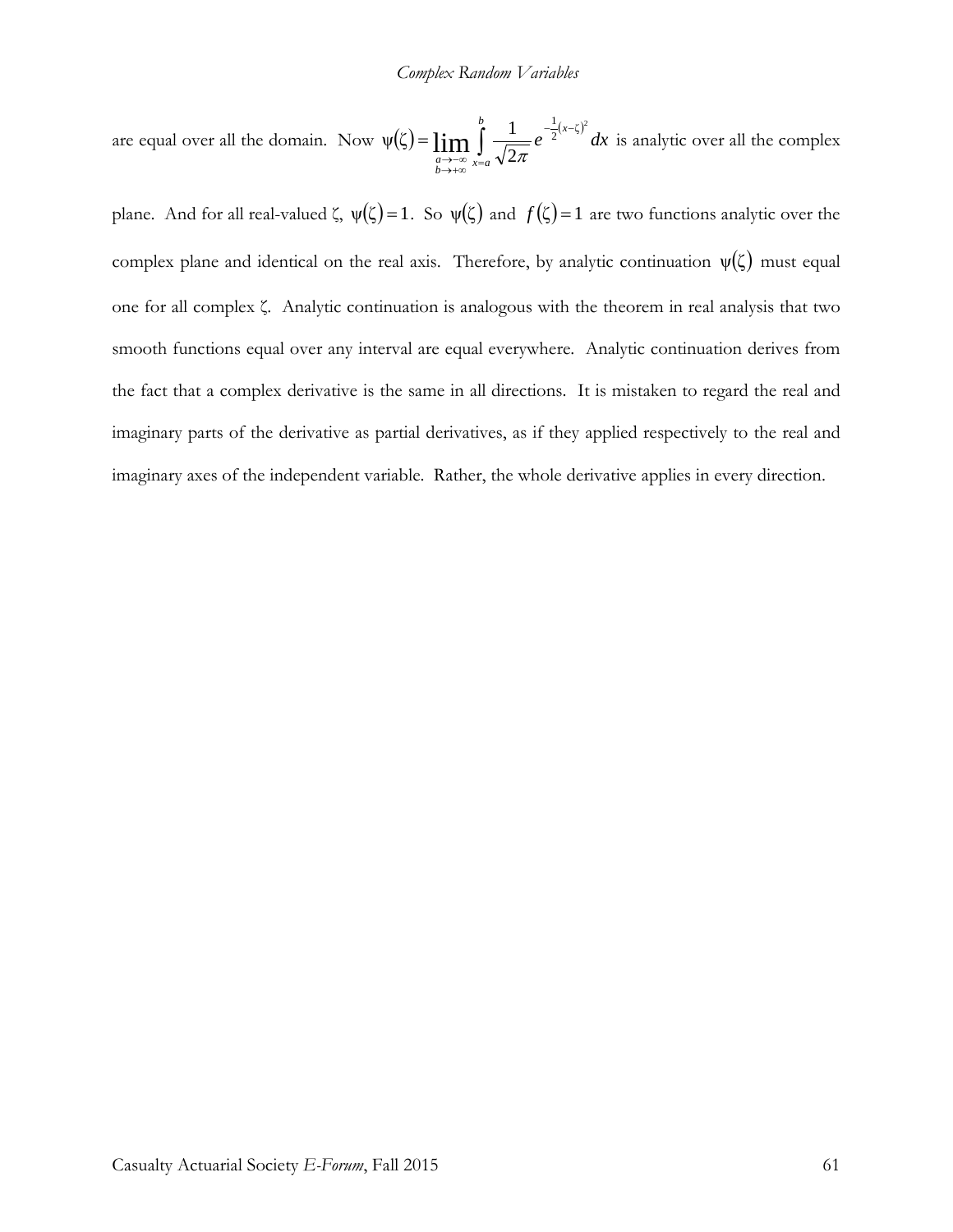#### **APPENDIX C**

### **EIGEN-DECOMPOSITION AND SCHUR'S PRODUCT THEOREM**

Appendix A quoted Schur's Product Theorem, viz., that the Hadamard product of non-negativedefinite (NND) matrices is NND. Million [2007] proves it as Theorem 3.4; however, we believe our proof in this appendix to be simpler; moreover, it affords a review of eigen-decomposition. Those familiar with eigen-decomposition may skip to the last paragraph.

Let Γ be an *n*×*n* Hermetian NND matrix. As explained in Section 4, 'Hermetian' means that  $\Gamma = \Gamma^*$ ; 'NND' means that for every complex  $n \times n$  vector z (or  $z \in C^n$ ),  $z^*Tz \ge 0$ . Positive definiteness [PD] is a stricter condition, in which  $z^* \Gamma z = 0$  if and only if  $z = 0_{n \times 1}$ .

Complex scalar  $\lambda$  and non-zero vector  $\nu$  form an "eigenvalue-eigenvector" pair of Γ, if  $\Gamma$ ν =  $\lambda$ ν. Since  $v = 0_{n \times 1}$  is excluded as a trivial solution, vector v can be scaled to unity, or  $v^*v = 1$ . But  $\Gamma v = \lambda v$  if and only if  $(\Gamma - \lambda I_n)v = 0_{n \times 1}$ . If  $\Gamma - \lambda I_n$  is non-singular, or invertible, then:

$$
\mathbf{v} = \mathbf{I}_n \mathbf{v} = (\Gamma - \lambda \mathbf{I}_n)^{-1} (\Gamma - \lambda \mathbf{I}_n) \mathbf{v} = (\Gamma - \lambda \mathbf{I}_n)^{-1} \mathbf{0}_{n \times 1} = \mathbf{0}_{n \times 1}
$$

Hence, allowable eigenvectors require for  $\Gamma - \lambda I_n$  to be singular, or for its determinant  $|\Gamma - \lambda I_n|$  to be zero. Since the determinant is an n<sup>th</sup>-degree equation (with complex coefficients based on the elements of Γ) in λ, it has *n* root values of λ, not necessarily distinct. So the determinant can be factored as  $f(\lambda) = |\Gamma - \lambda I_n| = (\lambda - \lambda_1) \dots (\lambda - \lambda_n)$ . Since  $f(\lambda_i) = |\Gamma - \lambda_i I_n| = 0$ , there exist nonzero solutions to  $(\Gamma - \lambda I_n)v = 0_{n \times 1}$ . So for every eigenvalue there is a non-zero eigenvector, even a non-zero eigenvector of unit magnitude.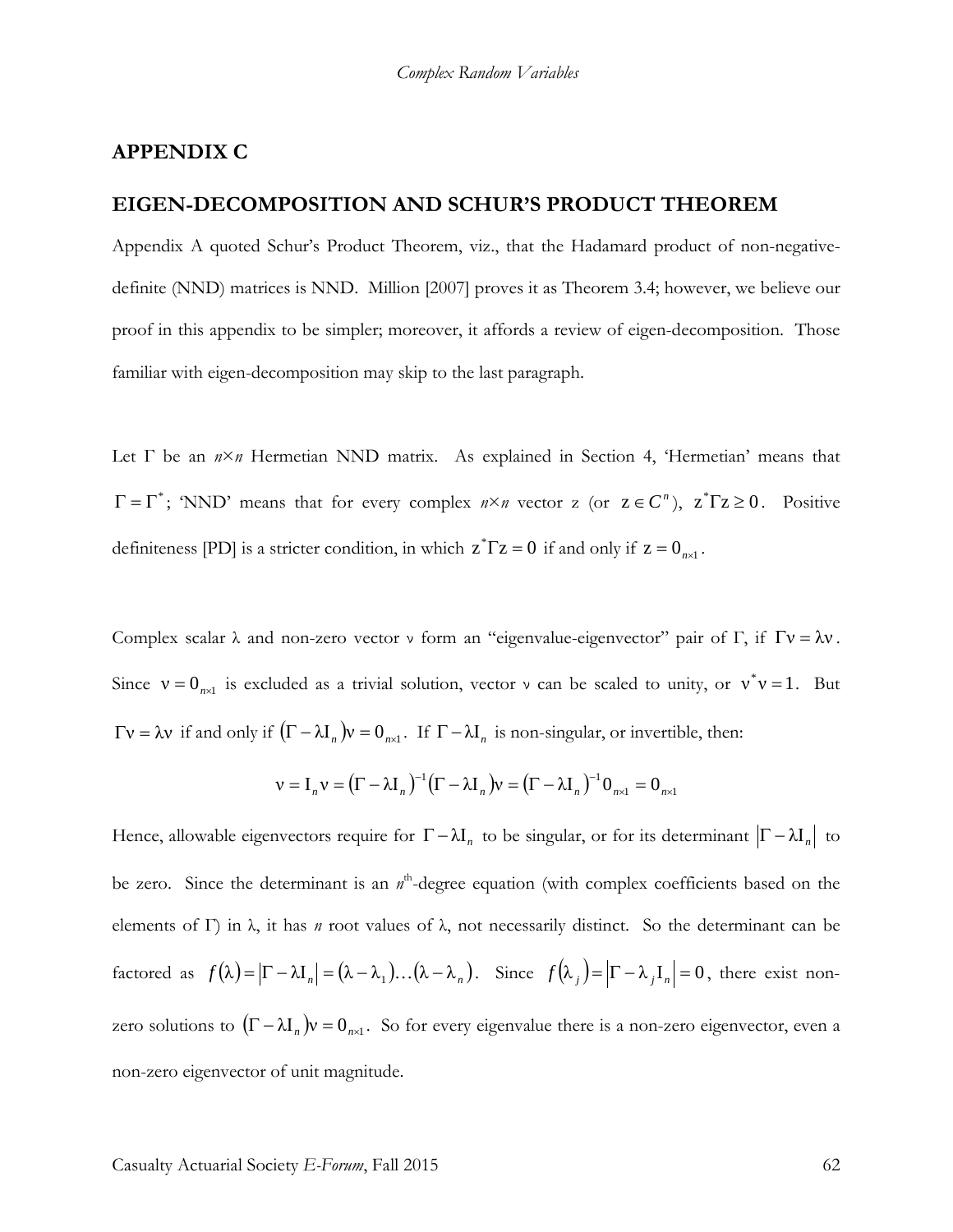The first important result is that the eigenvalues of  $\Gamma$  are real-valued and non-negative. Consider the *j* eigenvalue-eigenvector pair, which satisfies the equation  $\Gamma v_j = \lambda_j v_j$ . Therefore,  $v_j^* \Gamma v_j = \lambda_j v_j^* v_j$ . Since  $\Gamma$  is NND,  $v_j^* \Gamma v_j$  is real-valued and non-negative. Also,  $v_j^* v_j$  is realvalued and positive. Therefore, their quotient  $\lambda_i$  is a real-valued and non-negative scalar. Furthermore, if  $\Gamma$  is PD,  $v_j^* \Gamma v_j$  is positive, as well as  $\lambda_j$ .

The second important result is that eigenvectors paired with unequal eigenvalues are orthogonal. Let the two unequal eigenvalues be  $\lambda_j \neq \lambda_k$ . Because the eigenvalues are real-valued,  $\overline{\lambda}_j = \lambda_j$ . The eigenvector equations are  $\Gamma v_j = \lambda_j v_j$  and  $\Gamma v_k = \lambda_k v_k$ . The following string of equations relies on Γ's being Hermetian (so  $Γ = Γ^*$ ):

$$
(\lambda_j - \lambda_k) v_j^* v_k = \lambda_j v_j^* v_k - \lambda_k v_j^* v_k
$$
  
\n
$$
= \overline{\lambda}_j v_j^* v_k - \lambda_k v_j^* v_k
$$
  
\n
$$
= (\lambda_j v_k^* v_j)^* - \lambda_k v_j^* v_k
$$
  
\n
$$
= (v_k^* \Gamma v_j)^* - v_j^* \Gamma v_k
$$
  
\n
$$
= v_j^* \Gamma^* v_k - v_j^* \Gamma v_k
$$
  
\n
$$
= v_j^* \Gamma v_k - v_j^* \Gamma v_k
$$
  
\n
$$
= 0
$$

Because  $\lambda_j - \lambda_k \neq 0$ , the eigenvectors must be orthogonal, or  $v_j^* v_k = 0$ . If all the eigenvectors are distinct, the eigenvectors form an orthogonal basis of  $C<sup>n</sup>$ . But even if not, the kernel of each eigenvalue, or  $ker(\Gamma - \lambda_j I_n) = \{z \in C^n : \Gamma z = \lambda_j z\}$  is a linear subspace of  $C^n$  whose rank or dimensionality equals the multiplicity of the root  $\lambda_j$  in the characteristic equation  $f(\lambda) = |\Gamma - \lambda I_n|$ . This means that the number of mutually orthogonal eigenvectors paired with an eigenvalue equals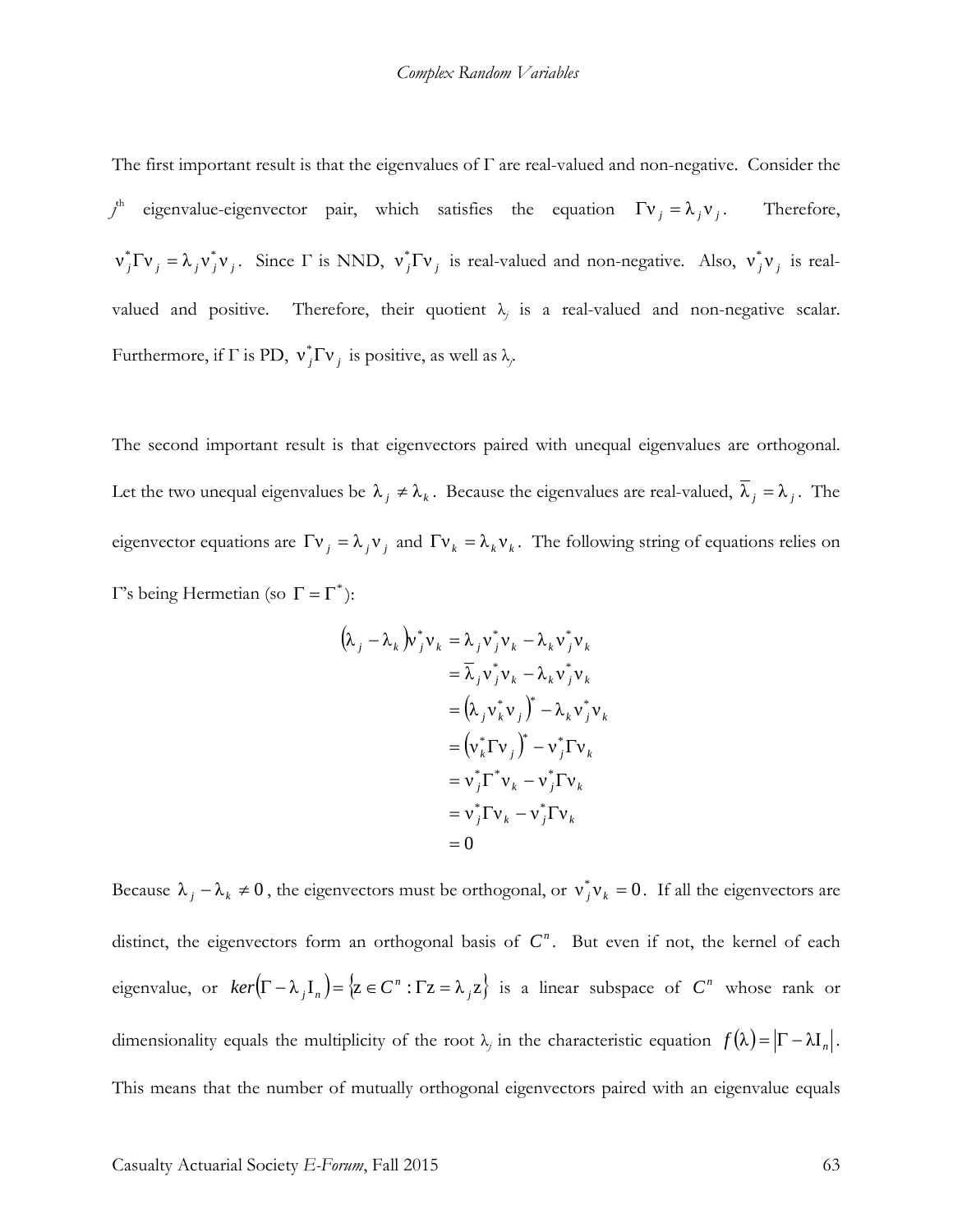#### *Complex Random Variables*

how many times that eigenvalue is a root of its characteristic equation. Consequently, there exist *n* eigenvalue-eigenvector pairs  $(\lambda_j, v_j)$  such that  $\Gamma v_j = \lambda_j v_j$  and  $v_j^* v_k = \delta_{ij}$ .<sup>[31](#page-63-0)</sup>

Now, define W as the partitioned matrix  $W_{n \times n} = \begin{bmatrix} v_1 & \cdots & v_n \end{bmatrix}$ . The  $jk^{\text{th}}$  element of W<sup>\*</sup>W equals  $v_j^* v_k = \delta_{ij}$ ; hence,  $W^* W = I_n$ . A matrix whose transjugate is its inverse is called "unitary," as is W.<sup>[32](#page-63-1)</sup> Furthermore, define Λ as the  $n \times n$  diagonal matrix whose  $j<sup>th</sup>$  element is λ<sub>*j*</sub>. Then:

$$
\Gamma W = \Gamma \begin{bmatrix} v_1 & \cdots & v_n \end{bmatrix} = \begin{bmatrix} \Gamma v_1 & \cdots & \Gamma v_n \end{bmatrix} = \begin{bmatrix} \lambda_1 v_1 & \cdots & \lambda_n v_n \end{bmatrix} = \begin{bmatrix} v_1 & \cdots & v_n \end{bmatrix} \begin{bmatrix} \lambda_1 & & \\ & \ddots & \\ & & \lambda_n \end{bmatrix} = W \Lambda
$$

And so,  $\Gamma = \Gamma I_n = \Gamma WW^* = W\Lambda W^*$ , and  $\Gamma$  is said to be "diagonalized." Thus have we shown, assuming the theory of equations, <sup>[33](#page-63-2)</sup> the third important result, viz., that every NND Hermetian matrix can be diagonalized. Other matrices can be diagonalized; the NND [or PD] consists in the fact that all the eigenvalues of this diagonalization are non-negative [or positive].

The fourth and final "eigen" result relies on the identity  $W^*v_j = e_j$ , which just extracts the  $j^h$ columns of each side of  $W^*W = I_n$ . As in Appendix A,  $e_j$  is the  $j^h$  unit vector. Therefore:

<span id="page-63-0"></span><sup>&</sup>lt;sup>31</sup> The Kronecker delta,  $\delta_{ii}$ , is the function IF( $i = j, 1, 0$ ).

<span id="page-63-2"></span><span id="page-63-1"></span><sup>32</sup> To be precise, at this point W\* is only the left-inverse of W. But by matrix-rank theorems, the rank of W equals *n*, so W has a unique full inverse  $\textbf{W}^{\text{-}1}$  . Then  $\textbf{W}^* = \textbf{W}^* \textbf{I}_n = \textbf{W}^* \big( \textbf{W} \textbf{W}^{\text{-}1} \big) \!=\! \big( \textbf{W}^* \textbf{W} \big) \!\textbf{W}^{\text{-}1} = \textbf{I}_n \textbf{W}^{\text{-}1} = \textbf{W}^{\text{-}1}$  . <sup>33</sup> The theory of equations guarantees the existence of the roots of the *n*<sup>th</sup>-degree equation  $f(\lambda) = |\Gamma - \lambda I_n|$ . Appendix D.9 of Havel [2003] contains a quick and lucid proof of this, the fundamental theorem of algebra.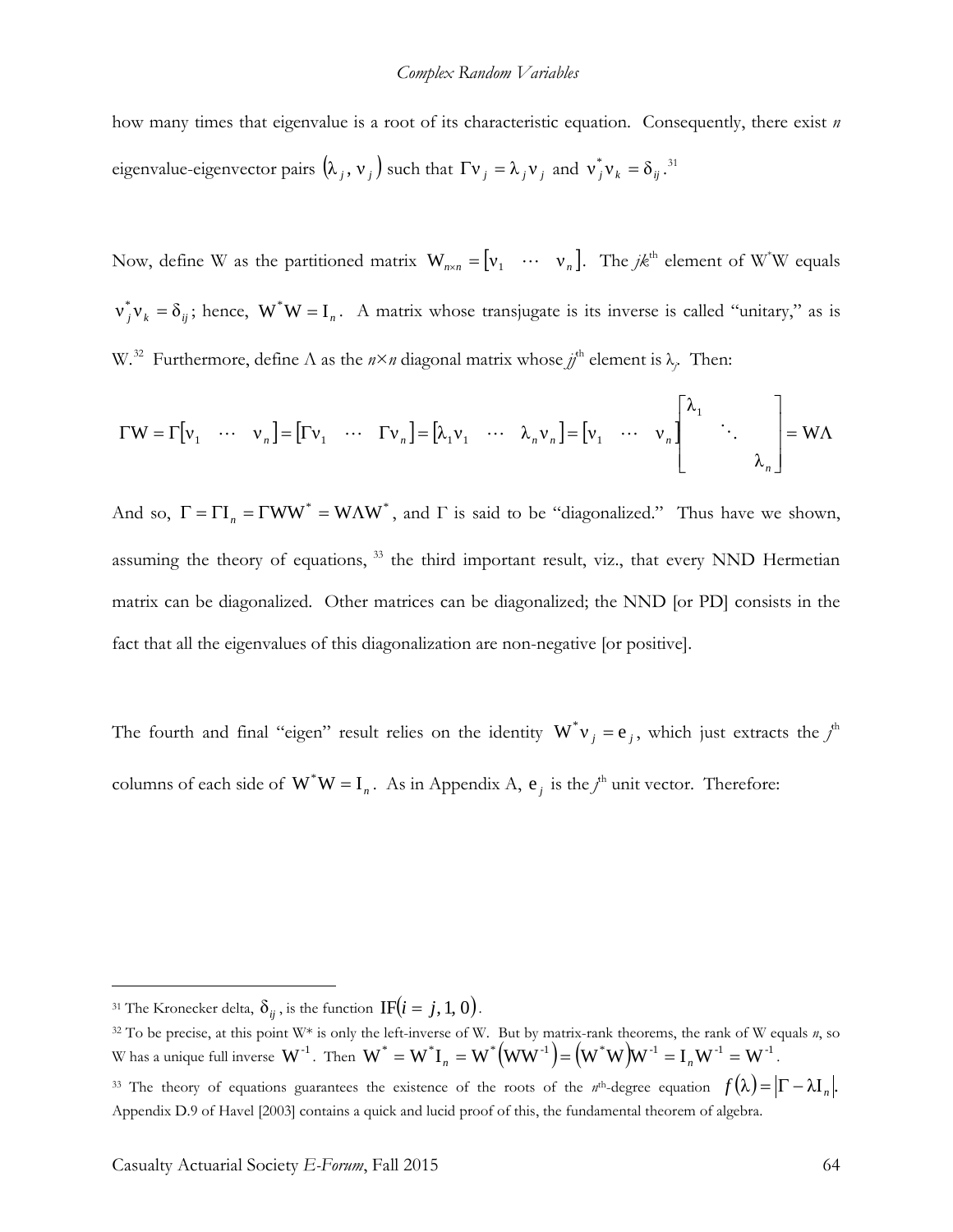$$
\Gamma = \mathbf{W}\Lambda \mathbf{W}^*
$$
\n
$$
= \mathbf{W} \left( \sum_{j=1}^n \lambda_j e_j e_j^* \right) \mathbf{W}^*
$$
\n
$$
= \mathbf{W} \left( \sum_{j=1}^n \lambda_j \left( \mathbf{W}^* \mathbf{v}_j \right) \left( \mathbf{W}^* \mathbf{v}_j \right)^* \right) \mathbf{W}^*
$$
\n
$$
= \mathbf{W} \left( \sum_{j=1}^n \lambda_j \mathbf{W}^* \mathbf{v}_j \mathbf{v}_j^* \mathbf{W} \right) \mathbf{W}^*
$$
\n
$$
= \mathbf{W} \mathbf{W}^* \left( \sum_{j=1}^n \lambda_j \mathbf{v}_j \mathbf{v}_j^* \right) \mathbf{W} \mathbf{W}^*
$$
\n
$$
= \mathbf{I}_n \left( \sum_{j=1}^n \lambda_j \mathbf{v}_j \mathbf{v}_j^* \right) \mathbf{I}_n
$$
\n
$$
= \sum_{j=1}^n \lambda_j \mathbf{v}_j \mathbf{v}_j^*
$$

The form  $\sum_{j=1}^{n}$ *j j j j* 1  $\lambda_i v_i v_i^*$  is called the "spectral decomposition" of  $\Gamma$  (§7.4 of Healy [1986]), which plays

the leading role in the following succinct proof of Schur's product theorem.

If Σ and T are two  $n \times n$  Hermetian NND definite matrices, we may spectrally decompose them as

$$
\Sigma = \sum_{j=1}^{n} \lambda_j v_j v_j^*
$$
 and  $T = \sum_{j=1}^{n} \kappa_j \eta_j \eta_j^*$ , where all the  $\lambda$  and  $\kappa$  scalars are non-negative. Accordingly: